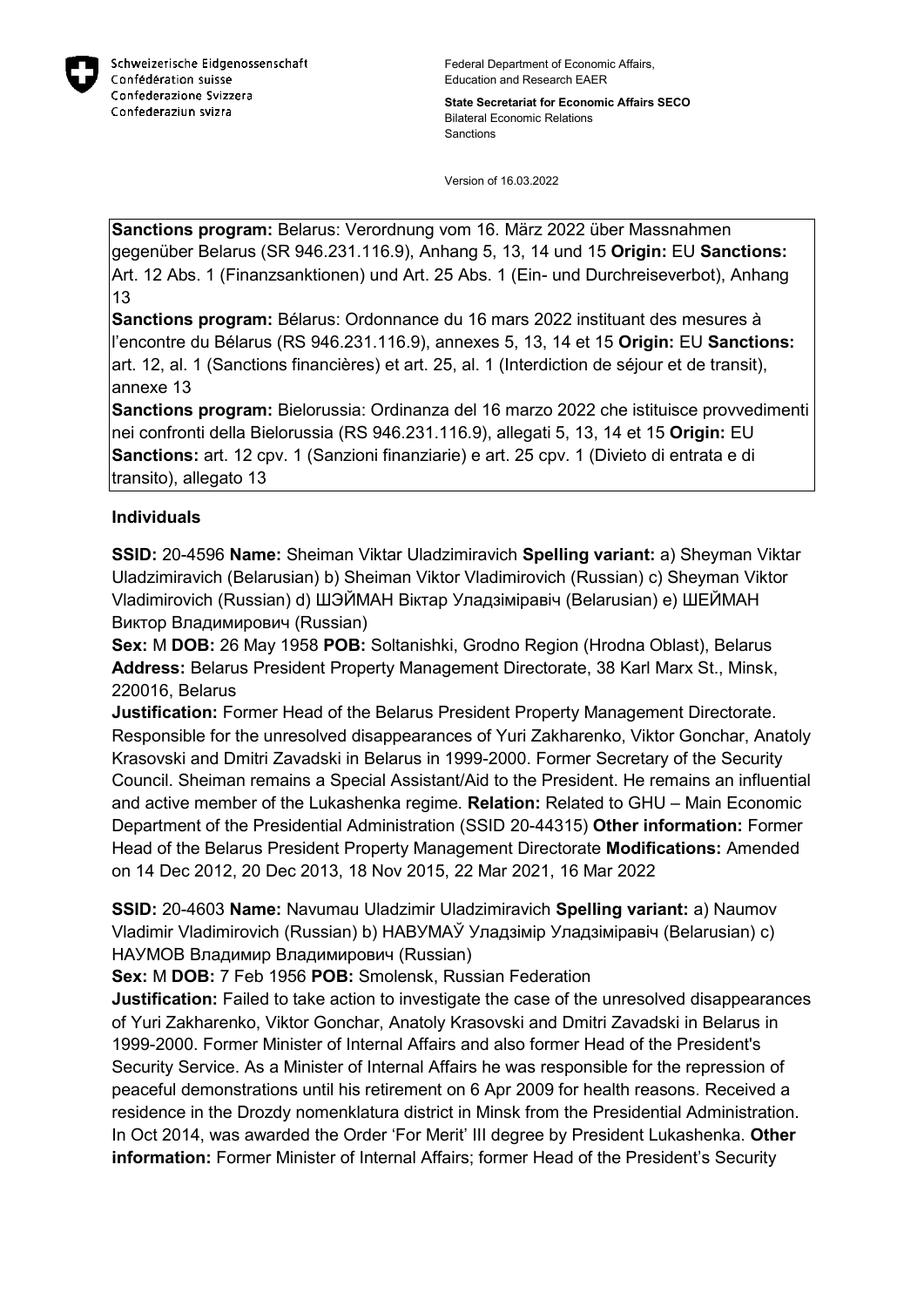Service **Modifications:** Amended on 14 Dec 2012, 20 Dec 2013, 28 Nov 2014, 18 Nov 2015, 22 Mar 2021

**SSID:** 20-4610 **Name:** Sivakau Iury Leanidavich **Spelling variant:** a) Sivakau Yuri Leanidavich (Belarusian) b) Sivakou Yuri Leanidavich (Belarusian) c) Sivakov Iury Leonidovich (Russian) d) Sivakov Yuri Leonidovich (Russian) e) СIВАКАЎ Юрый Леанiдавiч (Belarusian) f) СIВАКОЎ Юрый Леанiдавiч (Belarusian) g) СИВАКОВ Юрий Леонидович (Russian)

**Sex:** M **DOB:** 5 Aug 1946 **POB:** Onor, Sakhalin Region (Sakhalin Oblast), Russian Federation **Address:** Belarusian Association of Veterans of Special Forces of the Ministry of Internal Affairs 'Honour', 111 Mayakovskogo St., Minsk, 220028, Belarus **Justification:** Orchestrated the unresolved disappearances of Yuri Zakharenko, Viktor Gonchar, Anatoly Krasovski and Dmitri Zavadski in Belarus in 1999-2000. Former Minister of Tourism and Sports, former Minister of Internal Affairs and former Deputy Head of the Presidential Administration. **Other information:** Former Minister of Internal Affairs; former Deputy Head of the Presidential Administration **Modifications:** Amended on 14 Dec 2012, 20 Dec 2013, 28 Nov 2014, 22 Mar 2021

**SSID:** 20-4617 **Name:** Paulichenka Dzmitry Valerievich **Spelling variant:** a) Pavlichenko Dmitri Valerievich (Russian) b) Pavlichenko Dmitriy Valeriyevich (Russian) c) ПАЎЛIЧЭНКА Дзмiтрый Валер'евіч (Belarusian) d) ПАВЛИЧЕНКО Дмитрий Валериевич (Russian) **Sex:** M **DOB:** 1966 **POB:** Vitebsk (Viciebsk), Belarus **Address:** Belarusian Association of Veterans of Special Forces of the Ministry of Internal Affairs 'Honour', 111 Mayakovskogo St., Minsk, 220028, Belarus

**Justification:** Key person in the unresolved disappearances of Yuri Zakharenko, Viktor Gonchar, Anatoly Krasovski and Dmitri Zavadski in Belarus in 1999-2000. Former Commander of the Special Rapid Response Unit (SOBR) at the Ministry of Internal Affairs (MoIA). Businessman, Head of 'Honour', the MoIA's Association of veterans from the special forces of the MoIA. He was identified as commanding an OMON unit during the brutal crackdown on protesters that took place in Belarus in the wake of the 2020 presidential election. **Other information:** Former Commander of the Special Rapid Response Unit (SOBR); Commander of an OMON unit **Modifications:** Amended on 14 Dec 2012, 20 Dec 2013, 28 Nov 2014, 22 Mar 2021, 16 Mar 2022

**SSID:** 20-43443 **Name:** Karaeu Yuri Khadzimuratavich **Spelling variant:** a) Karaev Yuri Khadzimuratovich (Russian) b) КАРАЕЎ Юрый Хаджымуратавiч (Belarusian) c) КАРАЕВ Юрий Хаджимуратович (Russian)

**Sex:** M **DOB:** 21 Jun 1966 **POB:** Vladikavkaz (f.k.a. Ordzhonikidze), Russian Federation **Justification:** In his former leadership position as Minister of Internal Affairs (MoIA), he is responsible for the repression and intimidation campaign led by MoIA forces in the wake of the 2020 presidential election, in particular arbitrary arrests and ill treatment, including torture, of peaceful demonstrators as well as intimidation and violence against journalists. Remains active in the Lukashenka regime as an aide to the President of Belarus - Inspector for the Grodno/Hrodna Region/Oblast. **Other information:** Former Minister of Internal Affairs; Lieutenant General of Militia (police force); Aide to the President of the Republic of Belarus - Inspector for the Grodno/Hrodna Region/Oblast **Modifications:** Listed on 13 Oct 2020, amended on 11 Dec 2020, 22 Mar 2021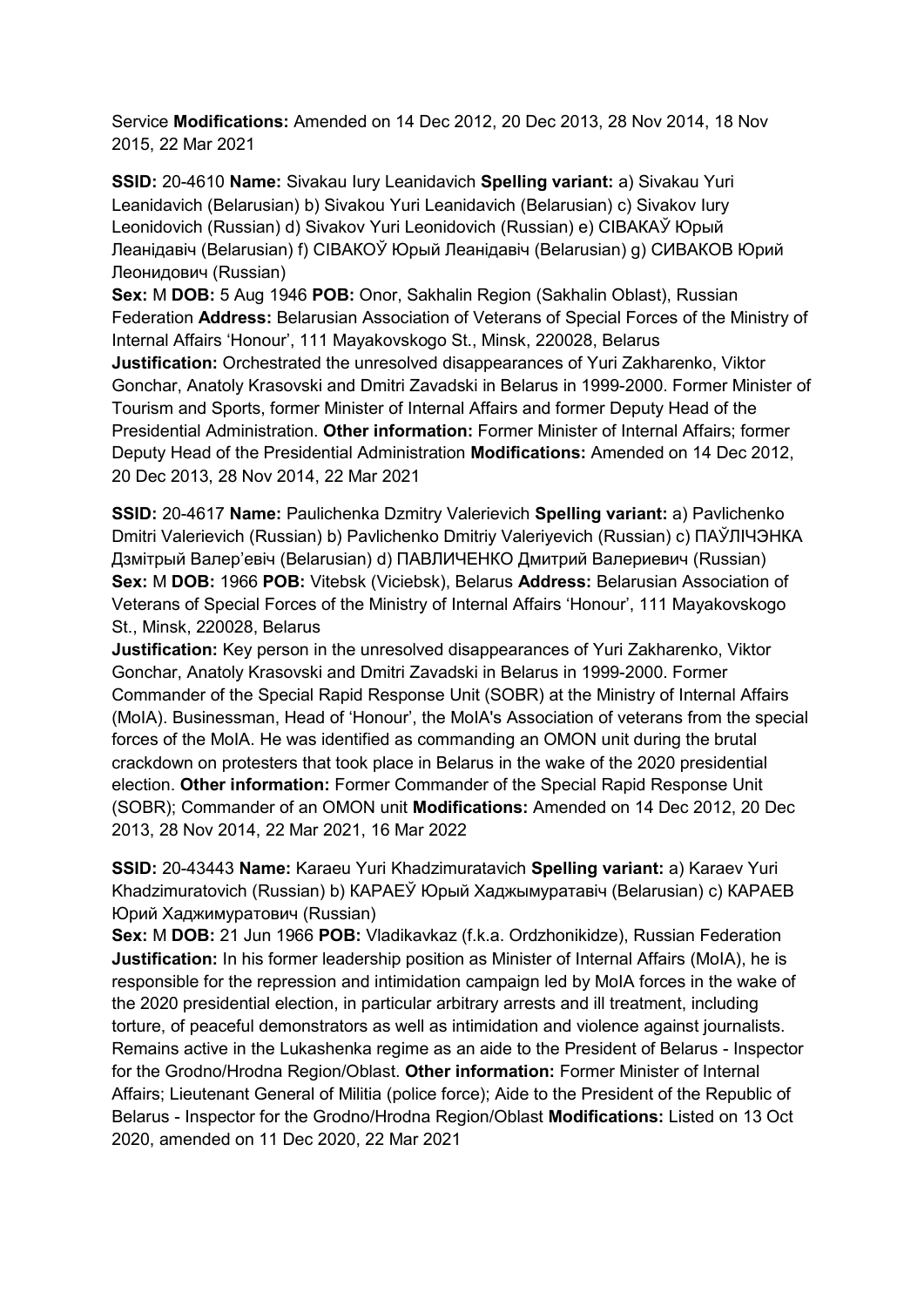**SSID:** 20-43451 **Name:** Kazakevich Genadz Arkadzievich **Spelling variant:** a) Kazakevich Gennadi Arkadievich (Russian) b) КАЗАКЕВIЧ Генадзь Аркадзьевiч (Belarusian) c) КАЗАКЕВИЧ Геннадий Аркадьевич (Russian)

**Sex:** M **DOB:** 14 Feb 1975 **POB:** Minsk, Belarus

**Justification:** In his former leadership position as First Deputy Minister of Internal Affairs (MoIA), he is responsible for the repression and intimidation campaign led by MoIA forces in the wake of the 2020 presidential election, in particular arbitrary arrests and ill-treatment, including torture, of peaceful demonstrators as well as intimidation and violence against journalists. He remains active in the Lukashenka regime as the Deputy Minister of Internal Affairs. He retains his post of Chief of the Criminal Militia. **Other information:** Former First Deputy Minister of Internal Affairs; Deputy Minister of Internal Affairs - Chief of the Criminal Militia, Colonel of Militia (police force) **Modifications:** Listed on 13 Oct 2020, amended on 22 Mar 2021

**SSID:** 20-43458 **Name:** Barsukou Aliaksandr Piatrovich **Spelling variant:** a) Barsukov Aleksandr Petrovich (Russian) b) БАРСУКОЎ Аляксандр Пятровiч (Belarusian) c) БАРСУКОВ Александр Петрович (Russian)

**Sex:** M **DOB:** 29 Apr 1965 **POB:** Vetkovski District (Vetka District), Belarus **Justification:** In his former leadership position as Deputy Minister of Internal Affairs (MoIA), he is responsible for the repression and intimidation campaign led by MoIA forces in the wake of the 2020 presidential election, in particular arbitrary arrests and ill-treatment, including torture, of peaceful demonstrators as well as intimidation and violence against journalists. He remains active in the Lukashenka regime as Aide to the President of Belarus - Inspector for the Minsk Region/Oblast. **Other information:** Former Deputy Minister Internal Affairs; Lieutenant-General of Militia (police force); Aide to the President of the Republic of Belarus - Inspector for the Minsk Region/Oblast **Modifications:** Listed on 13 Oct 2020, amended on 22 Mar 2021

**SSID:** 20-43466 **Name:** Khamenka Siarhei Mikalaevich **Spelling variant:** a) Khomenko Sergei Nikolaevich (Russian) b) ХАМЕНКА Сяргей Мiкалаевiч (Belarusian) c) ХОМЕНКО Сергей Николаевич (Russian)

**Sex:** M **DOB:** 21 Sep 1966 **POB:** Yasinovataya, Ukraine

**Justification:** In his former leadership position as Deputy Minister of the Ministry of Internal Affairs (MoIA), he was responsible for the repression and intimidation campaign led by MoIA forces in the wake of the 2020 presidential election, in particular arbitrary arrests and illtreatment, including torture, of peaceful demonstrators as well as intimidation and violence against journalists. He remains active in the Lukashenka regime as Minister of Justice. **Other information:** Former Deputy Minister of Internal Affairs, Major-General of Militia (police force); Minister of Justice **Modifications:** Listed on 13 Oct 2020, amended on 22 Mar 2021, 16 Mar 2022

**SSID:** 20-43474 **Name:** Nazaranka Yuri Genadzevich **Spelling variant:** a) Nazarenko Yuri Gennadievich (Russian) b) НАЗАРАНКА Юрый Генадзевiч (Belarusian) c) НАЗАРЕНКО Юрий Геннадьевич (Russian)

**Sex:** M **DOB:** 17 Apr 1976 **POB:** Slonim, Belarus

**Justification:** In his former leadership position as Deputy Minister of the Ministry of Internal Affairs (MoIA) and Commander of the MoIA Internal Troops, he is responsible for the repression and intimidation campaign led by MoIA forces, in particular the Internal Troops under his command, in the wake of the 2020 presidential election, in particular arbitrary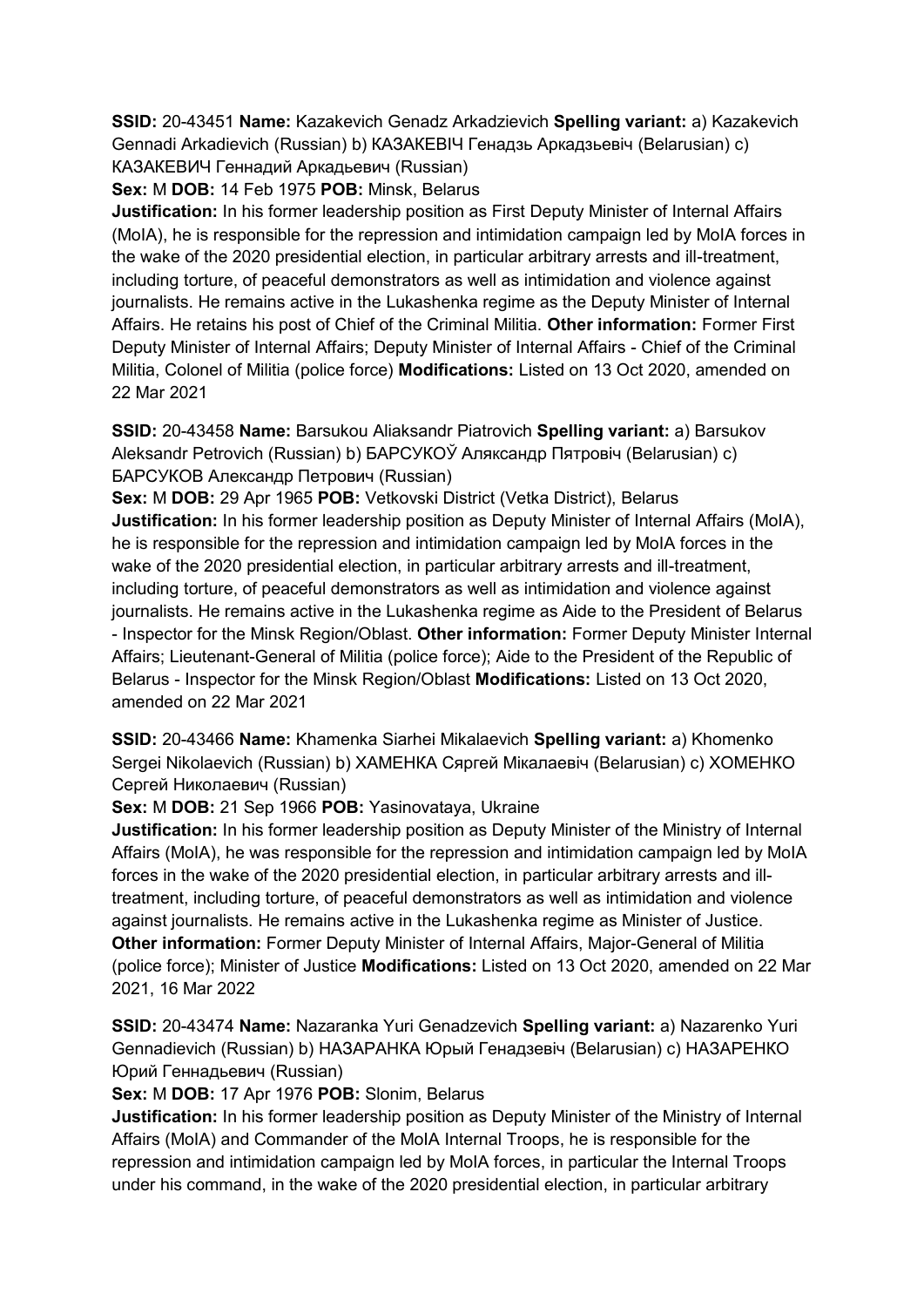arrests and ill-treatment, including torture, of peaceful demonstrators as well as intimidation and violence against journalists. He remains active in the Lukashenka regime as first Deputy Minister of Internal Affairs and Head of the Public Security Police. **Other information:** Former Deputy Minister of Internal Affairs, Former Commander of the Internal Troops; First Deputy Minister of Internal Affairs, Head of the Public Security Police, Major General of Militia (police force) **Modifications:** Listed on 13 Oct 2020, amended on 22 Mar 2021

**SSID:** 20-43482 **Name:** Atabekau Khazalbek Baktibekavich **Spelling variant:** a) Atabekov Khazalbek Bakhtibekovich (Russian) b) АТАБЕКАЎ Хазалбек Бактiбекавiч (Belarusian) c) АТАБЕКОВ Хазалбек Бахтибекович (Russian)

## **Sex:** M **DOB:** 18 Mar 1967

**Justification:** In his position as Deputy Commander of the Internal Troops of the Ministry of Internal Affairs (MoIA), he is responsible for the repression and intimidation campaign led by MoIA forces, in particular the Internal Troops under his command, in the wake of the 2020 presidential election, in particular arbitrary arrests and ill-treatment, including torture, of peaceful demonstrators, as well as intimidation and violence against journalists. **Other information:** Deputy Commander of the Internal Troops **Modifications:** Listed on 13 Oct 2020, amended on 22 Mar 2021

**SSID:** 20-43488 **Name:** Bykau Aliaksandr Valerievich **Spelling variant:** a) Bykov Alexander Valerievich (Russian) b) БЫКАЎ Аляксандр Валер'евiч (Belarusian) c) БЫКОВ Александр Валерьевич (Russian)

### **Sex:** M

**Justification:** In his position as Commander of the Special Rapid Response Unit (SOBR) of the Ministry of internal Affairs, he is responsible for the repression and intimidation campaign led by SOBR forces in the wake of the 2020 presidential election, in particular arbitrary arrests and ill treatment, including torture, of peaceful demonstrators. **Other information:** Commander of the Special Rapid Response Unit (SOBR), Lieutenant Colonel **Modifications:** Listed on 13 Oct 2020, amended on 22 Mar 2021

**SSID:** 20-43493 **Name:** Shepeleu Aliaksandr Sviataslavavich **Spelling variant:** a) Shepelev Alexander Svyatoslavovich (Russian) b) ШЭПЕЛЕЎ Аляксандр Святаслававiч (Belarusian) c) ШЕПЕЛЕВ Александр Святославович (Russian)

**Sex:** M **DOB:** 14 Oct 1975 **POB:** village of Rublevsk, Kruglyanskiy district, Mogilev region (Mahiliou Oblast), Belarus

**Justification:** In his senior position as Head of the Department for Safety and Security in the Ministry of Internal Affairs (MoIA), he is involved in the repression and intimidation campaign led by MoIA forces in the wake of the 2020 presidential election, in particular arbitrary arrests and ill-treatment, including torture, of peaceful demonstrators as well as intimidation and violence against journalists. **Other information:** Head of the Department for Safety and Security, Ministry of Internal Affairs **Modifications:** Listed on 13 Oct 2020, amended on 22 Mar 2021

**SSID:** 20-43501 **Name:** Balaba Dzmitry Uladzimiravich **Spelling variant:** a) Balaba Dmitry Vladimirovich (Russian) b) БАЛАБА Дзмiтрый Уладзiмiравiч (Belarusian) c) БАЛАБА Дмитрий Владимирович (Russian)

**Sex:** M **DOB:** 1 Jun 1972 **POB:** village of Gorodilovo, Minsk region (Minsk Oblast), Belarus **Justification:** In his command position over OMON forces in Minsk, he is responsible for the repression and intimidation campaign led by OMON forces in Minsk in the wake of the 2020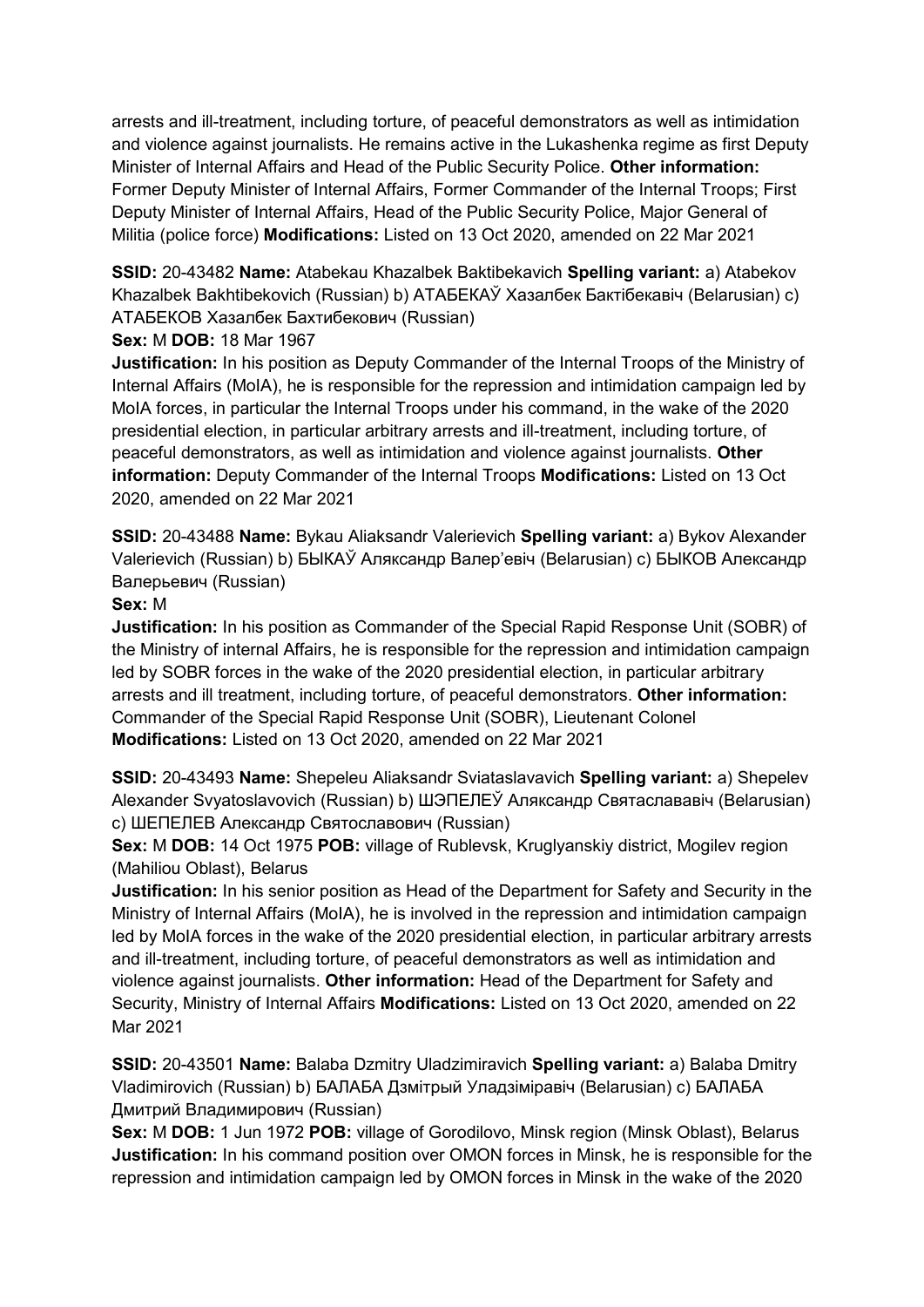presidential election, in particular arbitrary arrests and ill-treatment, including torture, of peaceful demonstrators as well as intimidation and violence against journalists. **Other information:** Head of OMON ('Special Purpose Police Detachment') for the Minsk City Executive Committee **Modifications:** Listed on 13 Oct 2020, amended on 22 Mar 2021

**SSID:** 20-43509 **Name:** Kubrakou Ivan Uladzimiravich **Spelling variant:** a) Kubrakov Ivan Vladimirovich (Russian) b) КУБРАКОЎ Iван Уладзiмiравiч (Belarusian) c) КУБРАКОВ Иван Владимирович (Russian)

**Sex:** M **DOB:** 5 May 1975 **POB:** village of Malinovka, Mogilev Region (Mahiliou Oblast), **Belarus** 

**Justification:** In his former position as Head of the Main Internal Affairs Directorate of the Minsk City Executive Committee, he is responsible for the repression and intimidation campaign led by police forces in the wake of the 2020 presidential election, in particular arbitrary arrests and ill-treatment of peaceful demonstrators as well as intimidation and violence against journalists. He remains active in the Lukashenka regime as the Minister of Internal Affairs. **Other information:** Former Head of the Main Internal Affairs Directorate of the Minsk City Executive Committee; Minister of Internal Affairs, Major General of Militia (police force) **Modifications:** Listed on 13 Oct 2020, amended on 22 Mar 2021

**SSID:** 20-43517 **Name:** Gamola Maxim Aliaksandravich **Spelling variant:** a) Hamola Maxim Aliaksandravich (Belarusian) b) Gamola Maxim Alexandrovich (Russian) c) ГАМОЛА Максiм Аляксандравiч (Belarusian) d) ГАМОЛА Максим Александрович (Russian) **Sex:** M

**Justification:** In his former position as Head of the Police Department in Moskovski District, Minsk, he is responsible for the repression and intimidation campaign in that district against peaceful protesters in the wake of the 2020 presidential election, in particular arbitrary arrests, excessive use of force and ill-treatment, including torture. He remains active in the Lukashenka regime as Deputy Head of the Minsk City Police Department and Head of Criminal Police. **Other information:** Former Head of the Police Department in Moskovski District, Minsk; Deputy head of the Minsk City Police Department, Head of Criminal Police **Modifications:** Listed on 13 Oct 2020, amended on 22 Mar 2021

**SSID:** 20-43522 **Name:** Aliashkevich Aliaksandr Mikhailavich **Spelling variant:** a) Aleshkevich Alexander Mikhailovich (Russian) b) АЛЯШКЕВIЧ Аляксандр Мiхайлавiч (Belarusian) c) АЛЕШКЕВИЧ Александр Михайлович (Russian) **Sex:** M

**Justification:** In his former position as First Deputy Head of the District Department of Internal Affairs in Moskovsky District, Minsk, and Head of Criminal Police, he was responsible for the repression and intimidation campaign in that district against peaceful protesters in the wake of the 2020 presidential election, in particular arbitrary arrests, excessive use of force and ill-treatment, including torture. He remains active in the Lukashenka regime as Head of the District Department of Internal Affairs in Leninsky District, Minsk. **Other information:** Former First Deputy Head of the District Department of Internal Affairs in Moskovsky District, Minsk, Head of Criminal Police; Head of the District Department of Internal Affairs in Leninsky District, Minsk **Modifications:** Listed on 13 Oct 2020, amended on 22 Mar 2021, 16 Mar 2022

**SSID:** 20-43527 **Name:** Galenka Andrei Vasilievich **Spelling variant:** a) Galenka Andrey Vasilievich (Russian) b) ГАЛЕНКА Андрэй Васiльевiч (Belarusian) c) ГАЛЕНКА Андрей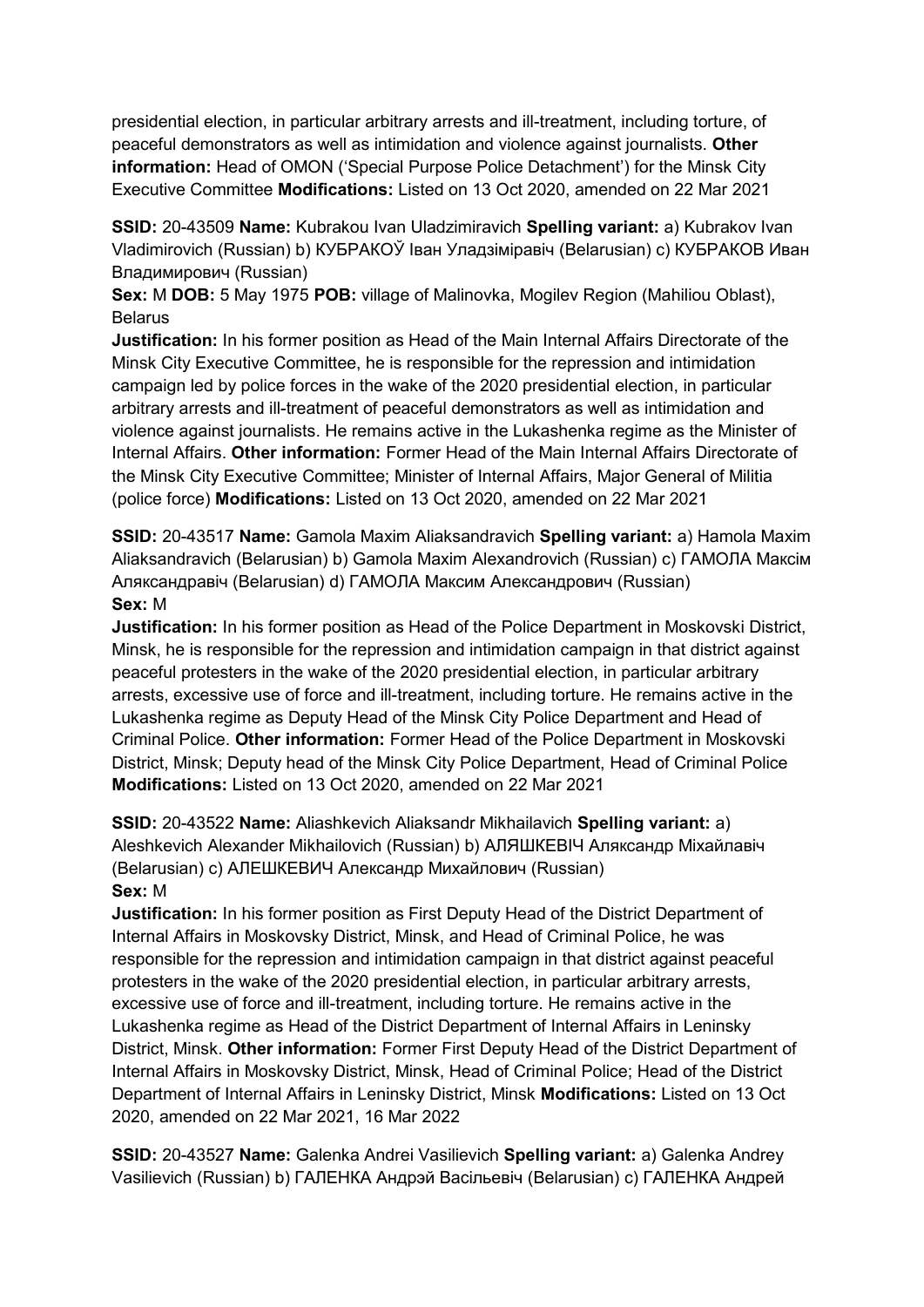Васильевич (Russian)

**Sex:** M

**Justification:** In his position as Deputy Head of the District Department of Internal Affairs in Moskovski District, Minsk and Head of Public Safety Police, he is responsible for the repression and intimidation campaign in that district against peaceful protesters in the wake of the 2020 presidential election, in particular arbitrary arrests, excessive use of force and illtreatment, including torture. **Other information:** Deputy Head of the District Department of Internal Affairs in Moskovski District, Minsk, Head of Public Safety Police **Modifications:**  Listed on 13 Oct 2020, amended on 22 Mar 2021

**SSID:** 20-43532 **Name:** Vasilieu Aliaksandr Paulavich **Spelling variant:** a) Vasiliev Alexander Pavlovich (Russian) b) ВАСIЛЬЕЎ Аляксандр Паўлавiч (Belarusian) c) ВАСИЛЬЕВ Александр Павлович (Russian)

**Sex:** M **DOB:** 24 Mar 1975 **POB:** Mogilev, Belarus

**Justification:** In his former position as Head of the Department of Internal Affairs of Gomel/Homyel Region/Oblast Executive Committee, he was responsible for the repression and intimidation campaign in that region/oblast against peaceful protesters in the wake of the 2020 presidential election, in particular arbitrary arrests, excessive use of force and illtreatment, including torture. He remains active in the Lukashenka regime as Head of the Academy of the Ministry of Internal Affairs. **Other information:** Former Head of the Department of Internal Affairs of Gomel/Homyel Region/Oblast Executive Committee; Head of the Academy of the Ministry of Internal Affairs **Modifications:** Listed on 13 Oct 2020, amended on 22 Mar 2021, 16 Mar 2022

**SSID:** 20-43540 **Name:** Shuliakouski Aleh Mikalaevich **Spelling variant:** a) Shuliakovski Oleg Nikolaevich (Russian) b) ШУЛЯКОЎСКI Алег Мiкалаевiч (Belarusian) c) ШУЛЯКОВСКИЙ Олег Николаевич (Russian)

**Sex:** M **DOB:** 26 Jul 1977

**Justification:** In his former position as First Deputy Head of the Department of Internal Affairs of Gomel/Homyel Region/Oblast Executive Committee and Head of Criminal Police, he was responsible for the repression and intimidation campaign in that region/oblast against peaceful protesters in the wake of the 2020 presidential election, in particular arbitrary arrests, excessive use of force and ill-treatment, including torture. He remains active in the Lukashenka regime as Head of the Department of Internal Affairs of the Brest Region/Oblast Executive Committee. **Other information:** Former First Deputy Head of the Department of Internal Affairs of Gomel/Homyel Region/Oblast Executive Committee, Head of Criminal Police; Head of the Department of Internal Affairs of the Brest Region/Oblast Executive Committee **Modifications:** Listed on 13 Oct 2020, amended on 22 Mar 2021, 16 Mar 2022

**SSID:** 20-43546 **Name:** Vasilieu Anatol Anatolievich **Spelling variant:** a) Vasiliev Anatoli Anatolievich (Russian) b) ВАСIЛЬЕЎ Анатоль Анатольевiч (Belarusian) c) ВАСИЛЬЕВ Анатолий Анатольевич (Russian)

**Sex:** M **DOB:** 26 Jan 1972 **POB:** Gomel (Homyel), Gomel Region (Homyel Oblast), Belarus **Justification:** In his former position as Deputy Head of the Department of Internal Affairs of Gomel/Homyel Region/Oblast Executive Committee and Head of Public Safety Police, he was responsible for the repression and intimidation campaign in that region/oblast against peaceful protesters in the wake of the 2020 presidential election, in particular arbitrary arrests, excessive use of force and ill-treatment, including torture. He remains active in the Lukashenka regime as Deputy Chairman of the Investigative Committee. **Other**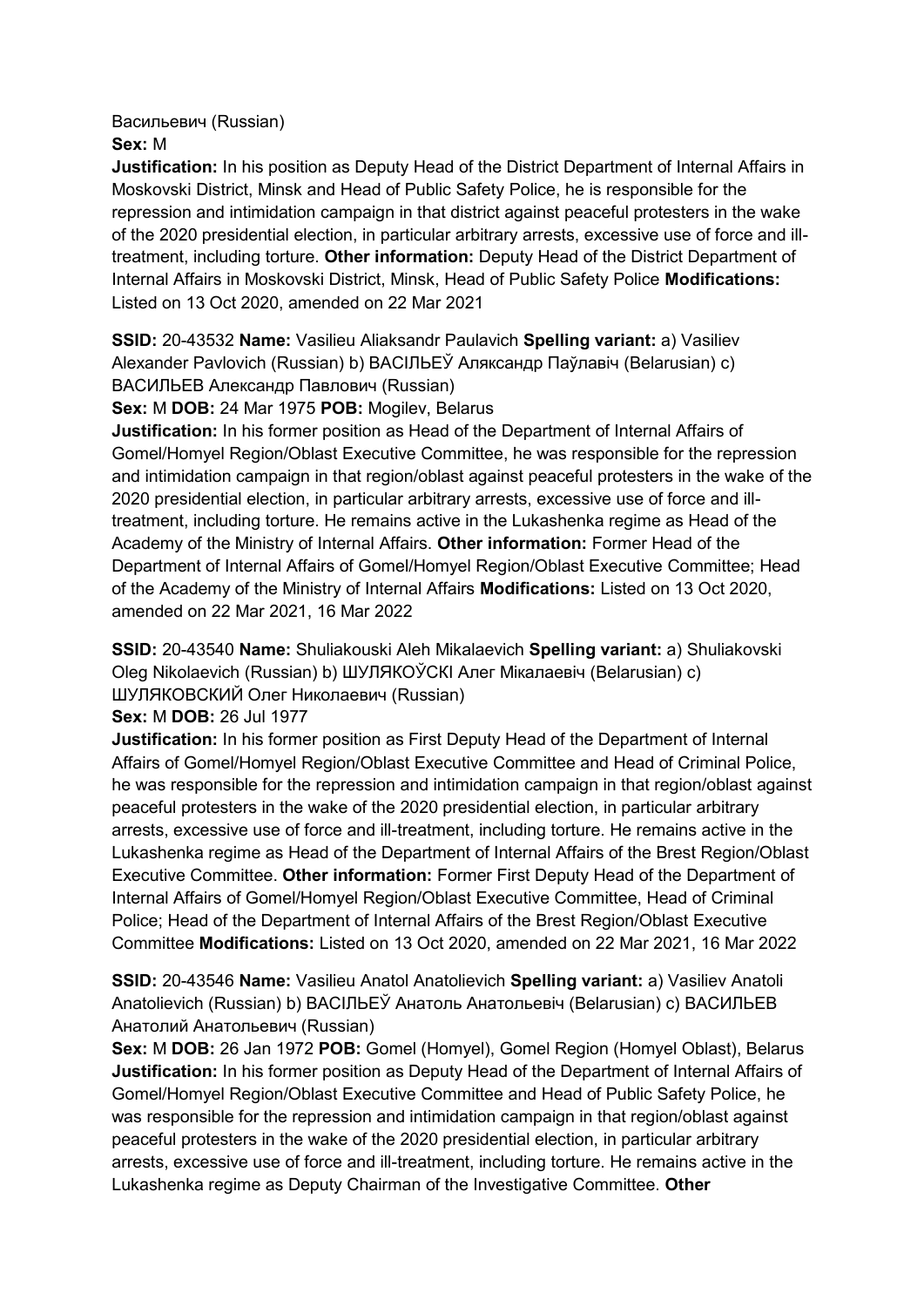**information:** Former Deputy Head of the Department of Internal Affairs of Gomel/Homyel Region/Oblast Executive Committee, Head of Public Safety Police; Deputy Chairman of the Investigative Committee **Modifications:** Listed on 13 Oct 2020, amended on 11 Dec 2020, 22 Mar 2021, 7 Jul 2021, 16 Mar 2022

**SSID:** 20-43554 **Name:** Astreika Aliaksandr Viachaslavavich **Spelling variant:** a) Astreiko Alexander Viacheslavovich (Russian) b) АСТРЭЙКА Аляксандр Вячаслававiч (Belarusian) c) АСТРЕЙКО Александр Вячеславович (Russian)

### **Sex:** M **DOB:** 22 Dec 1971 **POB:** Kapyl, Belarus

**Justification:** In his former position as Head of the Department of Internal Affairs of Brest Region/Oblast Executive Committee and Major-General of Militia, he was responsible for the repression and intimidation campaign in that region/oblast against peaceful protesters in the wake of the 2020 presidential election, in particular arbitrary arrests, excessive use of force and ill-treatment, including torture. He remains active in the Lukashenka regime as Head of the Department of Internal Affairs of the Minsk Region/Oblast Executive Committee. **Other information:** Former Head of the Department of Internal Affairs of Brest Region/Oblast Executive Committee, Major-General of Militia (police force); Head of the Department of Internal Affairs of the Minsk Region/Oblast Executive Committee **Modifications:** Listed on 13 Oct 2020, amended on 22 Mar 2021, 16 Mar 2022

**SSID:** 20-43562 **Name:** Zhurauski Leanid **Spelling variant:** a) Zhuravski Leonid (Russian) b) ЖУРАЎСКI Леанiд (Belarusian) c) ЖУРАВСКИЙ Леонид (Russian) **Sex:** M **DOB:** 20 Sep 1975

**Justification:** In his command position over OMON forces in Vitebsk/Viciebsk, he is responsible for the repression and intimidation campaign led by OMON forces in Vitebsk/Viciebsk in the wake of the 2020 presidential election, in particular arbitrary arrests and ill-treatment of peaceful demonstrators. **Other information:** Head of OMON ('Special Purpose Police Detachment') in Vitebsk/Viciebsk **Modifications:** Listed on 13 Oct 2020, amended on 22 Mar 2021

**SSID:** 20-43568 **Name:** Damarnacki Mikhail **Spelling variant:** a) Domarnatsky Mikhail (Russian) b) ДАМАРНАЦКI Мiхаiл (Belarusian) c) ДОМАРНАЦКИЙ Михаил (Russian) **Sex:** M

**Justification:** In his command position over OMON forces in Gomel/Homyel, he is responsible for the repression and intimidation campaign led by OMON forces in Gomel/Homyel in the wake of the 2020 presidential election, in particular arbitrary arrests and ill-treatment of peaceful demonstrators. **Other information:** Head of OMON ('Special Purpose Police Detachment') in Gomel/Homyel **Modifications:** Listed on 13 Oct 2020, amended on 22 Mar 2021

**SSID:** 20-43573 **Name:** Mikhovich Maxim **Spelling variant:** a) Mikhovich Maxim (Russian) b) МIХОВIЧ Максiм (Belarusian) c) МИХОВИЧ Максим (Russian) **Sex:** M

**Justification:** In his command position over OMON forces in Brest, he is responsible for the repression and intimidation campaign led by OMON forces in Brest in the wake of the 2020 presidential election, in particular arbitrary arrests and ill-treatment of peaceful demonstrators. **Other information:** Head of OMON ('Special Purpose Police Detachment') in Brest, Lieutenant Colonel **Modifications:** Listed on 13 Oct 2020, amended on 22 Mar 2021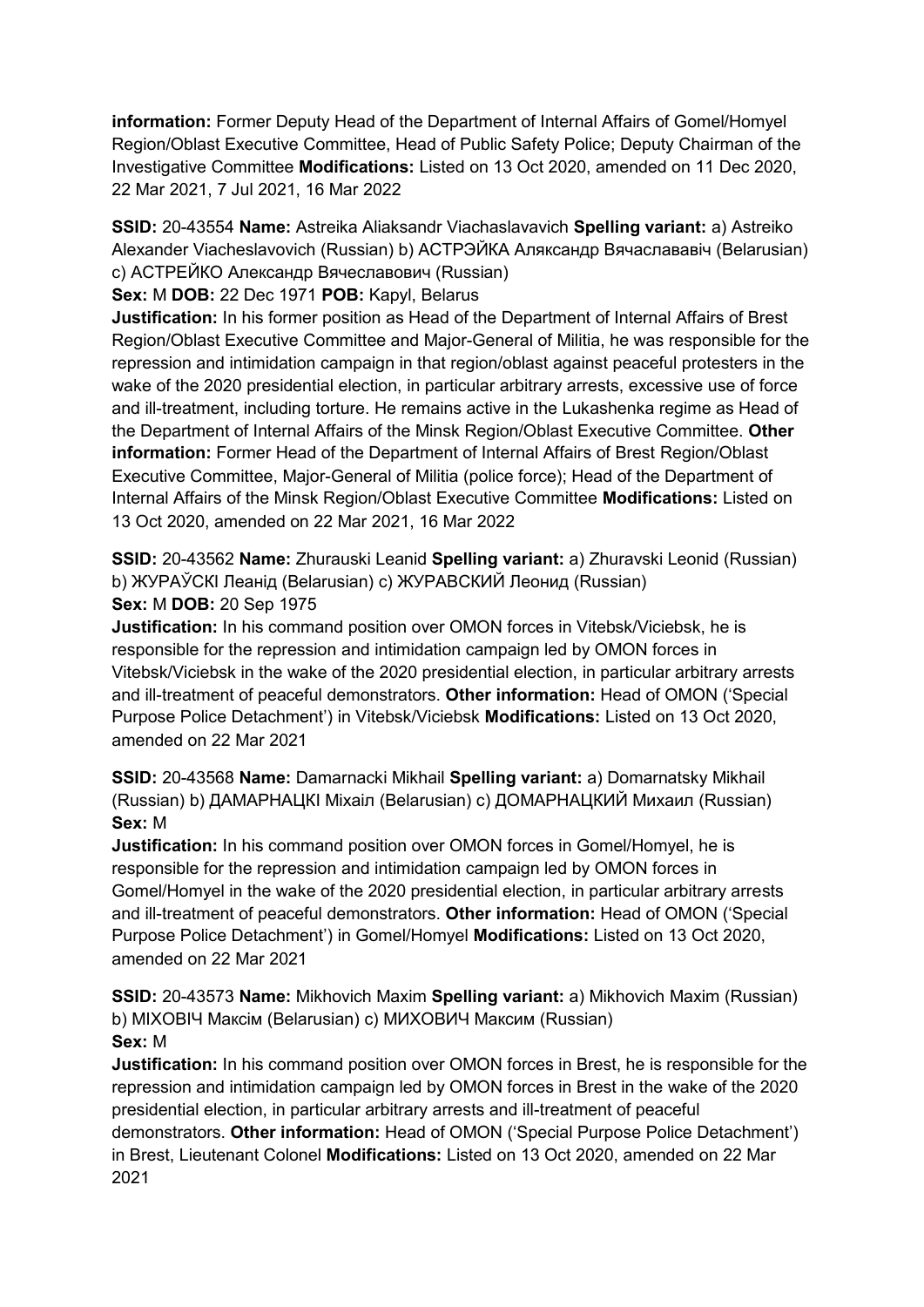**SSID:** 20-43578 **Name:** Matkin Aleh Uladzimiravich **Spelling variant:** a) Matkin Oleg Vladimirovitch (Russian) b) МАТКIН Алег Уладзiмiравiч (Belarusian) c) МАТКИН Олег Владимирович (Russian)

## **Sex:** M

**Justification:** In his position as Head of the Penal Correction Department that has authority over the detention facilities of the Ministry of Internal Affairs, he is responsible for the inhumane and degrading treatment, including torture, inflicted on citizens detained in those detention facilities in the wake of the 2020 presidential election and for the general brutal crackdown on peaceful protesters. **Other information:** Head of the Penal Correction Department in the Ministry of Internal Affairs, Major-General of Militia (police force) **Modifications:** Listed on 13 Oct 2020, amended on 22 Mar 2021

**SSID:** 20-43583 **Name:** Sakalouski Ivan Yurievich **Spelling variant:** a) Sokolovski Ivan Yurievich (Russian) b) САКАЛОЎСКI Iван Юр'евiч (Belarusian) c) СОКОЛОВСКИЙ Иван Юрьевич (Russian)

### **Sex:** M

**Justification:** In his capacity as Director of the Akrestina detention centre in Minsk, he is responsible for the inhumane and degrading treatment, including torture, inflicted on citizens detained in that detention centre in the wake of the 2020 presidential election. **Other information:** Director of the Akrestina detention centre, Minsk **Modifications:** Listed on 13 Oct 2020

**SSID:** 20-43588 **Name:** Vakulchyk Valeri Paulavich **Spelling variant:** a) Vakulchik Valery Pavlovich (Russian) b) ВАКУЛЬЧЬIК Валéрый Пáўлавiч (Belarusian) c) ВАКУЛЬЧИК Валерий Павлович (Russian)

**Sex:** M **DOB:** 19 Jun 1964 **POB:** Radostovo, Belarus

**Justification:** In his former leadership position as Chairman of the State Security Committee (KGB), he was responsible for the participation of the KGB in the repression and intimidation campaign in the wake of the 2020 presidential election, in particular arbitrary arrests and illtreatment, including torture, of peaceful demonstrators and opposition members. He remains active in the Lukashenka regime as Aide to the President of Belarus – Inspector for the Brest Region/Oblast. **Other information:** Former Chairman of the State Security Committee (KGB); Former State Secretary of the Security Council; Aide to the President of the Republic of Belarus – Inspector for the Brest Region/Oblast **Modifications:** Listed on 13 Oct 2020, amended on 22 Mar 2021

**SSID:** 20-43596 **Name:** Tserabau Siarhei Yaugenavich **Spelling variant:** a) Terebov Sergey Evgenievich (Russian) b) ЦЕРАБАЎ Сяргей Яўгенавiч (Belarusian) c) ТЕРЕБОВ Сергей Евгеньевич (Russian)

**Sex:** M **DOB:** 1972 **POB:** Borisov, Belarus

**Justification:** In his leadership position as First Deputy Chairman of the State Security Committee (KGB), he is responsible for the participation of the KGB in the repression and intimidation campaign in the wake of the 2020 presidential election, in particular arbitrary arrests and ill-treatment, including torture, of peaceful demonstrators and opposition members. **Other information:** First Deputy Chairman of the State Security Committee (KGB) **Modifications:** Listed on 13 Oct 2020, amended on 22 Mar 2021

**SSID:** 20-43604 **Name:** Ravutski Dzmitry Vasilievich **Spelling variant:** a) Reutsky Dmitry Vasilievich (Russian) b) РАВУЦКI Дзмiтрый Васiльевiч (Belarusian) c) РЕУЦКИЙ Дмитрий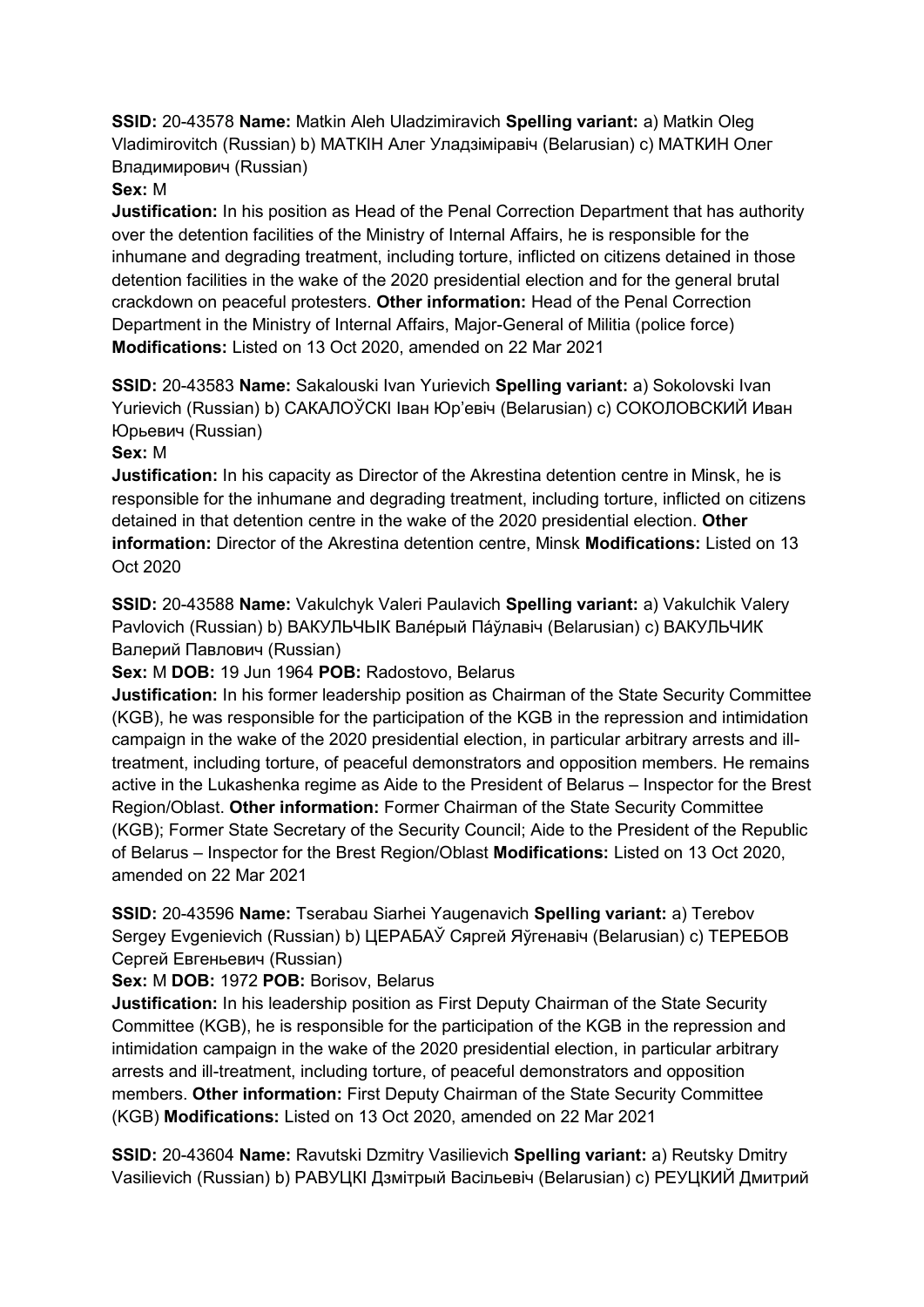Васильевич (Russian)

## **Sex:** M

**Justification:** In his leadership position as Deputy Chairman of the State Security Committee (KGB), he is responsible for the participation of the KGB in the repression and intimidation campaign in the wake of the 2020 presidential election, in particular arbitrary arrests and ill-treatment, including torture, of peaceful demonstrators and opposition members. **Other information:** Deputy Chairman of the State Security Committee (KGB) **Modifications:** Listed on 13 Oct 2020, amended on 22 Mar 2021

**SSID:** 20-43609 **Name:** Kalach Uladzimir Viktaravich **Spelling variant:** a) Kalach Vladimir Viktorovich (Russian) b) КАЛАЧ Уладзiмiр Вiктаравiч (Belarusian) c) КАЛАЧ Владимир Викторович (Russian)

## **Sex:** M

**Justification:** In his former leadership position as Deputy Chairman of the State Security Committee (KGB), he was responsible for the participation of the KGB in the repression and intimidation campaign in the wake of the 2020 presidential election, in particular arbitrary arrests and ill-treatment, including torture, of peaceful demonstrators and opposition members. He remains active in the Lukashenka regime as Aide to the President of the Republic of Belarus - Inspector for Minsk Region/Oblast. **Other information: a)** Former Deputy Chairman of the State Security Committee (KGB); Aide to the President of the Republic of Belarus - Inspector for Minsk Region/Oblast **b)** Rank: Major-General **Modifications:** Listed on 13 Oct 2020, amended on 22 Mar 2021, 16 Mar 2022

**SSID:** 20-43614 **Name:** Charnyshou Alieg Anatolevich **Spelling variant:** a) Chernyshev Oleg Anatolievich (Russian) b) ЧАРНЫШОЎ Алег Анатольевiч (Belarusian) c) ЧЕРНЫШЁВ Олег Анатольевич (Russian)

## **Sex:** M

**Justification:** In his former leadership position as Deputy Chairman of the State Security Committee (KGB), he was responsible for the participation of the KGB in the repression and intimidation campaign in the wake of the 2020 presidential election, in particular arbitrary arrests and ill-treatment, including torture, of peaceful demonstrators and opposition members. He remains active in the Lukashenka regime as Deputy Chairman of the Presidium of the National Academy of Sciences. **Other information: a)** Former Deputy Chairman of the State Security Committee (KGB); Deputy Chairman of the Presidium of the National Academy of Sciences **b)** Rank: Major-General **Modifications:** Listed on 13 Oct 2020, amended on 22 Mar 2021, 16 Mar 2022

**SSID:** 20-43619 **Name:** Kanyuk Aliaksandr Uladzimiravich **Spelling variant:** a) Konyuk Aleksandr Vladimirovich (Russian) b) КАНЮК Аляксандр Уладзiмiравiч (Belarusian) c) КОНЮК Александр Владимирович (Russian)

## **Sex:** M **DOB:** 11 Jul 1960 **POB:** Grodno, Belarus

**Justification:** In his former position as Prosecutor General, he was responsible for the widespread use of criminal proceedings to disqualify opposition candidates ahead of the 2020 presidential election and to prevent persons from joining the Coordination Council launched by the opposition to challenge the outcome of that election. He remains active in the Lukashenka regime as the ambassador of Belarus to Armenia. **Other information:** Former Prosecutor General of the Republic of Belarus; Ambassador of the Republic of Belarus to Armenia **Modifications:** Listed on 13 Oct 2020, amended on 22 Mar 2021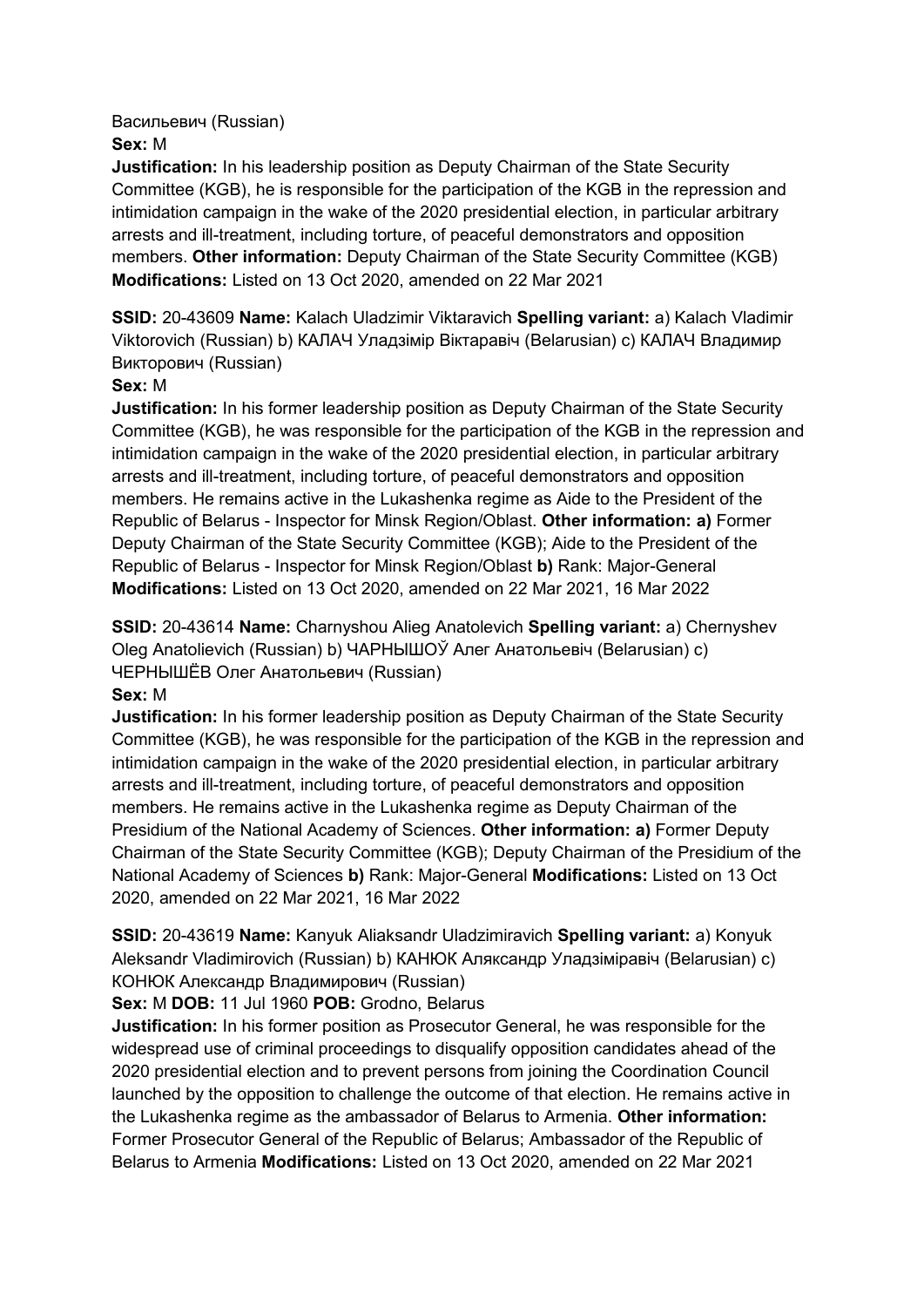**SSID:** 20-43627 **Name:** Yarmoshina Lidzia Mihailauna **Spelling variant:** a) Yermoshina Lidia Mikhailovna (Russian) b) ЯРМОШЫНА Лiдзiя Мiхайлаўна (Belarusian) c) ЕРМОШИНА Лидия Михайловна (Russian)

**Sex:** W **DOB:** 29 Jan 1953 **POB:** Slutsk, Belarus

**Justification:** In her former position as Chairwoman of the Central Electoral Commission (CEC), she was responsible for its misconduct of the 2020 presidential electoral process, its non-compliance with basic international standards of fairness and transparency, and its falsification of election results. The CEC and its leadership have, in particular, organised the dismissal of certain opposition candidates on spurious grounds and placed disproportionate restrictions on observers in polling stations. The CEC has also ensured that the election commissions under its supervision are composed in a biased manner. **Other information:** Former Chairwoman of the Central Electoral Commission (CEC) **Modifications:** Listed on 13 Oct 2020, amended on 22 Mar 2021, 16 Mar 2022

**SSID:** 20-43636 **Name:** Ipatau Vadzim Dzmitryevich **Spelling variant:** a) Ipatov Vadim Dmitrievich (Russian) b) IПАТАЎ Вадзiм Дзмiтрыевiч (Belarusian) c) ИПАТОВ Вадим Дмитриевич (Russian)

**Sex:** M **DOB:** 30 Oct 1964 **POB:** Kolomyia, Ivano-Frankivsk Region (Ivano-Frankivsk Oblast), Ukraine

**Justification:** As Deputy Chairman of the CEC, he is responsible for its misconduct of the 2020 presidential electoral process, its non-compliance with basic international standards of fairness and transparency and its falsification of election results. The CEC and its leadership have, in particular, organised the dismissal of certain opposition candidates on spurious grounds and placed disproportionate restrictions on observers in polling stations. The CEC has also ensured that the election commissions under its supervision are composed in a biased manner. **Other information:** Deputy Chairman of the Central Electoral Commission (CEC) **Modifications:** Listed on 13 Oct 2020, amended on 22 Mar 2021

**SSID:** 20-43645 **Name:** Dmuhaila Alena Mikalaeuna **Spelling variant:** a) Dmuhailo Elena Nikolaevna (Russian) b) ДМУХАЙЛА Алена Мiкалаеўна (Belarusian) c) ДМУХАЙЛО Елена Николаевна (Russian)

**Sex:** W **DOB:** 1 Jul 1971

**Justification:** As Secretary of the CEC, she is responsible for its misconduct of the 2020 presidential electoral process, its non-compliance with basic international standards of fairness and transparency and its falsification of election results. The CEC and its leadership have, in particular, organised the dismissal of certain opposition candidates on spurious grounds and placed disproportionate restrictions on observers in polling stations. The CEC has also ensured that the election commissions under its supervision are composed in a biased manner. **Other information:** Secretary of the Central Electoral Commission (CEC) **Modifications:** Listed on 13 Oct 2020, amended on 22 Mar 2021

**SSID:** 20-43652 **Name:** Gurzhy Andrei Anatolievich **Spelling variant:** a) Gurzhiy Andrey Anatolievich (Russian) b) ГУРЖЫ Андрэй Анатольевiч (Belarusian) c) ГУРЖИЙ Андрей Анатольевич (Russian)

**Sex:** M **DOB:** 10 Oct 1975

**Justification:** As a member of the CEC college, he is responsible for its misconduct of the 2020 presidential electoral process, its non-compliance with basic international standards of fairness and transparency and its falsification of election results. The CEC and its college have, in particular, organised the dismissal of certain opposition candidates on spurious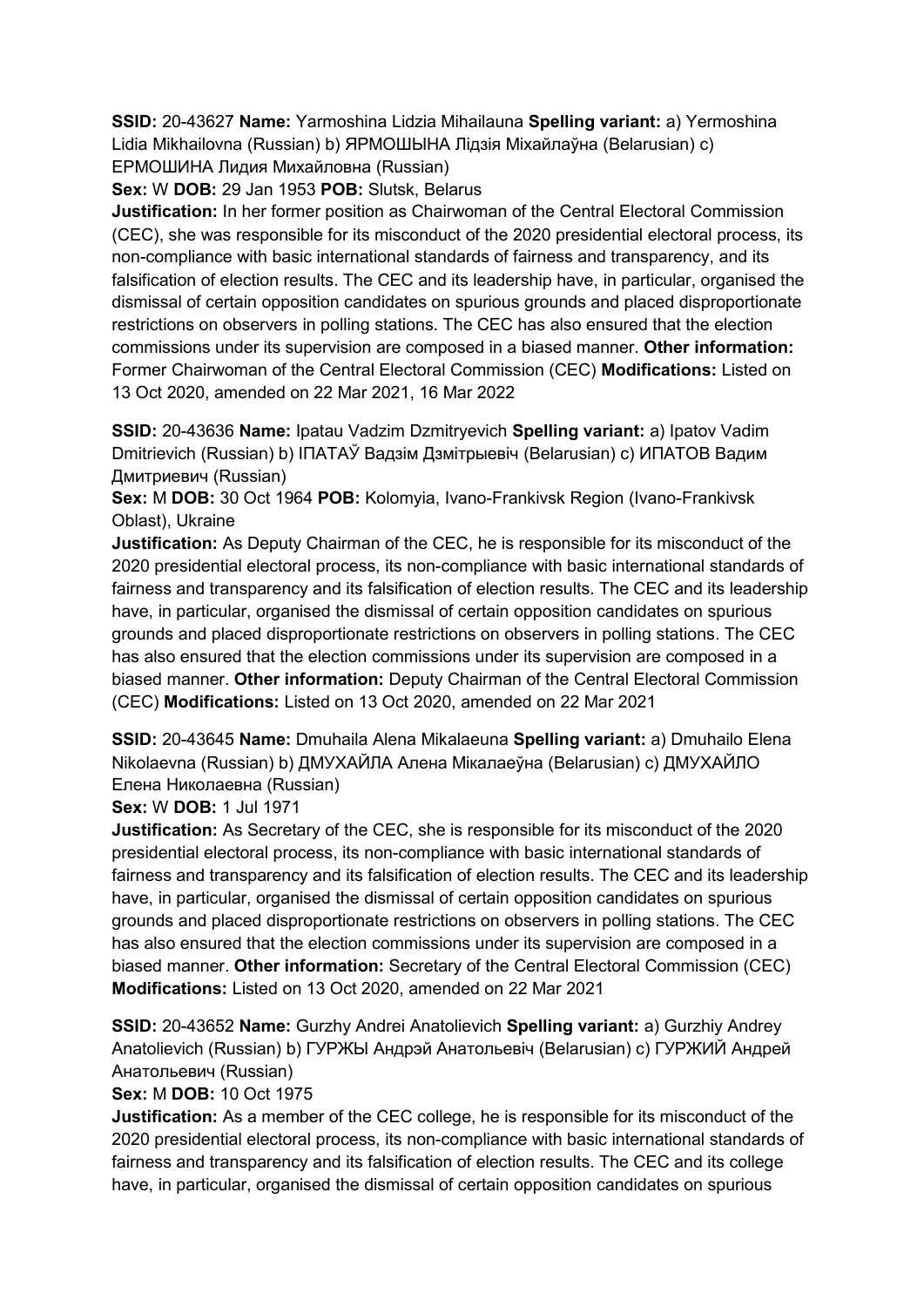grounds and placed disproportionate restrictions on observers in polling stations. The CEC has also ensured that the election commissions under its supervision are composed in a biased manner. **Other information:** Member of the Central Electoral Commission (CEC) **Modifications:** Listed on 13 Oct 2020, amended on 22 Mar 2021

**SSID:** 20-43659 **Name:** Darashenka Volga Leanidauna **Spelling variant:** a) Doroshenko Olga Leonidovna (Russian) b) ДАРАШЭНКА Вольга Леанiдаўна (Belarusian) c) ДОРОШЕНКО Ольга Леонидовна (Russian)

### **Sex:** W **DOB:** 1976

**Justification:** As a member of the CEC college, she is responsible for its misconduct of the 2020 presidential electoral process, its non-compliance with basic international standards of fairness and transparency and its falsification of election results. The CEC and its college have, in particular, organised the dismissal of certain opposition candidates on spurious grounds and placed disproportionate restrictions on observers in polling stations. The CEC has also ensured that the election commissions under its supervision are composed in a biased manner. **Other information:** Member of the Central Electoral Commission (CEC) **Modifications:** Listed on 13 Oct 2020, amended on 22 Mar 2021

**SSID:** 20-43666 **Name:** Kalinouski Siarhei Aliakseevich **Spelling variant:** a) Kalinovskiy Sergey Alekseevich (Russian) b) КАЛIНОЎСКI Сяргей Аляксеевiч (Belarusian) c) КАЛИНОВСКИЙ Сергей Алексеевич (Russian)

**Sex:** M **DOB:** 3 Jan 1969

**Justification:** As a member of the CEC college, he is responsible for its misconduct of the 2020 presidential electoral, its non-compliance with basic international standards of fairness and transparency and its falsification of election results. The CEC and its college have, in particular, organised the dismissal of certain opposition candidates on spurious grounds and placed disproportionate restrictions on observers in polling stations. The CEC has also ensured that the election commissions under its supervision are composed in a biased manner. **Other information:** Member of the Central Electoral Commission (CEC) **Modifications:** Listed on 13 Oct 2020, amended on 22 Mar 2021

**SSID:** 20-43673 **Name:** Katsuba Sviatlana Piatrouna **Spelling variant:** a) Katsubo Svetlana Petrovna (Russian) b) КАЦУБА Святлана Пятроўна (Belarusian) c) КАЦУБО Светлана Петровна (Russian)

**Sex:** W **DOB:** 6 Aug 1959 **POB:** Podilsk, Odessa Region (Odessa Oblast), Ukraine **Justification:** As a member of the CEC college, she is responsible for its misconduct of the 2020 presidential electoral process, its non-compliance with basic international standards of fairness and transparency and its falsification of election results. The CEC and its college have, in particular, organised the dismissal of certain opposition candidates on spurious grounds and placed disproportionate restrictions on observers in polling stations. The CEC has also ensured that the election commissions under its supervision are composed in a biased manner. **Other information:** Member of the Central Electoral Commission (CEC) **Modifications:** Listed on 13 Oct 2020, amended on 22 Mar 2021

**SSID:** 20-43682 **Name:** Lasyakin Aliaksandr Mikhailavich **Spelling variant:** a) Losyakin Alexander Mikhailovich (Russian) b) Losyakin Alexandr Mikhailovich (Russian) c) ЛАСЯКIН Аляксандр Мiхайлавiч (Belarusian) d) ЛОСЯКИН Александр Михайлович (Russian) **Sex:** M **DOB:** 21 Jul 1957

**Justification:** As a member of the CEC college, he is responsible for its misconduct of the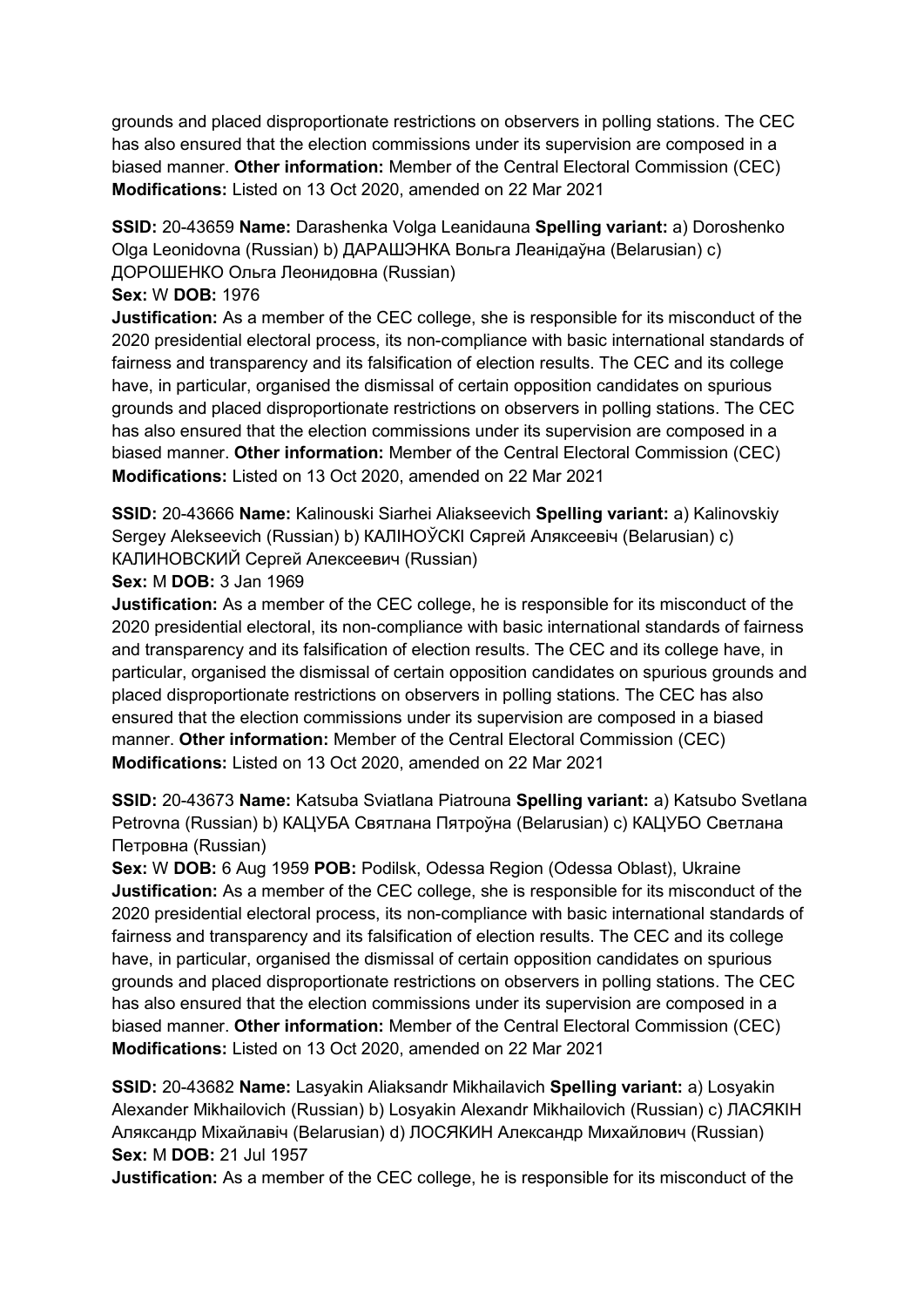2020 presidential electoral process, its non-compliance with basic international standards of fairness and transparency and its falsification of election results. The CEC and its college have, in particular, organised the dismissal of certain opposition candidates on spurious grounds and placed disproportionate restrictions on observers in polling stations. The CEC has also ensured that the election commissions under its supervision are composed in a biased manner. **Other information:** Member of the Central Electoral Commission (CEC) **Modifications:** Listed on 13 Oct 2020, amended on 22 Mar 2021

**SSID:** 20-43689 **Name:** Plysheuski Igar Anatolievich **Spelling variant:** a) Plyshevskiy Ihor Anatolievich (Russian) b) ПЛЫШЭЎСКI Iгар Анатольевiч (Belarusian) c) ПЛЫШЕВСКИЙ Игорь Анатольевич (Russian)

**Sex:** M **DOB:** 19 Feb 1979 **POB:** Lyuban, Belarus

**Justification:** As a member of the CEC college, he is responsible for its misconduct of the presidential electoral process, its non-compliance with basic international standards of fairness and transparency and its falsification of election results. The CEC and its college have, in particular, organised the dismissal of certain opposition candidates on spurious grounds and placed disproportionate restrictions on observers in polling stations. The CEC has also ensured that the election commissions under its supervision are composed in a biased manner. **Other information:** Member of the Central Electoral Commission (CEC) **Modifications:** Listed on 13 Oct 2020, amended on 22 Mar 2021

**SSID:** 20-43698 **Name:** Rakhmanava Marina Yureuna **Spelling variant:** a) Rakhmanova Marina Yurievna (Russian) b) РАХМАНАВА Марына Юр'еўна (Belarusian) c) РАХМАНОВА Марина Юрьевна (Russian)

**Sex:** W **DOB:** 26 Sep 1970

**Justification:** As a member of the CEC college, she is responsible for its misconduct of the 2020 presidential electoral process, its non-compliance with basic international standards of fairness and transparency and its falsification of election results. The CEC and its college have, in particular, organised the dismissal of certain opposition candidates on spurious grounds and placed disproportionate restrictions on observers in polling stations. The CEC has also ensured that the election commissions under its supervision are composed in a biased manner. **Other information:** Member of the Central Electoral Commission (CEC) **Modifications:** Listed on 13 Oct 2020, amended on 22 Mar 2021

**SSID:** 20-43705 **Name:** Slizheuski Aleh Leanidavich **Spelling variant:** a) Slizhevski Oleg Leonidovich (Russian) b) СЛIЖЭЎСКI Алег Леанiдавiч (Belarusian) c) СЛИЖЕВСКИЙ Олег Леонидович (Russian)

**Sex:** M **DOB:** 16 Aug 1972 **POB:** Grodno, Belarus

**Justification:** As a member of the CEC college, he is responsible for the misconduct of the 2020 presidential electoral process, its non-compliance with basic international standards of fairness and transparency and its falsification of election results. The CEC and its college have, in particular, organised the dismissal of certain opposition candidates on spurious grounds and placed disproportionate restrictions on observers in polling stations. The CEC has also ensured that the election commissions under its supervision are composed in a biased manner. **Other information:** Member of the Central Electoral Commission (CEC) **Modifications:** Listed on 13 Oct 2020, amended on 22 Mar 2021

**SSID:** 20-43713 **Name:** Tselikavets Irina Aliaksandrauna **Spelling variant:** a) Tselikovec Irina Alexandrovna (Russian) b) ЦЭЛIКАВЕЦ Iрына Аляксандраўна (Belarusian) c)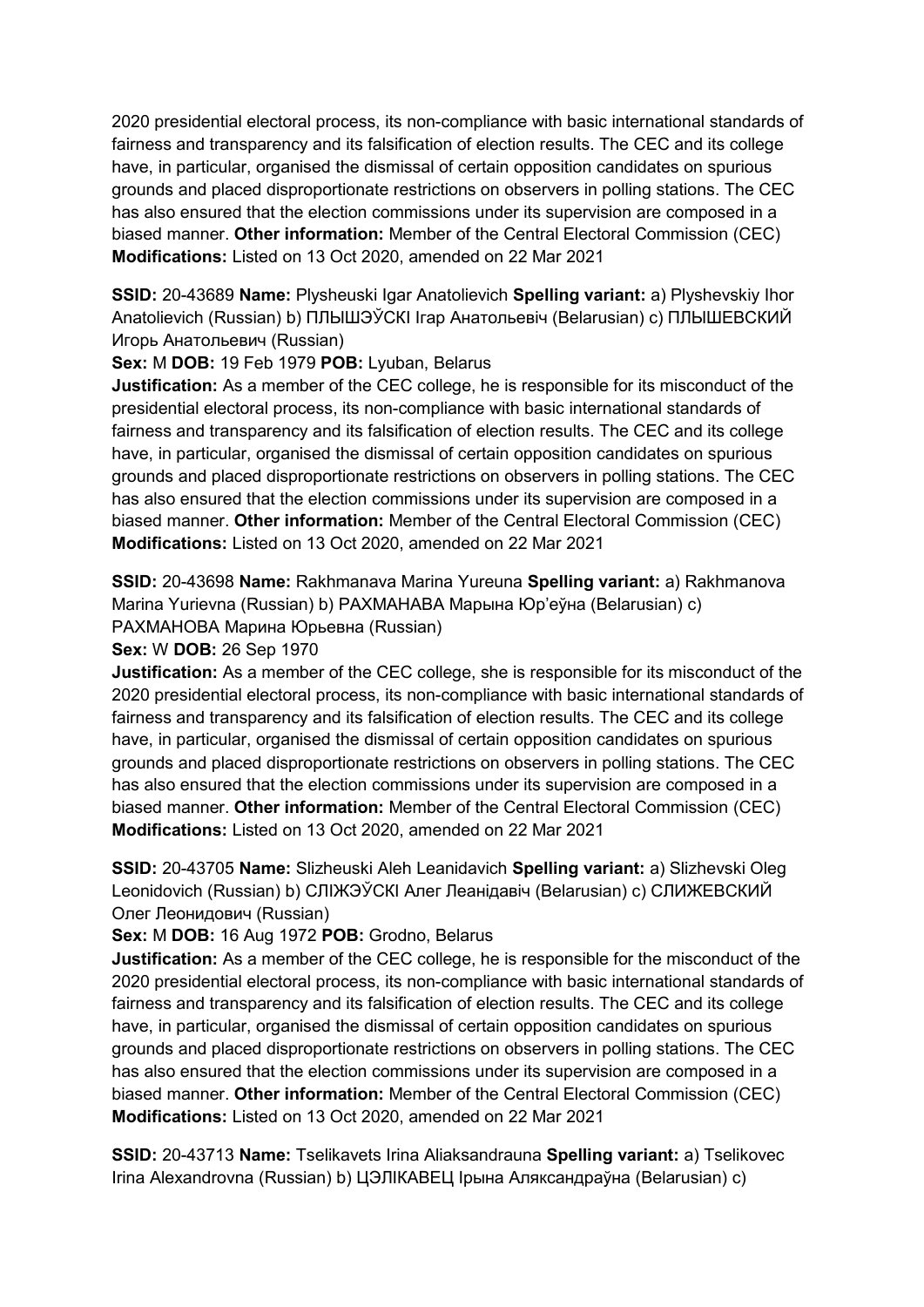ЦЕЛИКОВЕЦ Ирина Александровна (Russian)

**Sex:** W **DOB:** 2 Nov 1976 **POB:** Zhlobin, Belarus

**Justification:** As a member of the CEC college, she is responsible for the misconduct of the 2020 presidential electoral process, its non-compliance with basic international standards of fairness and transparency and its falsification of election results. The CEC and its college have, in particular, organised the dismissal of certain opposition candidates on spurious grounds and placed disproportionate restrictions on observers in polling stations. The CEC has also ensured that the election commissions under its supervision are composed in a biased manner. **Other information:** Member of the Central Electoral Commission (CEC) **Modifications:** Listed on 13 Oct 2020, amended on 22 Mar 2021

**SSID:** 20-43926 **Name:** Lukashenka Aliaksandr Ryhoravich **Spelling variant:** a) Lukashenko Alexandr Grigorievich (Russian) b) ЛУКАШЭНКА Аляксандр Рыгоравiч (Belarusian) c) ЛУКАШЕНКО Александр Григорьевич (Russian) **Sex:** M **DOB:** 30 Aug 1954 **POB:** Kopys settlement, Vitebsk Region (Viciebsk Oblast), Belarus

**Justification:** As President of Belarus with authority over State bodies, he is responsible for the violent repression by the State apparatus carried out before and after the 2020 presidential election, in particular the dismissal of key opposition candidates, arbitrary arrests and ill-treatment of peaceful demonstrators as well as intimidation and violence against journalists. **Other information:** President of the Republic of Belarus **Modifications:**  Listed on 11 Dec 2020, amended on 22 Mar 2021

**SSID:** 20-43934 **Name:** Lukashenka Viktar Aliaksandravich **Spelling variant:** a) Lukashenko Viktor Aleksandrovich (Russian) b) ЛУКАШЭНКА Вiктар Аляксандравiч (Belarusian) c) ЛУКАШЕНКО Виктор Александрович (Russian)

**Sex:** M **DOB:** 28 Nov 1975 **POB:** Mogilev, Belarus

**Justification:** In his former position as National Security Advisor to the President and a Member of the Security Council, as well as his informal supervisory position over Belarus security forces, he has been responsible for the repression and intimidation campaign led by the State apparatus in the wake of the 2020 presidential election, in particular arbitrary arrests and ill-treatment, including torture, of peaceful demonstrators as well as intimidation and violence against journalists. He remains active in the Lukashenka regime as the President of the National Olympic Committee. In this position, to which he was appointed on 26 February 2021, he bears responsibility for the mistreatment by the NOC officials of athlete Krystsina Tsimanouskaya during the 2020 Summer Olympics in Tokyo. **Other information: a)** Former National Security Advisor to the President, Member of the Security Council; President of the National Olympic Committee of Belarus **b)** Personal ID: 3281175A014PB8 **Modifications:** Listed on 11 Dec 2020, amended on 22 Mar 2021, 16 Mar 2022

**SSID:** 20-43942 **Name:** Sergyaenka Ihar Piatrovich **Spelling variant:** a) Sergeenko Igor Petrovich (Russian) b) СЕРГЯЕНКА Iгар Пятровiч (Belarusian) c) СЕРГЕЕНКО Игорь Петрович (Russian)

**Sex:** M **DOB:** 14 Jan 1963 **POB:** Stolitsa village, Vitebsk Region (Viciebsk Oblast), Belarus **Justification:** In his position as the Chief of Staff of the Presidential Administration, he is closely associated with the President and responsible for ensuring the implementation of presidential powers in the field of domestic and foreign policy. He is thus supporting the Lukashenka regime, including in the repression and intimidation campaign led by the State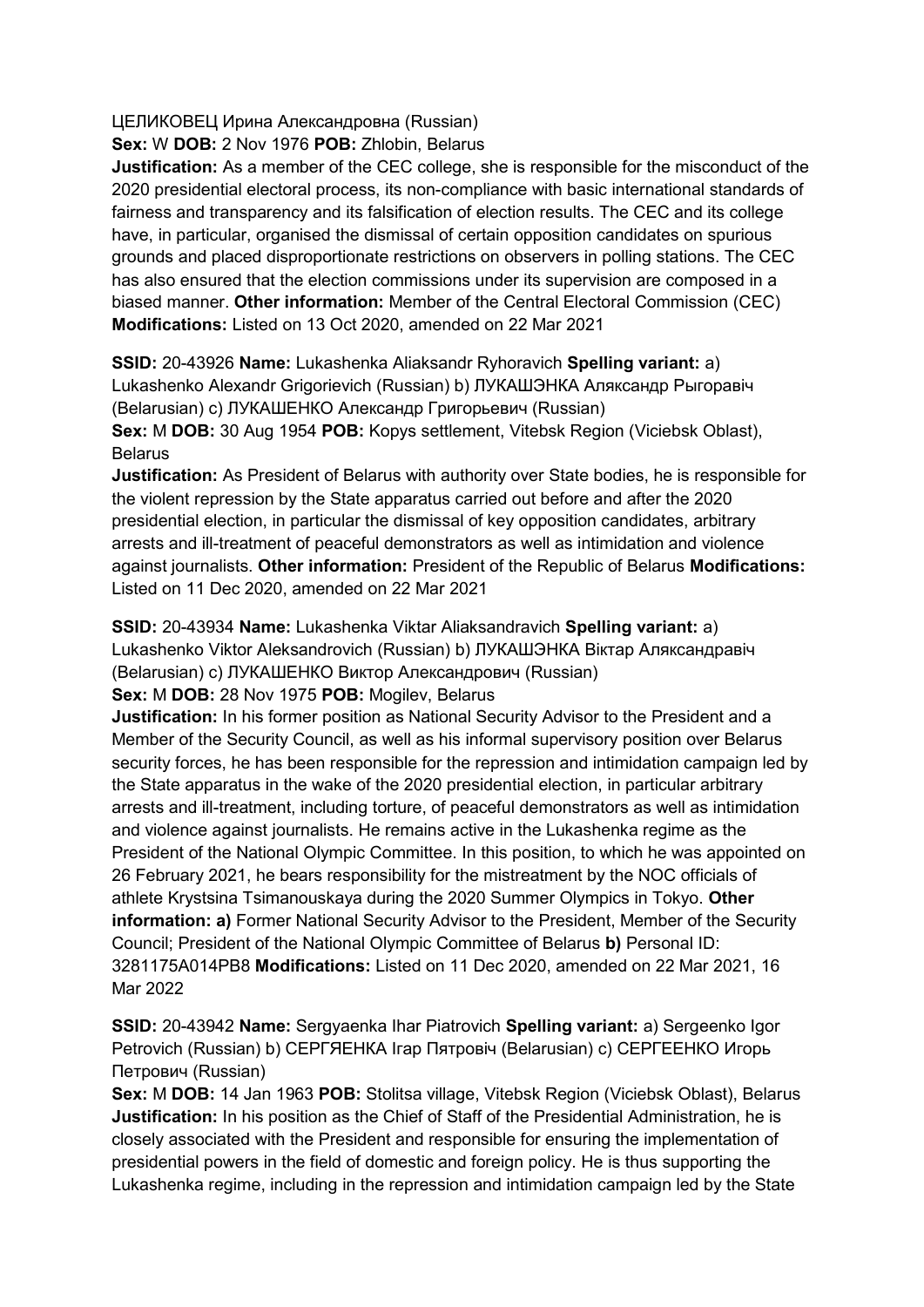apparatus in the wake of the 2020 presidential election. **Other information:** Chief of Staff of the Presidential Administration **Modifications:** Listed on 11 Dec 2020, amended on 22 Mar 2021

**SSID:** 20-43951 **Name:** Tertel Ivan Stanislavavich **Spelling variant:** a) Tertel Ivan Stanislavovich (Russian) b) ТЭРТЭЛЬ Iван Станiслававiч (Belarusian) c) ТЕРТЕЛЬ Иван Станиславович (Russian)

**Sex:** M **DOB:** 8 Sep 1966 **POB:** village Privalka (village Privalki), Grodno Region (Hrodna Oblast), Belarus

**Justification:** In his leadership position as the Chairman of the State Security Committee (KGB) and in his former position as the Chairman of the State Control Committee, he is responsible for the repression and intimidation campaign led by the State apparatus in the wake of the 2020 presidential election, in particular arbitrary arrests and ill-treatment, including torture, of peaceful demonstrators as well as intimidation and violence against journalists. **Other information:** Chairman of the State Security Committee (KGB), former Chairman of the State Control Committee **Modifications:** Listed on 11 Dec 2020, amended on 22 Mar 2021

**SSID:** 20-43959 **Name:** Melnik Raman Ivanavich **Spelling variant:** a) Melnik Roman Ivanovich (Russian) b) МЕЛЬНIК Раман Iванавiч (Belarusian) c) МЕЛЬНИК Роман Иванович (Russian)

**Sex:** M **DOB:** 29 May 1964

**Justification:** In his former leadership position as the Head of the Main Directorate of Law and Order Protection and Prevention at the Ministry of Internal Affairs, he was responsible for the repression and intimidation campaign led by the State apparatus in the wake of the 2020 presidential election, in particular arbitrary arrests and ill-treatment, including torture, of peaceful demonstrators as well as intimidation and violence against journalists. He remains active in the Lukashenka regime as Head of the Administration of the Leninsky District of Minsk. **Other information:** Former Head of the Main Directorate of Law and Order Protection and Prevention at the Ministry of Internal Affairs; Head of the Administration of the Leninsky District of Minsk **Modifications:** Listed on 11 Dec 2020, amended on 22 Mar 2021, 16 Mar 2022

**SSID:** 20-43965 **Name:** Naskevich Ivan Danilavich **Spelling variant:** a) Noskevich Ivan Danilovich (Russian) b) НАСКЕВIЧ Iван Данiлавiч (Belarusian) c) НОСКЕВИЧ Иван Данилович (Russian)

**Sex:** M **DOB:** 25 Mar 1970 **POB:** village of Cierabličy, Brest Region (Brest Oblast), Belarus **Justification:** In his former leadership position as the Chairman of the Investigative Committee, he was responsible for the repression and intimidation campaign led by that Committee in the wake of the 2020 presidential election, in particular investigations launched against the Coordination Council and peaceful demonstrators. He remains active in the Lukashenka regime as a member of the reserve of the Investigative Committee. **Other information:** Former Chairman of the Investigative Committee; Member of the reserve of the Investigative Committee **Modifications:** Listed on 11 Dec 2020, amended on 22 Mar 2021, 16 Mar 2022

**SSID:** 20-43973 **Name:** Volkau Aliaksey Aliaksandravich **Spelling variant:** a) Volkov Alexey Aleksandrovich (Russian) b) ВОЛКАЎ Аляксей Аляксандравiч (Belarusian) c) ВОЛКОВ Алексей Александрович (Russian)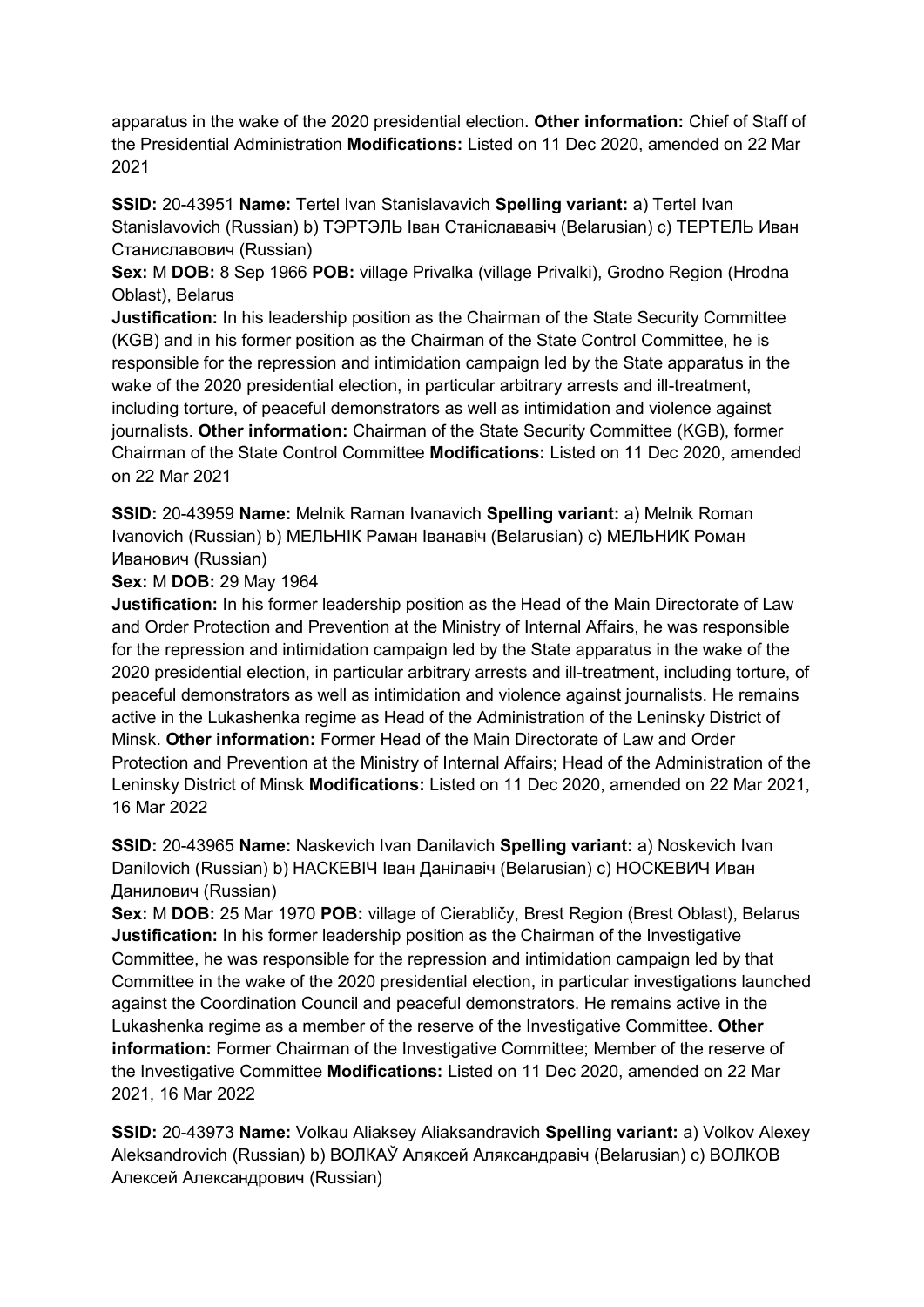### **Sex:** M **DOB:** 7 Sep 1973 **POB:** Minsk, Belarus

**Justification:** In his former leadership position as the First Deputy Chairman of the Investigative Committee, he is responsible for the repression and intimidation campaign led by the Committee in the wake of the 2020 presidential election, in particular investigations launched against the Coordination Council and peaceful demonstrators. **Other information:** Former First Deputy Chairman of the Investigative Committee, currently Chairman of the State Committee for Forensic Expertise **Modifications:** Listed on 11 Dec 2020, amended on 22 Mar 2021

**SSID:** 20-43980 **Name:** Azemsha Siarhei Yakaulevich **Spelling variant:** a) Azemsha Sergei Yakovlevich (Russian) b) АЗЕМША Сяргей Якаўлевiч (Belarusian) c) АЗЕМША Сергей Яковлевич (Russian)

**Sex:** M **DOB:** 17 Jul 1974 **POB:** Rechitsa, Gomel Region (Homyel Oblast), Belarus **Justification:** In his leadership position as the Deputy Chairman of the Investigative Committee, he is responsible for the repression and intimidation campaign led by the Committee in the wake of the 2020 presidential election, in particular investigations launched against the Coordination Council and peaceful demonstrators. **Other information:** Deputy Chairman of the Investigative Committee **Modifications:** Listed on 11 Dec 2020, amended on 22 Mar 2021

**SSID:** 20-43988 **Name:** Smal Andrei Fiodaravich **Spelling variant:** a) Smal Andrei Fyodorovich (Russian) b) СМАЛЬ Андрэй Фёдаравiч (Belarusian) c) СМАЛЬ Андрей Федорович (Russian)

**Sex:** M **DOB:** 1 Aug 1973 **POB:** Brest, Belarus

**Justification:** In his former leadership position as the Deputy Chairman of the Investigative Committee, he was responsible for the repression and intimidation campaign led by the Committee in the wake of the 2020 presidential election, in particular investigations launched against the Coordination Council and peaceful demonstrators. **Other information:** Former Deputy Chairman of the Investigative Committee **Modifications:** Listed on 11 Dec 2020, amended on 22 Mar 2021, 16 Mar 2022

**SSID:** 20-43996 **Name:** Pauliuchenka Andrei Yurevich **Spelling variant:** a) Pavlyuchenko Andrei Yurevich (Russian) b) ПАЎЛЮЧЕНКА Андрэй Юр'евiч (Belarusian) c) ПАВЛЮЧЕНКО Андрей Юрьевич (Russian)

**Sex:** M **DOB:** 1 Aug 1971

**Justification:** In his leadership position as the Head of Operational-Analytical Center, he is closely associated with the President and responsible for the repression of civil society, in particular interrupting connection to telecommunication networks as a tool of repression of civil society, peaceful demonstrators and journalists. **Other information:** Head of Operational-Analytical Center **Modifications:** Listed on 11 Dec 2020, amended on 22 Mar 2021

**SSID:** 20-44002 **Name:** Buzouski Ihar Ivanavich **Spelling variant:** a) Buzovski Igor Ivanovich (Russian) b) БУЗОЎСКI Iгар Iванавiч (Belarusian) c) БУЗОВСКИЙ Игорь Иванович (Russian)

**Sex:** M **DOB:** 10 Jul 1972 **POB:** village of Koshelevo, Grodno region (Hrodna Oblast), **Belarus** 

**Justification:** In his leadership position as Deputy Minister of Information, he is responsible for the repression of civil society, in particular the Ministry of Information decision to cut off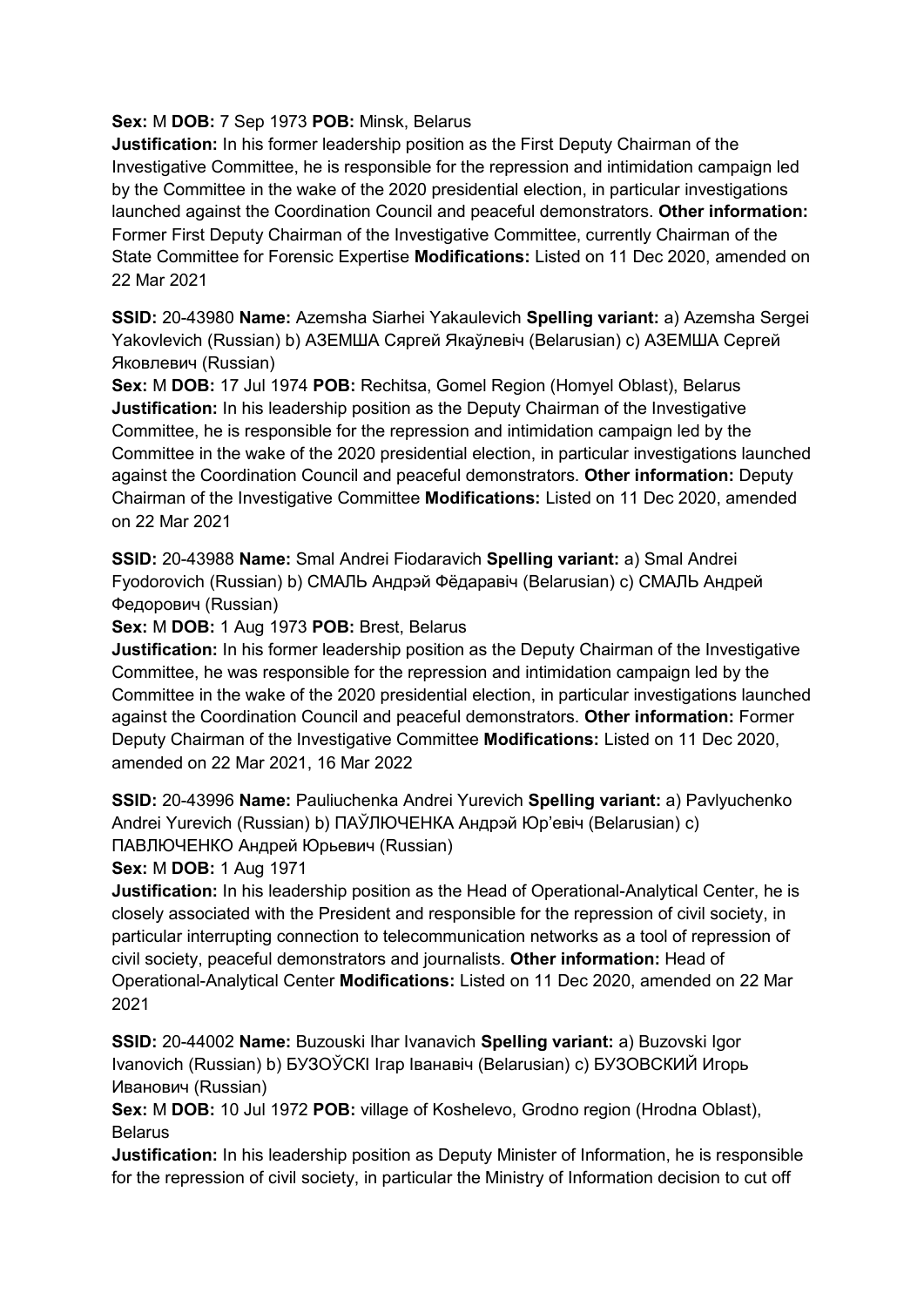access to independent websites and limit internet access in Belarus in the wake of the 2020 presidential election, as a tool of repression of civil society, peaceful demonstrators and journalists. **Other information:** Deputy Minister of Information **Modifications:** Listed on 11 Dec 2020, amended on 22 Mar 2021

**SSID:** 20-44010 **Name:** Eismant Natallia Mikalaeuna **Spelling variant:** a) Eismont Natalia Nikolayevna (Russian) b) ЭЙСМАНТ Наталля Мiкалаеўна (Belarusian) c) ЭЙСМОНТ Наталья Николаевна (Russian)

**Sex:** W **DOB:** 16 Feb 1984 **POB:** Minsk, Belarus

**Justification:** In her position as Press Secretary of the President of Belarus, she is closely associated with the President and responsible for coordinating media activities of the President, including drafting statements and organising public appearances. She is therefores supporting the Lukashenka regime, including in the repression and intimidation campaign led by the State apparatus in the wake of the 2020 presidential election. In particular, with her public statements defending the President and criticising opposition activists as well as the peaceful protesters, made in the wake of the 2020 presidential election, she contributed to seriously undermining democracy and the rule of law in Belarus. **Other information: a)** Press Secretary of the President of Belarus **b)** Maiden name: Kirsanova (Russian spelling: Кирсанова) or Selyun (Russian spelling: Селюн) **Modifications:** Listed on 11 Dec 2020, amended on 22 Mar 2021

**SSID:** 20-44018 **Name:** Zubkou Siarhei Yaugenavich **Spelling variant:** a) Zubkov Sergei Yevgenevich (Russian) b) ЗУБКОЎ Сяргей Яўгенавiч (Belarusian) c) ЗУБКОВ Сергей Евгеньевич (Russian)

**Sex:** M **DOB:** 21 Aug 1975

**Justification:** In his commanding position over ALFA Unit forces, he is responsible for the repression and intimidation campaign carried out by those forces in the wake of the 2020 presidential election, in particular arbitrary arrests and ill-treatment, including torture, of peaceful demonstrators as well as intimidation and violence against journalists. **Other information:** ALFA Unit Commander **Modifications:** Listed on 11 Dec 2020, amended on 22 Mar 2021

**SSID:** 20-44024 **Name:** Raukou Andrei Aliakseevich **Spelling variant:** a) Ravkov Andrei Alekseevich (Russian) b) РАЎКОЎ Андрэй Аляксеевiч (Belarusian) c) РАВКОВ Андрей Алексеевич (Russian)

**Sex:** M **DOB:** 25 Jun 1967 **POB:** village of Revyaki, Vitebsk Region (Viciebsk Oblast), Belarus

**Justification:** In his former position as State Secretary of the Security Council, he has been closely associated with the President and responsible for the repression and intimidation campaign carried out by the State apparatus in the wake of the 2020 presidential election, in particular arbitrary arrests and ill-treatment, including torture, of peaceful demonstrators as well as intimidation and violence against journalists. He remains active in the Lukashenka regime as the ambassador of Belarus to Azerbaijan. **Other information:** Former State Secretary of the Security Council; Ambassador of the Republic of Belarus to Azerbaijan **Modifications:** Listed on 11 Dec 2020, amended on 22 Mar 2021

**SSID:** 20-44032 **Name:** Miklashevich Pyotr Piatrovich **Spelling variant:** a) Miklashevich Petr Petrovich (Russian) b) МIКЛАШЭВIЧ Пётр Пятровiч (Belarusian) c) МИКЛАШЕВИЧ Петр Петрович (Russian)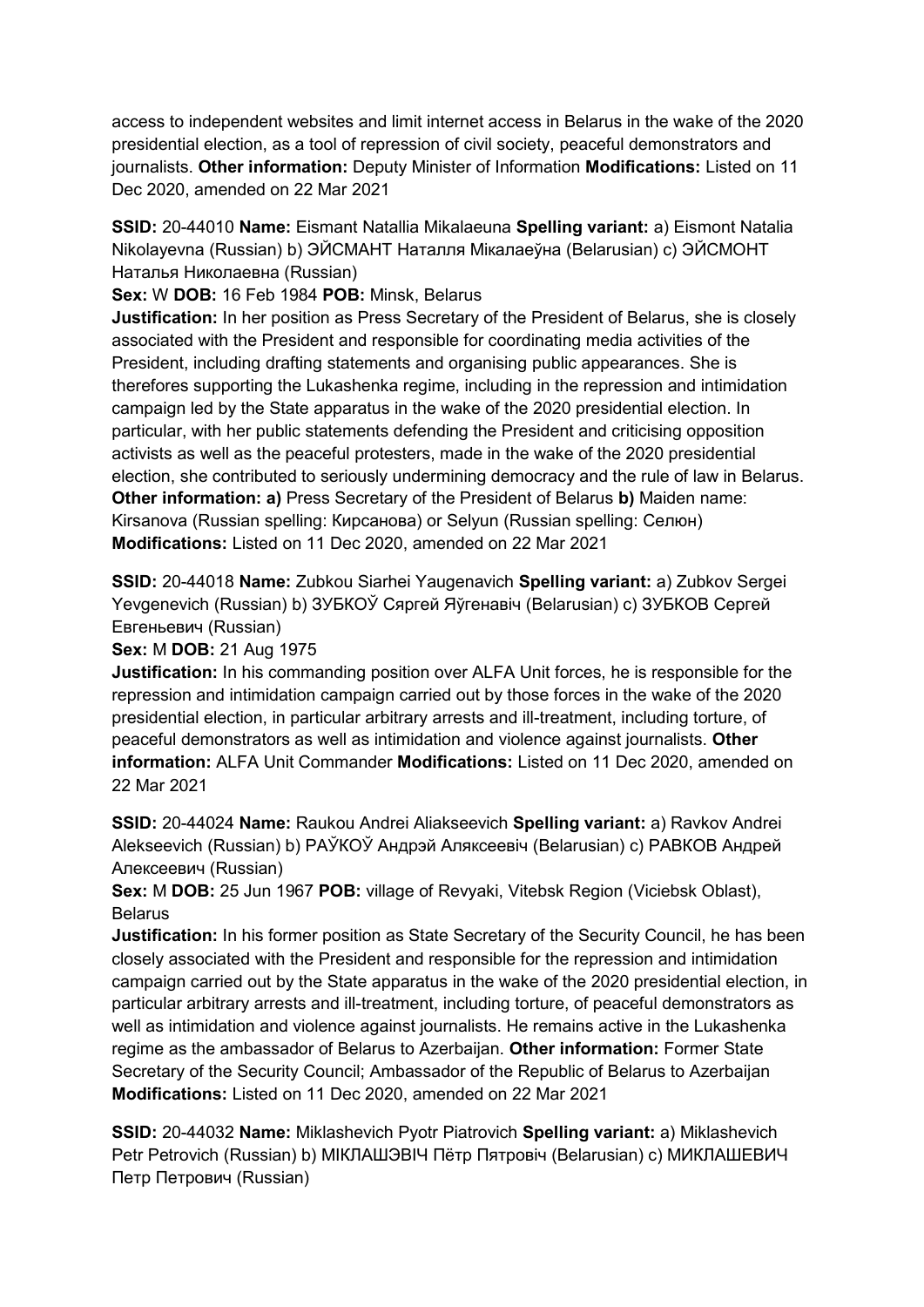**Sex:** M **DOB:** 18 Oct 1954 **POB:** Minsk Region (Minsk Oblast), Belarus

**Justification:** As the chairman of the Constitutional Court, he is responsible for the Constitutional Court's decision adopted on 25 Aug 2020, by which the results of the fraudulent elections were legitimised. He has therefore supported and facilitated actions of repression and intimidation campaign by the State apparatus against peaceful protestors and journalists and is therefore responsible for seriously undermining democracy and the rule of law in Belarus. **Other information:** Chairman of the Constitutional Court of the Republic of Belarus **Modifications:** Listed on 11 Dec 2020, amended on 22 Mar 2021

**SSID:** 20-44106 **Name:** Sivak Anatol Aliaksandravich **Spelling variant:** a) Sivak Anatoli Aleksandrovich (Russian) b) СIВАК Анатоль Аляксандравiч (Belarusian) c) СИВАК Анатолий Александрович (Russian)

**Sex:** M **DOB:** 19 Jul 1962 **POB:** Zavoit, Narovlya District, Gomel Region (Homyel Oblast), Belarus

**Justification:** In his former leadership capacity as Chairman of the Minsk City Executive Committee, he was responsible for the repression and intimidation campaign run by the local apparatus in Minsk under his oversight in the wake of the 2020 presidential election, in particular with arbitrary arrests and ill-treatment, including torture, of peaceful demonstrators as well as intimidation and violence against journalists. He made numerous public statements criticising peaceful protests taking place in Belarus. In his current leadership position as Deputy Prime Minister he continues to support the Lukashenka regime. **Other information:** Deputy Prime Minister, former Chairman of the Minsk City Executive Committee **Modifications:** Listed on 22 Mar 2021

**SSID:** 20-44114 **Name:** Eismant Ivan Mikhailavich **Spelling variant:** a) Eismont Ivan Mikhailavich (Russian) b) ЭЙСМАНТ Iван Мiхайлавiч (Belarusian) c) ЭЙСМОНТ Иван Михайлович (Russian)

**Sex:** M **DOB:** 20 Jan 1977 **POB:** Grodno, Belarus

**Justification:** In his current position as Head of the Belarusian State Television and Radio Company, he is responsible for the dissemination of state propaganda in public media and continues to support the Lukashenka regime. This includes using media channels to support the President's continuation of his term in office, despite the fraudulent presidential elections that took place on 9 Aug 2020, and the subsequent and repeated violent crackdown on peaceful and legitimate protests. Eismont made public statements criticising the peaceful protesters and refused to provide media coverage of the protests. He also fired striking employees of Belteleradio Company under his management, thereby making him responsible for human rights violations. **Other information:** Chairman of the Belarusian State Television and Radio Company, Head of Belteleradio Company **Modifications:** Listed on 22 Mar 2021

**SSID:** 20-44122 **Name:** Karanik Uladzimir Stsiapanavich **Spelling variant:** a) Karanik Vladimir Stepanovich (Russian) b) КАРАНIК Уладзiмiр Сцяпанавiч (Belarusian) c) КАРАНИК Владимир Степанович (Russian)

**Sex:** M **DOB:** 30 Nov 1973 **POB:** Grodno, Belarus

**Justification:** In his former leadership capacity as the Minister of Healthcare, he was responsible for the use of healthcare services to repress peaceful protesters, including using ambulances to transport protesters in need of medical assistance to isolation wards rather than to hospitals. He made numerous public statements criticising the peaceful protests taking place in Belarus, on one occasion accusing a protester of being intoxicated. In his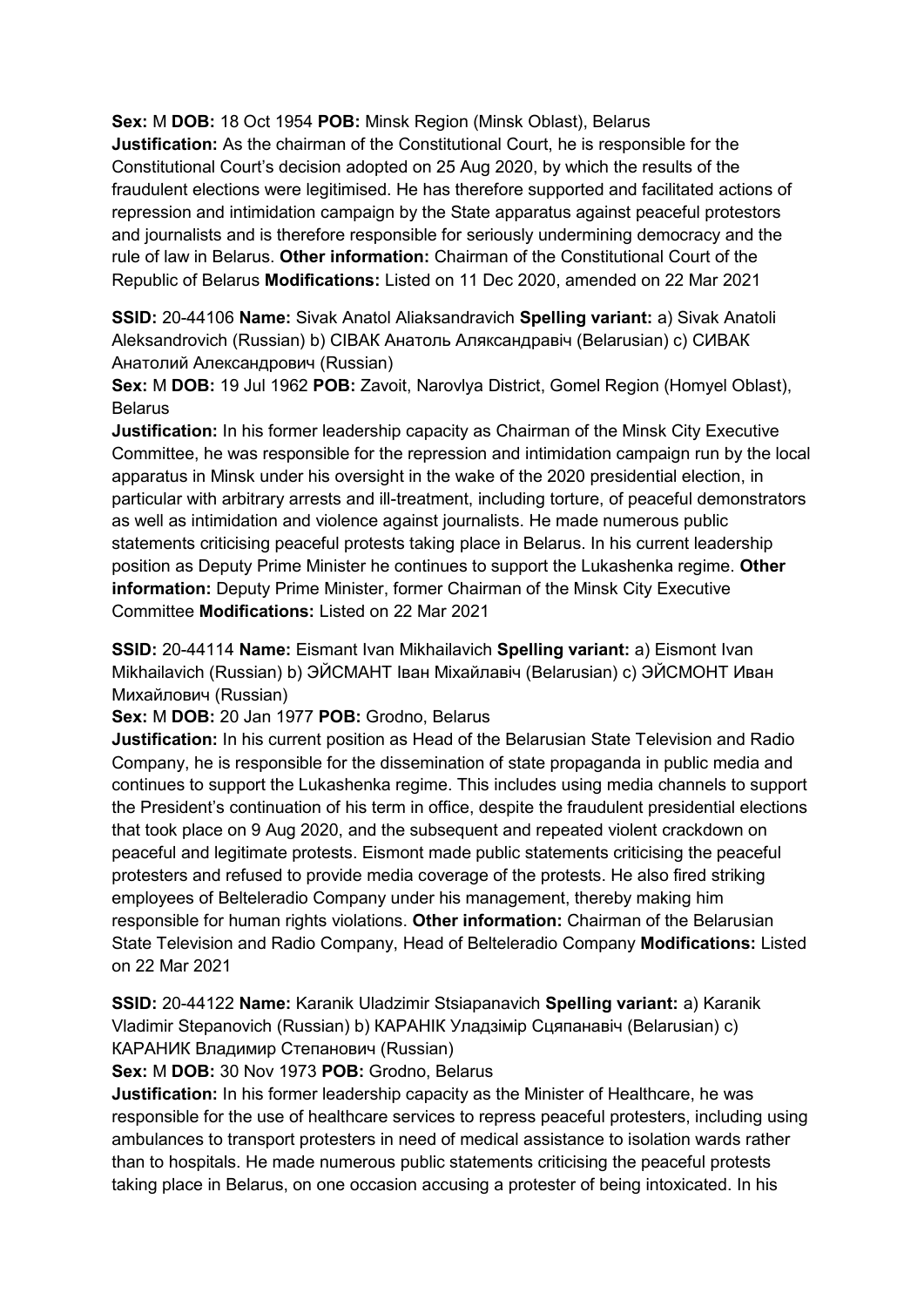current leadership position as the Governor of the Grodno/Hrodna Region/Oblast he continues to support the Lukashenka regime. **Other information:** Governor of the Grodno/Hrodna Region/Oblast, former Minister of Healthcare **Modifications:** Listed on 22 Mar 2021

**SSID:** 20-44129 **Name:** Kachanava Natallia Ivanauna **Spelling variant:** a) Kochanova Natalia Ivanovna (Russian) b) КАЧАНАВА Наталля Iванаўна (Belarusian) c) КОЧАНОВА Наталья Ивановна (Russian)

**Sex:** W **DOB:** 25 Sep 1960 **POB:** Polotsk, Vitebsk Region (Viciebsk Oblast), Belarus **Justification:** In her current leadership position as Chair of the Council of the Republic of the National Assembly of Belarus, she is responsible for supporting the decisions of the President in the field of domestic policy. She is also responsible for organising the fraudulent elections that took place on 9 Aug 2020. She made public statements defending the brutal crackdown of the security apparatus on peaceful demonstrators. **Other information:** Chair of the Council of the Republic of the National Assembly of Belarus **Modifications:** Listed on 22 Mar 2021

**SSID:** 20-44137 **Name:** Liohki Pavel Mikalaevich **Spelling variant:** a) Liohki Pavel Nikolaevich (Russian) b) ЛЁГКI Павел Мiкалаевiч (Belarusian) c) ЛЁГКИЙ Павел Николаевич (Russian)

**Sex:** M **DOB:** 30 May 1972 **POB:** Baranavichy, Belarus

**Justification:** In his leadership position as First Deputy Minister of Information, he is responsible for the repression of civil society, and in particular the Ministry of Information decision to cut off, access to independent websites and limit internet access in Belarus in the wake of the 2020 presidential election, as a tool of repression of civil society, peaceful demonstrators and, journalists. **Other information:** First Deputy Minister of Information **Modifications:** Listed on 22 Mar 2021

**SSID:** 20-44145 **Name:** Lutsky Ihar Uladzimiravich **Spelling variant:** a) Lutsky Igor Vladimirovich (Russian) b) ЛУЦКI Iгар Уладзiмiравiч (Belarusian) c) ЛУЦКИЙ Игорь Владимирович (Russian)

**Sex:** M **DOB:** 31 Oct 1972 **POB:** Stolin, Brest Region (Brest Oblast), Belarus **Justification:** In his leadership position as Minister of Information, he is responsible for the repression of civil society, and in particular the Ministry of Information decision to cut off access to independent websites and limit internet access in Belarus in the wake of the 2020 presidential election, as a tool of repression of civil society, peaceful demonstrators and journalists. **Other information:** Minister of Information **Modifications:** Listed on 22 Mar 2021

**SSID:** 20-44152 **Name:** Shved Andrei Ivanavich **Spelling variant:** a) Shved Andrei Ivanovich (Russian) b) ШВЕД Андрэй Iванавiч (Belarusian) c) ШВЕД Андрей Иванович (Russian)

**Sex:** M **DOB:** 21 Apr 1973 **POB:** Glushkovichi, Gomel Region (Homyel Oblast), Belarus **Justification:** In his position as Prosecutor General of Belarus, he is responsible for the ongoing repression of civil society and democratic opposition, and in particular the launching of numerous criminal proceedings against peaceful demonstrators, opposition leaders and journalists in the wake of the 2020 presidential elections. He also made public statements threatening participants in "unauthorised rallies" with punishment. **Other information:** Prosecutor General of Belarus **Modifications:** Listed on 22 Mar 2021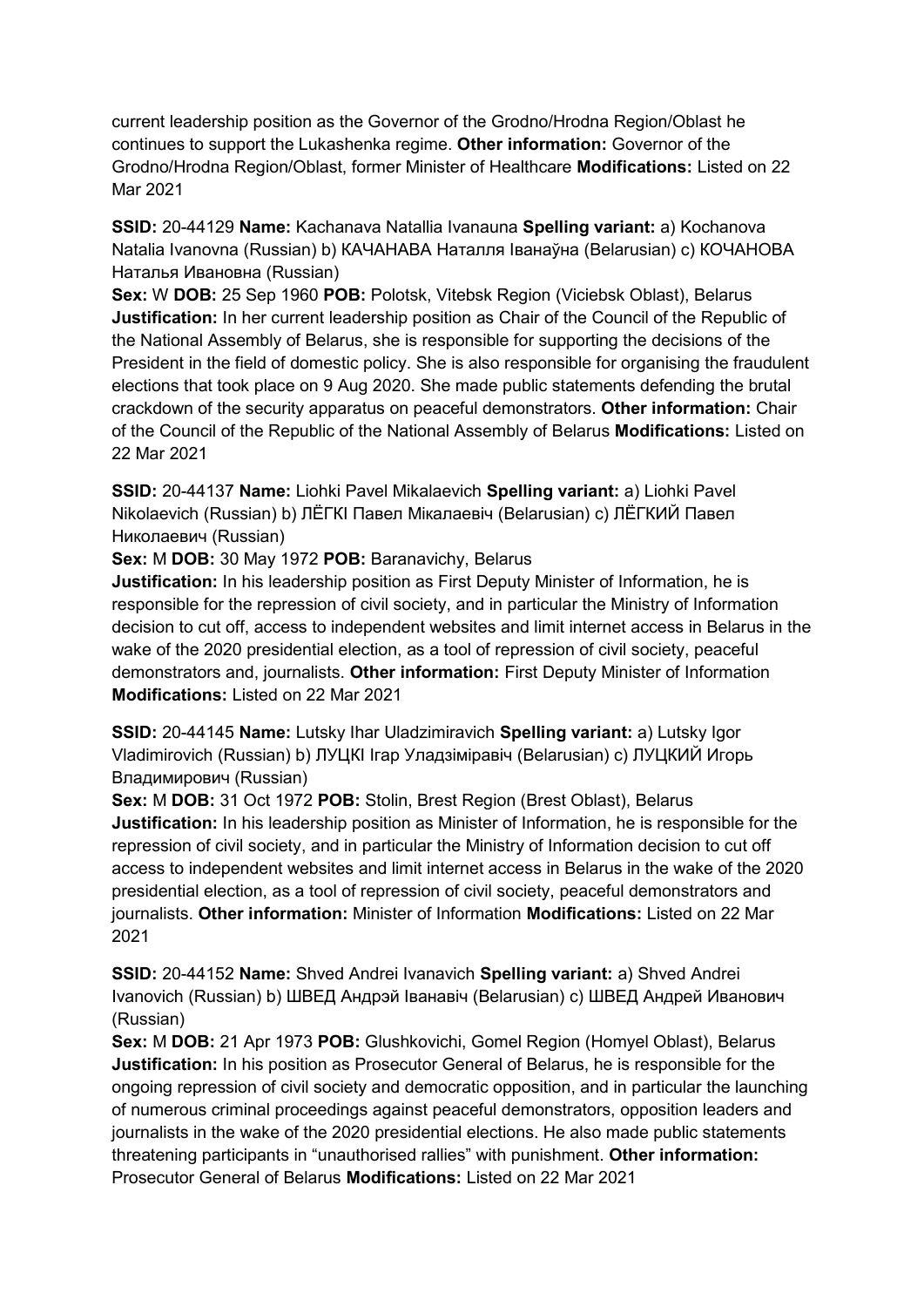**SSID:** 20-44160 **Name:** Bogdan Genadz Andreevich **Spelling variant:** a) Bogdan Gennady Andreievich (Russian) b) БОГДАН Генадзь Андрэевiч (Belarusian) c) БОГДАН Геннадий Андреевич (Russian)

# **Sex:** M **DOB:** 8 Jan 1977

**Justification:** In his position of Deputy Head of the Belarus President Property Management Directorate, he oversees the functioning of numerous enterprises. The body under his leadership provides financial, material and technical, social, household and medical support to the State apparatus and republican authorities. He is closely associated with the President and continues to support the Lukashenka regime. **Other information:** Deputy Head of the Belarus President Property Management Directorate **Modifications:** Listed on 22 Mar 2021

**SSID:** 20-44166 **Name:** Burmistrau Ihar Paulavich **Spelling variant:** a) Burmistrov Igor Pavlovich (Russian) b) БУРМIСТРАЎ Iгар Паўлавiч (Belarusian) c) БУРМИСТРОВ Игорь Павлович (Russian)

**Sex:** M **DOB:** 30 Sep 1968

**Justification:** In his leadership position as First Deputy Commander of the Internal Troops of the Ministry of Internal Affairs, he is responsible for the repression and intimidation campaign led by the Internal Troops under his command in the wake of the 2020 presidential election, in particular the arbitrary arrests and ill-treatment, including torture, of peaceful demonstrators as well as intimidation and violence against journalists. **Other information:** Chief of Staff and First Deputy Commander of the Internal Troops of the Ministry of Internal Affairs **Modifications:** Listed on 22 Mar 2021

**SSID:** 20-44172 **Name:** Dunka Arciom Kanstantinavich **Spelling variant:** a) Dunko Artem Konstantinovich (Russian) b) ДУНЬКА Арцём Канстанцiнавiч (Belarusian) c) ДУНЬКО Артем Константинович (Russian)

**Sex:** M **DOB:** 8 Jun 1990

**Justification:** In his leadership position as Senior Inspector for Special Matters of the Department of Financial Investigations of the State Control Committee, he is responsible for the repression and intimidation campaign led by the State apparatus in the wake of the 2020 presidential election, in particular with investigations launched into opposition leaders and activists. **Other information:** Senior Inspector for Special Matters of the Department of Financial Investigations of the State Control Committee **Modifications:** Listed on 22 Mar 2021

**SSID:** 20-44178 **Name:** Karaziei Aleh Heorhievich **Spelling variant:** a) Karazei Oleg Georgevich (Russian) b) КАРАЗЕЙ Алег Георгiевiч (Belarusian) c) КАРАЗЕЙ Олег Георгиевич (Russian)

**Sex:** M **DOB:** 1 Jan 1979 **POB:** Minsk Region (Minsk Oblast), Belarus

**Justification:** In his former leadership position as Head of the Prevention Department of the Main Department of Law Enforcement and Prevention of the Public Security Police of the Ministry of Internal Affairs, he was responsible for the repression and intimidation campaign led by the police forces in the wake of the 2020 presidential election, in particular arbitrary arrests and ill-treatment, including torture, of peaceful demonstrators as well as intimidation and violence against journalists. He remains active in the Lukashenka regime as associate professor at the Academy of the Ministry of Internal Affairs. **Other information:** Former Head of the Prevention Department of the Main Department of Law Enforcement and Prevention of the Public Security Police of the Ministry of Internal Affairs; Associate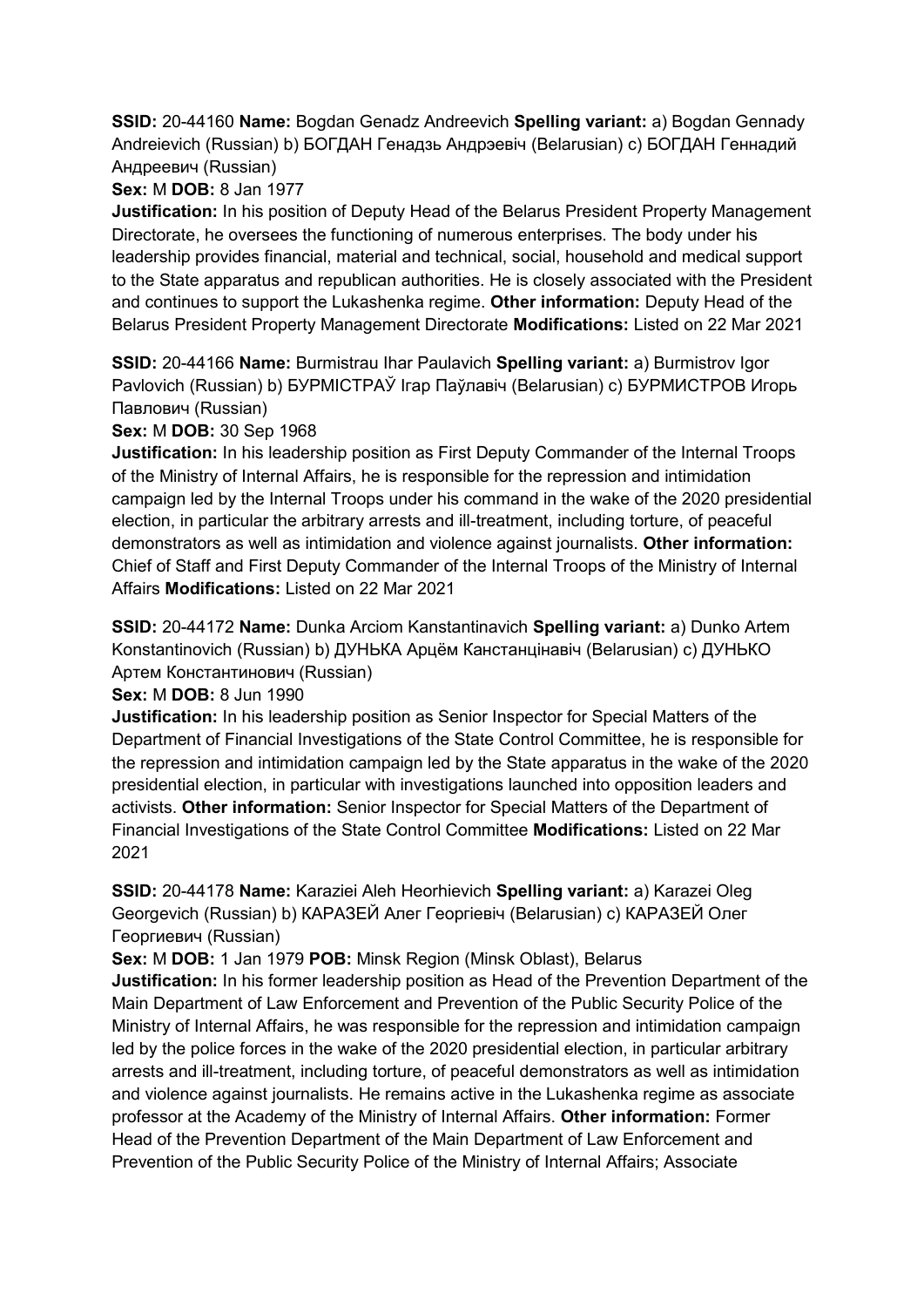professor at the Academy of the Ministry of Internal Affairs **Modifications:** Listed on 22 Mar 2021, amended on 16 Mar 2022

**SSID:** 20-44186 **Name:** Kuryan Dzmitry Aliaksandravich **Spelling variant:** a) Kuryan Dmitry Aleksandrovich (Russian) b) КУРЯН Дзмiтрый Аляксандравiч (Belarusian) c) КУРЯН Дмитрий Александрович (Russian)

**Sex:** M **DOB:** 3 Oct 1974

**Justification:** In his leadership position as Police Colonel and Deputy Head of the Main Department and Head of the Department of Law Enforcement in the Ministry of Internal Affairs, he is responsible for the repression and intimidation campaign led by the police forces in the wake of the 2020 presidential election, in particular with arbitrary arrests and illtreatment, including torture, of peaceful demonstrators as well as intimidation and violence against journalists. **Other information:** Police Colonel, Deputy Head of the Main Department and Head of the Department of Law Enforcement in the Ministry of Internal Affairs **Modifications:** Listed on 22 Mar 2021

**SSID:** 20-44192 **Name:** Turchin Aliaksandr Henrykavich **Spelling variant:** a) Turchin Aleksandr Henrihovich (Russian) b) ТУРЧЫН Аляксандр Генрыхавiч (Belarusian) c) ТУРЧИН Александр Генрихович (Russian)

**Sex:** M **DOB:** 2 Jul 1975 **POB:** Novogrudok, Grodno Region (Hrodna Oblast), Belarus **Justification:** In his position as the Chairman of Minsk Regional Executive Committee, he is responsible for overseeing local administration, including a number of committees. He is therefore supporting the Lukashenka regime. **Other information:** Chairman of Minsk Regional Executive Committee **Modifications:** Listed on 22 Mar 2021

**SSID:** 20-44200 **Name:** Shumilin Dzmitry Mikalaevich **Spelling variant:** a) Shumilin Dmitry Nikolayevich (Russian) b) ШУМIЛIН Дзмiтрый Мiкалаевiч (Belarusian) c) ШУМИЛИН Дмитрий Николаевич (Russian)

**Sex:** M **DOB:** 26 Jul 1977

**Justification:** In his position as Deputy Head of the department for mass events of the GUVD of the Minsk City Executive Committee, he is responsible for the repression and intimidation campaign led by the local apparatus in the wake of the 2020 presidential election, in particular with arbitrary arrests and ill-treatment, including torture, of peaceful demonstrators as well as intimidation and violence against journalists. He is documented as personally taking part in the unlawful detention of peaceful protesters. **Other information:** Deputy Head of the department for mass events of the GUVD (Main Department of Internal Affairs) of the Minsk City Executive Committee **Modifications:** Listed on 22 Mar 2021

**SSID:** 20-44206 **Name:** Stasiukevich Vital Ivanavich **Spelling variant:** a) Stasiukevich Vitalyi Ivanovich (Russian) b) СТАСЮКЕВIЧ Вiталь Iванавiч (Belarusian) c) СТАСЮКЕВИЧ Виталий Иванович (Russian)

**Sex:** M **DOB:** 5 Mar 1976 **POB:** Grodno, Belarus

**Justification:** In his position as Deputy Chief of Public Security Police in Grodno/Hrodna, he is responsible for the repression and intimidation campaign led by the local police force under his command in the wake of the 2020 presidential election, in particular with arbitrary arrests and ill-treatment, including torture, of peaceful demonstrators as well as intimidation and violence against journalists. According to witnesses, he personally supervised the unlawful detention of peaceful protesters. **Other information:** Deputy Chief of Public Security Police in Grodno/Hrodna **Modifications:** Listed on 22 Mar 2021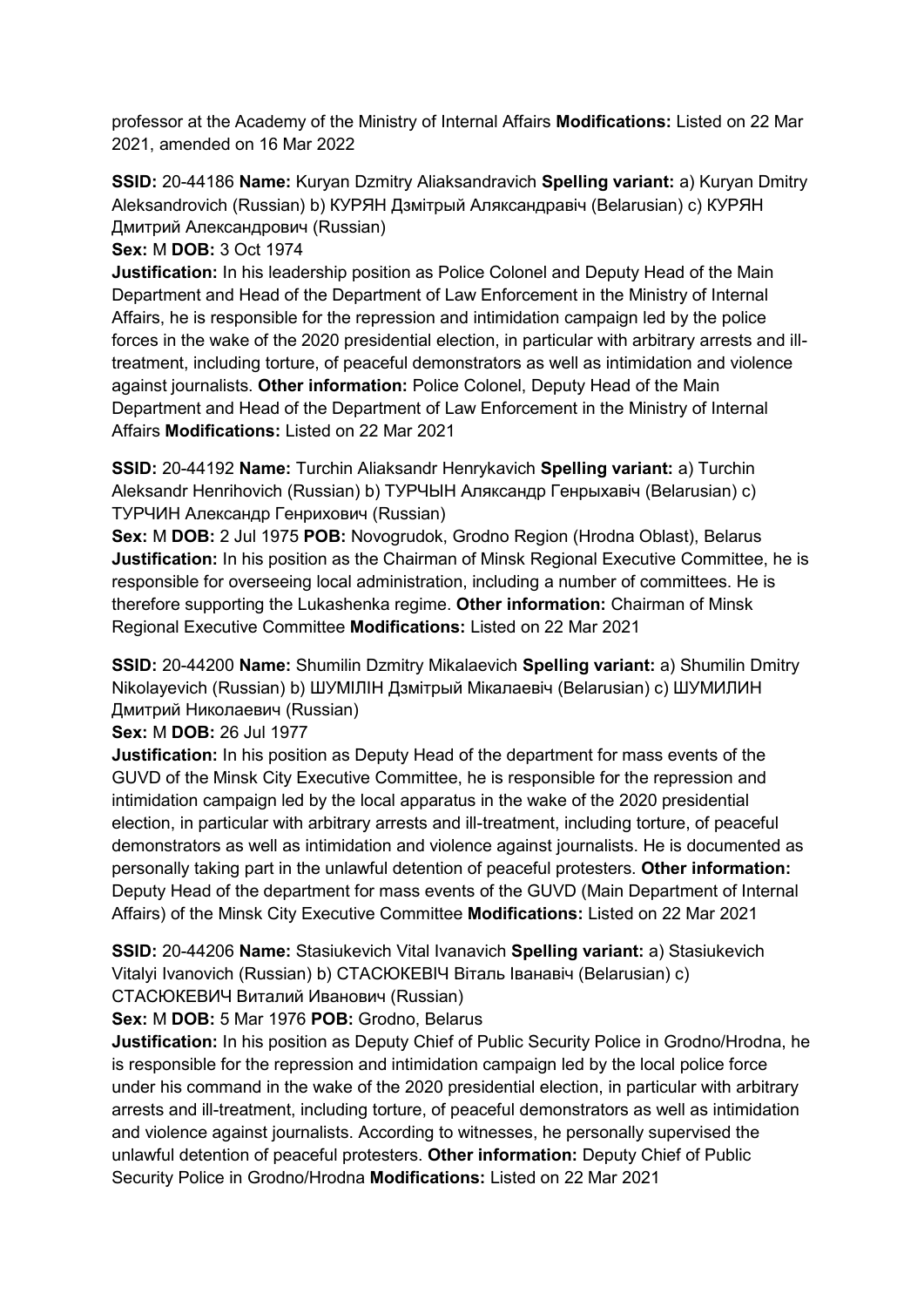**SSID:** 20-44213 **Name:** Kalinnik Siarhei Leanidavich **Spelling variant:** a) Kalinnik Sergei Leonidovich (Russian) b) КАЛИННИК Сяргей Леанiдавiч (Belarusian) c) КАЛИННИК Сергей Леонидович (Russian)

# **Sex:** M **DOB:** 23 Jul 1979

**Justification:** In his position as Chief of the Sovetsky District Police Department of Minsk, he is responsible for the repression and intimidation campaign led by the local police force under his command in the wake of the 2020 presidential election, in particular with arbitrary arrests and ill-treatment, including torture, of peaceful demonstrators as well as intimidation and violence against journalists. According to witnesses, he personally supervised and took part in torturing unlawfully detained protesters. **Other information:** Police Colonel, Chief of the Sovetsky District Police Department of Minsk **Modifications:** Listed on 22 Mar 2021

**SSID:** 20-44219 **Name:** Prygara Vadzim Siarhaevich **Spelling variant:** a) Prigara Vadim Sergeevich (Russian) b) ПРЫГАРА Вадзiм Сяргеевiч (Belarusian) c) ПРИГАРА Вадим Сергеевич (Russian)

## **Sex:** M **DOB:** 31 Oct 1980

**Justification:** In his position as Head of the District Police Department in Molodechno, he is responsible for the repression and intimidation campaign led by the local police force under his command in the wake of the 2020 presidential election, in particular with arbitrary arrests and ill-treatment, including torture, of peaceful demonstrators as well as intimidation and violence against journalists. According to witnesses, he personally supervised beatings of unlawfully detained protesters. He also made numerous derogatory statements about the protesters to the media. **Other information:** Police Lieutenant Colonel, Head of the District Police Department in Molodechno **Modifications:** Listed on 22 Mar 2021

**SSID:** 20-44225 **Name:** Stanislauchyk Viktar Ivanavich **Spelling variant:** a) Stanislavchik Viktor Ivanovich (Russian) b) СТАНIСЛАЎЧЫК Вiктар Iванавiч (Belarusian) c) СТАНИСЛАВЧИК Виктор Иванович (Russian)

## **Sex:** M **DOB:** 27 Jan 1971

**Justification:** In his former position as Deputy Head of the Police Department of the Sovetsky District of Minsk and Head of the Public Security Police, he was responsible for the repression and intimidation campaign led by the local police force under his command in the wake of the 2020 presidential election, in particular arbitrary arrests and ill-treatment, including torture, of peaceful demonstrators as well as intimidation and violence against journalists. According to witnesses, he personally supervised the detention of peaceful protesters and beatings of those unlawfully detained. He remains active in the Lukashenka regime as the First Deputy Head of the Centre of Advanced Studies and Specialists of the Ministry of Internal Affairs. **Other information:** Former Deputy Head of the Police Department of the Sovetsky District of Minsk, Head of the Public Security Police; First Deputy Head of the Centre of Advanced Studies and Specialists of the Ministry of Internal Affairs **Modifications:** Listed on 22 Mar 2021, amended on 16 Mar 2022

**SSID:** 20-44231 **Name:** Pietrash Aliaksandr Aliaksandravich **Spelling variant:** a) Petrash Aleksandr Aleksandrovich (Russian) b) ПЕТРАШ Аляксандр Аляксандравiч (Belarusian) c) ПЕТРАШ Александр Александрович (Russian)

### **Sex:** M **DOB:** 16 May 1988

**Justification:** In his position as chairman of the Moskovski district court in Minsk, he is responsible for numerous politically motivated rulings against journalists, opposition leaders, activists and protesters. Violations of rights of defence and reliance on statements from false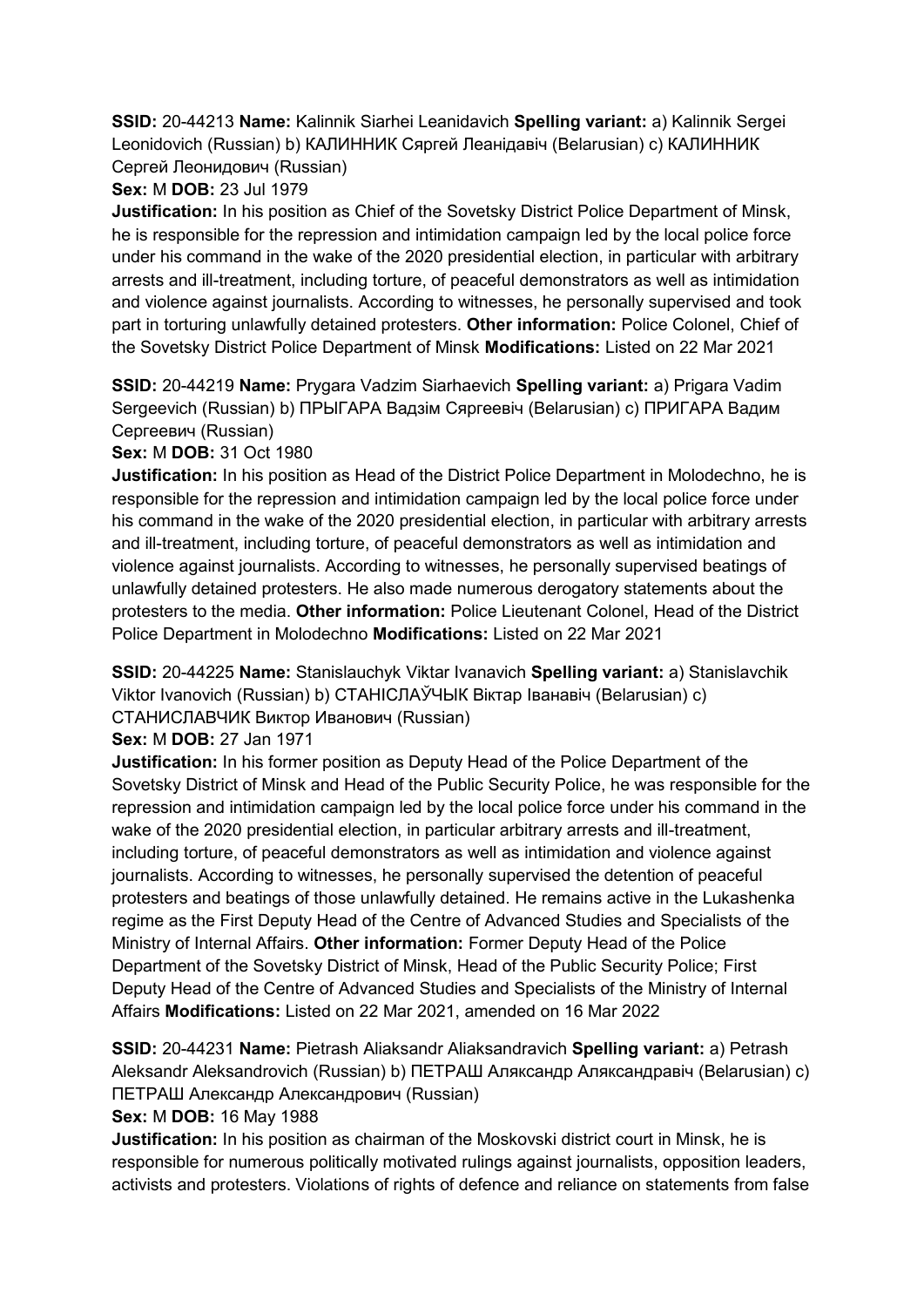witnesses were reported during trials conducted under his supervision. He was instrumental in fining and detaining protesters, journalists and opposition leaders in the wake of the 2020 presidential election. He is therefore responsible for human rights violations and undermining the rule of law, as well as for contributing to the repression of civil society and democratic opposition. **Other information:** Chairman of the Moskovski district court in Minsk **Modifications:** Listed on 22 Mar 2021

**SSID:** 20-44237 **Name:** Lahunovich Andrei Aliaksandravich **Spelling variant:** a) Lahunovich Andrei Aleksandrovich (Russian) b) ЛАГУНОВIЧ Андрэй Аляксандравiч (Belarusian) c) ЛАГУНОВИЧ Андрей Александрович (Russian)

## **Sex:** M

**Justification:** In his position as judge of the Sovetsky district court in Gomel/Homyel, he is responsible for numerous politically motivated rulings against journalists, activists and protesters. Violations of rights of defence were reported during trials conducted under his supervision. He is therefore responsible for human rights violations and undermining the rule of law, as well as for contributing to the repression of civil society and democratic opposition. **Other information:** Judge of the Sovetsky district court in Gomel/Homyel **Modifications:**  Listed on 22 Mar 2021

**SSID:** 20-44242 **Name:** Litvina Alena Vasileuna **Spelling variant:** a) Litvina Elena Vasilevna (Russian) b) ЛIТВIНА Алена Васiльеўна (Belarusian) c) ЛИТВИНА Елена Васильевна (Russian)

### **Sex:** W

**Justification:** In her position as judge of the Leninsky district court in Mogilev/Mahiliou, she is responsible for numerous politically motivated rulings against journalists, opposition leaders, activists and protesters, in particular the sentencing of Siarhei Tsikhanousky – opposition activist and husband of presidential candidate Svetlana Tiskhanouska. Violations of rights of defence were reported during trials conducted under her supervision. She is therefore responsible for human rights violations and undermining the rule of law, as well as for contributing to the repression of civil society and democratic opposition. **Other information:** Judge of the Leninsky district court in Mogilev/Mahiliou **Modifications:** Listed on 22 Mar 2021

**SSID:** 20-44247 **Name:** Shabunya Victoria Valeryeuna **Spelling variant:** a) Shabunya Victoria Valerevna (Russian) b) ШАБУНЯ Вiкторыя Валер'еўна (Belarusian) c) ШАБУНЯ Виктория Валерьевна (Russian)

**Sex:** W **DOB:** 27 Feb 1974

**Justification:** In her position as judge of the Central district court in Minsk, she is responsible for numerous politically motivated rulings against journalists, opposition leaders, activists and protesters, in particular the sentencing of Sergei Dylevsky – Coordination Council member and leader of a strike committee. Violations of rights of defence were reported during trials conducted under her supervision. She is therefore responsible for human rights violations and undermining the rule of law, as well as for contributing to the repression of civil society and democratic opposition. **Other information:** Judge of the Central district court in Minsk **Modifications:** Listed on 22 Mar 2021

**SSID:** 20-44253 **Name:** Zhyvitsa Alena Aliaksandravna **Spelling variant:** a) Zhyvitsa Elena Aleksandrovna (Russian) b) ЖЫВIЦА Алена Аляксандравна (Belarusian) c) ЖИВИЦА Елена Александровна (Russian)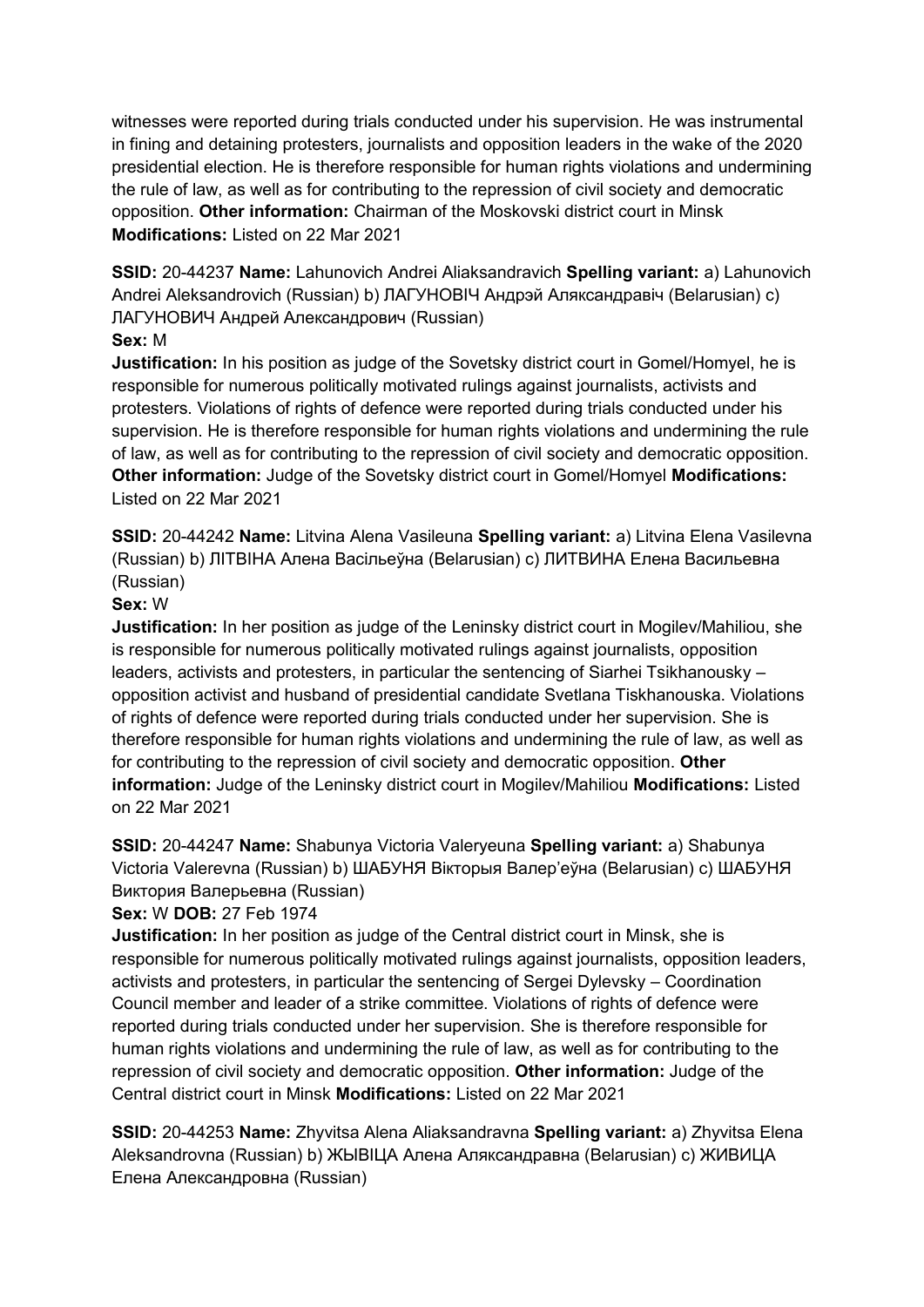### **Sex:** W **DOB:** 9 Apr 1990

**Justification:** In her position as judge of the Oktyabrsky district court in Minsk, she is responsible for numerous politically motivated rulings against journalists, opposition leaders, activists and protesters. Violations of rights of defence were reported during trials conducted under her supervision. She is therefore responsible for human rights violations and undermining the rule of law, as well as for contributing to the repression of civil society and democratic opposition. **Other information:** Judge of the Oktyabrsky district court in Minsk **Modifications:** Listed on 22 Mar 2021

**SSID:** 20-44259 **Name:** Dziadkova Natallia Anatolievna **Spelling variant:** a) Dedkova Natalia Anatolievna (Russian) b) ДЗЯДКОВА Наталля Анатольеўна (Belarusian) c) ДЕДКОВА Наталья Анатольевна (Russian)

### **Sex:** W **DOB:** 2 Dec 1979

**Justification:** In her position as judge of the Partizanski district court in Minsk, she is responsible for numerous politically motivated rulings against journalists, opposition leaders, activists and protesters, in particular the sentencing of Coordination Council leader Mariya Kalesnikava. Violations of rights of defence were reported during trials conducted under her supervision. She is therefore responsible for human rights violations and undermining the rule of law, as well as for contributing to the repression of civil society and democratic opposition. **Other information:** Judge of the Partizanski district court in Minsk **Modifications:** Listed on 22 Mar 2021

**SSID:** 20-44265 **Name:** Fiodarava Maryna Arkadzeuna **Spelling variant:** a) Fedorova Marina Arkadievna (Russian) b) ФЁДАРАВА Марына Аркадзьеўна (Belarusian) c) ФЕДОРОВА Марина Аркадьевна (Russian)

**Sex:** W **DOB:** 11 Sep 1965

**Justification:** In her position as judge of the Sovetsky district court in Minsk, she is responsible for numerous politically motivated rulings against journalists, opposition leaders, activists and protesters. Violations of rights of defence were reported during trials conducted under her supervision. She is therefore responsible for human rights violations and undermining the rule of law, as well as for contributing to the repression of civil society and democratic opposition. **Other information:** Judge of the Sovetsky district court in Minsk **Modifications:** Listed on 22 Mar 2021

**SSID:** 20-44271 **Name:** Hustyr Yulia Chaslavauna **Spelling variant:** a) Hustyr Yulia Cheslavovna (Russian) b) ГУСТЫР Юлiя Чаславаўна (Belarusian) c) ГУСТЫР Юлия Чеславовна (Russian)

**Sex:** W **DOB:** 14 Jan 1984

**Justification:** In her position as judge of the Central district court in Minsk, she is responsible for numerous politically motivated rulings against journalists, opposition leaders, activists and protesters, in particular the sentencing of opposition presidential candidate Viktar Babarika. Violations of rights of defence were reported during trials conducted under her supervision. She is therefore responsible for human rights violations and undermining the rule of law, as well as for contributing to the repression of civil society and democratic opposition. **Other information:** Judge of the Central district court in Minsk **Modifications:**  Listed on 22 Mar 2021

**SSID:** 20-44277 **Name:** Nyakrasava Alena Tsimafeeuna **Spelling variant:** a) Nekrasova Elena Timofeevna (Russian) b) НЯКРАСАВА Алена Цiмафееўна (Belarusian) c)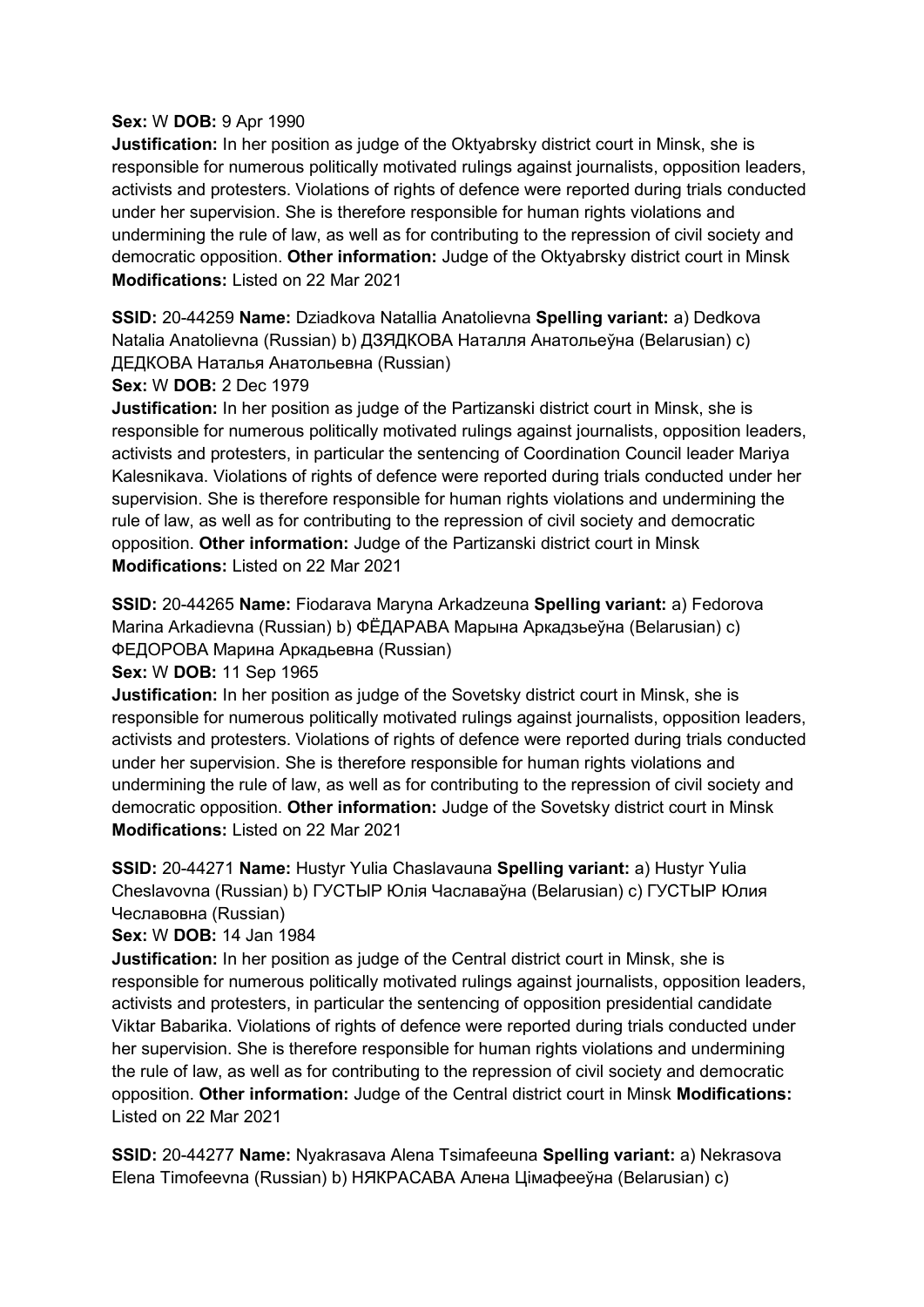НЕКРАСОВА Елена Тимофеевна (Russian)

**Sex:** W **DOB:** 26 Nov 1974

**Justification:** In her position as judge of the Zavodsky district court in Minsk, she is responsible for numerous politically motivated rulings against journalists, opposition leaders, activists and protesters. Violations of rights of defence were reported during trials conducted under her supervision. She is therefore responsible for human rights violations and undermining the rule of law, as well as for contributing to the repression of civil society and democratic opposition. **Other information:** Judge of the Zavodsky district court in Minsk **Modifications:** Listed on 22 Mar 2021

**SSID:** 20-44283 **Name:** Shakutsin Aliaksandr Vasilevich **Spelling variant:** a) Shakutin Aleksandr Vasilevich (Russian) b) ШАКУЦIН Аляксандр Васiльевiч (Belarusian) c) ШАКУТИН Александр Васильевич (Russian)

**Sex:** M **DOB:** 12 Jan 1959 **POB:** Bolshoe Babino, Orsha Rayon, Vitebsk Region (Viciebsk Oblast), Belarus

**Justification:** He is one of the leading businessmen operating in Belarus, with business interests in construction, machine building, agriculture and other sectors. He is reported to be one of the persons who benefitted most from the privatisation during Lukashenka's tenure as President. He is also a former member of the presidium of the pro-Lukashenka public association "Belaya Rus" and a former member of the Council for the Development of Entrepreneurship in the Republic of Belarus. In July 2020 he made public comments condemning the opposition protests in Belarus, thus supporting the Lukashenka regime's policy of repression towards peaceful protesters, democratic opposition and civil society. He maintains business interests in Belarus. **Other information:** Businessman, chairman of the board of directors of Amkodor holding **Modifications:** Listed on 22 Mar 2021, amended on 16 Mar 2022

**SSID:** 20-44291 **Name:** Varabei Mikalai Mikalaevich **Spelling variant:** a) Verabei Mikalai Mikalaevich (Belarusian) b) Vorobey Nikolay Nikolaevich (Russian) c) ВАРАБЕЙ Мiкалай Мiкалаевiч (Belarusian) d) ВЕРАБЕЙ Мiкалай Мiкалаевiч (Belarusian) e) ВОРОБЕЙ Николай Николаевич (Russian)

**Sex:** M **DOB:** 4 May 1963 **POB:** Ukraine

**Justification:** He is one of the leading businessmen operating in Belarus, and has had business interests in petroleum, coal transit, banking and other sectors. He is the co-owner of Bremino Group – a company that has enjoyed tax breaks and other forms of support from the Belarusian administration. His company BelKazTrans was granted an exclusive right to transfer coal through Belarus. In December 2020 he transferred some of his assets to his close business associates. According to media reports he still controls companies Interservice and Oil Bitumen Plant. He maintains business activities and close relations with authorities in Belarus and gave two luxury cars to Lukashenka. He also has business interests in Ukraine and Russia. He is therefore benefitting from and supporting the Lukashenka regime. **Other information:** Businessman, co-owner of Bremino Group **Modifications:** Listed on 22 Mar 2021, amended on 16 Mar 2022

**SSID:** 20-45419 **Name:** Buhuk Natallia Mikhailauna **Spelling variant:** a) БУГУК Наталля Мiхайлаўна (Belarusian) b) Buguk Natalia Mikhailovna (Russian) c) БУГУК Наталья Михайловна (Russian)

**Sex:** W **DOB:** 19 Dec 1989 **POB:** Minsk, Belarus **Nationality:** Belarus **Justification:** In her position as judge at the Fruzensky district court in Minsk, Natallia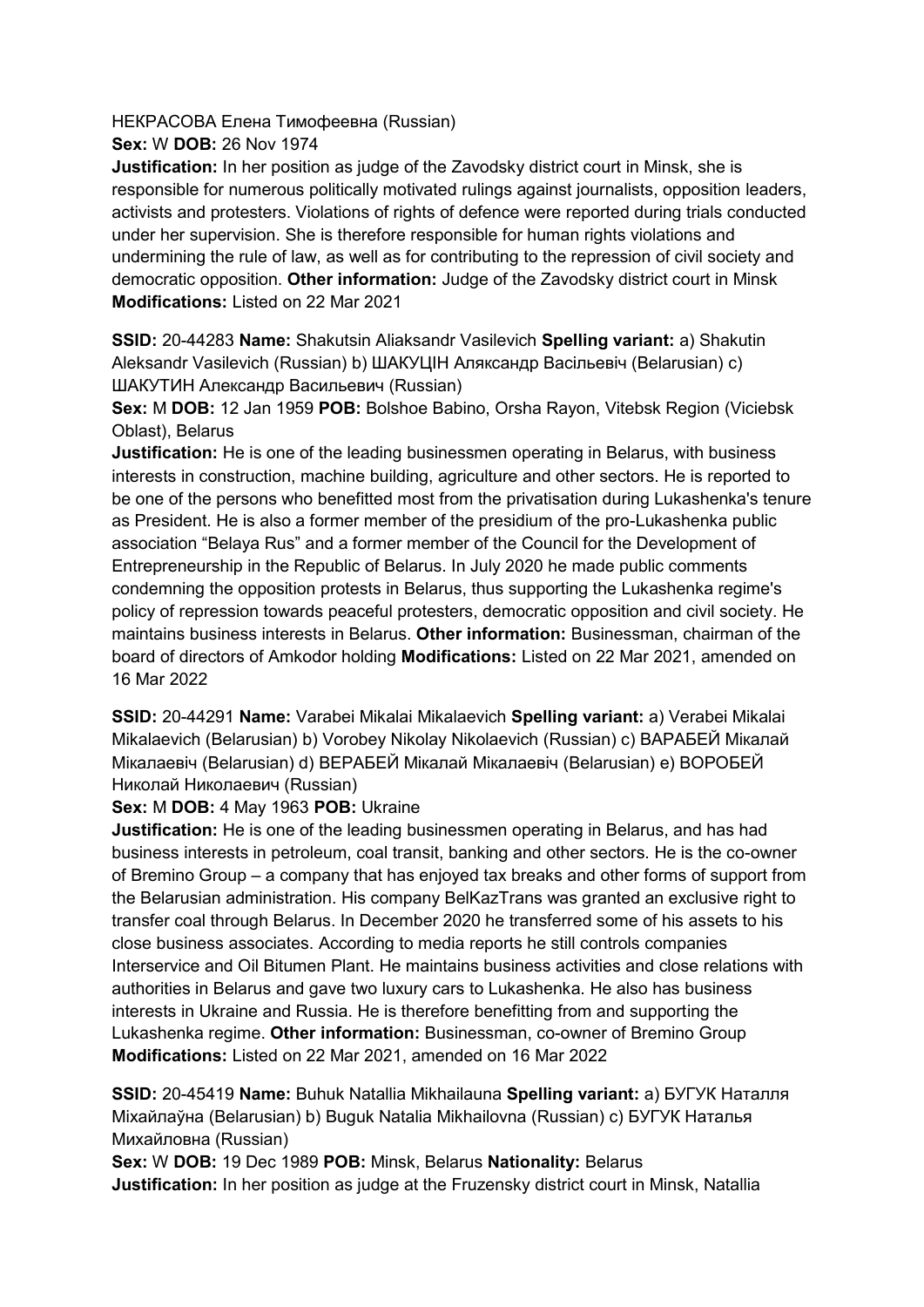Buhuk is responsible for numerous politically motivated rulings against journalists and protesters, in particular the sentencing of Katsiaryna Bakhvalava (Andreyeva) and Darya Chultsova. Violations of rights of defence and of right to a fair trial were reported during trials conducted under her supervision. She is therefore responsible for serious human rights violations and for seriously undermining the rule of law, as well as for the repression of civil society and democratic opposition. **Other information:** Judge at the Fruzensky district court in Minsk **Modifications:** Listed on 7 Jul 2021

**SSID:** 20-45427 **Name:** Kasianchyk Alina Siarhieeuna **Spelling variant:** a) КАСЬЯНЧЫК Алiна Сяргееўна (Belarusian) b) Kasyanchyk Alina Sergeevna (Russian) c) КАСЬЯНЧИК Алина Сергеевна (Russian)

### **Sex:** W **DOB:** 12 Mar 1998 **Nationality:** Belarus

**Justification:** In her position as assistant prosecutor at the Fruzensky District Court in Minsk, Alina Kasianchyk has represented the Lukashenka regime in politically motivated cases against journalists, activists and protesters. In particular, she has prosecuted journalists Katsiaryna Bakhvalava (Andreyeva) and Darya Chultsova for recording peaceful protests, based on the groundless charges of "conspiracy" and "violating public order". She has also prosecuted members of Belarusian civil society e.g. for taking parts in peaceful protests, and paying tribute to murdered protester Aliaksandr Taraikousky. She has continuously asked the judge for long-term prison sentences. She is therefore responsible for serious human rights violations and for seriously undermining the rule of law, as well as for the repression of civil society and democratic opposition. **Other information:** Assistant Prosecutor at the Frunzensky District Court in Minsk **Modifications:** Listed on 7 Jul 2021

**SSID:** 20-45434 **Name:** Kurylovich Ihar Viktaravich **Spelling variant:** a) КУРЫЛОВIЧ Iгар Віктаравіч (Belarusian) b) Kurilovich Igor Viktorovich (Russian) с) КУРИЛОВИЧ Игорь Викторович (Russian)

**Sex:** M **DOB:** 26 Sep 1990 **Nationality:** Belarus

**Justification:** In his position as Senior Investigator at the Fruzensky District Court in Minsk, Ihar Kurylovich was involved in preparing a politically motivated criminal case against journalists Katsiaryna Bakhvalava (Andreyeva) and Darya Chultsova. The journalists, who recorded peaceful protests, were accused of violations of public order and sentenced to two years of prison. He is therefore responsible for serious human rights violations and for seriously undermining the rule of law, as well as for the repression of civil society and democratic opposition. **Other information:** Senior Investigator of the Frunzensky District Department of the Investigative Committee **Modifications:** Listed on 7 Jul 2021

**SSID:** 20-45441 **Name:** Shatsila Siarhei Viktaravich **Spelling variant:** a) ШАЦIЛА Сяргей Віктаравіч (Belarusian) b) Shatilo Sergei Viktorovich (Russian) с) ШАТИЛО Сергей Викторович (Russian)

### **Sex:** M **DOB:** 13 Aug 1989 **POB:** Minsk, Belarus **Nationality:** Belarus

**Justification:** In his position as judge of the Sovetsky District Court in Minsk, Siarhei Shatsila is responsible for numerous politically motivated rulings against protesters, in particular the sentencing of Natallia Hersche, Dzmitry Halko and Dzmitry Karatkevich, considered as political prisoners by Viasna, a Belarusian human rights organisation. He is therefore responsible for serious human rights violations and for seriously undermining the rule of law, as well as for the repression of civil society and democratic opposition. **Other information:** Judge at Sovetsky District Court in Minsk **Modifications:** Listed on 7 Jul 2021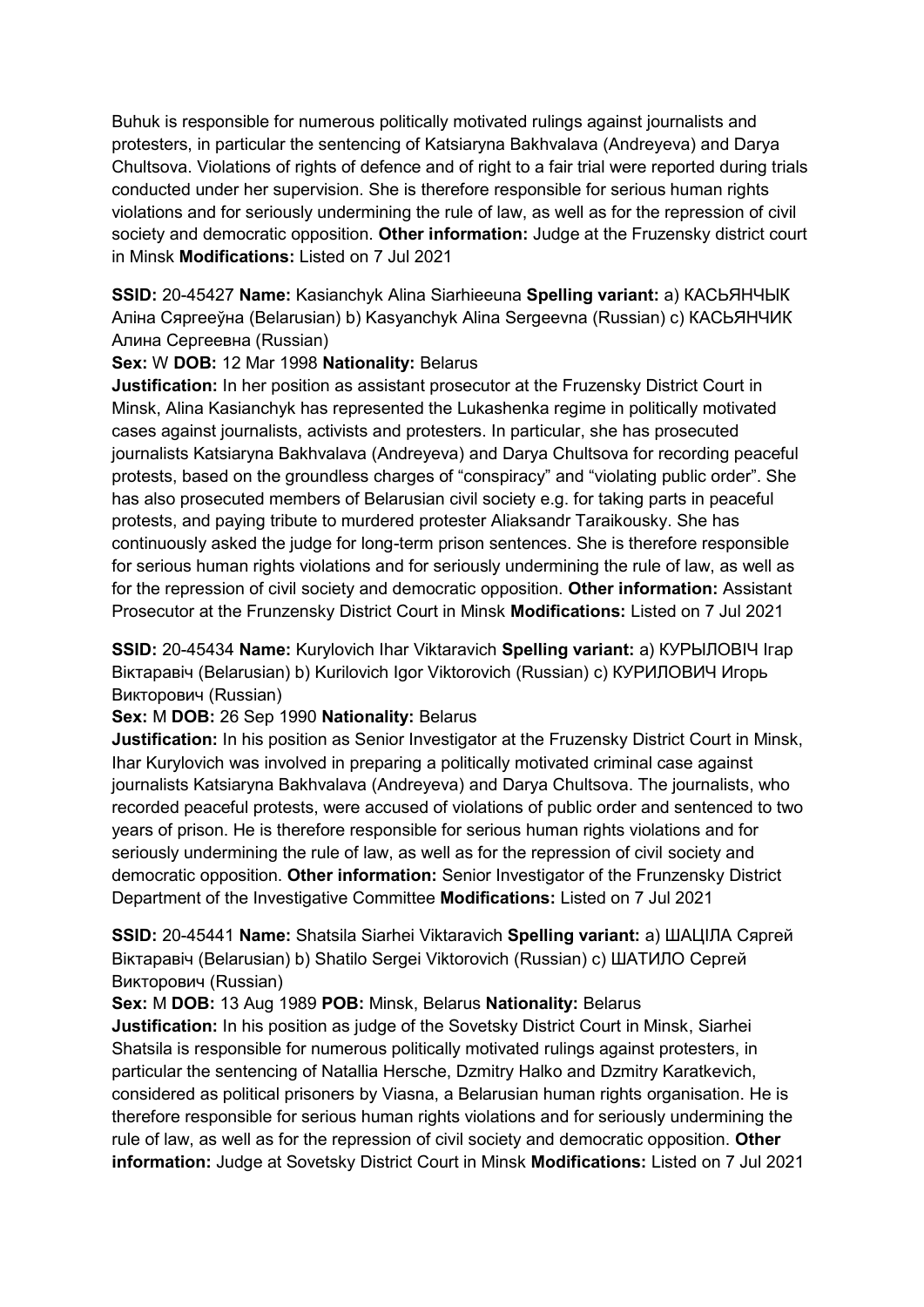**SSID:** 20-45449 **Name:** Achalava Anastasia Vasileuna **Spelling variant:** a) АЧАЛАВА Анастасiя Васiльеўна (Belarusian) b) Achalova Anastasia Vasilievna (Russian) c) АЧАЛОВА Анастасия Васильевна (Russian)

**Sex:** W **DOB:** 15 Oct 1992 **POB:** Minsk, Belarus **Nationality:** Belarus **Justification:** In her position as judge of the Leninsky District Court in Minsk, Anastasia Achalava is responsible for numerous politically motivated rulings against journalists, activists and protesters, in particular the sentencing of Coordination Council member Dzmitry Kruk, as well as against medical personnel and senior citizens. Reliance on statements of anonymous witnesses was reported during trials conducted under her supervision. She is therefore responsible for serious human rights violations and for seriously undermining the rule of law, as well as for the repression of civil society and democratic opposition. **Other information:** Judge at the Leninsky District Court in Minsk **Modifications:** Listed on 7 Jul 2021

**SSID:** 20-45457 **Name:** Yarokhina Mariya Viachaslavauna **Spelling variant:** a) ЯРОХIНА Марыя Вячаславаўна (Belarusian) b) Yerokhina Maria Viacheslavovna (Russian) c) ЕРОХИНА Мария Вячеславовна (Russian)

**Sex:** W **DOB:** 4 Jul 1987 **POB:** Minsk, Belarus **Nationality:** Belarus

**Justification:** In her position as judge of the Frunzensky District Court in Minsk, Mariya Yerokhina is responsible for numerous politically motivated rulings against journalists, opposition leaders, trade union activists, sportsmen and protesters, in particular the sentencing of journalist Uladzimir Hrydzin. She is therefore responsible for serious human rights violations and for seriously undermining the rule of law, as well as for the repression of civil society and democratic opposition. **Other information:** Judge at the Frunzensky District Court in Minsk **Modifications:** Listed on 7 Jul 2021

**SSID:** 20-45465 **Name:** Blizniuk Yuliya Aliaksandrauna **Spelling variant:** a) БЛIЗНЮК Юлiя Аляĸсандраўна (Belarusian) b) Blizniuk Yuliya Aleksandrovna (Russian) c) БЛИЗНЮК Юлия Алеĸсандровна (Russian)

**Sex:** W **DOB:** 23 Sep 1971 **POB:** Minsk, Belarus **Nationality:** Belarus

**Justification:** In her position as Deputy Chairwoman and judge at the Frunzensky District Court in Minsk, Yuliya Blizniuk is responsible for numerous politically motivated rulings against journalists, activists and protesters, in particular sentencing activists Artsiom Khvashcheuski, Artsiom Sauchuk, Maksim Pauliushchyk. These persons are considered as political prisoners by Viasna, a Belarusian human rights organization. She is therefore responsible for serious human rights violations and for seriously undermining the rule of law, as well as for the repression of civil society and democratic opposition. **Other information:** Deputy Chairwoman/judge at the Frunzensky District Court in Minsk **Modifications:** Listed on 7 Jul 2021

**SSID:** 20-45473 **Name:** Kulik Anastasia Dzmitreuna **Spelling variant:** a) КУЛIК Анастасiя Дзмiтрыеўна (Belarusian) b) Kulik Anastasia Dmitrievna (Russian) c) КУЛИК Анастасия Дмитриевна (Russian)

**Sex:** W **DOB:** 28 Jul 1989 **POB:** Minsk, Belarus **Nationality:** Belarus

**Justification:** In her position as judge of the Pervomaisky District Court of Minsk, Anastasia Kulik is responsible for numerous politically motivated rulings against peaceful protesters, in particular the sentencing of Aliaksandr Zakharevich, who is considered as a political prisoner by Viasna, a Belarusian human rights organization. She is therefore responsible for serious human rights violations and for seriously undermining the rule of law, as well as for the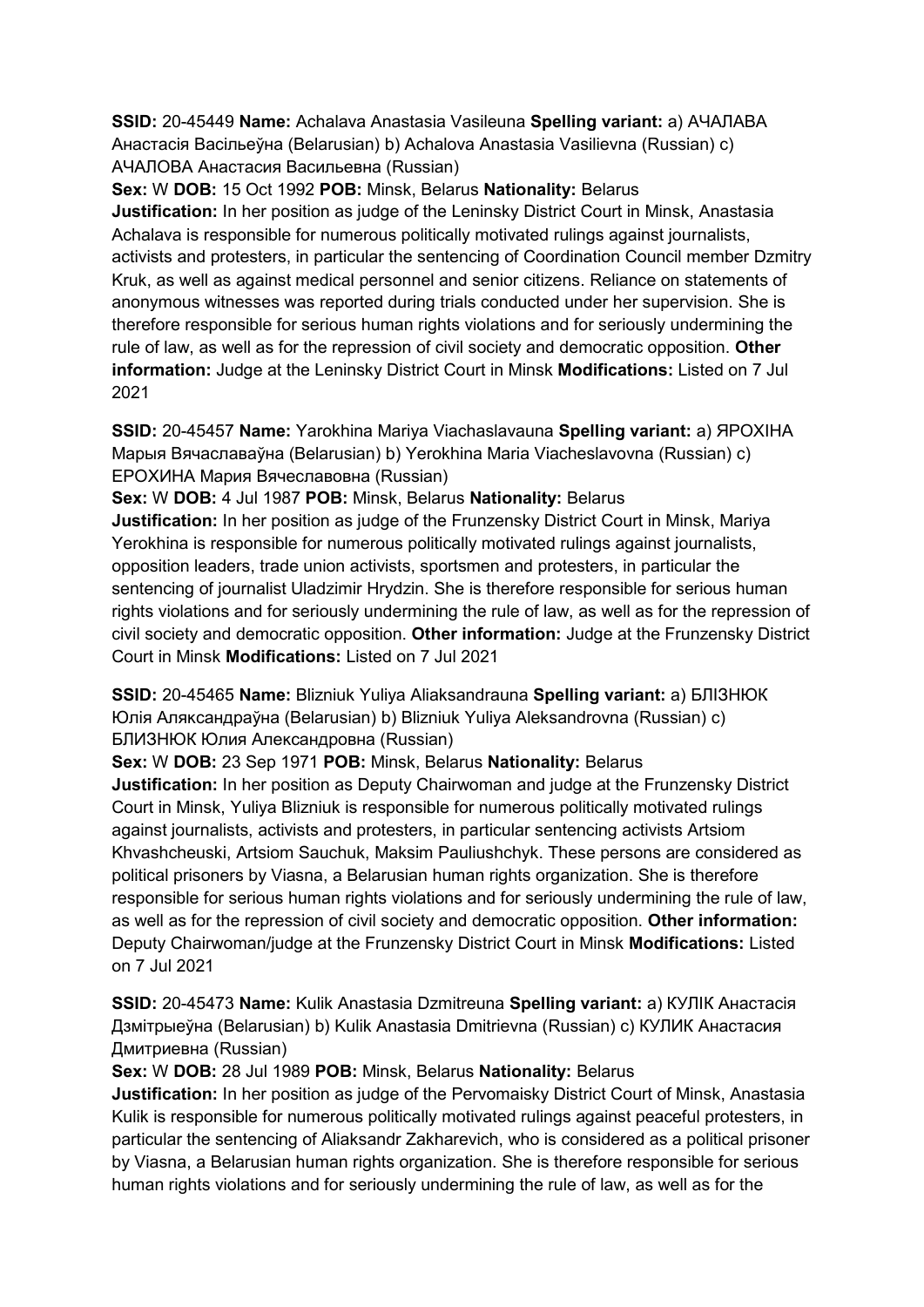repression of civil society and democratic opposition. **Other information:** Judge of the Pervomaisky District Court of Minsk **Modifications:** Listed on 7 Jul 2021

**SSID:** 20-45481 **Name:** Trusevich Maksim Leanidavich **Spelling variant:** a) ТРУСЕВIЧ Маĸсiм Леанiдавiч (Belarusian) b) Trusevich Maksim Leonidovich (Russian) c) ТРУСЕВИЧ Максим Леонидович (Russian)

**Sex:** M **DOB:** 12 Aug 1989 **Nationality:** Belarus

**Justification:** In his position as judge at the Pervomaisky District Court in Minsk, Maxim Trusevich is responsible for numerous politically motivated rulings against journalists, opposition leaders, activists and protesters. Violations of rights of defence and right to a fair trial were reported during trials conducted under his supervision. He is therefore responsible for serious human rights violations and for seriously undermining the rule of law, as well as for the repression of civil society and democratic opposition. **Other information:** Judge of the Pervomaisky District Court of Minsk **Modifications:** Listed on 7 Jul 2021

**SSID:** 20-45488 **Name:** Matyl Tatsiana Yaraslavauna **Spelling variant:** a) МАТЫЛЬ Тацяна Яраславаўна (Belarusian) b) Motyl Tatiana Yaroslavovna (Russian) c) МОТЫЛЬ Татьяна Ярославовна (Russian)

**Sex:** W **DOB:** 20 Jan 1968 **POB:** Minsk, Belarus **Nationality:** Belarus

**Justification:** In her position as judge at the Moskovsky District Court in Minsk, Tatsiana Matyl is responsible for numerous politically motivated rulings against journalists, opposition leaders, activists and protesters, in particular the sentencing of opposition politician Mikalai Statkevich and journalist Alexander Borozenko. Violations of rights of defence and right to a fair trial were reported during trials conducted under her supervision. She is therefore responsible for serious human rights violations and for seriously undermining the rule of law, as well as for the repression of civil society and democratic opposition. **Other information:** Judge of the Moskovsky District Court of Minsk **Modifications:** Listed on 7 Jul 2021

**SSID:** 20-45496 **Name:** Rudzenka Aliaksandr Anatolevich **Spelling variant:** a) РУДЗЕНКА Аляĸсандр Анатольевiч (Belarusian) b) Rudenko Aleksandr Anatolevich (Russian) c) РУДЕНКО Александр Анатольевич (Russian)

**Sex:** M **DOB:** 1 Dec 1981 **Nationality:** Belarus

**Justification:** In his position as Deputy Chairman and judge of the Oktyabrsky District Court in Minsk, Aliaksandr Rudzenka is responsible for numerous politically motivated rulings against journalists, activists and protesters, in particular fining an elderly and disabled protester, as well as the sentencing of Lyudmila Kazak – the lawyer of Mariya Kalesnikava, Belarussian opposition leader. Violations of rights of defence and right to a fair trial were reported during trials conducted under his supervision. He is therefore responsible for serious human rights violations and for seriously undermining the rule of law, as well as for the repression of civil society and democratic opposition. **Other information:** Deputy Chairman of the of the Oktyabrsky District Court of Minsk **Modifications:** Listed on 7 Jul 2021

**SSID:** 20-45503 **Name:** Vouk Aliaksandr Aliaksandravich **Spelling variant:** a) ВОЎК Аляĸсандр Аляĸсандравiч (Belarusian) b) Volk Aleksandr Aleksandrovich (Russian) c) ВОЛК Александр Александрович (Russian)

## **Sex:** M **DOB:** 1 Aug 1979 **Nationality:** Belarus

**Justification:** In his position as judge of the Sovetsky District Court of Minsk, Aliaksandr Vouk is responsible for numerous politically motivated rulings against peaceful protesters, in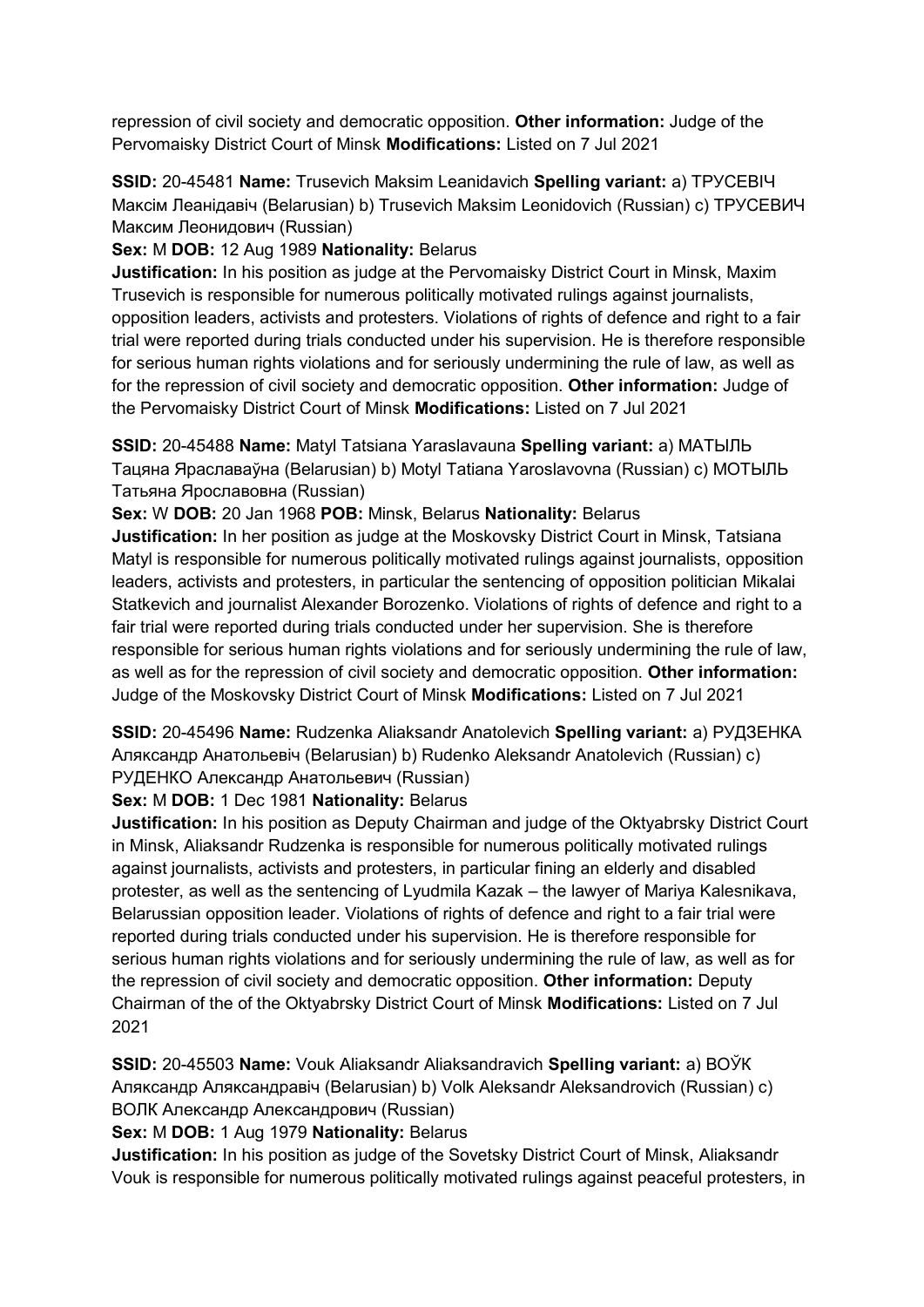particular the sentencing of sisters Anastasia and Victoria Mirontsev, considered as political prisoners by Viasna, a Belarussian human rights organisation. Violations of rights of defence and right to a fair trial were reported during trials conducted under his supervision. He is therefore responsible for serious human rights violations and for seriously undermining the rule of law, as well as for the repression of civil society and democratic opposition. **Other information:** Judge of the Sovetsky District Court of Minsk **Modifications:** Listed on 7 Jul 2021

**SSID:** 20-45510 **Name:** Niaborskaia Volha Siarheeuna **Spelling variant:** a) НЯБОРСКАЯ Вольга Сяргееўна (Belarusian) b) Neborskaia Olga Sergeevna (Russian) c) НЕБОРСКАЯ Ольга Сергеевна (Russian)

## **Sex:** W **DOB:** 14 Feb 1991 **Nationality:** Belarus

**Justification:** In her position as judge of the Oktyabrsky district court in Minsk, Volha Niaborskaya is responsible for numerous politically motivated rulings against peaceful protesters and journalists, in particular the sentencing of Sofia Malashevich and Tikhon Kliukach, considered as political prisoners by Viasna, a Belarussian human rights organisation. Violations of rights of defence were reported during trials conducted under her supervision. She is therefore responsible for serious human rights violations and seriously undermining the rule of law, as well as for the repression of civil society and democratic opposition. **Other information:** Judge of the Oktyabrsky District Court of Minsk **Modifications:** Listed on 7 Jul 2021

**SSID:** 20-45517 **Name:** Zapasnik Marina Sviataslavauna **Spelling variant:** a) ЗАПАСНIК Марына Святаславаўна (Belarusian) b) Zapasnik Marina Sviatoslavovna (Russian) c) ЗАПАСНИК Марина Святославовна (Russian)

**Sex:** W **DOB:** 28 Mar 1982 **POB:** Minsk, Belarus **Nationality:** Belarus

**Justification:** In her position as Deputy Chairman and judge of the Court of the Leninsky District of Minsk, Marina Zapasnik is responsible for numerous politically motivated rulings against peaceful protesters, in particular the sentencing of activists Vladislav Zenevich, Olga Pavlova, Olga Klaskovskaya, Viktar Barushka, Sergey Ratkevich, Aleksey Charvinskiy, Andrey Khrenkov, student Viktor Aktistov, and minor Maksim Babich. All are recognized as political prisoners by Viasna, a Belarussian human rights organisation. She is therefore responsible for serious human rights violations and seriously undermining the rule of law, as well as for the repression of civil society and democratic opposition. **Other information:** Deputy Chairman of the Court of the Leninsky District of Minsk **Modifications:** Listed on 7 Jul 2021

**SSID:** 20-45525 **Name:** Filatau Maxim Yurevich **Spelling variant:** a) Фiлатаў Максiм Юр'евiч (Belarusian) b) Filatov Maxim Yurevich (Russian) c) ФИЛАТОВ Максим Юрьевич (Russian)

### **Sex:** M **Nationality:** Belarus

**Justification:** In his position as the judge of Lida City Court, Maxim Filatau is responsible for numerous politically motivated rulings against peaceful protesters, in particular the sentencing of activist Vitold Ashurok, who is recognized as political prisoner by Viasna, a Belarussian human rights organisation. He is therefore responsible for serious human rights violations and seriously undermining the rule of law, as well as the repression of civil society and democratic opposition. **Other information:** Judge of the Lida City Court **Modifications:**  Listed on 7 Jul 2021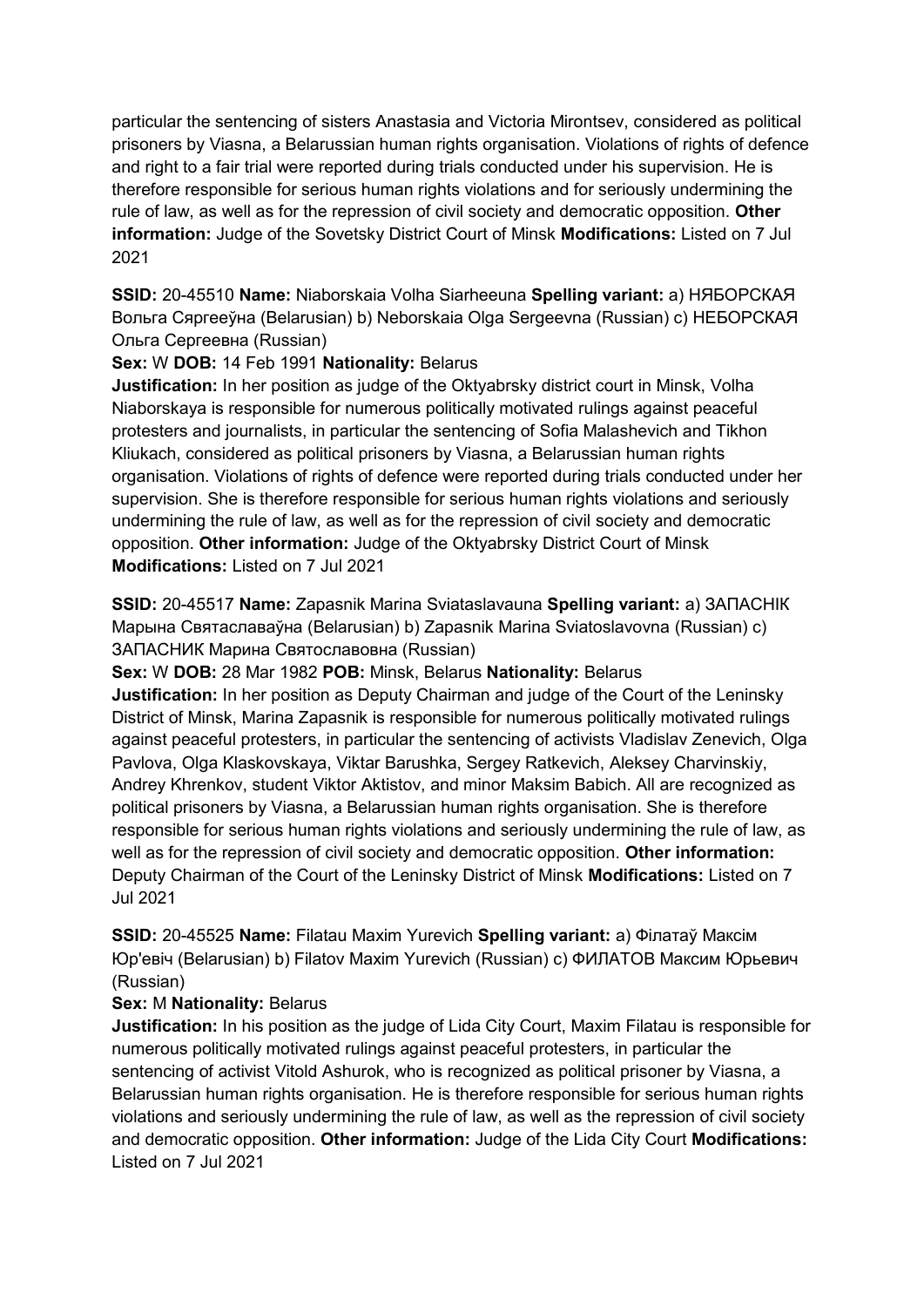**SSID:** 20-45531 **Name:** Hrushko Andrei Vaclavavich **Spelling variant:** a) ГРУШКО Андрэй Вацлававiч (Belarusian) b) Grushko Andrei Vatslavovich (Russian) c) ГРУШКО Андрей Вацлавович (Russian)

### **Sex:** M **DOB:** 24 Jan 1979 **Nationality:** Belarus

**Justification:** In his position as judge of the Leninsky District Court of Brest, Andrei Hrushko is responsible for numerous politically motivated rulings against peaceful protesters, in particular by sentencing activists, recognized as political prisoners, and minors. He is therefore responsible for serious human rights violations and seriously undermining the rule of law, as well as the repression of civil society and democratic opposition. **Other information:** Judge of the Leninsky District Court of Brest **Modifications:** Listed on 7 Jul 2021

**SSID:** 20-45538 **Name:** Hara Dzmitry Iurevich **Spelling variant:** a) ГАРА Дзмiтрый Юр'евiч (Belarusian) b) Gora Dmitry Iurevich (Russian) c) ГОРА Дмитрий Юрьевич (Russian) **Sex:** M **DOB:** 4 May 1970 **POB:** Tbilisi, Georgia **Nationality:** Belarus **Justification:** In his position of Deputy Prosecutor General until Mar 2021, Dzmitry Hara bears responsibility for politically motivated criminal cases against peaceful protestors, members of the opposition, journalists, civil society and regular citizens. Mr Gora was also involved in initiating of politically motivated criminal proceedings against Siarhei Tsikhanousky – opposition activist and husband of presidential candidate Svetlana Tsikhanouskaya. As the Head of the Intergovernmental Commission created by the Office of the General Prosecutor to investigate citizens' complaints about abuse of powers by law enforcement officers, Dzmitry Hara is responsible for inaction of this institution, since no case of such an investigation is known, despite applications for the initiation of criminal cases complaining about the use of violence, ill-treatment and torture. As of Mar 2021, he is the Chairman of the Investigative Committee of Belarus. In this position he is responsible for prosecuting human rights defenders and participants in peaceful protests. He is therefore responsible for serious human rights violations and for seriously undermining the rule of law, as well as for the repression of civil society and democratic opposition **Other information: a)** Chairman of the Investigative Committee of Belarus (appointed on 11 Mar 2021) **b)**  Former Deputy Prosecutor General of the Republic of Belarus (until 11 Mar 2021) **Modifications:** Listed on 7 Jul 2021

**SSID:** 20-45548 **Name:** Stuk Aliaksei Kanstantsinavich **Spelling variant:** a) СТУК Аляĸсей Канстанцiнавiч (Belarusian) b) Stuk Alexey Konstantinovich (Russian) c) СТУК Алеĸсей Константинович (Russian)

## **Sex:** M **DOB:** 1959 **POB:** Minsk, Belarus **Nationality:** Belarus

**Justification:** In his position of Deputy Prosecutor General, Aliaksei Stuk bears responsibility for politically motivated criminal cases against opposition, journalists, civil society and regular citizens. He is responsible for tightening the Prosecutor's Office's control of citizens' activities in localities and work places and is responsible for applying excessive legal responsibilities on participants in peaceful protests. He publicly stated that the Office of Prosecutor General would work to identify "illegal" citizen associations and suppress their activities. He is therefore responsible for serious human rights violations and seriously undermining the rule of law, as well as for the repression of civil society and democratic opposition. **Other information:** Deputy Prosecutor General of the Republic of Belarus **Modifications:** Listed on 7 Jul 2021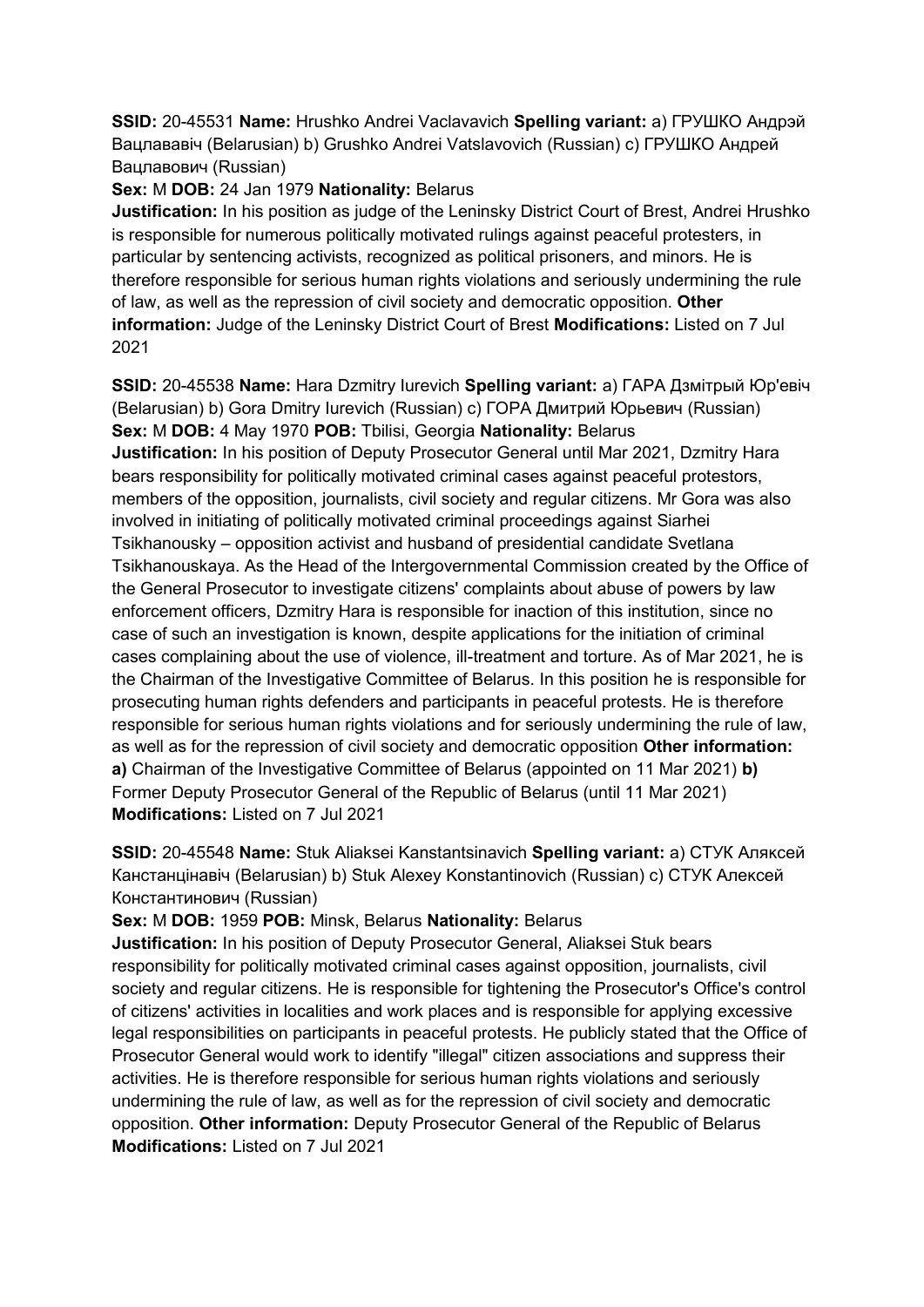**SSID:** 20-45556 **Name:** Dysko Genadz Iosifavich **Spelling variant:** a) ДЫСКО Генадзь Iосiфавiч (Belarusian) b) Dysko Gennadi Iosifovich (Russian) c) ДЫСКО Геннадий Иосифович (Russian)

**Sex:** M **DOB:** 22 Mar 1964 **POB:** Oshmyany, Hrodna region, Belarus **Nationality:** Belarus **Justification:** In his position of Deputy Prosecutor General, Genadz Dysko bears responsibility for politically motivated criminal cases against opposition, journalists, civil society and regular citizens. He was also involved in initiating of politically motivated criminal proceedings against Siarhei Tsikhanousky - opposition activist and husband of presidential candidate Svetlana Tsikhanouskaya. He is therefore responsible for serious human rights violations and seriously undermining the rule of law, as well as the repression of civil society and democratic opposition. **Other information:** Deputy Prosecutor General of the Republic of Belarus, State Counselor of Justice of the 3rd class **Modifications:** Listed on 7 Jul 2021

**SSID:** 20-45565 **Name:** Lyubetskaya Sviatlana Anatoleuna **Spelling variant:** a) ЛЮБЕЦКАЯ Святлана Анатольеўна (Belarusian) b) Lyubetskaya Svetlana Anatolevna (Russian) c) ЛЮБЕЦКАЯ Светлана Анатольевна (Russian)

**Sex:** W **DOB:** 3 Jun 1971 **POB:** Ukraine **Nationality:** Belarus

**Justification:** In her position as Chairperson of the Parliamentary Commission on Law, Sviatlana Lyubetskaya is responsible for the adoption of the new Code of Administrative Infringements (entered into force on 1 Mar 2021) that authorises arbitrary arrests and imposed increased liability for participation in mass events, including for display of political symbols. Through these legislative activities, she is responsible for serious violations of human rights, including the right of peaceful assembly, and the repression of civil society and democratic opposition. These legislative activities also seriously undermine democracy and the rule of law in Belarus. **Other information:** Member of the House of Representatives of the National Assembly of the Republic of Belarus, Chairperson of the Standing Commission on Law **Modifications:** Listed on 7 Jul 2021

**SSID:** 20-45573 **Name:** Iahorau Aliaksei Uladzimiravich **Spelling variant:** a) ЯГОРАЎ Аляксей Уладзiмiравiч (Belarusian) b) Yegorov Alexei Vladimirovich (Russian) c) ЕГОРОВ Алексей Владимирович (Russian)

**Sex:** M **DOB:** 16 Dec 1969 **POB:** Novosokolniki, Pskov region, Russian Federation **Nationality:** Belarus

**Justification:** In his position as Deputy Chairperson of the Parliamentary Commission on Law, Aliaksei Iahorau is responsible for the adoption of the new Code of Administrative Infringements (entered into force on 1 Mar 2021) that authorises arbitrary arrests and imposed increased liability for participation in mass events, including for display of political symbols. Through these legislative activities, he is responsible for serious violations of human rights, including the right of peaceful assembly, and the repression of civil society and democratic opposition. These legislative activities also seriously undermine democracy and the rule of law in Belarus. **Other information:** Member of the House of Representatives of the National Assembly of the Republic of Belarus, Deputy Chairperson of the Standing Commission on Law **Modifications:** Listed on 7 Jul 2021

**SSID:** 20-45582 **Name:** Amelianiuk Aliaksandr Paulavich **Spelling variant:** a) АМЕЛЬЯНЮК Аляксандр Паўлавiч (Belarusian) b) Omelyanyuk Aleksandr Pavlovich (Russian) c) ОМЕЛЬЯНЮК Александр Павлович (Russian) **Sex:** M **DOB:** 6 Mar 1964 **POB:** Kobrin, Brest Region, Belarus **Nationality:** Belarus

**Justification:** In his position as Deputy Chairperson of the Parliamentary Commission on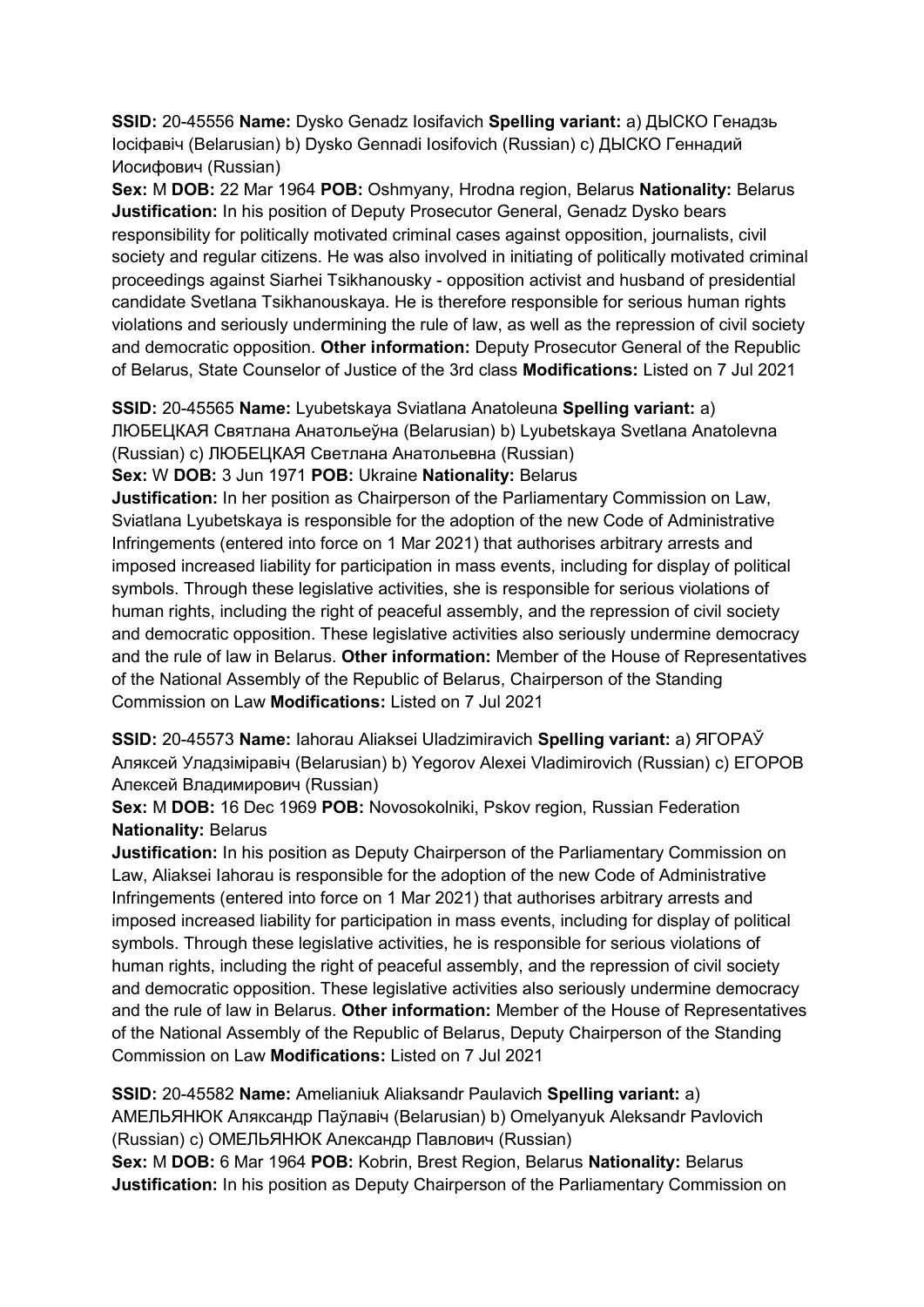Law, Aliaksandr Amelianiuk is responsible for the adoption of the new Code of Administrative Infringements (entered into force on 1 Mar 2021) that authorises arbitrary arrests and imposed increased liability for participation in mass events, including display of political symbols. Through these legislative activities, he is responsible for serious violations of human rights, including the right to peaceful assembly, and the repression of civil society and democratic opposition. These legislative activities also seriously undermine democracy and the rule of law in Belarus. **Other information:** Member of the House of Representatives of the National Assembly of the Republic of Belarus, Deputy Chairperson of the Standing Commission on Law **Modifications:** Listed on 7 Jul 2021

**SSID:** 20-45591 **Name:** Mukavozchyk Andrei Mikalaevich **Spelling variant:** a) МУКАВОЗЧЫК Андрэй Мiĸалаевiч (Belarusian) b) Mukovozchyk Andrei Nikolaevich (Russian) c) МУКОВОЗЧИК Андрей Ниĸолаевич (Russian)

**Sex:** M **DOB:** 13 Jun 1963 **POB:** Novosibirsk, Russian Federation **Nationality:** Belarus **Justification:** Andrei Mukavozchyk is one of the main propagandists of the Lukashenka regime publishing in "Belarus Today", the official newspaper of the Presidential Administration. In his articles, democratic opposition and civil society are systematically highlighted in a negative and derogatory way, using falsified information. He is one of the main sources of state propaganda, which supports and justifies the repression of the democratic opposition and of civil society. In May 2020, Mukavozchyk became a recipient of the "Golden Pen" award from a pro-governmental organization Belarusian Union of Journalists. In Dec 2020, he received the prize "Golden Letter", handed over by representatives of the Belarussian Ministry of Information. In Jan 2021, Lukashenka signed a decree awarding Mukavozchyk a medal "For labour merits". He is therefore benefitting from and supporting the Lukashenka regime. **Other information: a)** Political observer of "Belarus Today" ("Sovietskaia Belarus - Belarus Segodnya") **b)** Passport number: MP 3413113 and MP 2387911 **Modifications:** Listed on 7 Jul 2021

**SSID:** 20-45600 **Name:** Gusachenka Siarhei Aliaksandravich **Spelling variant:** a) ГУСАЧЭНКА Сяргей Аляксандравiч (Belarusian) b) Gusachenko Sergey Alexandrovich (Russian) c) ГУСАЧЕНКО Сергей Александрович (Russian)

**Sex:** M **DOB:** 5 Nov 1983 **POB:** Minsk, Belarus **Nationality:** Belarus

**Justification:** In his position as the Deputy Chair of Belteleradio Company (the National State Television and Radio Company), author and host of weekly propaganda television show "Glavnyy efir", Siarhei Gusachenka has been willingly providing the Belarusian public with false information about the outcome of elections, protests, repressions perpetrated by the state authorities and activities of the Lukashenka regime that facilitate illegal crossing of the external borders of the Union. He is directly responsible for the way in which the state television presents information about the situation in the country, thus lending support to the authorities including Lukashenka. He is therefore supporting the Lukashenka regime. **Other information: a)** Deputy Chair of the National State Television and Radio Company (Belteleradio Company) **b)** Tel. (office): +375 (17) 369-90-15 **Modifications:** Listed on 7 Jul 2021, amended on 16 Mar 2022

**SSID:** 20-45609 **Name:** Davydzka Genadz Branislavavich **Spelling variant:** a) ДАВЫДЗЬКА Генадзь Бранiслававiч (Belarusian) b) Davydko Gennadi Bronislavovich (Russian) c) ДАВЫДЬКO Геннадий Брониславович (Russian) **Sex:** M **DOB:** 29 Sep 1955 **POB:** Popovka village, Senno/Sjanno, Vitebsk Region, Belarus **Nationality:** Belarus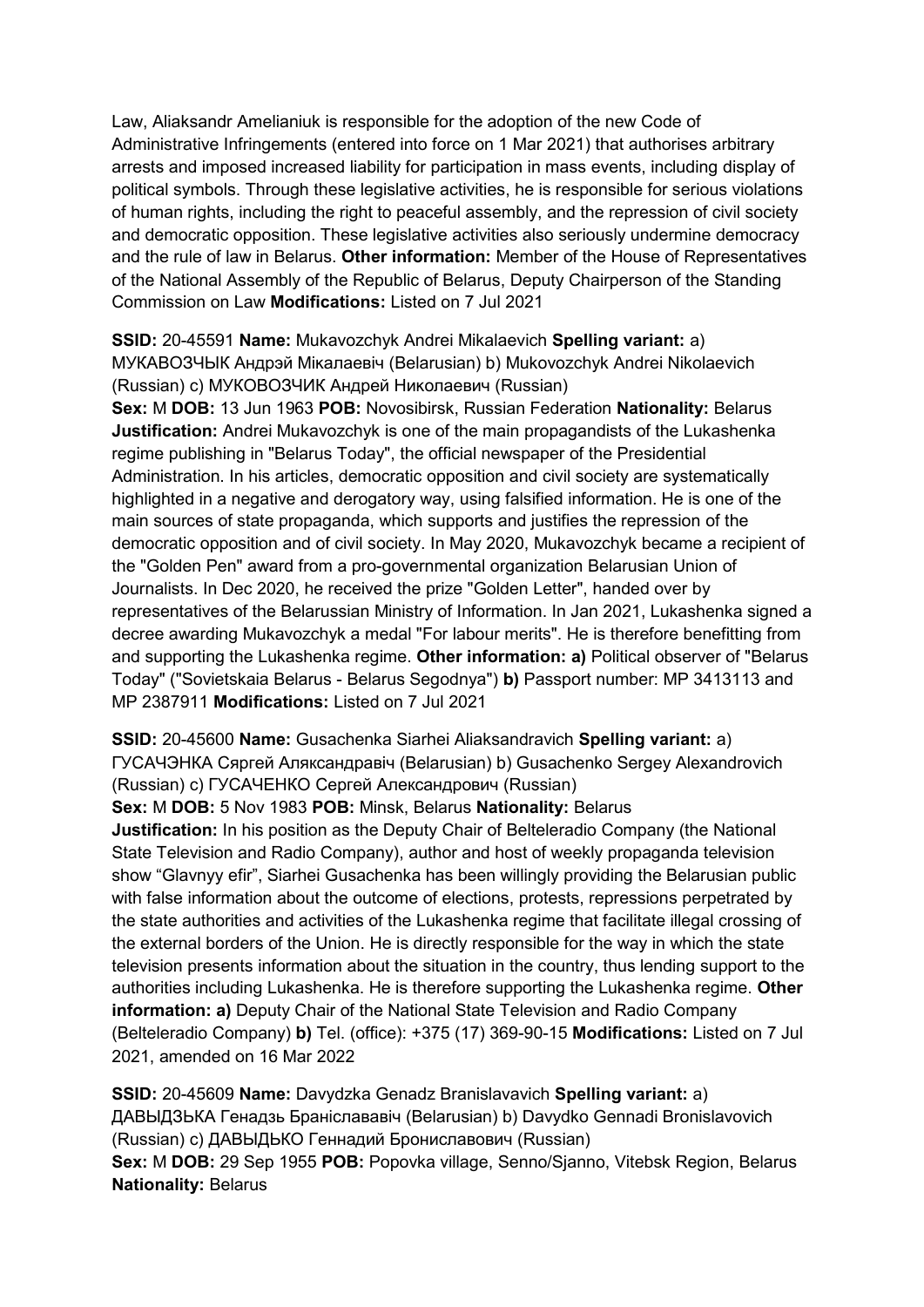**Justification:** As the Chairman of Belaya Rus, a major pro-Lukashenka organization, Genadz Davydzka is one of the main propagandists of the regime. In his support for Lukashenka, he frequently used inflammatory language, and encouraged the violence of the state apparatus against peaceful protesters. He is therefore supporting the Lukashenka regime. **Other information: a)** Member of the Chamber of Representatives, Chair of the Committee on Human Rights and Media **b)** Chair of the Belarusian political organisation Belaya Rus **c)** Passport MP2156098 **Modifications:** Listed on 7 Jul 2021

**SSID:** 20-45621 **Name:** Chamadanava Volha Mikalaeuna **Spelling variant:** a) ЧАМАДАНАВА Вольга Мiĸалаеўна (Belarusian) b) Chemodanova Olga Nikolaevna (Russian) c) ЧЕМОДАНОВА Ольга Ниĸолаевна (Russian)

**Sex:** W **DOB:** 13 Oct 1977 **POB:** Minsk Region (Minsk Oblast), Belarus **Nationality: Belarus** 

**Justification:** In her former position as the main media person of the Ministry of Internal Affairs of Belarus, Volha Chamadanava played a key role in distorting and deflecting the facts regarding violence against protesters, as well as in spreading false information about them. She threatened peaceful protesters and continuously justified violence against them. Since she has been a part of the security apparatus and has spoken on its behalf, she is therefore supporting the Lukashenka regime. She remains active in the Lukashenka regime as the Head of the Main Directorate for Ideology and Youth of the Minsk City Executive Committee. **Other information: a)** Former Press Secretary of the Ministry of Internal Affairs of Belarus; Head of the Main Directorate for Ideology and Youth of the Minsk City Executive Committee **b)** Rank: Colonel **c)** Passport: MC1405076 **Modifications:** Listed on 7 Jul 2021, amended on 16 Mar 2022

**SSID:** 20-45631 **Name:** Skryba Siarhei Ivanavich **Spelling variant:** a) СКРЫБА Сяргей Iванавiч (Belarusian) b) Skriba Sergei Ivanovich (Russian) c) СКРИБА Сергей Иванович (Russian)

**Sex:** M **DOB: a)** 21 Nov 1964 **b)** 21 Nov 1965 **POB:** Kletsk, Minsk Region, Belarus **Nationality:** Belarus

**Justification:** In his position as Vice Chancellor of the Belarusian State Economic University (BSEU) for educational work, Siarhei Skryba is responsible for sanctions taken against students for their participation in peaceful protests, including their expulsion from university. Some of these sanctions were taken following Lukashenka's call on 27 Oct 2020 for expelling from universities students taking part in protests and strikes. He is therefore responsible for the repression of civil society and is supporting the Lukashenka regime. **Other information: a)** Vice Chancellor of the Belarusian State Economic University for Educational Work **b)** e-mail: skriba\_s@bseu.by **Modifications:** Listed on 7 Jul 2021

**SSID:** 20-45642 **Name:** Rubnikovich Siarhei Piatrovich **Spelling variant:** a) РУБНIКОВIЧ Сяргей Пятровiч (Belarusian) b) Rubnikovich Sergei Petrovich (Russian) c) РУБНИКОВИЧ Сергей Петрович (Russian)

**Sex:** M **DOB:** 1974 **POB:** Sharkauschyna, Vitebsk Region (Viciebsk Oblast), Belarus **Nationality:** Belarus

**Justification:** In his position as the Rector of the Belarusian State Medical University, whose appointment was approved by Alexander Lukashenka, Siarhei Rubnikovich is responsible for the decision of University administration to expel students for taking part in peaceful protests. The expulsion orders were taken following Lukashenka's call on 27 Oct 2020 for expelling from universities students taking part in protests and strikes. He is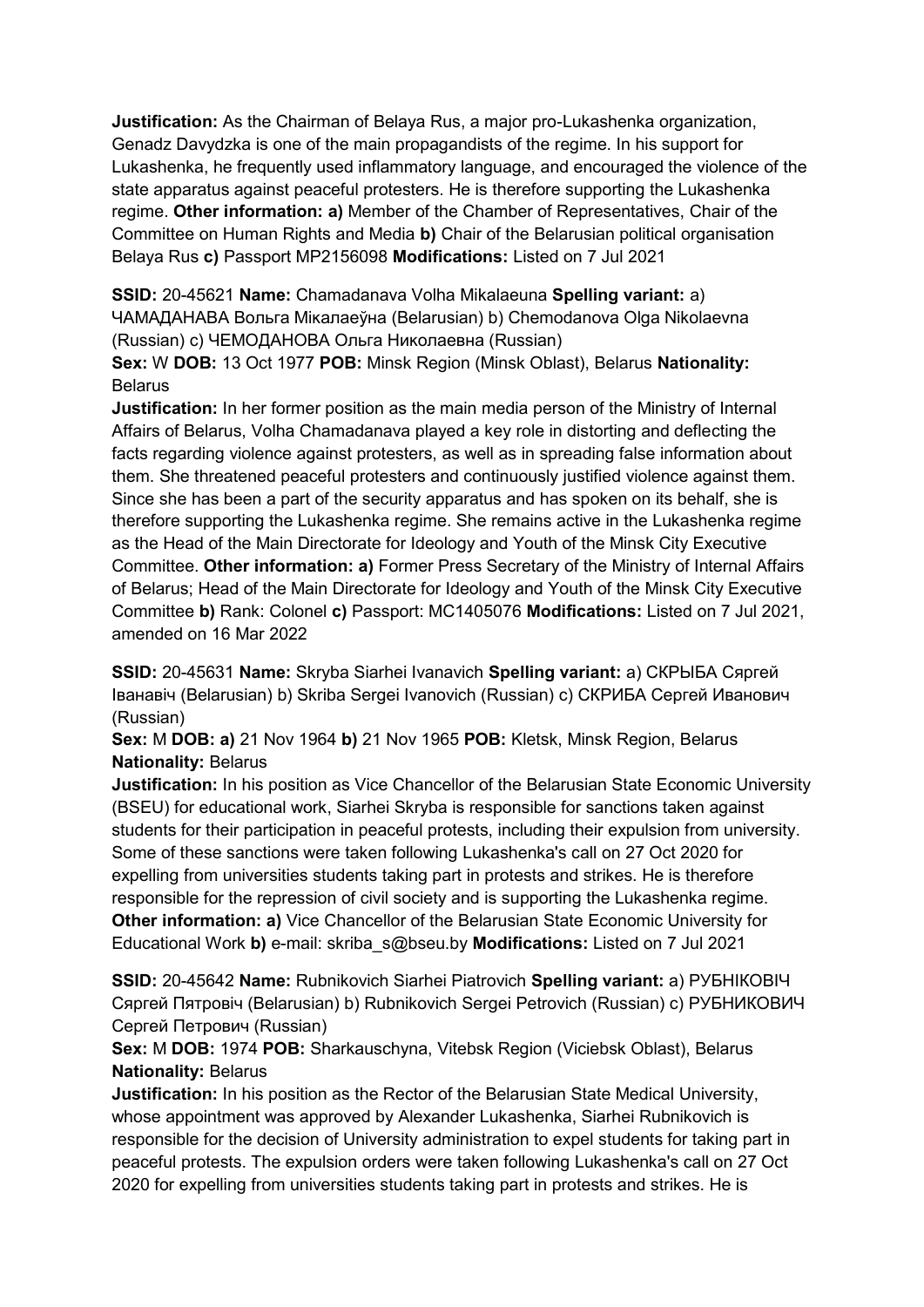therefore responsible for the repression of civil society and is supporting the Lukashenka regime. **Other information:** Rector of the Belarusian State Medical University **Modifications:** Listed on 7 Jul 2021

**SSID:** 20-45651 **Name:** Bakhanovich Aliaksandr Henadzevich **Spelling variant:** a) БАХАНОВIЧ Аляĸсандр Генадзевiч (Belarusian) b) Bakhanovich Aleksandr Gennadevich (Russian) с) БАХАНОВИЧ Александр Геннадьевич (Russian) **Sex:** M **DOB:** 1972 **Nationality:** Belarus

**Justification:** In his position as the Rector of the Brest State Technical University, whose appointment was approved by Alexander Lukashenka, Aliaksandr Bakhanovich is responsible for the decision of University administration to expel students for taking part in peaceful protests. The expulsion orders were taken following Lukashenka's call on 27 Oct 2020 for expelling from universities students taking part in protests and strikes. Bakhanovich

is therefore responsible for the repression of civil society and is supporting the Lukashenka regime. **Other information:** Rector of the Brest State Technical University **Modifications:**  Listed on 7 Jul 2021

**SSID:** 20-45658 **Name:** Barazna Mikhail Ryhoravich **Spelling variant:** a) БАРАЗНА Мiхаiл Рыгоравiч (Belarusian) b) Borozna Mikhail Grigorevich (Russian) c) БОРОЗНА Михаил Григорьевич (Russian)

**Sex:** M **DOB:** 20 Nov 1962 **POB:** Rakusheva, Mahileu Region (Mogiliev Oblast), Belarus **Nationality:** Belarus

**Justification:** In his position as the Rector of the Belarusian State Academy of Arts (BSAA), Mikhail Barazna is responsible for the decision of University administration to expel students for taking part in peaceful protests. The expulsion orders were taken following Lukashenka's call on 27 Oct 2020 for expelling from universities students taking part in protests and strikes. Mikhail Barazna is therefore responsible for the repression of civil society and is supporting the Lukashenka regime. **Other information:** Rector of the Belarusian State Academy of Arts (BSAA) **Modifications:** Listed on 7 Jul 2021

**SSID:** 20-45667 **Name:** Ryzhankou Maxim Uladzimiravich **Spelling variant:** a) РЫЖАНКОЎ Максiм Уладзiмiравiч (Belarusian) b) Ryzhenkov Maxim Vladimirovich (Russian) c) РЫЖЕНКОВ Максим Владимирович (Russian)

**Sex:** M **DOB:** 19 Jun 1972 **POB:** Minsk, Belarus **Nationality:** Belarus

**Justification:** In his position as the First Deputy Head of the Presidential Administration, Maxim Ryzhankou is closely associated with the President and responsible for ensuring the implementation of presidential powers in the field of domestic and foreign policy. For over 20 years of his career in the civil service of Belarus he has held a number of posts, including in the Ministry of Foreign Affairs and various embassies. He is therefore supporting the Lukashenka regime. **Other information:** First Deputy Head of the Presidential Administration **Modifications:** Listed on 7 Jul 2021

**SSID:** 20-45675 **Name:** Lukashenka Dzmitry Aliaksandravich **Spelling variant:** a) ЛУКАШЭНКА Дзмiтрый Аляксандравiч (Belarusian) b) Lukashenko Dmitry Aleksandrovich (Russian) c) ЛУКАШЕНКО Дмитрий Александрович (Russian)

**Sex:** M **DOB:** 23 Mar 1980 **POB:** Mogilev, Belarus **Nationality:** Belarus

**Justification:** Dzmitry Lukashenka is Aliaksandr Lukashenka's son and a businessman. He has been the chairman of the State-Public Association "Presidential Sport's Club" since 2005 and in 2020 he has been re-elected to this post. Through this entity, he conducts business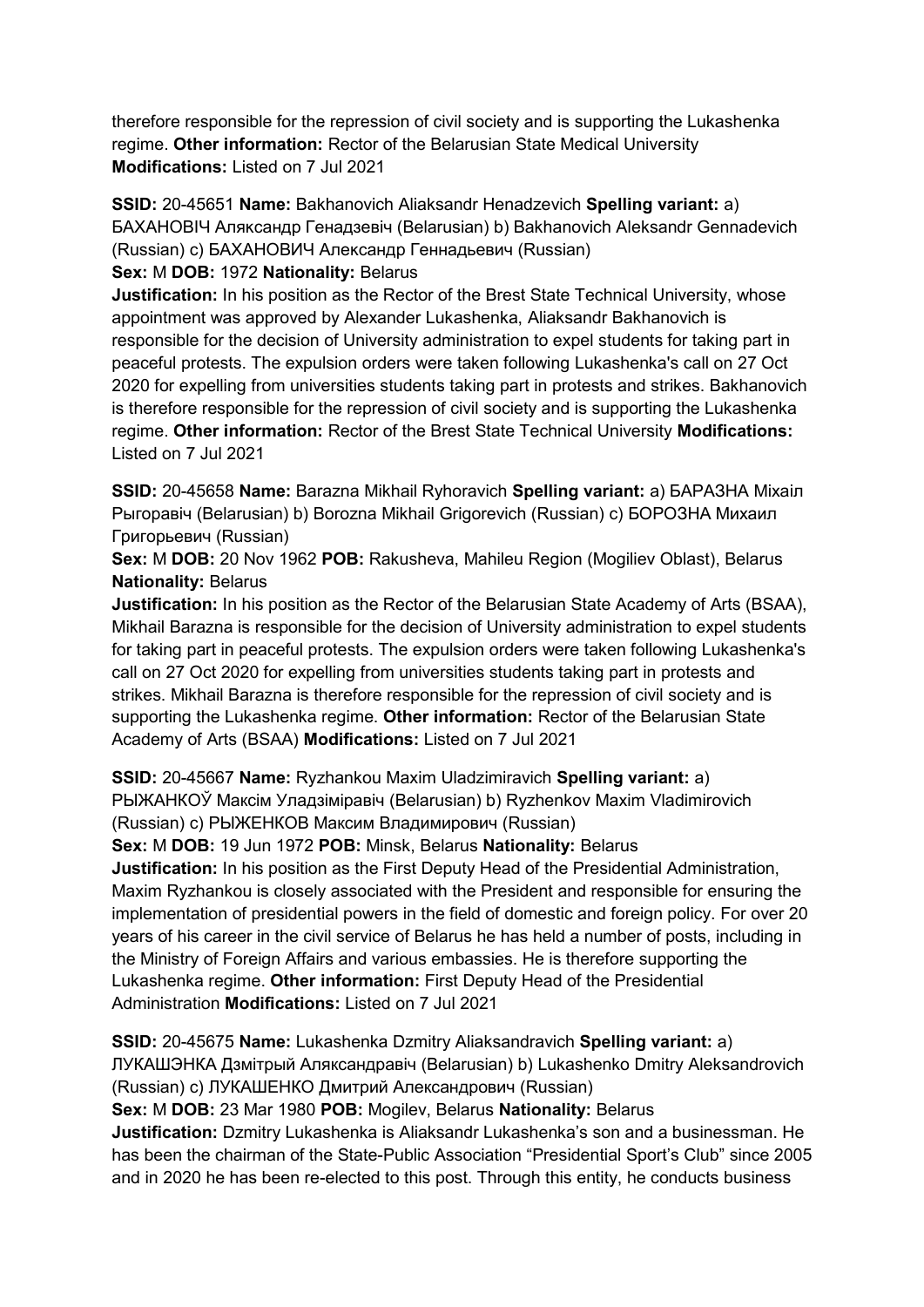and controls a number of enterprises. He was present on Aliaksandr Lukashenka's secret inauguration in Sep 2020. He is therefore benefiting from and supporting the Lukashenka regime. **Other information:** Businessman, chairman of President's Sport Club **Modifications:** Listed on 7 Jul 2021

**SSID:** 20-45682 **Name:** Lukashenka Liliya Valereuna **Spelling variant:** a) ЛУКАШЭНКА Лiлiя Валер'еўна (Belarusian) b) Lukashenko Liliya Valerevna (Russian) c) ЛУКАШЕНКО Лилия Валерьевна (Russian)

**Sex:** W **DOB:** 29 Oct 1979 **Good quality a.k.a.:** Siamashka Liliya Valereuna (СЯМАШКА Лiлiя Валер'еўна, Semashko Liliya Valerevna, СЕМАШКО Лилия Валерьевна) **Nationality:** Belarus

**Justification:** Liliya Lukashenka is the wife of Viktar Lukashenka and daughter-in-law of Aliaksandr Lukashenka. She has been closely connected with a number of high-profile companies which have benefitted from the Lukashenka regime, including Dana Holdings / Dana Astra and Belkhudozhpromysly concern. She was present, alongside her husband Viktar Lukashenka, on Aliaksandr Lukashenka's secret inauguration in September 2020. She is currently the director of the art gallery "Art Chaos". Her business activities are promoted by regime-affiliated media. She is therefore benefitting from and supporting the Lukashenka regime. **Other information: a)** Businesswoman, director of an art gallery **b)**  Personal ID: 4291079A047PB1 **Modifications:** Listed on 7 Jul 2021, amended on 16 Mar 2022

**SSID:** 20-45691 **Name:** Ivankovich Valeri Valerevich **Spelling variant:** a) IВАНКОВIЧ Валерый Валер'евiч (Belarusian) b) Ivankovich Valery Valerevich (Russian) c) ИВАНКОВИЧ Валерий Валерьевич (Russian)

**Sex:** M **DOB:** 1971 **POB:** Novopolotsk, Belarus **Nationality:** Belarus **Justification:** In his position as the General Director of OJSC "MAZ", Valeri Ivankavich bears responsibility for the detention of MAZ workers within MAZ premises by security forces, and for firing MAZ employees who were participating in peaceful protests against the regime. He is therefore responsible for the repression of civil society. He was appointed by Lukashenka as a member of the commission tasked to draft amendments to the Belarus constitution. He therefore supports the Lukashenka regime. **Other information:** General Director of OJSC "MAZ" **Modifications:** Listed on 7 Jul 2021

**SSID:** 20-45700 **Name:** Shatrou Aliaksandr Yauhenavich **Spelling variant:** a) ШАТРОЎ Аляксандр Яўгенавiч (Belarusian) b) Shatrov Alexander Evgenevich (Russian) c) Shatrov Alexandr Evgenevich (Russian) d) ШАТРОВ Александр Евгеньевич (Russian) **Sex:** M **DOB:** 9 Nov 1978 **POB:** Russian Federation **Nationality: a)** Russian Federation **b)**  Belarus

**Justification:** In his position as the former head and former majority shareholder of Synesis LLC, Alexander Shatrov was responsible for that company's decision to provide Belarusian authorities with a surveillance platform, Kipod, which can search through and analyse video footage and employ facial recognition software. He is therefore contributing to the repression of civil society and democratic opposition by the state apparatus. Synesis LLC and its subsidiary Panoptes benefit from their participation in the Republican Safety Monitoring System. Other companies which have been owned or co-owned by Shatrov, such as BelBet and Synesis Sport, also benefit from government contracts. He made public statements in which he criticised those protesting against the Lukashenka regime and put into perspective the lack of democracy in Belarus. He therefore benefits from and supports the Lukashenka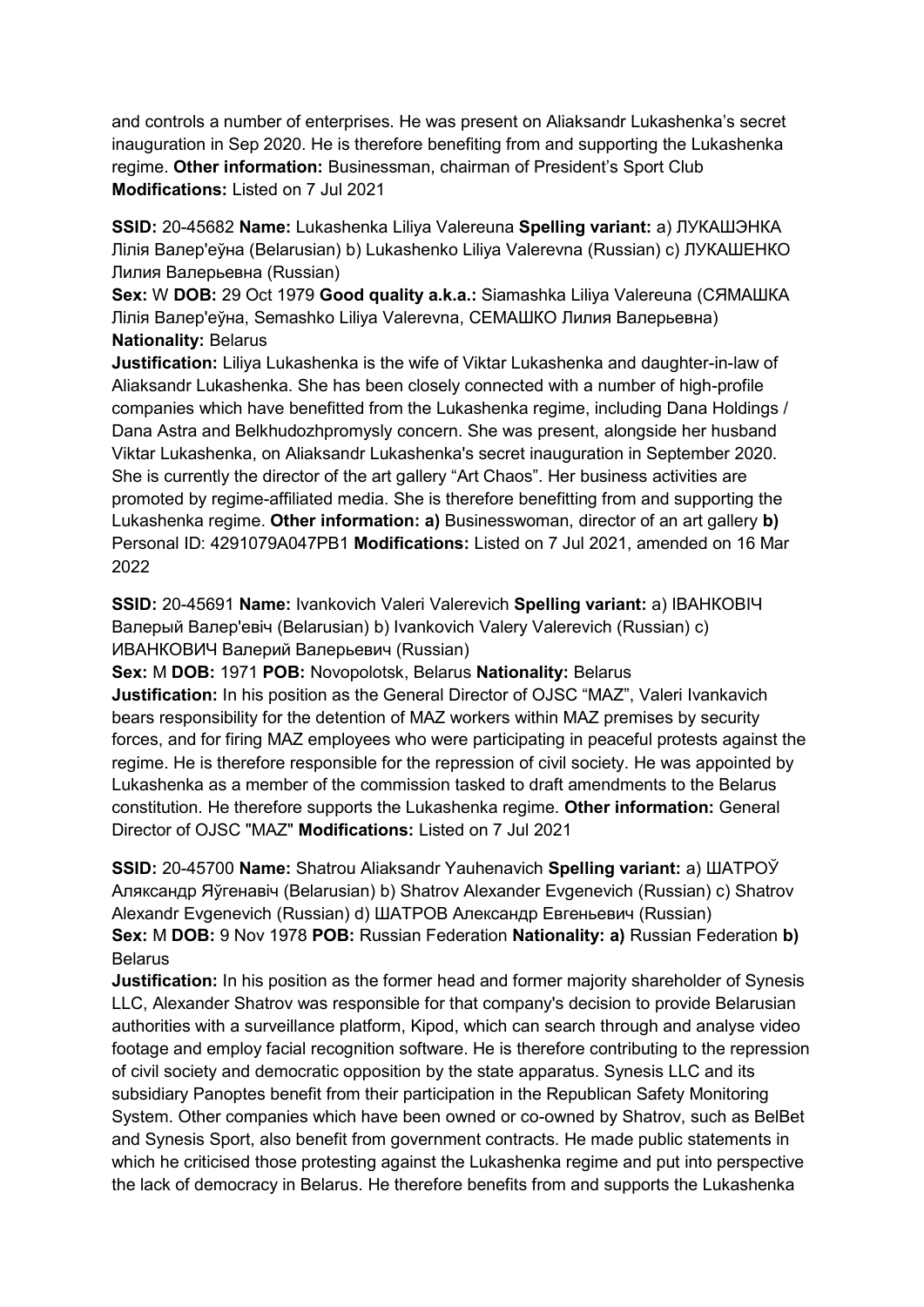regime. He remains a shareholder of Synesis LLC. **Other information: a)** Businessman, shareholder and former head of Synesis LLC **b)** Personal ID: 3091178A002VF5 **Modifications:** Listed on 7 Jul 2021, amended on 16 Mar 2022

**SSID:** 20-45708 **Name:** Tsiatseryn Siarhei Siamionavich **Spelling variant:** a) ЦЯЦЕРЫН Сяргей Сямёнавiч (Belarusian) b) Teterin Sergei Semionovich (Russian) c) ТЕТЕРИН Сергей Семёнович (Russian)

**Sex:** M **DOB:** 7 Jan 1961 **POB:** Minsk, Belarus **Nationality:** Belarus **Justification:** Siarhei Tsiatseryn is one of the leading businessmen operating in Belarus, with business interests in the distribution of alcohol drinks (through his company BelGlobalStart), food products and furniture. He belongs to Lukashenka's inner circle. In 2019, BelGlobalStart was granted an opportunity to start the construction of a multifunctional business centre in front of the presidential palace in Minsk. He co-owns the company VIBEL, which sells commercials on a number of Belarusian national TV channels. He was the chairman of the Belarusian Tennis Federation and Lukashenka's former aide for sports matters. **Other information:** Businessman, owner of BelGlobalStart, co-owner of VIBEL, former Chairman of the Belarusian Tennis Federation **Modifications:** Listed on 7 Jul 2021, amended on 16 Mar 2022

**SSID:** 20-45716 **Name:** Gutseriev Mikhail Safarbekovich **Spelling variant:** a) ГУЦЕРИЕВ Микаил Сафарбекович (Russian) b) ГУЦЕРИЕВ Михаил Сафарбекович (Russian) **Sex:** M **DOB:** 9 May 1958 **POB:** Akmolinsk, Kazakhstan **Nationality:** Russian Federation **Justification:** Mikhail Gutseriev is a prominent Russian businessman, with business interests in Belarus in the sectors of energy, potash, hospitality and others. He is a long-time acquaintance of Aliaksandr Lukashenka and thanks to that association has accumulated significant wealth and influence among the political elite in Belarus. Safmar, a company which has been controlled by Gutseriev, was the only Russian oil firm that carried on supplying oil to Belarusian refineries during the energy crisis between Belarus and Russia in early 2020. Gutseriev also supported Lukashenka in disputes with Russia over oil deliveries. Gutseriev has been the chairman of the board of directors of, and a shareholder in, the Slavkali company, which is building the Nezhinsky potassium chloride mining and processing plant based on the Starobinsky potash salt deposit near Lyuban. It is the largest investment in Belarus, worth USD 2 billion. Lukashenka promised to rename the town of Lyuban "Gutserievsk" in his honour. His other businesses in Belarus have included fuelling stations and oil depots, a hotel, a business centre and an airport terminal in Minsk. Lukashenka came to Gutseriev's defence after a criminal investigation was initiated against him in Russia. Lukashenka also thanked Gutseriev for his financial contributions to charity and investments worth billions of dollars in Belarus. Gutseriev is reported to have gifted Lukashenka luxurious presents. Gutseriev also declared himself to be the owner of a residency which de facto belongs to Lukashenka, thus covering him up when journalists started to investigate Lukashenka's assets. Gutseriev attended Lukashenka's secret inauguration on 23 September 2020. In October 2020 Lukashenka and Gutseriev both appeared at the opening of an orthodox church, which the latter sponsored. According to media reports, when the striking employees of Belarusian state-owned media were fired in August 2020, Russian media workers were flown to Belarus on board aircraft belonging to Gutseriev in order to replace the fired workers, and lodged in the Minsk Renaissance Hotel belonging to Gutseriev. Gutseriev assisted with the acquisition of CT scanners for Belarus during the COVID-19 crisis. Mikhail Gutseriev is therefore benefitting from and supporting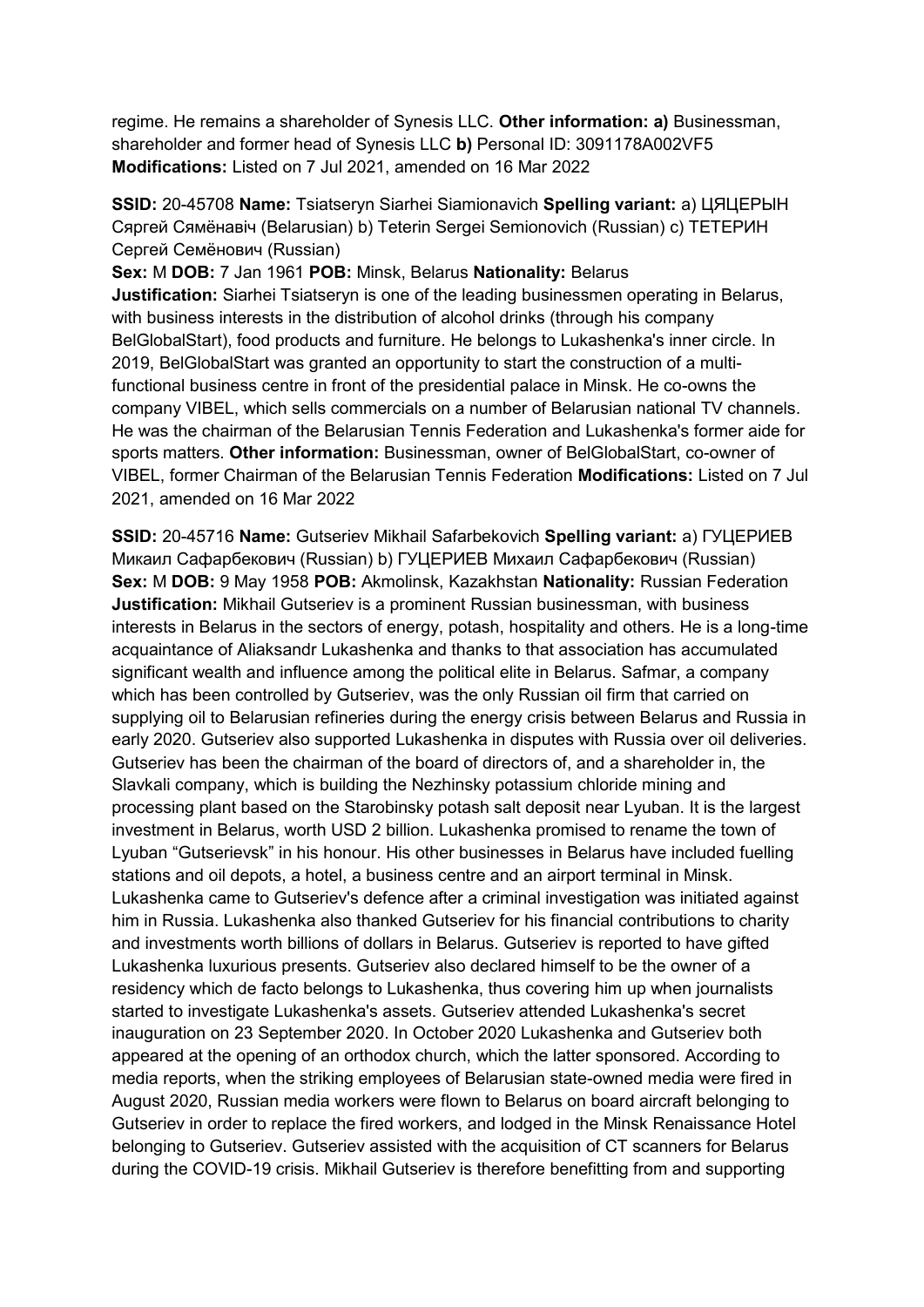the Lukashenka regime. **Other information:** Businessman, shareholder and chairman of the board of executives of Safmar and Slavkali companies **Modifications:** Listed on 7 Jul 2021, amended on 16 Mar 2022

**SSID:** 20-45725 **Name:** Aleksin Aliaksey Ivanavich **Spelling variant:** a) АЛЕКСIН Аляксей Iванавiч (Belarusian) b) Oleksin Alexei Ivanovich (Russian) c) ОЛЕКСИН Алексей Иванович (Russian)

### **Sex:** M **Nationality:** Belarus

**Justification:** Aliaksei Aleksin is one of the leading businessmen in Belarus, with business interests in the sectors of oil and energy, real estate, development, logistics, tobacco, retail, finance and others. He enjoys a close relationship with Aliaksandr Lukashenka and his son and former National Security Advisor Viktar Lukashenka. He is active in the biker movement in Belarus, a hobby he shares with Viktar Lukashenka. His company owns property in "Alexandria 2" (Mogilev region), commonly called "presidential residence", where Aliaksandr Lukashenka is a frequent visitor. He is the co-owner of "Bremino Group" – the initiator and co-administrator of the Bremino-Orsha special economic zone project, created by a presidential decree signed by Aliaksandr Lukashenka. The company has received state support for developing the Bremino-Orsha zone, as well as a number of financial and tax advantages and other benefits. Aleksin and other owners of Bremino Group received support from Viktar Lukashenka. Companies "Inter Tobacco" and "Energo-Oil", which belong to Aleksin and members of his close family, were given exclusive privileges to import tobacco products to Belarus, based on a decree signed by Aliaksandr Lukashenka, and received state support for the creation of Tabakierka kiosks. He was allegedly involved in the establishment of the first government-approved private military company in Belarus "GardServis", with reported links to the Belarussian security apparatus. He is therefore benefitting from the Lukashenka regime. **Other information:** Businessman, Co-owner of Bremino Group **Modifications:** Listed on 7 Jul 2021

**SSID:** 20-45731 **Name:** Zaitsau Aliaksandr Mikalaevich **Spelling variant:** a) ЗАЙЦАЎ Аляксандр Мiкалаевiч (Belarusian) b) Zaitsev Alexander Nikolaevich (Russian) c) Zaitsev Alexandr Nikolaevich (Russian) d) ЗАЙЦЕВ Александр Николаевич (Russian) **Sex:** M **DOB:** 22 Nov 1976 **POB:** Ruzhany, Brest Region (Brest Oblast), Belarus **Nationality:** Belarus

**Justification:** Aliaksandr Zaitsau is the former assistant of Viktar Lukashenka, son of and former Adviser on National Security to Aliaksandr Lukashenka. Through access to the Lukashenka family, Zaitsau obtains lucrative contracts for his businesses. He has had close ties with the Sohra Group that is granted the right to export state-owned enterprises' production (tractors and trucks) to the Gulf and African countries. He is also the co-owner and chairman of the Council of participants of Bremino Group. The company has received state support for developing the Bremino-Orsha zone, as well as a number of financial and tax advantages and other benefits. Zaitsau and other owners of Bremino Group received support from Viktar Lukashenka. He therefore benefits from and supports the Lukashenka regime. **Other information:** Businessman, co-owner of Bremino Group and Sohra Group **Modifications:** Listed on 7 Jul 2021, amended on 16 Mar 2022

**SSID:** 20-45741 **Name:** Myslitski Ivan Branislavavich **Spelling variant:** a) МЫСЛIЦКI Iван Бранiслававiч (Belarusian) b) Myslitskiy Ivan Bronislavovich (Russian) c) МЫСЛИЦКИЙ Иван Брониславович (Russian)

**Sex:** M **DOB:** 23 Oct 1976 **Nationality:** Belarus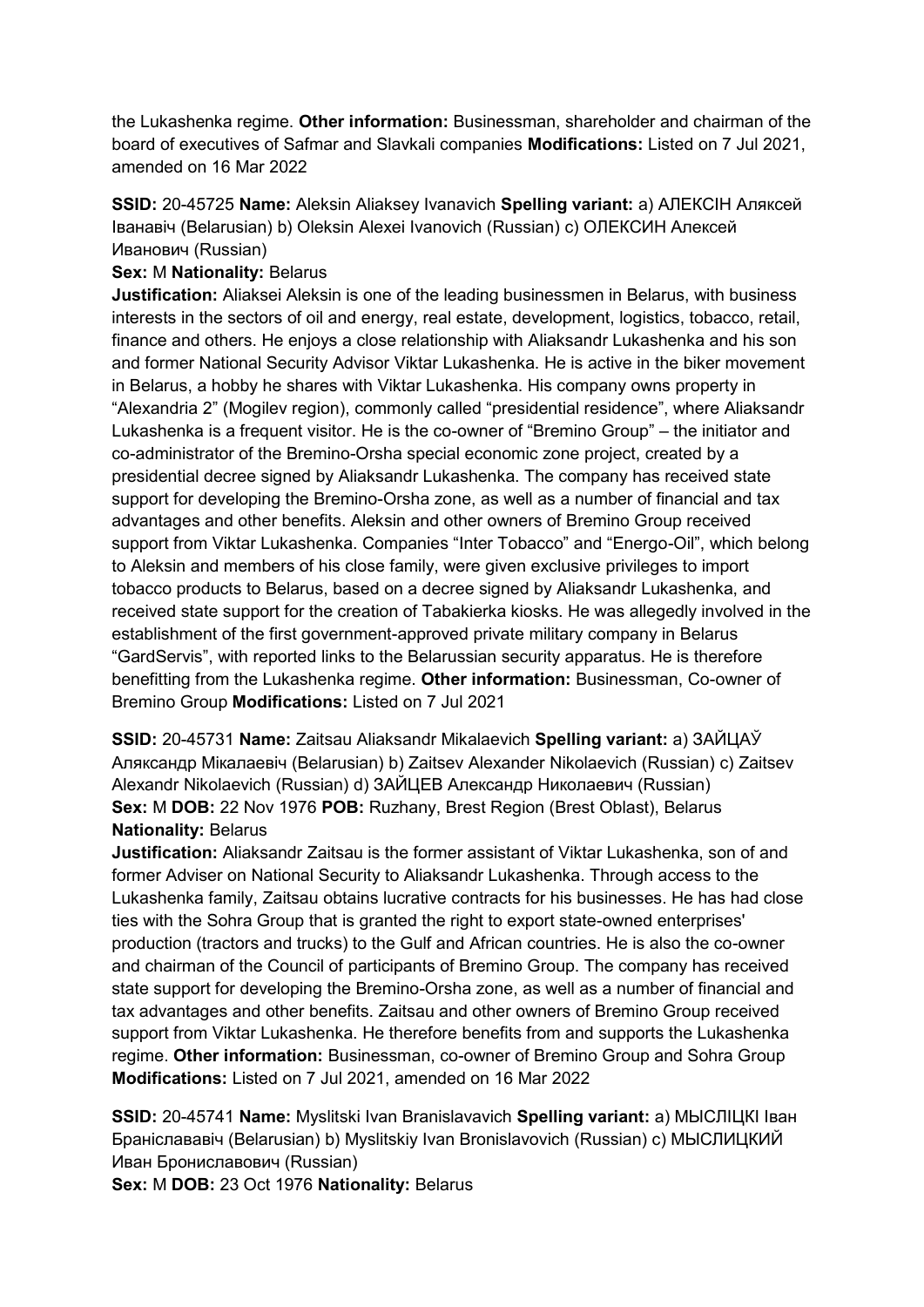**Justification:** In his position as First Deputy Head of the Penal Correction Department of the Ministry of Internal Affairs that has authority over detention facilities, Ivan Myslitski is responsible for the inhumane and degrading treatment, including torture, inflicted on citizens who participated in peaceful protests and were detained in those detention facilities in the wake of the 2020 presidential election, in line with the address of Lukashenka to officers of the Interior Ministry. In his position, he bears responsibility for detention conditions in Belarusian prisons, including the categorisation of prisoners corresponding to different kinds of ill-treatment and torture the detainees are subject to, such as verbal abuse, punitive isolation, deprivation of calls and visits, mutilation, beatings and brutal torture. He is therefore responsible for serious human rights violations and for the repression of civil society and democratic opposition. **Other information:** First Deputy Head of the Penal Correction Department Of the Ministry of Internal Affairs **Modifications:** Listed on 7 Jul 2021

**SSID:** 20-45748 **Name:** Beliakou Aleh Mikalaevich **Spelling variant:** a) БЕЛЯКОЎ Алег Мiĸалаевiч (Belarusian) b) Beliakov Oleg Nikolaevich (Russian) c) БЕЛЯКОВ Олег Николаевич (Russian)

#### **Sex:** M **Nationality:** Belarus

**Justification:** In his position as Deputy Head of the Penal Correction Department of the Ministry of Internal Affairs that has authority over detention facilities, Aleh Beliakou is responsible for the inhumane and degrading treatment, including torture, inflicted on citizens who participated in peaceful protests and were detained in those detention facilities in the wake of the 2020 presidential election, in line with the address of Lukashenka to officers of the Interior Ministry. In his position, he bears responsibility for detention conditions in Belarusian prisons, including the categorisation of prisoners corresponding to different kinds of ill-treatment and torture the detainees are subject to, such as verbal abuse, punitive isolation, deprivation of calls and visits, mutilation, beatings and brutal torture. He is therefore responsible for serious human rights violations and for the repression of civil society and democratic opposition. **Other information:** Deputy Head of the Penal Correction Department of the Ministry of Internal Affairs **Modifications:** Listed on 7 Jul 2021

**SSID:** 20-45754 **Name:** Mandryk Uladzislau Aliakseevich **Spelling variant:** a) МАНДРЫК Уладзiслаў Аляксеевiч (Belarusian) b) Mandrik Vladislav Alekseevich (Russian) c) МАНДРИК Владислав Алексеевич (Russian)

#### **Sex:** M **DOB:** 4 Jul 1971 **Nationality:** Belarus

**Justification:** In his position as Deputy Head of the Penal Correction Department of the Ministry of Internal Affairs that has authority over detention facilities, Uladzislau Mandryk is responsible for the inhumane and degrading treatment, including torture, inflicted on citizens who participated in peaceful protests and were detained in those detention facilities in the wake of the 2020 presidential election, in line with the address of Lukashenka to officers of the Interior Ministry. In his position, he bears responsibility for detention conditions in Belarusian prisons, including the categorization of prisoners, corresponding to different kinds of ill-treatment and torture the detainees are subject to, such as verbal abuse, punitive isolation, deprivation of calls and visits, mutilation, beatings and brutal torture. He is therefore responsible for serious human rights violations and for the repression of civil society and democratic opposition. **Other information: a)** Deputy Head of the Penal Correction Department of the Ministry of Internal Affairs **b)** National ID: 3040771A125PB2; Passport: MP3810311 **Modifications:** Listed on 7 Jul 2021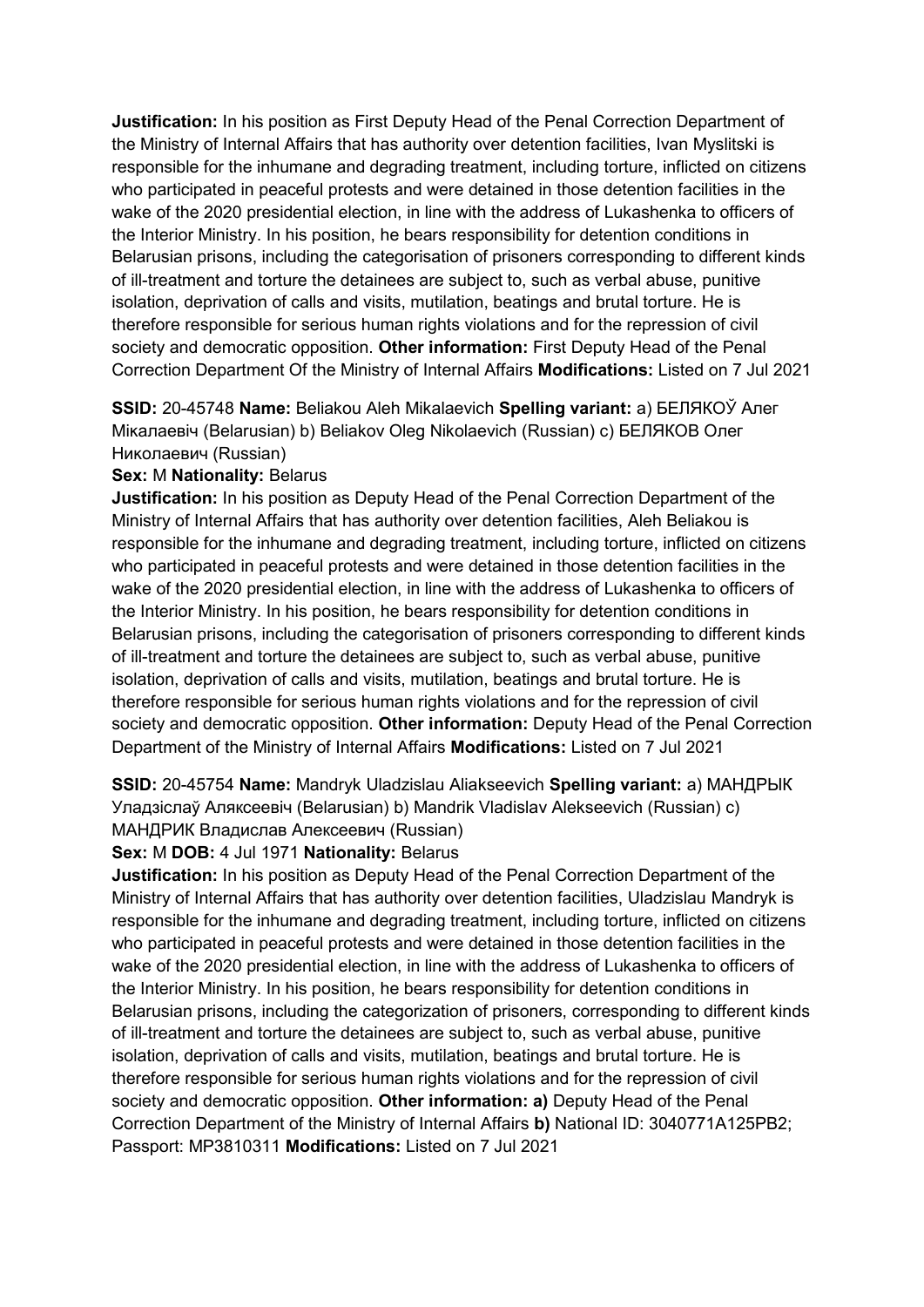**SSID:** 20-45762 **Name:** Dailida Andrei Mikalaevich **Spelling variant:** a) ДАЙЛIДА Андрэй Мiкалаевiч (Belarusian) b) Dailida Andrei Nikolaevich (Russian) c) ДАЙЛИДА Андрей Николаевич (Russian)

### **Sex:** M **DOB:** 1 Jul 1974 **Nationality:** Belarus

**Justification:** In his position as Deputy Head of the Penal Correction Department of the Ministry of Internal Affairs that has authority over detention facilities, Andrei Dailida is responsible for the inhumane and degrading treatment, including torture, inflicted on citizens who participated in peaceful protests and were detained in those detention facilities in the wake of the 2020 presidential election, in line with the address of Lukashenka to officers of the Interior Ministry. In his position, he bears responsibility for detention conditions in Belarusian prisons, including the categorization of prisoners, corresponding to different kinds of ill-treatment and torture the detainees are subject to, such as verbal abuse, punitive isolation, deprivation of calls and visits, mutilation, beatings and brutal torture. For his work as Deputy head of the Penal Correction Department of the Ministry of Internal Affairs, he received, in December 2020, the Presidential Order for service to the Motherland and has therefore benefitted from the Lukashenka regime He is therefore responsible for serious human rights violations and for the repression of civil society and democratic opposition. **Other information: a)** Deputy Head of the Penal Correction Department of the Ministry of Internal Affairs **b)** Passport: KH2133825 **Modifications:** Listed on 7 Jul 2021

## **SSID:** 20-45770 **Name:** Lashchynouski Aleh Mikalaevich **Spelling variant:** a)

ЛАШЧЫНОЎСКI Алег Мiкалаевiч (Belarusian) b) Lashchinovskii Oleg Nikolaevich

(Russian) c) ЛАЩИНОВСКИЙ Олег Николаевич (Russian)

### **Sex:** M **DOB:** 12 May 1963 **Nationality:** Belarus

**Justification:** In his former position as Deputy Head of the Penal Correction Department that has authority over detention facilities of the Ministry of Internal Affairs, Aleh Lashchynouski is responsible for the inhumane and degrading treatment, including torture, inflicted on citizens who participated in peaceful protests and were detained in those detention facilities in the wake of the 2020 presidential election, in line with the address of Lukashenka to officers of the Interior Ministry. In his former position, he bears responsibility for conditions in Belarusian prisons and the repressive measures taken there, including the categorisation of prisoners corresponding to different kinds of ill-treatment and torture the detainees are subject to, such as verbal abuse, punitive isolation, deprivation of calls and visits, mutilation, beatings and brutal torture. He is therefore responsible for serious human rights violations and for the repression of civil society and democratic opposition. **Other information:** Former Deputy Head of the Penal Correction Department of the Ministry of Internal Affairs **Modifications:** Listed on 7 Jul 2021

**SSID:** 20-45777 **Name:** Baturytskaia Zhana Uladzimirauna **Spelling variant:** a) БАТУРЫЦКАЯ Жана Уладзiмiраўна (Belarusian) b) Baturitskaya Zhanna Vladimirovna (Russian) c) БАТУРИЦКАЯ Жанна Владимировна (Russian)

### **Sex:** W **DOB:** 20 Apr 1972 **Nationality:** Belarus

**Justification:** In her position as Head of the Directorate of Sentence Enforcement of the Penal Correction Department of the Ministry of Internal Affairs that has authority over detention facilities, Zhana Baturitskaia is responsible for the inhumane and degrading treatment, including torture, inflicted on citizens who participated in peaceful protests and were detained in those detention facilities in the wake of the 2020 presidential election, in line with the address of Lukashenka to officers of the Interior Ministry. In her position, she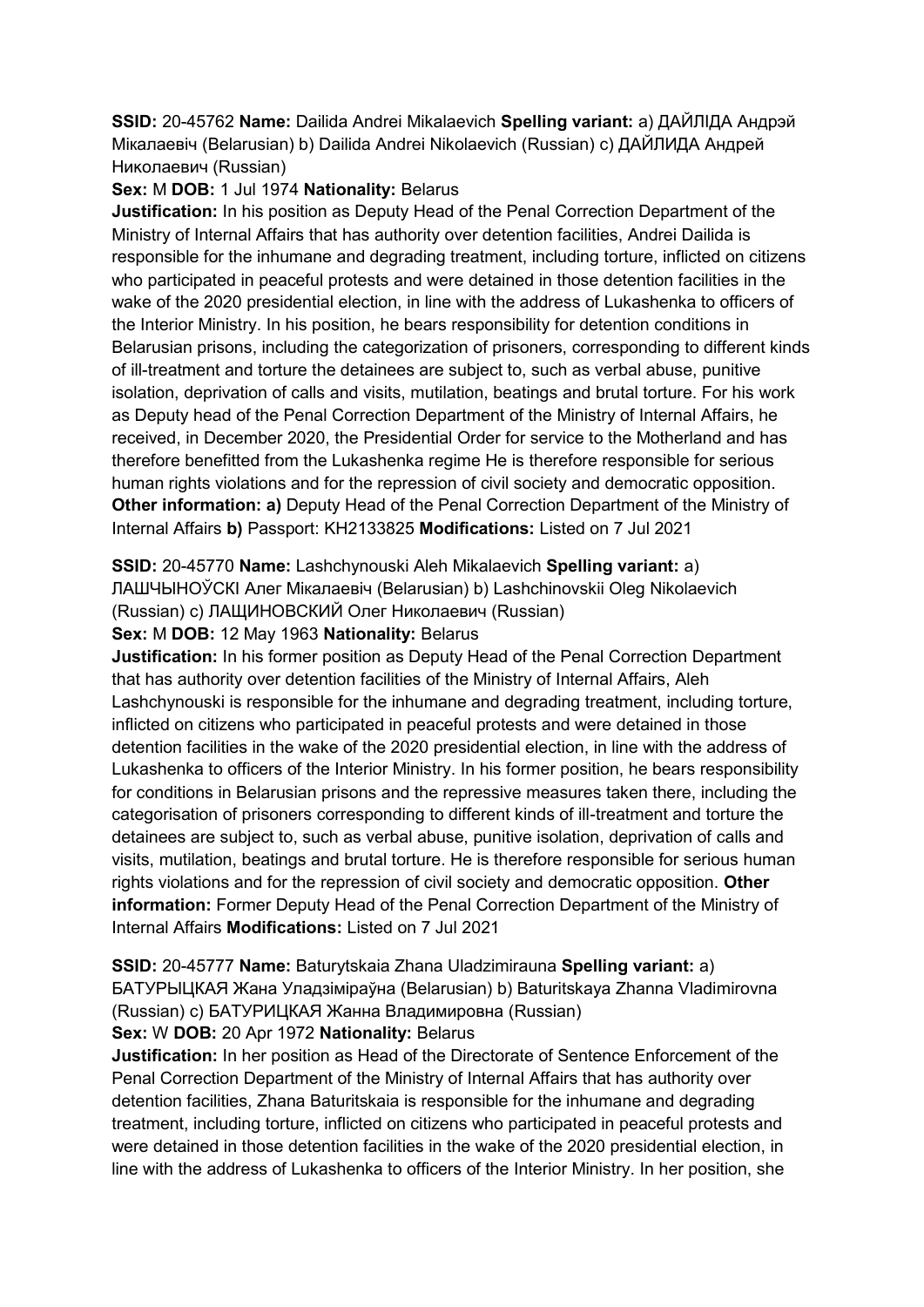bears responsibility for detention conditions in Belarusian prisons, including the categorisation of prisoners corresponding to different kind of ill-treatment and torture the detainees are subject to, such as verbal abuse, punitive isolation, deprivation of calls and visits, mutilation, beatings, brutal torture. She is therefore responsible for serious human rights violations and for the repression of civil society and democratic opposition. **Other information:** Head of the Directorate of Sentence Enforcement of the Penal Correction Department of the Ministry of Internal Affairs **Modifications:** Listed on 7 Jul 2021

**SSID:** 20-45784 **Name:** Strebkou Dzmitry Mikalaevich **Spelling variant:** a) СТРЭБКОЎ Дзмiтрый Мiкалаевiч (Belarusian) b) Strebkov Dmitry Nikolaevich (Russian) c) СТРЕБКОВ Дмитрий Николаевич (Russian)

### **Sex:** M **DOB:** 19 Mar 1977 **Nationality:** Belarus

**Justification:** In his position as Head of the Prison No. 8 in Zhodino, Dzmitry Strebkou is responsible for the appalling conditions in the detention centre and for the inhumane and degrading treatment, including torture, inflicted on citizens who participated in peaceful protests and were detained in this detention facility, including in its temporary detention centre, in the wake of the 2020 presidential election. He is therefore responsible for serious human rights violations and for the repression of civil society and democratic opposition. **Other information:** Head of the Prison No. 8 in Zhodino **Modifications:** Listed on 7 Jul 2021

**SSID:** 20-45791 **Name:** Shapetska Yauhen Andreevich **Spelling variant:** a) ШАПЕЦЬКА Яўген Андрэевiч (Belarusian) b) Shapetko Evgeniy Andreevich (Russian) c) ШАПЕТЬКО Евгений Андреевич (Russian)

**Sex:** M **DOB:** 30 Mar 1989 **POB:** Minsk, Belarus **Nationality:** Belarus

**Justification:** In his position as the Head of the Akrestina Isolation Centre for Offenders, Yauhen Shapetska is responsible for appalling conditions in the isolation centre and for the inhumane and degrading treatment, including torture, inflicted on citizens who participated in peaceful protests and were detained in this detention facility in the wake of the 2020 presidential election. He is therefore responsible for serious violations of human rights and for the repression of civil society and democratic opposition. **Other information:** Head of Akrestina isolation centre for offenders **Modifications:** Listed on 7 Jul 2021

**SSID:** 20-45799 **Name:** Keniukh Ihar Ryhoravich **Spelling variant:** a) КЕНЮХ Iгар Рыгоравiч (Belarusian) b) Keniukh Igor Grigorevich (Russian) c) КЕНЮХ Игорь Григорьевич (Russian)

**Sex:** M **DOB:** 21 Jan 1980 **POB:** Gomel Region (Gomel Oblast), Belarus **Nationality:** Belarus

**Justification:** In his position as the Head of the Akrestina Temporary Detention Centre, Ihar Keniukh is responsible for appalling conditions and for the inhumane and degrading treatment, including beatings and torture, inflicted on citizens detained in this detention facility in the wake of the 2020 presidential election. He exerted pressure on medical staff to remove doctors who sympathize with protesters. According to the testimony of multiple women included in the report of the Centre for Promotion of Women's Rights, "Her Rights," the most inhumane treatment took place in the detention centre at Akrestina in Minsk, where the OMON policemen were especially cruel and used torture. He is therefore responsible for serious violations of human rights and for the repression of civil society and democratic opposition. **Other information:** Head of Akrestina Temporary Detention Centre **Modifications:** Listed on 7 Jul 2021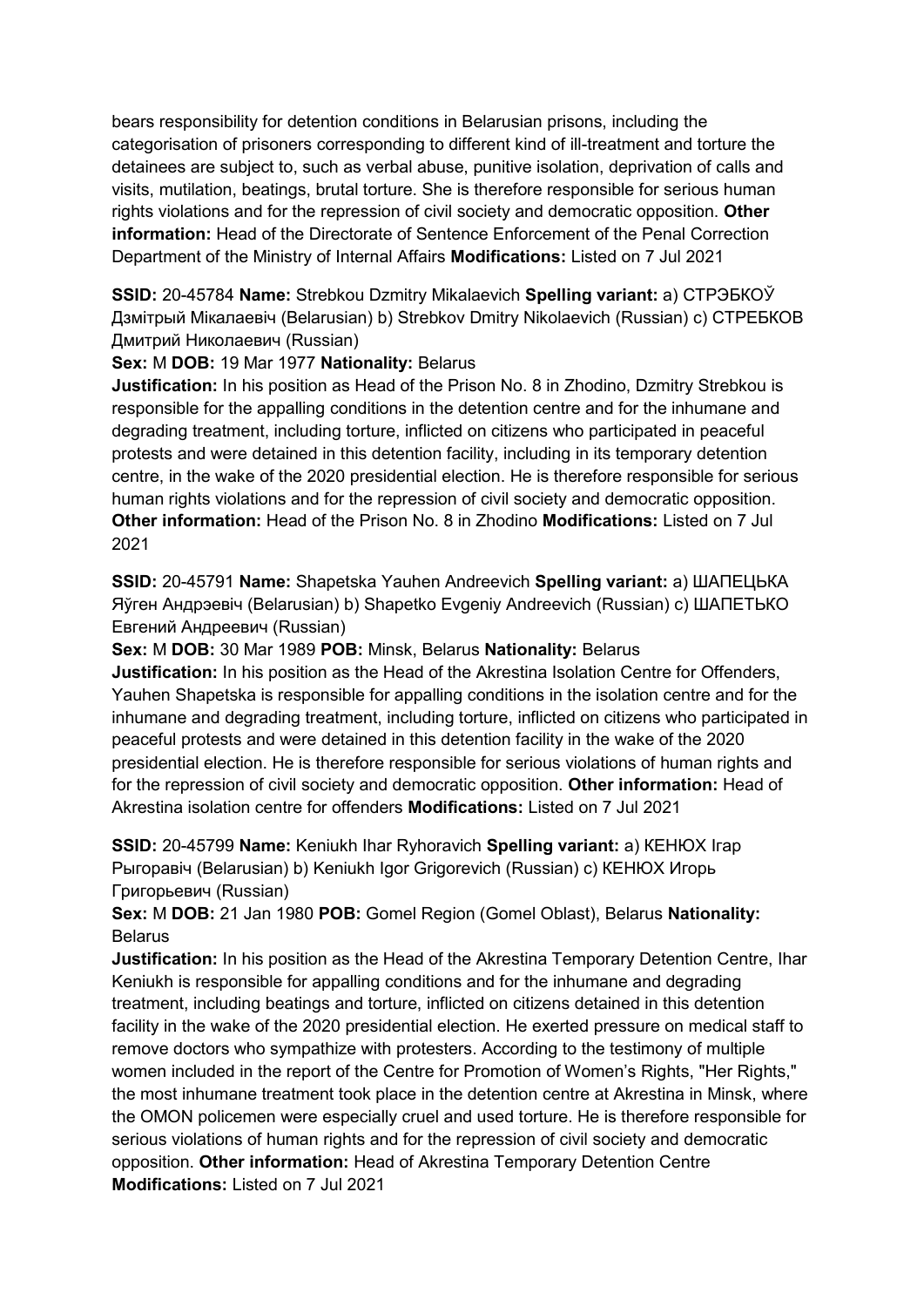**SSID:** 20-45808 **Name:** Dryl Hleb Uladzimiravich **Spelling variant:** a) ДРЫЛЬ Глеб Уладзiмiравiч (Belarusian) b) Dril Gleb Vladimirovich (Russian) c) ДРИЛЬ Глеб Владимирович (Russian)

## **Sex:** M **DOB:** 12 May 1980 **Nationality:** Belarus

**Justification:** In his position as Deputy Head of the Temporary Detention Centre, Hleb Dryl is responsible for the appalling conditions and for the inhumane and degrading treatment, including beatings and torture, inflicted on citizens detained in this detention facility in the wake of the 2020 presidential election. According to witness testimonies, some of the women detained on 9-12 Aug 2020 were heavily beaten in the detention centres. According to the testimony of multiple women, included in the report of the Centre for Promotion of Women's Rights "Her Rights", the most inhumane treatment took place in the detention centre at Akrestina in Minsk, where the OMON policemen were especially cruel and used torture. He is therefore responsible for serious human rights violations and for the repression of civil society and democratic opposition. **Other information:** Deputy Head of the Akrestina Temporary Detention Centre **Modifications:** Listed on 7 Jul 2021

**SSID:** 20-45815 **Name:** Lapyr Uladzimir Iosifavich **Spelling variant:** a) ЛАПЫР Уладзiмiр Iосiфавiч (Belarusian) b) Lapyr Vladimir Yosifovich (Russian) c) ЛАПЫРЬ Владимир Иосифович (Russian)

## **Sex:** M **DOB:** 21 Aug 1977 **Nationality:** Belarus

**Justification:** In his position as Deputy Head of the Akrestina Temporary Detention Centre, Uladzimir Lapyr is responsible for appalling conditions and for the inhumane and degrading treatment, including beatings and torture, inflicted on citizens detained in this detention facility in the wake of the 2020 presidential election. According to the testimony of multiple women included in the report of the Centre for Promotion of Women's Rights, "Her Rights," the most inhumane treatment took place in the detention centre at Akrestina in Minsk, where the OMON policemen were especially cruel and used torture. He is therefore responsible for serious violations of human rights and for the repression of civil society and democratic opposition. **Other information:** Deputy Head of the Akrestina Temporary Detention Centre **Modifications:** Listed on 7 Jul 2021

**SSID:** 20-45822 **Name:** Vasiliuk Aliaksandr Uladzimiravich **Spelling variant:** a) ВАСIЛЮК Аляксандр Уладзiмiравiч (Belarusian) b) Vasiliuk Alexander Vladimirovich (Russian) c) Vasiliuk Alexandr Vladimirovich (Russian) d) ВАСИЛЮК Александр Владимирович (Russian)

### **Sex:** M **DOB:** 8 May 1975 **Nationality:** Belarus

**Justification:** In his position as Head of the Investigation team of the Investigative Committee of Belarus, Aliaksandr Vasiliuk is responsible for politically-motivated prosecutions and detention, in particular of the opposition Coordination Council members, including Belarusian opposition leader Mariya Kalesnikava who is considered a political prisoner by human rights organisations. He is also responsible for the detention of several opposition media representatives. He is therefore responsible for the repression of civil society and democratic opposition. **Other information:** Head of the Investigation team of the Investigative Committee **Modifications:** Listed on 7 Jul 2021

**SSID:** 20-45829 **Name:** Arkhireeu Yauhen Anatolevich **Spelling variant:** a) АРХIРЭЕЎ Яўген Анатольевiч (Belarusian) b) Arkhireev Evgeniy Anatolevich (Russian) c) АРХИРЕЕВ Евгений Анатольевич (Russian)

**Sex:** M **DOB:** 1 Jul 1977 **Nationality:** Belarus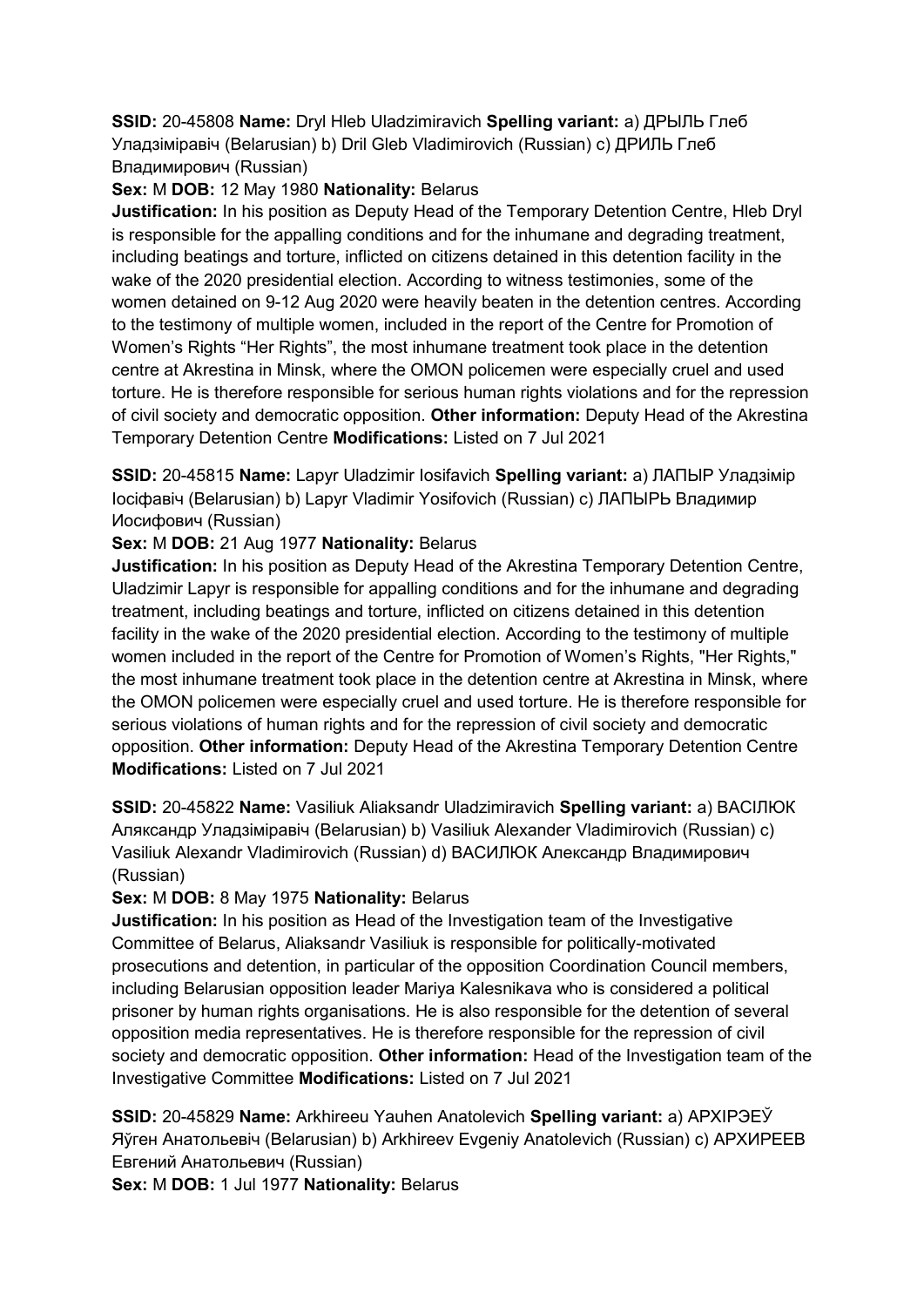**Justification:** In his position as the Head of the Main Investigation Department of the Investigative Committee of Belarus, Yauhen Arkhireeu is responsible for initiating and investigating politically-motivated criminal proceedings, in particular of the opposition Coordination Council members and other protesters. Such investigations are aimed at intimidating protesters, as well as criminalizing the participation in peaceful protests. He is therefore responsible for the repression of civil society and democratic opposition. **Other information:** Head of the Main Investigation Department, Central Office of Investigative Committee **Modifications:** Listed on 7 Jul 2021

**SSID:** 20-45836 **Name:** Kauryzhkin Aliaksei Iharavich **Spelling variant:** a) КАЎРЫЖКIН Аляĸсей Iгаравiч (Belarusian) b) Kovryzhkin Alexey Igorovich (Russian) c) КОВРИЖКИН Алеĸсей Игоревич (Russian)

**Sex:** M **DOB:** 3 Nov 1981 **POB:** Bobruisk, Belarus **Nationality:** Belarus **Justification:** In his position as the Head of the Investigation Team of the Investigative Committee of Belarus, Aliaksei Kauryzhkin is responsible for politically motivated prosecutions and detention, in particular of members of Viktar Babarika's presidential campaign team and of Coordination Council members, including lawyer Maxim Znak who is considered a political prisoner by human rights organisations. He is therefore responsible for the repression of civil society and democratic opposition. **Other information:** Head of Investigation Team, Main Investigation Department, Investigative Committee **Modifications:**  Listed on 7 Jul 2021

**SSID:** 20-45845 **Name:** Ahafonau Aliaksandr Dzmitryevich **Spelling variant:** a) АГАФОНАЎ Аляксандр Дзмiтрыевiч (Belarusian) b) Agafonov Alexander Dmitrievich (Russian) c) Agafonov Alexandr Dmitrievich (Russian) d) АГАФОНОВ Александр Дмитриевич (Russian) **Sex:** M **DOB:** 13 Mar 1982 **Nationality:** Belarus

**Justification:** In his position as the First Deputy Head of the Main Investigation Department of the Investigative Committee of Belarus, Aliaksandr Ahafonau is responsible for politically motivated prosecutions and arrests of the presidential candidate Siarhei Tsikhanousky – opposition activist and husband of presidential candidate Svetlana Tsikhanouskaya. and other political activists, including Mikalai Statkevich and Dzmitry Kazlou. Siarhei Tsikhanousky, Dzmitry Kazlou, and Mikalai Statkevich are recognised as political prisoners by Viasna, a Belarussian human rights organisation. He is therefore responsible for the repression of civil society and democratic opposition. **Other information:** First Deputy Head of the Main Investigation Department, Investigative Committee **Modifications:** Listed on 7 Jul 2021

**SSID:** 20-45852 **Name:** Bychak Kanstantsin Fiodaravich **Spelling variant:** a) БЫЧАК Канстанцiн Фёдаравiч (Belarusian) b) Bychek Konstantin Fedorovich (Russian) c) БЫЧЕК Константин Фёдорович (Russian)

### **Sex:** M **DOB:** 20 Sep 1985 **Nationality:** Belarus

**Justification:** In his position as Head of Division of the KGB Investigation Department, Kanstantin Bychak has supervised politically motivated investigation of presidential candidate Viktar Babarika. Babarika's candidacy was rejected by the Central Election Commission. This decision was based on a report from the KGB and official TV statements of Bychak declaring Babarika guilty of money laundering while investigations were still ongoing. On Oct 26, 2020, Bychak threatened peaceful protestors on the governmental TV by stating that their actions would be classified as acts of terrorism. He is therefore responsible for the repression of the democratic opposition and civil society. **Other**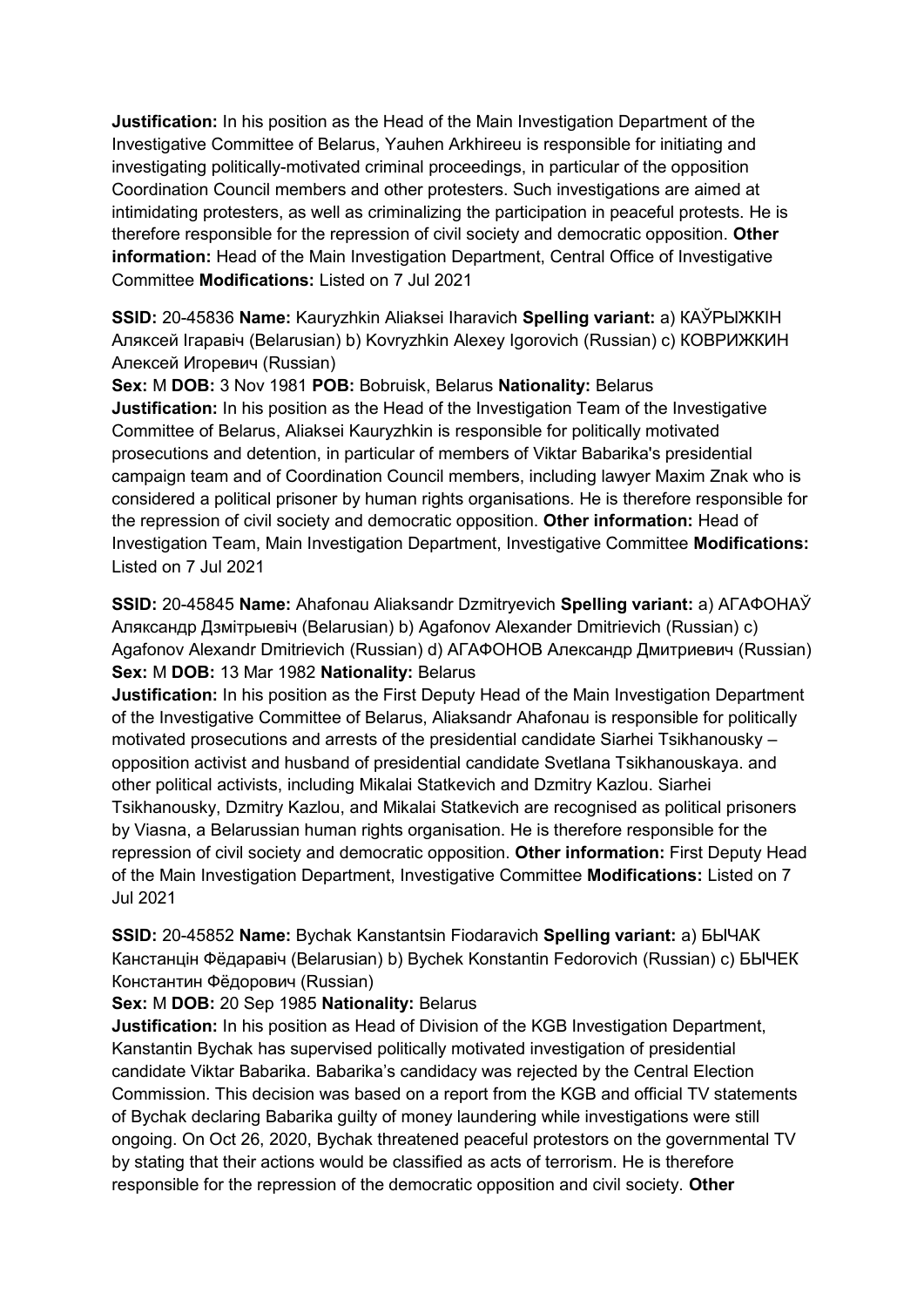**information:** Head of Division of the KGB Investigation Department **Modifications:** Listed on 7 Jul 2021

**SSID:** 20-45859 **Name:** Bakach Andrei Siarheevich **Spelling variant:** a) БАКАЧ Андрэй Сяргеевiч (Belarusian) b) Bakach Andrei Sergeevich (Russian) c) БАКАЧ Андрей Сергеевич (Russian)

**Sex:** M **DOB:** 19 Nov 1983 **POB:** Minsk, Belarus **Nationality:** Belarus

**Justification:** In his former position as Head of the Department of Internal Affairs of the Pervomaysky District Administration in Minsk, Andrei Bakach was responsible for the actions of police forces belonging to that police precinct and for the actions occurring in the police station. During his time as Head, peaceful protesters in Minsk were subjected to cruel, inhumane and degrading treatment inside the police station under his control. He is therefore responsible for serious violations of human rights and the repression of civil society and democratic opposition. He remains active in the Lukashenka regime as the First Deputy Head of the Internal Affairs Directorate of the Grodno/Hrodna Regional Executive Committee. **Other information:** Former Head of the Pervomaysky District Police Department of Minsk; First Deputy Head of the Internal Affairs Directorate of the Grodno/Hrodna Regional Executive Committee **Modifications:** Listed on 7 Jul 2021, amended on 16 Mar 2022

**SSID:** 20-45867 **Name:** Palulekh Aliaksandr Uladzimiravich **Spelling variant:** a) ПАЛУЛЕХ Аляксандр Уладзiмiравiч (Belarusian) b) Polulekh Aleksandr Vladimirovich (Russian) c) ПОЛУЛЕХ Александр Владимирович (Russian)

**Sex:** M **DOB:** 25 Jun 1979 **POB:** Minsk, Belarus **Nationality:** Belarus **Justification:** In his position as the Head of the Internal Affairs Directorate of the Frunzensky District Administration of Minsk, Aliaksandr Palulekh is responsible for the repression led by the police forces in this district against peaceful protesters in the wake of the 2020 presidential elections, in particular with ill-treatment, including torture, of peaceful protesters who were detained inside the police station under his control. He is therefore responsible for serious violations of human rights and the repression of civil society and democratic opposition. **Other information:** Head of the Frunzensky District Police Department of Minsk **Modifications:** Listed on 7 Jul 2021

**SSID:** 20-45875 **Name:** Zakhvitsevich Aliaksandr Aliaksandravich **Spelling variant:** a) ЗАХВIЦЭВIЧ Аляксандр Аляксандравiч (Belarusian) b) Zakhvitsevich Aleksandr Aleksandrovich (Russian) c) ЗАХВИЦЕВИЧ Александр Александрович (Russian) **Sex:** M **DOB:** 1 Jan 1977 **Nationality:** Belarus

**Justification:** In his position as the Deputy Head of the Frunzensky District Police Department of Minsk Aliaksandr Zakhvitsevich supervises public security police and is responsible for the inhumane and degrading treatment, including torture, inflicted on citizens detained in the Frunzenskiy District in the wake of the 2020 presidential election and for the general brutal crackdown on peaceful protesters in this district. Officers under Zakhvitsevich's supervision used torture against detainees. He is therefore responsible for serious violations of human rights and the repression of civil society and democratic opposition. **Other information:** Deputy Head of the Frunzensky District Police Department of Minsk **Modifications:** Listed on 7 Jul 2021

**SSID:** 20-45882 **Name:** Ushakou Siarhei Uladzimiravich **Spelling variant:** a) УШАКОЎ Сяргей Уладзiмiравiч (Belarusian) b) Ushakov Sergei Vladimirovich (Russian) c) УШАКОВ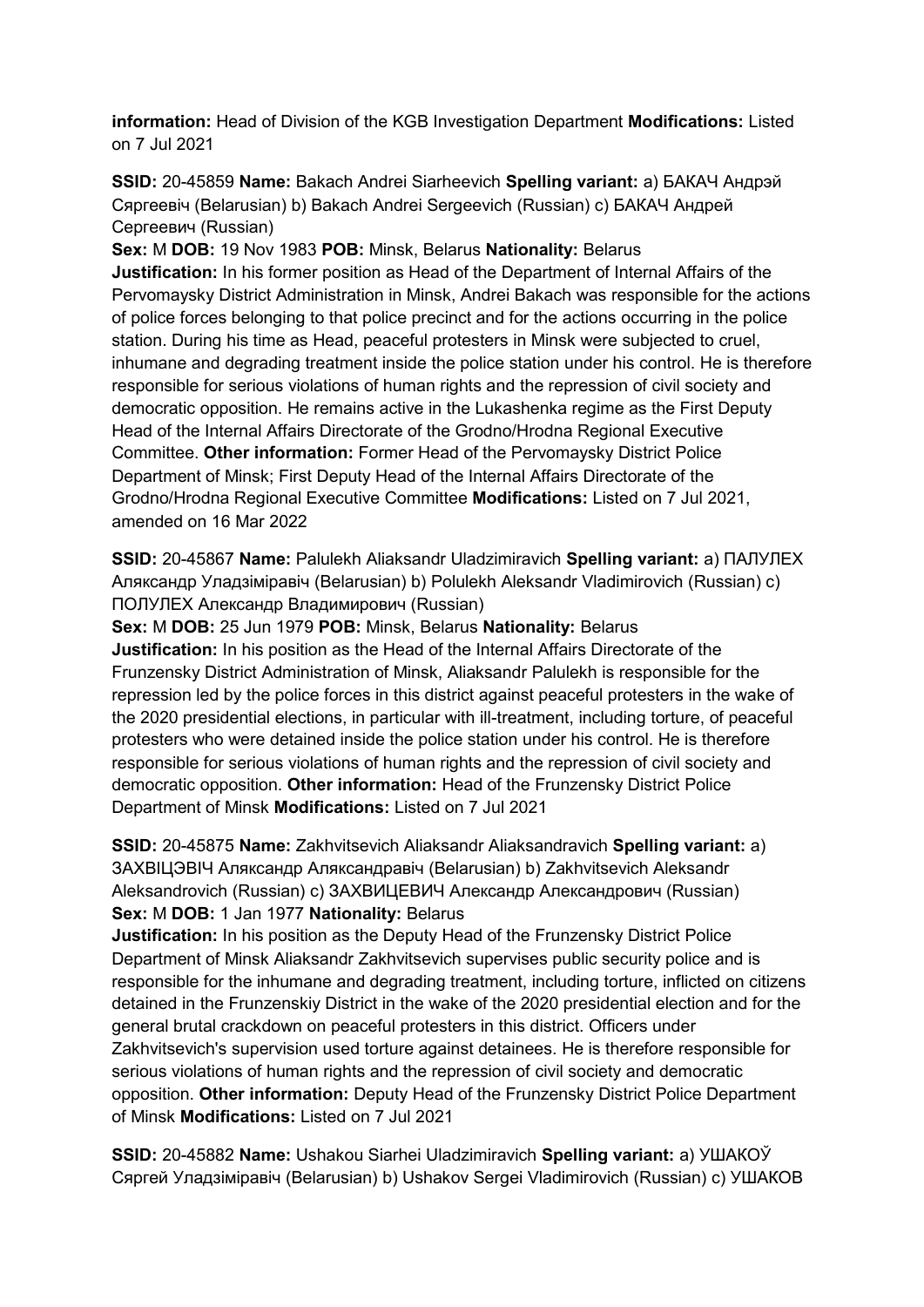#### Сергей Владимирович (Russian)

**Sex:** M **DOB:** 22 Aug 1980 **POB:** Minsk, Belarus **Nationality:** Belarus **Justification:** In his position as the Deputy Head of the Frunzensky District Police Department of Minsk supervising criminal police, Siarhei Ushakou is responsible for actions of his subordinates, especially inhumane and degrading treatment, including torture, inflicted on citizens detained in the Frunzensky District in the wake of the 2020 presidential election and for the general brutal crackdown on peaceful protesters. Officers under Ushakou's direct supervision used torture against detainees. He is therefore responsible for serious violations of human rights and the repression of civil society and democratic opposition. **Other information:** Deputy Head of the Frunzensky District Police Department of Minsk **Modifications:** Listed on 7 Jul 2021

**SSID:** 20-45890 **Name:** Artsiomenka Siarhei Piatrovich **Spelling variant:** a) АРЦЁМЕНКА Сяргей Пятровiч (Belarusian) b) Artemenko Sergei Petrovich (Russian) c) Artiomenko Sergei Petrovich (Russian) d) АРТЁМЕНКО Сергей Петрович (Russian) **Sex:** M **DOB:** 26 Mar 1973 **Nationality:** Belarus

**Justification:** In his position as the Deputy Head of the Pervomaisky Police District in Minsk, supervising public security police, Siarhei Artemenko is responsible for the inhumane and degrading treatment, including torture, inflicted, by his subordinates on citizens detained at the Pervomaiskiy District Police Department of Minsk that occurred in the wake of the 2020 presidential election and for the general brutal crackdown on peaceful protesters. One example is the mistreatment of Maxim Haroshin, a floral shop owner, who was arrested after he gave flowers to the participants of the Women's March on 13 Oct 2020. Artemenko exerted pressure on citizens not to participate in peaceful demonstrations. He is therefore responsible for serious violations of human rights and the repression of civil society and democratic opposition. **Other information:** Deputy Head of the Pervomaisky Police District in Minsk **Modifications:** Listed on 7 Jul 2021

**SSID:** 20-45897 **Name:** Rydzetski Aliaksandr Mikhailavich **Spelling variant:** a) РЫДЗЕЦКI Аляксандр Мiхайлавiч (Belarusian) b) Ridetskiy Aleksandr Mikhailovich (Russian) c) РИДЕЦКИЙ Александр Михайлович (Russian)

### **Sex:** M **DOB:** 14 Aug 1978 **Nationality:** Belarus

**Justification:** In his former position as the Head of the Oktyabrsky District Police Department of Minsk, Aliandsandr Rydzetski was responsible for the inhuman and degrading treatment, including torture, inflicted by his subordinates on citizens detained in that district in the wake of the 2020 presidential election. He is therefore responsible for serious violations of human rights and the repression of civil society and democratic opposition. **Other information:** Former Head of the Oktyabrskiy District Police Department of Minsk, Head of the Directorate of internal security of the State Forensic Examination Committee **Modifications:** Listed on 7 Jul 2021

**SSID:** 20-45904 **Name:** Burdziuk Dzmitry Iauhenevich **Spelling variant:** a) БУРДЗЮК Дзмiтрый Яўгеньевiч (Belarusian) b) Burdiuk Dmitry Evgenevich (Russian) c) БУРДЮК Дмитрий Евгеньевич (Russian)

**Sex:** M **DOB:** 31 Jan 1980 **POB:** Brest Region, Belarus **Nationality:** Belarus **Justification:** In his former position as Head of the Partizanski District Police Department of Minsk, Dzmitry Burdziuk was responsible for overseeing the severe beatings and torture of peaceful protesters and bystanders in that district in the wake of the 2020 presidential election. In Dec 2020 he was appointed Head of the Oktyabrsky Disrict Police Department.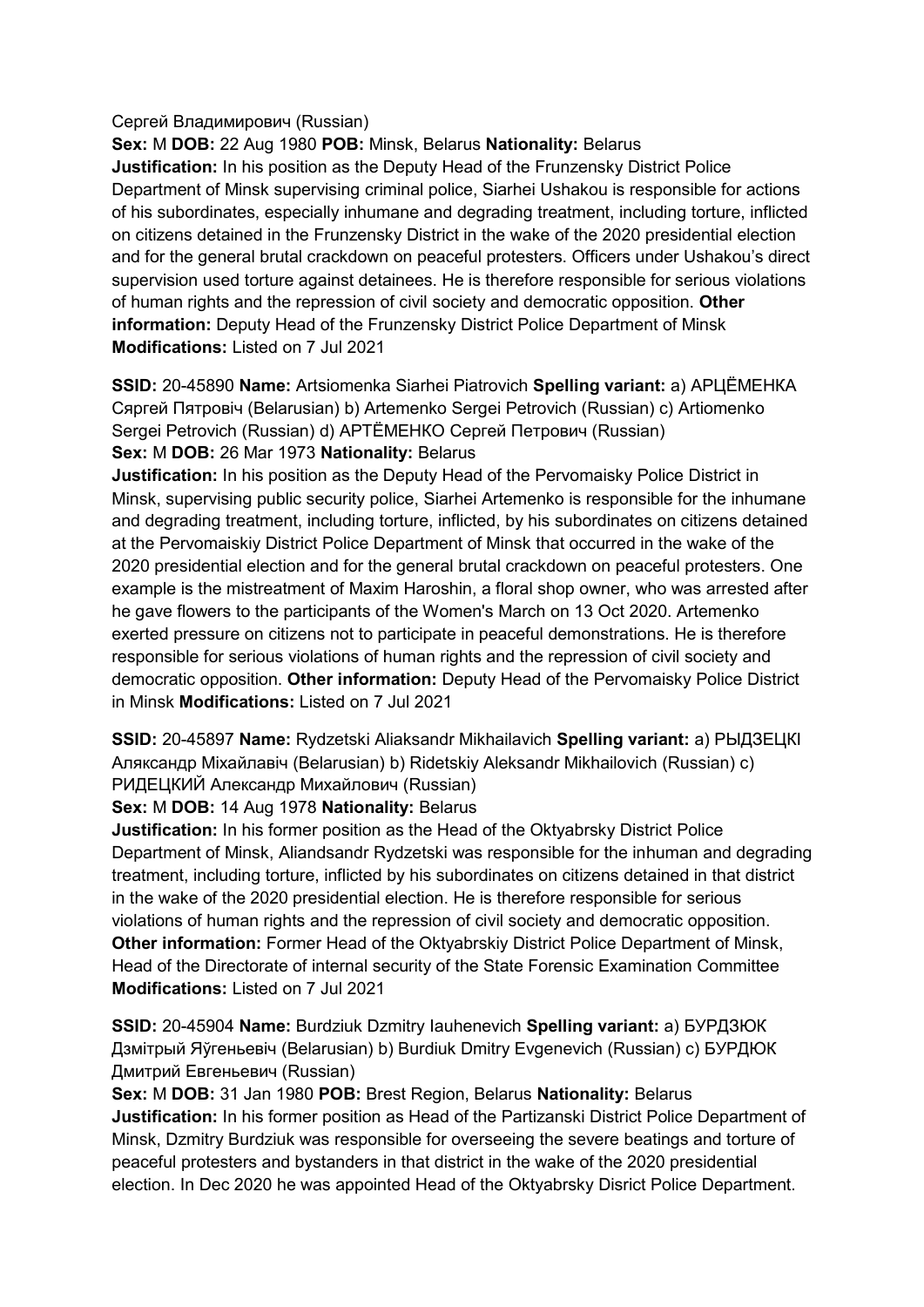He is therefore responsible for serious violations of human rights and the repression of civil society and democratic opposition. **Other information: a)** Head of the Oktyabrsky District Police Department, Former Head of the Partizanski District Police Department of Minsk **b)**  Personal identification: 3310180C009PB7 **c)** Passport number: MP3567896 **Modifications:**  Listed on 7 Jul 2021

**SSID:** 20-45915 **Name:** Kapilevich Vital Vitalevich **Spelling variant:** a) КАПIЛЕВIЧ Вiталь Вiтальевiч (Belarusian) b) Kapilevich Vitaliy Vitalevich (Russian) c) КАПИЛЕВИЧ Виталий Витальевич (Russian)

### **Sex:** M **DOB:** 26 Nov 1988 **Nationality:** Belarus

**Justification:** In his position as the Head of the Leninsky District Police Department of Minsk, Vital Kapilevich is responsible for the inhumane and degrading treatment, including torture, inflicted on citizens detained at the Leninsky District Police Department. The detainees were denied medical help; paramedics who arrived at the Department were intimidated to prevent the provision of medical assistance to the detainees. He is therefore responsible for serious violations of human rights and the repression of civil society. **Other information:** Head of the Leninsky District Police Department of Minsk **Modifications:**  Listed on 7 Jul 2021

**SSID:** 20-45922 **Name:** Kislou Kiryl Stanislavavich **Spelling variant:** a) КIСЛОЎ Кiрыл Станiслававiч (Belarusian) b) Kislov Kirill Stanislavovich (Russian) c) КИСЛОВ Кирилл Станиславович (Russian)

### **Sex:** M **DOB:** 2 Jan 1979 **POB:** Minsk, Belarus **Nationality:** Belarus

**Justification:** In his position as Head of the Zavodsky District Police Department of Minsk, Kiryl Kislou is responsible for inhumane and degrading treatment, including torture, inflicted on citizens detained at the premises of this police station. He is also responsible for mass repressions against peaceful protesters, journalists, human rights activists, workers, representatives of the academic community and bystanders, inflicted by his subordinates. He is therefore responsible for serious violations of human rights and the repression of civil society. **Other information:** Head of the Zavodsky District Police Department of Minsk **Modifications:** Listed on 7 Jul 2021

**SSID:** 20-45930 **Name:** Vareika Siarhei Aliaksandravich **Spelling variant:** a) ВАРЭЙКА Сяргей Аляĸсандравiч (Belarusian) b) Vareiko Sergey Aleksandrovich (Russian) c) ВАРЕЙКО Сергей Александрович (Russian)

### **Sex:** M **DOB:** 1 Feb 1980 **Nationality:** Belarus

**Justification:** In his former position as Deputy Head of the Zavodsky District Police Siarhei Vareika is responsible for the inhumane and degrading treatment, including torture, inflicted on citizens detained on the premises of the Zavodsky District Police Department in the wake of the 2020 presidential election. He is also responsible for the actions of his subordinates, who took part in mass repressions against peaceful protesters, journalists, human rights activists, workers, representatives of the academic community and bystanders. On 21 Dec 2020 he was appointed Head of Moskovsky District Police Department of Minsk. He is therefore responsible for serious violations of human rights and the repression of civil society. **Other information:** Head of Moskovski District Police Department of Minsk, former Deputy Head of the Zavodsky District Police Department of Minsk **Modifications:** Listed on 7 Jul 2021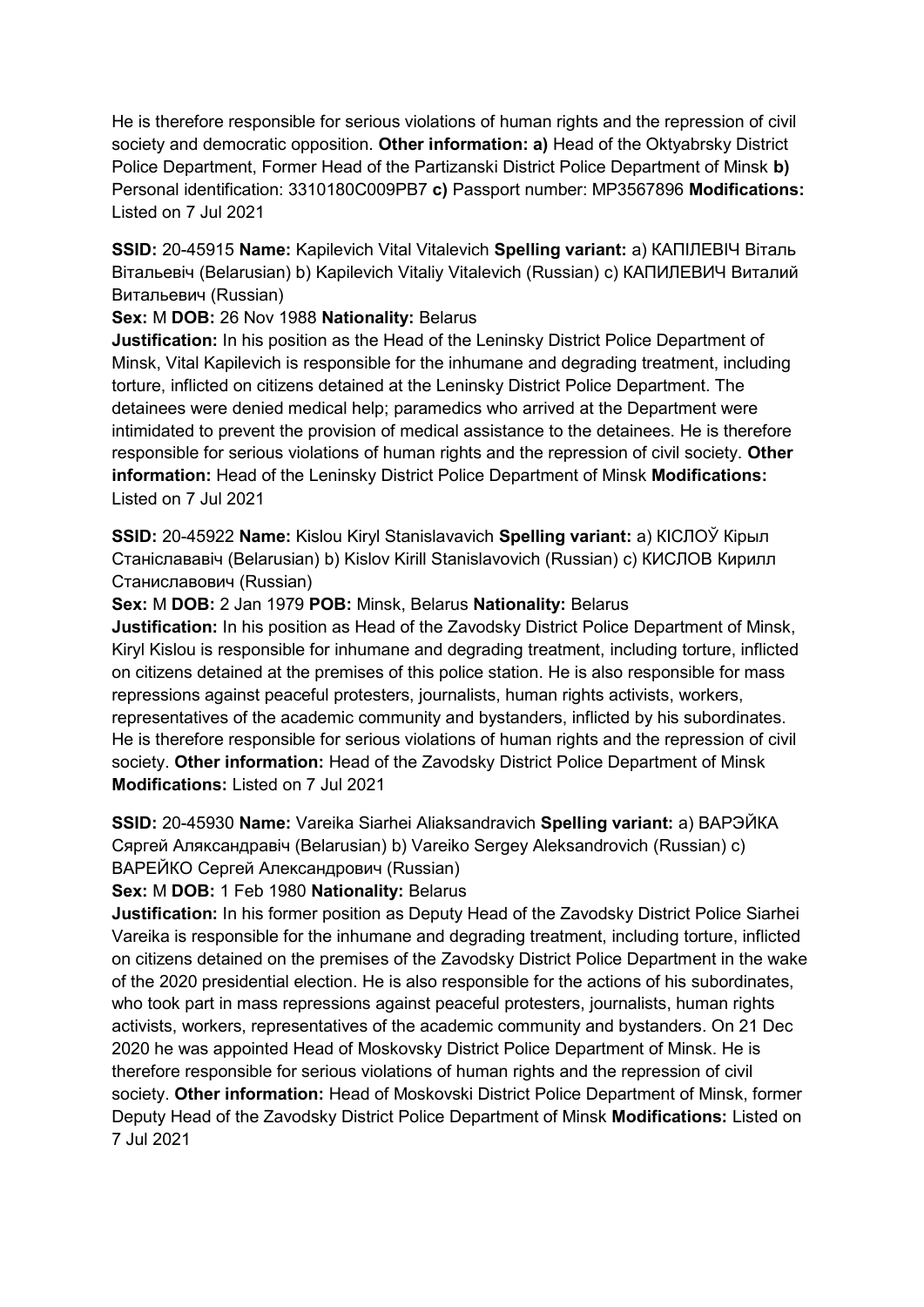**SSID:** 20-45937 **Name:** Dubavik Siarhei Feliksavich **Spelling variant:** a) ДУБАВIК Сяргей Феліксавіч (Belarusian) b) Dubovik Sergey Feliksovich (Russian) с) ДУБОВИК Сергей Феликсович (Russian)

### **Sex:** M **DOB:** 1 Feb 1974 **Nationality:** Belarus

**Justification:** In his position as Deputy Head of the Leninsky District Police Department, Siarhei Dubavik is responsible for the inhumane and degrading treatment, including torture, inflicted on citizens detained on the premises of the Leninsky District Police Department in the wake of the 2020 presidential election. The detainees were denied medical help; paramedics who arrived at the Department were intimidated to prevent the provision of medical assistance to the detainees. He is also responsible for the actions of his subordinates, who took part in mass repressions against peaceful protesters, journalists, human rights activists, workers, representatives of the academic community and bystanders. He is therefore responsible for serious violations of human rights and the repression of civil society and democratic opposition. **Other information:** Deputy Head of the Leninsky District Police Department **Modifications:** Listed on 7 Jul 2021

**SSID:** 20-45944 **Name:** Andryeuski Aliaksandr Mechyslavavich **Spelling variant:** a) АНДРЫЕЎСКI Аляĸсандр Мечыслававiч (Belarusian) b) Andrievskii Alexander Mechislavovich (Russian) c) Andrievskii Alexandr Mechislavovich (Russian) d) АНДРИЕВСКИЙ Александр Мечиславович (Russian)

## **Sex:** M **DOB:** 29 Apr 1982 **Nationality:** Belarus

**Justification:** In his position as Deputy Head of the Frunzensky District Police Department in Minsk, Aliaksandr Andryeuski is responsible for inhumane and degrading treatment, including torture, inflicted on citizens detained on the premises of the Fruzensky District Police Department in the wake of the 2020 presidential election. Detaineees were standing on their knees with heads down for hours, violently beaten, hit with a taser. He is therefore responsible for serious violations of human rights and the repression of civil society and democratic opposition. **Other information:** Deputy Head of the Frunzensky District Police Department of Minsk **Modifications:** Listed on 7 Jul 2021

**SSID:** 20-45951 **Name:** Makrytski Vital Mikhailavich **Spelling variant:** a) МАКРЫЦКI Вiталь Мiхайлавiч (Belarusian) b) Makritskii Vitalii Mikhailavich (Russian) c) МАКРИЦКИЙ Виталий Михайлович (Russian)

## **Sex:** M **DOB:** 17 Feb 1975 **Nationality:** Belarus

**Justification:** In his former position as Deputy Head of the Oktyabrsky District Police Department of Minsk, Vital Makrytski was responsible for overseeing the severe beatings and torture of peaceful protesters and bystanders detained on the premises of this police department, in the wake of the 2020 presidential election. In Dec 2020 he was promoted to the position of the Head of the Partizanski District Police Department of Minsk. He is therefore responsible for serious violations of human rights and the repression of civil society and democratic opposition. **Other information:** Deputy Head of the Oktyabrsky District Police Department of Minsk (Until Dec 17 2020). From Dec 17 2020 - the Head of the Partizanski District Police Department of Minsk **Modifications:** Listed on 7 Jul 2021

**SSID:** 20-45958 **Name:** Urubleuski Yauhen Aliakseevich **Spelling variant:** a) УРУБЛЕЎСКI Яўген Аляĸсеевiч (Belarusian) b) Vrublevskii Evgenii Alekseevich (Russian) c) ВРУБЛЕВСКИЙ Евгений Алексеевич (Russian)

**Sex:** M **DOB:** 28 Jan 1966 **Nationality:** Belarus

**Justification:** In his position as a senior police sergeant of the Akrestina Offenders Isolation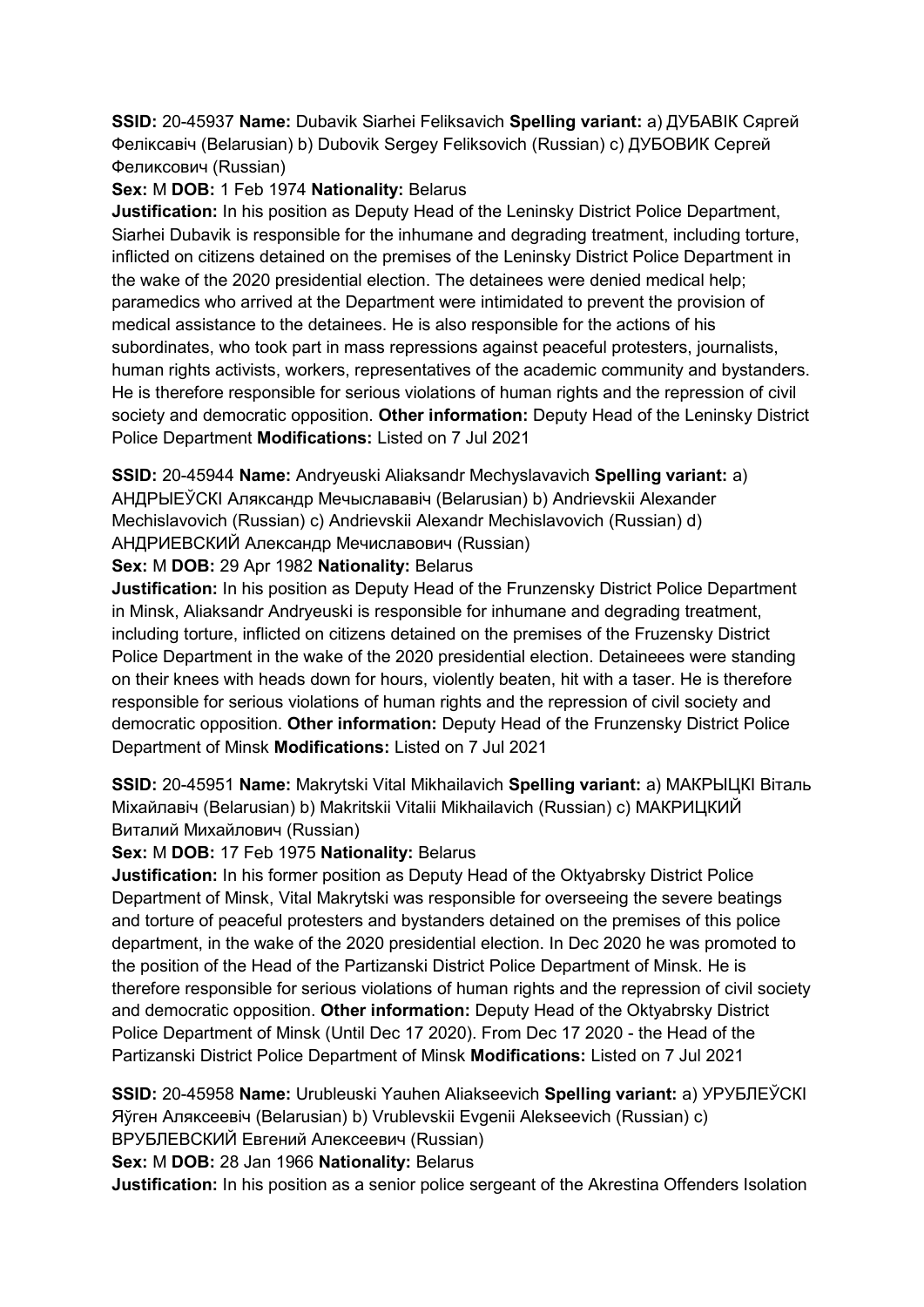Centre. Yauhen Urubleuski is responsible for the inhumane and degrading treatment, including torture, inflicted on citizens detained in the Offenders' Detention Centre. According to witnesses and media reports, he personally took part in brutal beatings of civilians detained in Aug 2020. He is therefore responsible for serious human rights violations. **Other information:** Senior Police Sergeant of the Akrestina Offenders' Isolation Centre **Modifications:** Listed on 7 Jul 2021

**SSID:** 20-45965 **Name:** Karpiankau Mikalai Mikalaevich **Spelling variant:** a) КАРПЯНКОЎ Мікалай Мікалаевіч (Belarusian) b) Karpenkov Nikolai Nikolaevich (Russian) c) КАРПЕНКОВ Ниĸолай Ниĸолаевич (Russian)

**Sex:** M **DOB:** 6 Sep 1968 **POB:** Minsk, Belarus **Nationality:** Belarus **Justification:** In his position as the Head of the Main Department for Combating Organized Crime and Corruption of the Ministry of Internal Affairs, Mikalai Karpiankau is responsible for the inhumane and degrading treatment inflicted on citizens who participated in peaceful protests and for their arbitrary arrest and detention. Numerous testimonies, photo and video evidence indicate that the group under his command beat and arrested peaceful protestors, threatened them with firearms. On 6 Sep 2020, Karpiankou was filmed as he was smashing a glass door with a baton to the café where peaceful protestors were hiding and brutally detaining them. A recording has been published where he claimed his department would use firearms against the protestors. He is therefore responsible for serious human rights violations and for repression of civil society and democratic opposition. **Other information:** Deputy Minister of Internal Affairs, Former Head of the Main Department for Combating Organized Crime and Corruption of the Ministry of Internal Affairs **Modifications:** Listed on 7 Jul 2021

**SSID:** 20-45973 **Name:** Hryb Mikhail Viachaslavavich **Spelling variant:** a) ГРЫБ Мiхаiл Вячаслававiч (Belarusian) b) Grib Mikhail Viacheslavovich (Russian) c) ГРИБ Михаил Вячеславович (Russian)

**Sex:** M **DOB:** 29 Jul 1980 **POB:** Minsk, Belarus **Nationality:** Belarus

**Justification:** Mikhail Hryb was Head of the Department of Internal Affairs in the Vitebsk Regional Executive Committee from Mar 2019 to Oct 2020, afterwards being appointed Head of the Main Department of Internal Affairs of the Minsk city Executive Committee and assigned the title of major general of militia (police forces). In this capacity, he is responsible for the actions of police forces, respectively in the Vitebsk region until Oct 2020 and in Minsk since after Oct 2020, including violent repression of peaceful protesters and breaches of right to peaceful assembly and free speech, committed by police forces in Vitebsk and Minsk, in the aftermath of the 2020 Belarussian presidential elections. He is therefore responsible for serious violations of human rights and the repression of civil society and democratic opposition. **Other information:** Head of the Main Department of Internal Affairs of the Minsk City Executive Committee **Modifications:** Listed on 7 Jul 2021

**SSID:** 20-45981 **Name:** Khrenin Viktar Genadzevich **Spelling variant:** a) ХРЭНIН Вiктар Генадзевiч (Belarusian) b) Khrenin Viktor Gennadievich (Russian) c) ХРЕНИН Виктор Геннадиевич (Russian)

**Sex:** M **DOB:** 1 Aug 1971 **POB:** Navahrudak (Novogrudek), Belarus **Nationality:** Belarus **Justification:** In his position as Minister of Defense of Belarus since 20 Jan 2020, Viktar Khrenin is responsible for the decision taken by the Command of the Air Forces and Air Defence Forces, on Lukashenka's instructions, to dispatch military aircraft to escort the forced landing of passenger flight FR4978 in Minsk airport without proper justification on 23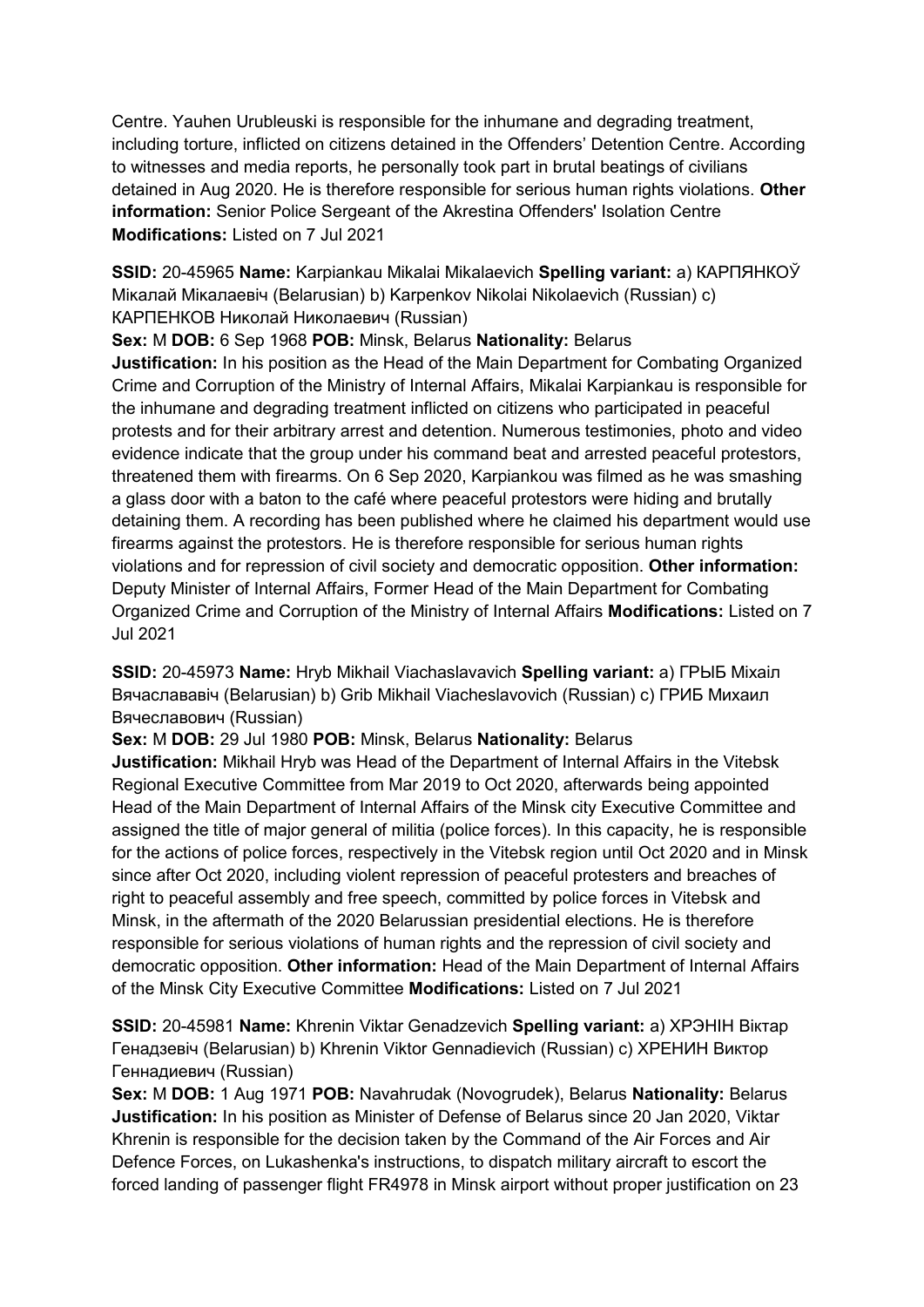May 2021. This politically motivated decision was aimed at arresting and detaining opposition journalist Raman Pratasevich and Sofia Sapega and is a form of repression against civil society and democratic opposition in Belarus. He has made several public statements, declaring readiness to use the army against peaceful protesters in Aug 2020 and likening protesters' use of the historical white-red-white flag to Nazi collaborators. He is therefore responsible for the repression of civil society and democratic opposition in Belarus, and is supporting the Lukashenka regime. **Other information: a)** Minister of Defense **b)**  Rank: Lieutanant General **c)** BY passport number: KH2594621 **d)** Personal identification: 3010871K003PB1 **Modifications:** Listed on 7 Jul 2021

**SSID:** 20-45993 **Name:** Holub Ihar Uladzimiravich **Spelling variant:** a) ГОЛУБ Iгар Уладзiмiравiч (Belarusian) b) Golub Igor Vladimirovich (Russian) c) ГОЛУБ Игорь Владимирович (Russian)

**Sex:** M **DOB:** 19 Nov 1967 **POB:** Chernigov, Chernigovskaya Oblast, Ukraine **Nationality:** Belarus

**Justification:** In his position as Commander of the Air Force and Air Defence Forces of the Armed Forces of the Republic of Belarus, Ihar Holub is responsible for the decision taken by the Command of the Air Forces and Air Defence Forces, on Lukashenka's instructions to dispatch military aircraft to escort the forced landing of passenger flight FR4978 in Minsk airport without proper justification on 23 May 2021. This politically motivated decision was aimed at arresting and detaining opposition journalist Raman Pratasevich and Sofia Sapega and is a form of repression against civil society and democratic opposition in Belarus. Following the incident, Ihar Holub gave press statements together with Belarusian Ministry of Transport Aviation Department Director Artem Sikorsky justifying the actions of the Belarusian aviation authorities. He is therefore responsible for the repression of civil society and democratic opposition in Belarus, and is supporting the Lukashenka regime. **Other information: a)** Commander of the Air Force and Air Defence of the Armed Forces **b)** Rank: Major General **c)** BY passport number: KH2187962 **d)** Personal identification: 3191167E003PB1 **Modifications:** Listed on 7 Jul 2021

**SSID:** 20-46005 **Name:** Gurtsevich Andrei Mikalaevich **Spelling variant:** a) ГУРЦЕВИЧ Андрэй Мiкалаевiч (Belarusian) b) Gurtsevich Andrei Nikolaevich (Russian) c) ГУРЦЕВИЧ Андрей Николаевич (Russian)

**Sex:** M **DOB:** 27 Jul 1971 **POB:** Baranovich, Brest Region (Brest Oblast), Belarus **Nationality:** Belarus

**Justification:** In his position as Chief of the Main Staff and First Deputy Commander of the Air Force and Air Defence Forces of the Armed Forces, Andrei Gurtsevich is responsible for the decision taken by the Command of the Air Forces and Air Defence Forces, on Lukashenka's instructions, to dispatch military aircraft to escort the forced landing of passenger flight FR4978 in Minsk airport without proper justification on 23 May 2021. This politically motivated decision was aimed at arresting and detaining opposition journalist Raman Pratasevich and Sofia Sapega and is a form of repression against civil society and democratic opposition in Belarus. Following the incident, he gave press statements justifying the actions of the Belarusian authorities. He is therefore responsible for the repression of civil society and democratic opposition in Belarus, and is supporting the Lukashenka regime. **Other information: a)** Chief of the Main Staff, First Deputy Commander of the Air Force **b)**  Rank: Major General **c)** BY passport number: MP3849920 **d)** Personal identification: 3270771C016PB2 **Modifications:** Listed on 7 Jul 2021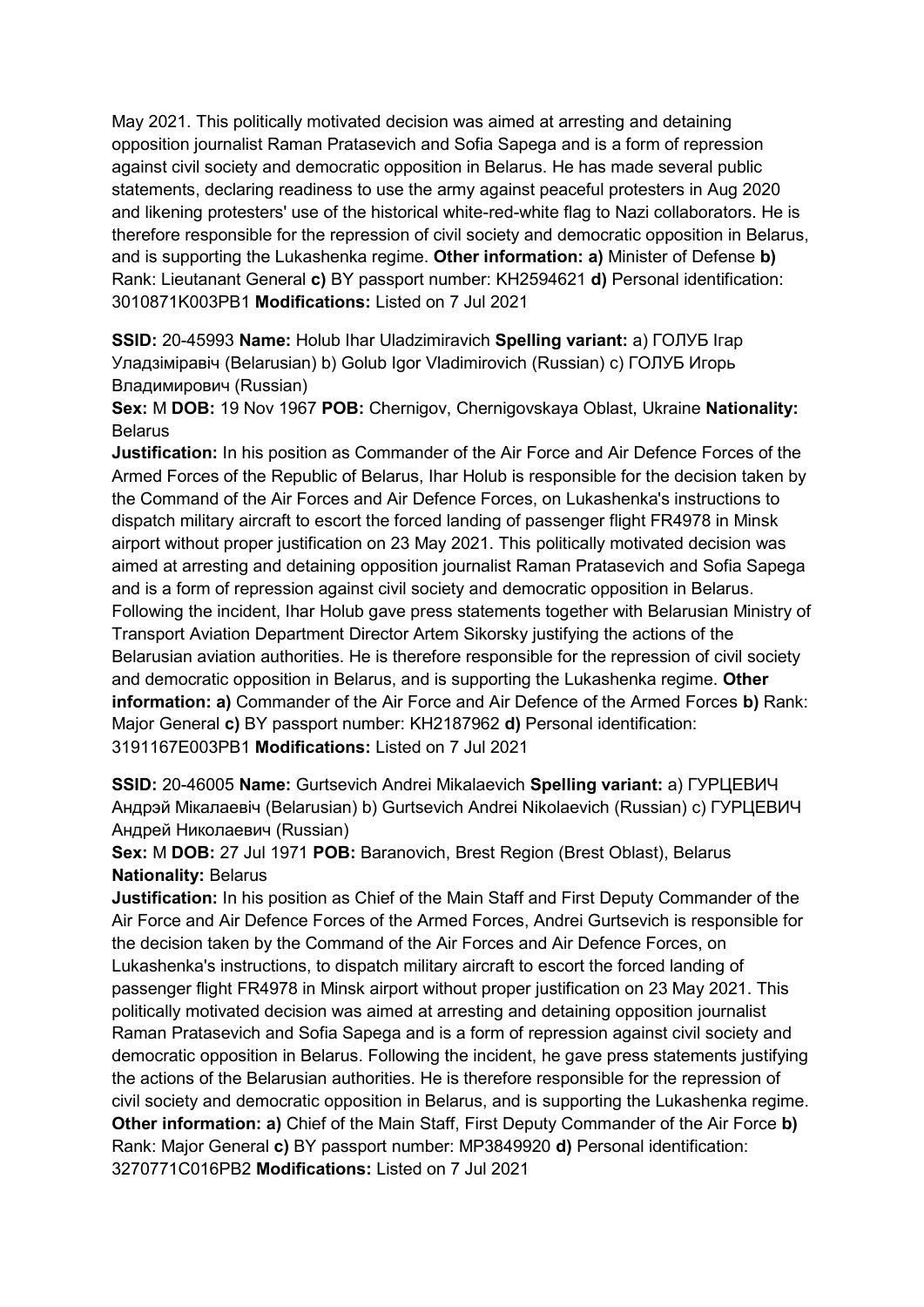**SSID:** 20-46017 **Name:** Churo Leanid Mikalaevich **Spelling variant:** a) ЧУРО Леанiд Мiкалаевiч (Belarusian) b) Churo Leonid Nikolaevich (Russian) c) ЧУРО Леонид Николаевич (Russian)

## **DOB:** 8 Jul 1956 **Nationality:** Belarus

**Justification:** In his position as Director General of the BELAERONAVIGATSIA State-Owned Enterprise, Leanid Churo is responsible for Belarusian air traffic control. He therefore bears responsibility for diverting passenger flight FR4978 to Minsk airport without proper justification on 23 May 2021. This politically motivated decision was aimed at arresting and detaining opposition journalist Raman Pratasevich and Sofia Sapega and is a form of repression against civil society and democratic opposition in Belarus. He is therefore responsible for the repression of civil society and democratic opposition. **Other information: a)** Director General of BELAERONAVIGATSIA State-Owned Enterprise **b)** BY passport number: P4289481 **c)** Personal identification: 3080756A068PB5 **Modifications:** Listed on 7 Jul 2021

**SSID:** 20-46026 **Name:** Auramenka Aliaksei Mikalaevich **Spelling variant:** a) АЎРАМЕНКА Аляксей Мiкалаевiч (Belarusian) b) Avramenko Alexey Nikolaevich (Russian) c) АВРАМЕНКО Алексей Николаевич (Russian)

**Sex:** M **DOB:** 11 May 1977 **POB:** Minsk, Belarus **Nationality:** Belarus

**Justification:** In his position as Minister of Transport and Communications of Belarus, Aliaksei Auramenka is responsible for the state management in the sphere of civil aviation and supervision of air traffic control. He therefore bears responsibility for diverting passenger flight FR4978 to Minsk airport without proper justification on 23 May 2021. This politically motivated decision was aimed at arresting and detaining opposition journalist Raman Pratasevich and Sofia Sapega and is a form of repression against civil society and democratic opposition in Belarus. He is therefore responsible for repression of civil society and democratic opposition. **Other information: a)** Minister of Transport and Communications **b)** BY passport number: MP3102183 **c)** Personal identification: 3110577A020PB2 **Modifications:** Listed on 7 Jul 2021

**SSID:** 20-46036 **Name:** Sikorski Artsiom Igaravich **Spelling variant:** a) СIКОРСКI Арцём Iгаравiч (Belarusian) b) Sikorskiy Artem Igorevich (Russian) c) СИКОРСКИЙ Артем Игоревич (Russian)

**Sex:** M **DOB:** 1983 **POB:** Soligorsk, Minsk Region (Minsk Oblast), Belarus **Nationality: Belarus** 

**Justification:** In his capacity as the Director of the Aviation Department of the Ministry of Transport and Communications of Belarus, Artsiom Sikorski is responsible for the state management in the sphere of civil aviation and supervision of air traffic control. He therefore bears responsibility for diverting passenger flight FR4978 to Minsk on 23 May 2021 without a proper justification. This politically motivated decision was aimed at arresting and detaining the opposition journalist Raman Pratasevich and Sofia Sapega and is a form of repression against civil society and democratic opposition of Belarus. Following the incident, he gave press statements together with Commander of the Air Force and Air Defence Forces of the Armed Forces of the Republic of Belarus, Ihar Holub, justifying the actions of the Belarusian aviation authorities. He is therefore responsible for repression of civil society and democratic opposition and is supporting the Lukashenka regime. **Other information: a)** Director of the Aviation Department of the Ministry of Transport and Communications **b)** BY passport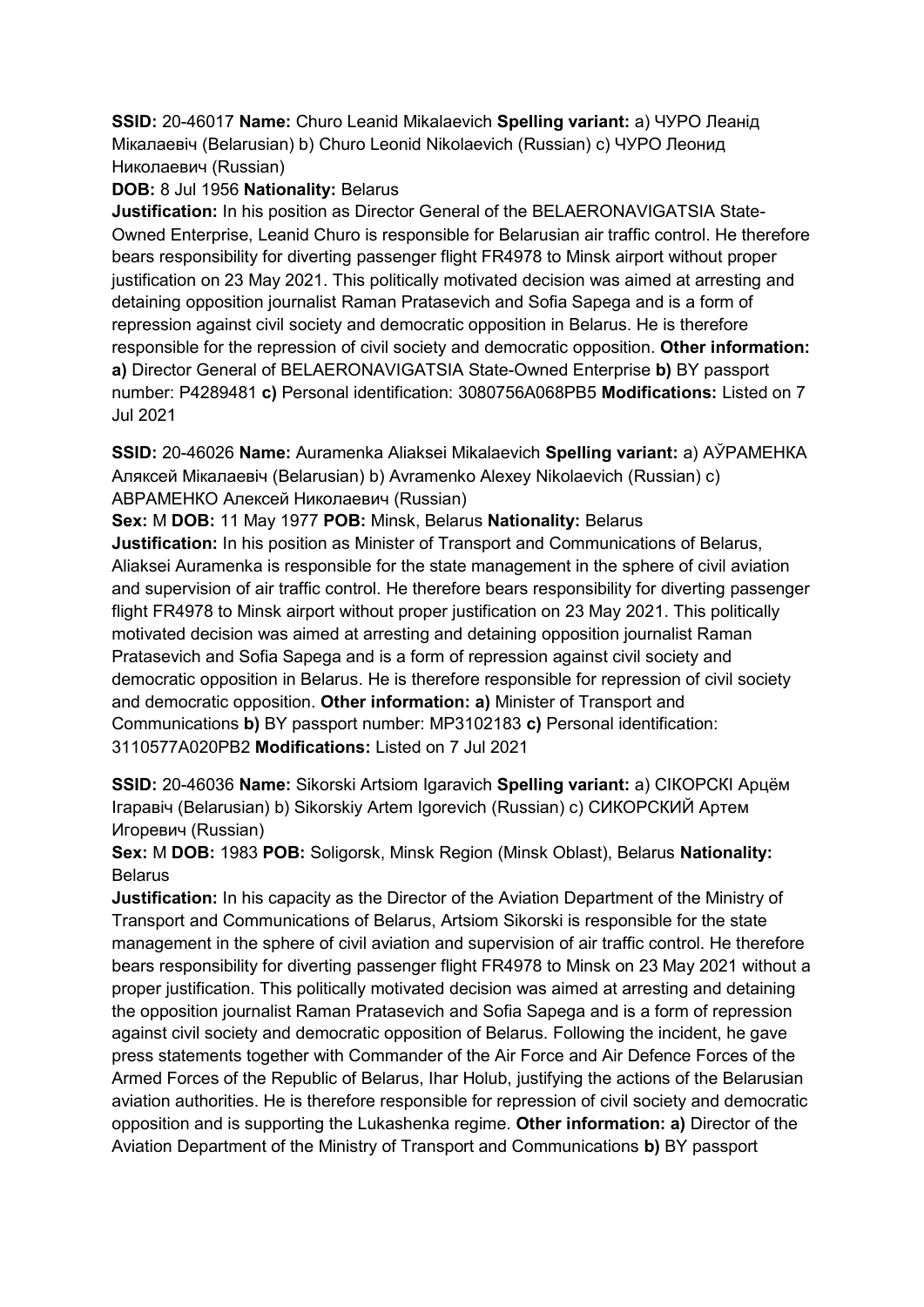number: MP3785448 **c)** Personal identification: 3240483A023PB7 **Modifications:** Listed on 7 Jul 2021

**SSID:** 20-46047 **Name:** Haidukevich Aleh Siarheevich **Spelling variant:** a) ГАЙДУКЕВIЧ Алег Сяргеевiч (Belarusian) b) Gaidukevich Oleg Sergeevich (Russian) c) ГАЙДУКЕВИЧ Олег Сергеевич (Russian)

**Sex:** M **DOB:** 26 Mar 1977 **POB:** Minsk, Belarus **Nationality:** Belarus **Justification:** Aleh Haidukevich is the Deputy Chairman of the Standing Committee on International Affairs in the House of Representatives of the National Assembly, member of the delegation of the National Assembly for contacts with the Parliamentary Assembly of the Council of Europe. He made public statements, applauding diverting passenger flight FR4978 to Minsk on 23 May 2021. This politically motivated decision was done without proper justification and was aimed at arresting and detaining opposition journalist Raman Pratasevich and Sofia Sapega and is a form of repression against civil society and democratic opposition in Belarus. Additionally, Aleh Haidukevich made public statements suggesting that Belarusian opposition leaders may be detained abroad and transported to Belarus "in a car trunk", thus supporting the ongoing crackdown of security forces on Belarusian democratic opposition and journalists. He is therefore supporting the Lukashenka regime. **Other information: a)** Deputy Chairman of the Standing Committee on International Affairs in the House of Representatives of the National Assembly, member of the delegation of the National Assembly for contacts with the Parliamentary Assembly of the Council of Europe **b)** Personal identification: 3260377A081PB9 **c)** Passport number: MP2663333 **Modifications:** Listed on 7 Jul 2021

**SSID:** 20-46588 **Name:** Kruchkou Ihar Anatolevich **Spelling variant:** a) КРУЧКОЎ Iгар Анатольевiч (Belarusian) b) Kriuchkov Igor Anatolevich (Russian) c) КРЮЧКОВ Игорь Анатольевич (Russian)

**Sex:** M **DOB:** 13 Apr 1976 **Nationality:** Belarus

**Justification:** In his position as Head of Separate Service for Active Measures (ASAM) of the Special Forces of the State Border Committee, Ihar Kruchkou is responsible for actions of forces under his command, who are involved in the physical transportation of migrants inside Belarus to the border between Belarus and Union Member States. ASAM charges the transported migrants for the border crossing. Those actions are implemented as part of operation "Gate". He is therefore contributing to activities by the Lukashenka regime that facilitate the illegal crossing of the external borders of the Union. **Other information: a)**  Head of Separate Service for Active Measures (ASAM) of the Special Forces of the State Border Committee **b)** Personal ID: 3130476M077PB6 **Modifications:** Listed on 20 Dec 2021

**SSID:** 20-46603 **Name:** Lapo Anatol Piatrovich **Spelling variant:** a) ЛАПО Анатоль Пятровiч (Belarusian) b) ЛАППО Анатоль Пятровiч (Belarusian) c) Lappo Anatoliy Petrovich (Russian) d) ЛАППО Анатолии Петрович (Russian)

## **Sex:** M **DOB:** 24 May 1963 **POB:** Kulakovka, Mogilev Region (Mahiliou Oblast), Belarus **Nationality:** Belarus

**Justification:** In his position as Chairman of the State Border Committee, Anatol Lapo is responsible for actions of border control bodies under his command, whose border guards were documented as directing, guiding or forcing migrants to illegally cross the border between Belarus and Union Member States, and whose deliberate failure to carry out their duties properly facilitates attempts by migrants to cross that border. He is therefore responsible for organising activities by the Lukashenka regime that facilitate the illegal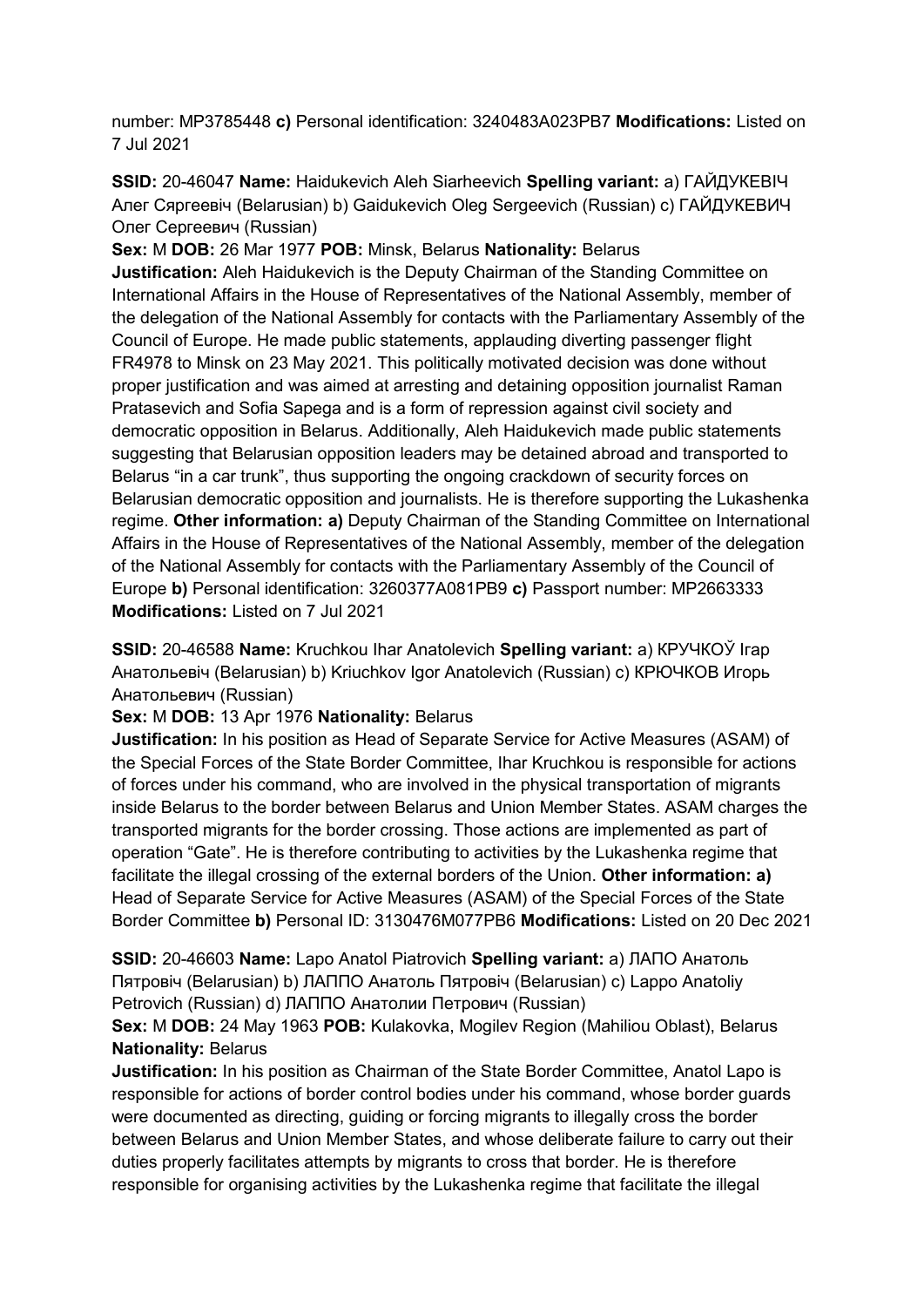crossing of the external borders of the Union. **Other information: a)** Lieutenant General, Chairman of the State Border Committee of the Republic of Belarus (appointed on 29 Dec 2016), Chief State Border Delegate **b)** Passport number: MP4098888 **c)** Personal ID: 3240563K033PB5 **Modifications:** Listed on 20 Dec 2021

**SSID:** 20-46615 **Name:** Molastau Kanstantsin Henadzevich **Spelling variant:** a) МОЛАСТАЎ Канстанцiн Генадзьевiч (Belarusian) b) Molostov Konstantin Gennadevich (Russian) c) МОЛОСТОВ Константин Геннадьевич (Russian)

**Sex:** M **DOB:** 30 May 1970 **POB:** Krasnoarmeysk, Saratov Region, Russian Federation **Nationality:** Belarus

**Justification:** In his position as Head of the Grodno Border Group, Kanstantsin Molastau is responsible for actions of border guards under his command. The deliberate failure of the Grodno Border Group to carry out its duties properly facilitates attempts by migrants to cross the border with Union Member States. He is therefore contributing to activities by the Lukashenka regime that facilitate the illegal crossing of the external borders of the Union. **Other information: a)** Colonel, Head of the Grodno Border Group (appointed on 1 Oct 2014), Military Unit 2141, State Border Delegate **b)** Passport number: KH2479999 **c)**  Personal ID: 3300570K025PB3 **Modifications:** Listed on 20 Dec 2021, amended on 16 Mar 2022

**SSID:** 20-46626 **Name:** Kharchanka Pavel Mikalaevich **Spelling variant:** a) Харчанка Павел Мiкалаевiч (Belarusian) b) Kharchenko Pavel Nikolaevich (Russian) c) ХАРЧЕНКО Павел Николаевич (Russian)

**Sex:** M **DOB:** 29 Mar 1981 **POB:** Chita, Russian Federation **Nationality:** Belarus **Justification:** In his position as Head of the Polotsk Border Detachment, Pavel Kharchanka is responsible for actions of border guards under his command. The deliberate failure of the Polotsk Border Detachment to carry out its duties properly facilitates attempts by migrants to cross the border with Union Member States. He is therefore contributing to activities by the Lukashenka regime that facilitate the illegal crossing of the external borders of the Union. **Other information:** Head of the Polotsk Border Detachment **Modifications:** Listed on 20 Dec 2021

**SSID:** 20-46635 **Name:** Gutnik Ihar Mikalaevich **Spelling variant:** a) ГУТНIК Iгар Мiкалаевiч (Belarusian) b) Gutnik Igor Nikolaevich (Russian) c) ГУТНИК Игорь Николаевич (Russian)

**Sex:** M **DOB:** 17 Dec 1974 **POB:** Village of Zabolotye, Smolevichi District, Minsk Region (Minsk Oblast), Belarus **Address:** 90 Heroes of Defense of the Brest Fortress St., Brest, 224018, Belarus **Nationality:** Belarus

**Justification:** In his position as Head of the Brest Border Group, Ihar Gutnik, who in 2018 became a deputy of the Brest Regional Council as one of the candidates loyal to Lukashenka, is responsible for actions of border guards under his command. The deliberate failure of the Brest Border Group to carry out its duties properly facilitates attempts by migrants to cross the border with Union Member States. He is therefore contributing to activities by the Lukashenka regime that facilitate the illegal crossing of the external borders of the Union. **Other information: a)** Head of the Brest Border Group, colonel **b)** Passport number: BM1962867 **Modifications:** Listed on 20 Dec 2021

**SSID:** 20-46646 **Name:** Davidziuk Aliaksandr Barysavich **Spelling variant:** a) ДАВIДЗЮК Аляксандр Барысавiч (Belarusian) b) Davidiuk Aleksandr Borisovich (Russian) c)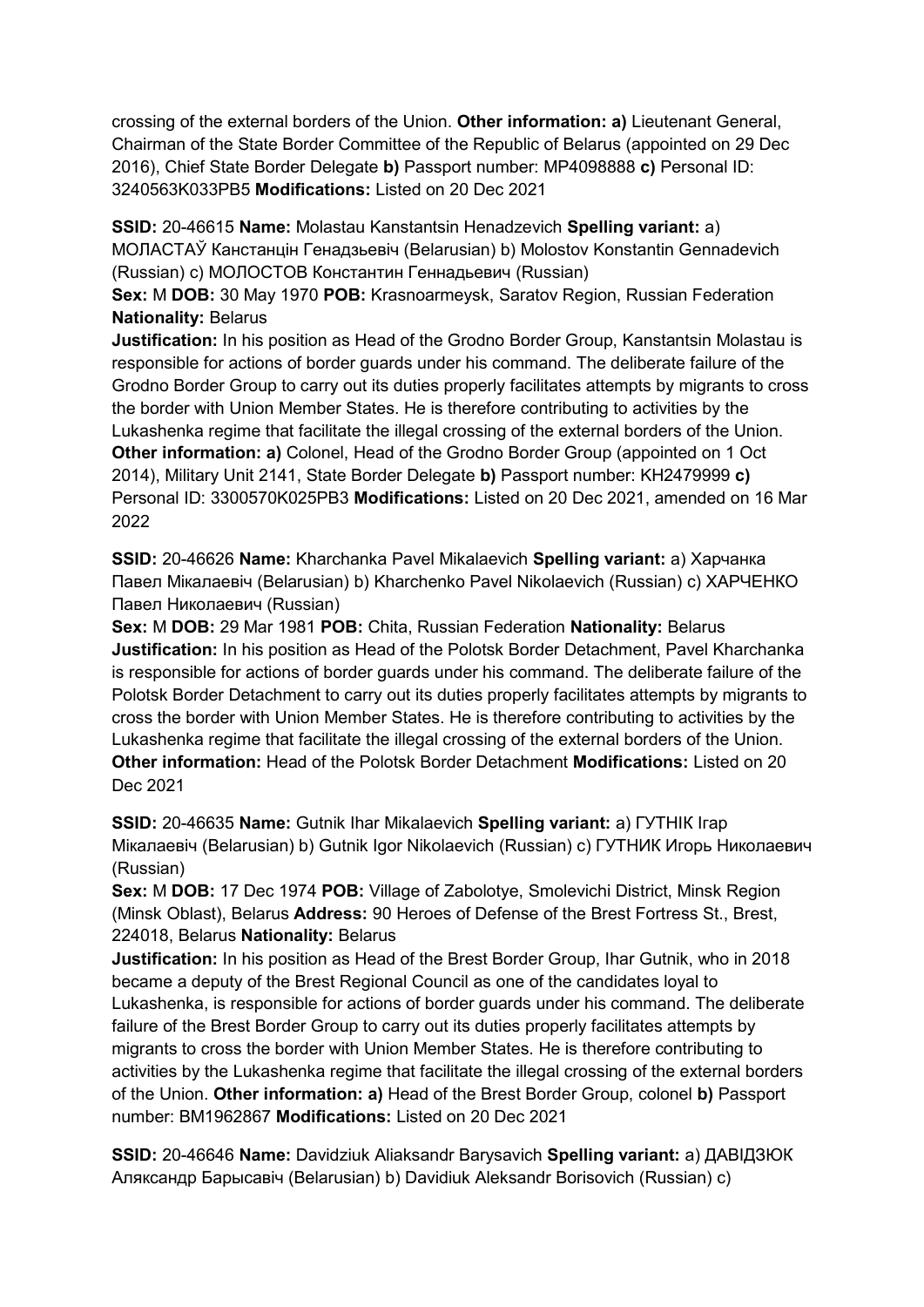ДАВИДЮК Александр Борисович (Russian)

**Sex:** M **DOB:** 4 May 1973 **POB:** Novograd-Volynsky, Zhytomyr region, Ukraine **Nationality:** Belarus

**Justification:** In his position as Head of the Lida Border Detachment, Aliaksandr Davidziuk is responsible for actions of border guards under his command. The deliberate failure of the Lida Border Detachment to carry out its duties properly facilitates attempts by migrants to cross the border with Union Member States. He is therefore contributing to activities by the Lukashenka regime that facilitate the illegal crossing of the external borders of the Union. **Other information: a)** Colonel, Head of the Lida Border Detachment, Military Unit 1234 (appointed on 27 Sep 2016), State Border Delegate **b)** Member of Lida District Council of Deputies of the 28th convocation (took office on 2 Feb 2018) **c)** Passport number: KH2613034 **d)** Personal ID: 3040573E050PB7 **Modifications:** Listed on 20 Dec 2021

**SSID:** 20-46658 **Name:** Butranets Maksim Viktaravich **Spelling variant:** a) БУТРАНЕЦ Максiм Вiктаравiч (Belarusian) b) Butranets Maxim Viktorovich (Russian) c) БУТРАНЕЦ Максим Викторович (Russian)

**Sex:** M **DOB:** 12 Dec 1978 **POB:** Sverdlovsk, Russian Federation **Nationality:** Belarus **Justification:** In his position as Head of the Smorgon Border Group, Maksim Butranets is responsible for actions of border guards under his command. The deliberate failure of the Smorgon Border Group to carry out its duties properly facilitates attempts by migrants to cross the border with Union Member States. Maksim Butranets also stated that the number of migrants at the Belarusian-Lithuanian border remained at the usual level, despite the substantial increase observed on the Lithuanian side. He is therefore contributing to activities by the Lukashenka regime that facilitate the illegal crossing of the external borders of the Union. **Other information:** Head of the Smorgon Border Group, Military Unit 2044 (appointed in Mar 2018), State Border Delegate **Modifications:** Listed on 20 Dec 2021

**SSID:** 20-46666 **Name:** Glaz Anatol Anatolyevich **Spelling variant:** a) ГЛАЗ Анатоль Анатольевiч (Belarusian) b) Glaz Anatoliy Anatolyevich (Russian) c) ГЛАЗ Анатолий Анатольевич (Russian)

### **Sex:** M **DOB:** 31 Jul 1982 **Nationality:** Belarus

**Justification:** Anatol Glaz has been Head of the Department of Information and Digital Diplomacy and Spokesperson of the Ministry of Foreign Affairs of Belarus since 11 Jun 2018. In this capacity, he made a number of public statements, supporting the policy of the Lukashenka regime in its latest attempts to facilitate the illegal crossings of the external borders of Union Member States. He also publicly defended the forced landing of passenger flight FR4978 in Minsk airport without proper justification on 23 May 2021. This politically motivated decision had the aim of the arrest and detention of opposition journalist Raman Pratasevich and Sofia Sapega and is a form of repression against civil society and democratic opposition in Belarus. He is therefore supporting the Lukashenka regime. **Other information:** Head of the Department of Information and Digital Diplomacy (spokesperson) of the Ministry of Foreign Affairs of Belarus **Modifications:** Listed on 20 Dec 2021

**SSID:** 20-46673 **Name:** Epikhau Siarhei Aliaksandravich **Spelling variant:** a) ЕПIХАЎ Сяргей Аляксандравiч (Belarusian) b) Epikhov Sergei Aleksandrovich (Russian) c) ЕПИХОВ Сергей Александрович (Russian)

**Sex:** M **DOB:** 16 May 1966 **Address: a)** 38 Timoshenko St., apt. 198, Minsk, Belarus **b)** 59 L.Tolstoy St., apt. 80, Vileika, Belarus **c)** 14 Kedyshko St., apt. 11, Minsk, Belarus **Nationality:** Belarus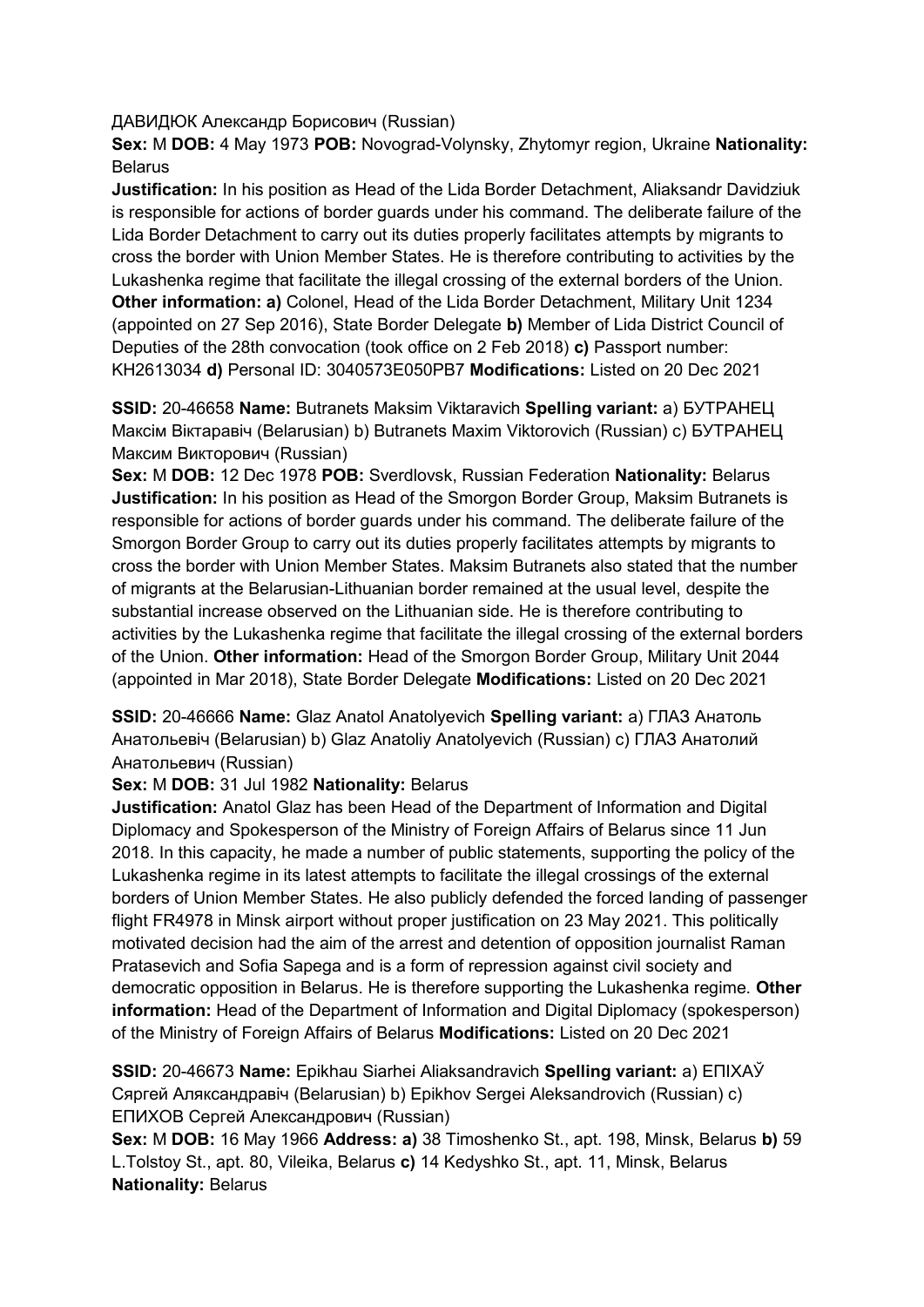**Justification:** In his position as judge at the Minsk Regional Court, Siarhei Epikhau is responsible for politically motivated rulings against opposition leaders and activists, in particular the sentencing of Maria Kolesnikova and Maksim Znak, who are considered as political prisoners by human rights organisations. Violations of rights of defence and of the right to a fair trial were reported during trials conducted under his supervision. He is therefore responsible for serious human rights violations and for seriously undermining the rule of law, as well as for the repression of civil society and democratic opposition. **Other information: a)** Judge at the Minsk Regional Court **b)** Personal ID: 3160566B046PB4 **Modifications:** Listed on 20 Dec 2021

**SSID:** 20-46685 **Name:** Liubavitski Ihar Viachaslavavich **Spelling variant:** a) ЛЮБАВIЦКI Iгар Вячаслававiч (Belarusian) b) Liubovitski Igor Viacheslavovich (Russian) c) ЛЮБОВИЦКИЙ Игорь Вячеславович (Russian)

**Sex:** M **DOB:** 21 Jul 1983 **Address:** Vogel 1K St., apt. 17, Minsk, Belarus **Nationality:** Belarus

**Justification:** In his position as judge at the Supreme Court of the Republic of Belarus, Ihar Liubavitski is responsible for politically motivated rulings against opposition leaders, activists and journalists, in particular the sentencing of opposition presidential candidate Viktar Babarika, who is considered a political prisoner by human rights organisations. He is therefore responsible for serious human rights violations and for seriously undermining the rule of law, as well as for the repression of civil society and democratic opposition. **Other information: a)** Judge at the Supreme Court of the Republic of Belarus **b)** Personal ID: 3210783C002PB2 **Modifications:** Listed on 20 Dec 2021

**SSID:** 20-46694 **Name:** Girgel Siarhei Siarheevich **Spelling variant:** a) ГIРГЕЛЬ Сяргей Сяргеевiч (Belarusian) b) Girgel Sergei Sergeevich (Russian) c) ГИРГЕЛЬ Сергей Сергеевич (Russian)

**Sex:** M **DOB:** 16 Jun 1978 **Address:** 16 Lidskaya St., apt. 165, Minsk, Belarus **Nationality:** Belarus

**Justification:** In his position as the Senior Prosecutor of the Department of Public Prosecution of the General Prosecutor's Office, Siarhei Girgel has represented the Lukashenka regime in politically motivated cases against opposition leaders and civil society members. In particular he has prosecuted the opposition presidential candidate Viktar Babarika, who is recognised as a political prisoner by human rights organisations. Siarhei Girgel has continuously asked the judge for long-term prison sentences. He is therefore responsible for serious human rights violations and for seriously undermining the rule of law, as well as for the repression of civil society and democratic opposition. **Other information: a)** Senior Prosecutor of the Department of Public Prosecution of the General Prosecutor's Office **b)** Personal ID: 3160678H018PB5 **Modifications:** Listed on 20 Dec 2021

**SSID:** 20-46703 **Name:** Kulik Valiantsina Genadzeuna **Spelling variant:** a) КУЛIК Валянцiна Генадзьеўна (Belarusian) b) Kulik Valentina Gennadevna (Russian) c) КУЛИК Валентина Геннадьевна (Russian)

**Sex:** W **DOB:** 15 Jan 1960 **Address:** 54 Angarskaya St., apt. 48, Minsk, Belarus **Nationality:** Belarus

**Justification:** In her position as judge at the Supreme Court of the Republic of Belarus, Valiantsina Kulik is responsible for politically motivated decisions against activists and opposition leaders. In particular she denied Viktar Babarika's complaint to initiate a civil case based on his complaints against the Central Electoral Commission's decision to refuse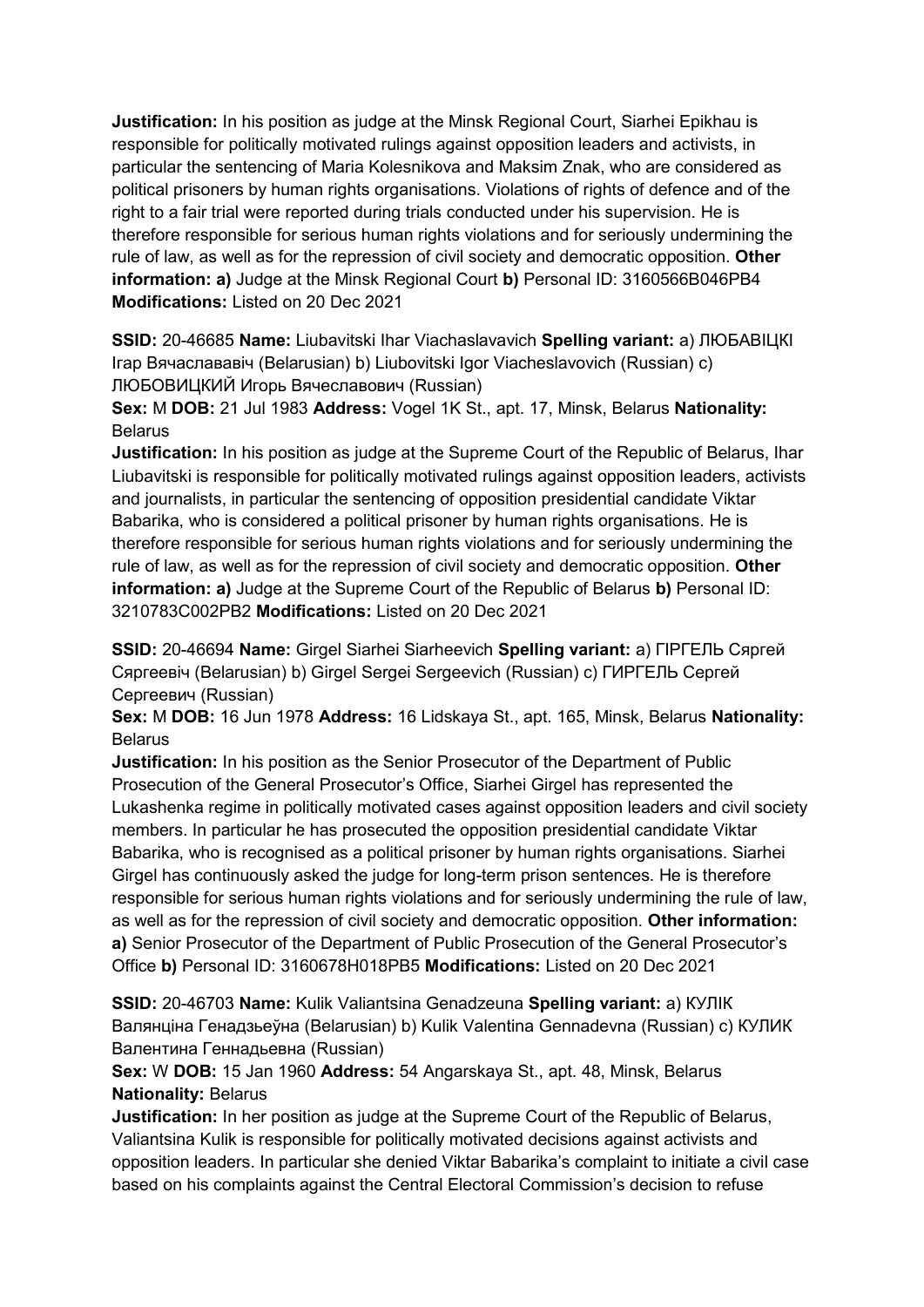registration as a presidential candidate. She is therefore responsible for serious human rights violations and for seriously undermining the rule of law, as well as for the repression of civil society and democratic opposition. **Other information: a)** Judge at the Supreme Court of the Republic of Belarus **b)** Personal ID: 4150160A119PB2 **Modifications:** Listed on 20 Dec 2021

**SSID:** 20-46712 **Name:** Prakapuk Andrei Andreevich **Spelling variant:** a) ПРАКАПУК Андрэй Андрэевiч (Belarusian) b) Prokopuk Andrey Andreevich (Russian) c) ПРОКОПУК Андрей Андреевич (Russian)

**Sex:** M **DOB:** 22 Jul 1973 **POB:** Kobrin, Brest Region, Belarus **Address:** 22 Mira St., apt. 88, Priluki, Minsk Region, Belarus **Nationality:** Belarus

**Justification:** In his position as the Deputy Director of the Financial Investigations Department of the State Control Committee of the Republic of Belarus, Andrei Prakapuk is responsible for politically motivated campaigns of that department against journalists and independent Belarusian media outlets. He personally approved a decision to search the premises of independent media outlet TUT.by and initiated a court case into TUT.by and the journalists employed by TUT.by, as well as blocking access to the TUT.by website. He is therefore responsible for serious human rights violations and the repression of civil society and democratic opposition as well as for seriously undermining the rule of law. **Other information: a)** Deputy Director of the Financial Investigations Department of the State Control Committee of the Republic of Belarus **b)** Colonel of the Financial Police **c)** Personal ID: 3220773C061PB1 **Modifications:** Listed on 20 Dec 2021

**SSID:** 20-46724 **Name:** Marshalau Ihar Anatolevich **Spelling variant:** a) МАРШАЛАЎ Iгар Анатольевiч (Belarusian) b) Marshalov Igor Anatolevich (Russian) c) МАРШАЛОВ Игорь Анатольевич (Russian)

**Sex:** M **DOB:** 12 Jan 1972 **POB:** Shkolv, Mogilev Region (Mahiliou Oblast), Belarus **Address: a)** 15 Shchukina St., Minsk, Belarus **b)** 43A Franciska St. apt 41, Minsk, Belarus **Nationality:** Belarus

**Justification:** Ihar Marshalau is the Deputy Chairman of the State Control Committee of Belarus and Director of the Financial Investigations Department of the State Control Committee. In that position, he is responsible for initiating the politically motivated tax evasion case against the media outlet TUT.by, allegedly based on Article 243 of the Criminal Code of the Republic of Belarus, which threatens the freedom of media in Belarus. He is also responsible for the searches conducted in May 2021 at the office of TUT.by in Minsk, at regional offices and at the homes of several TUT.by staff. He is also responsible for the detention of members of the Belarus Press Club in Dec 2020, a search and confiscation of items at the office of Rights of People with Disabilities including the violent interrogation of Aleh Hrableuski and Syarhei Drazdouski in Jan 2021, the detention of and tax evasion charges on member of the Coordination Council Liliya Ulasava, as well as the searches and detentions affecting employees of PandaDoc software company, who was running the initiative "Protect Belarus", in Sep 2021. He is therefore responsible for serious human rights violations and the repression of civil society and democratic opposition as well as for seriously undermining the rule of law. **Other information: a)** Deputy Chairman of the State Control Committee, Director of the Financial Investigations Department of the State Control Committee **b)** Major General of Financial Police **c)** Personal ID: 3120172H018PB4 **Modifications:** Listed on 20 Dec 2021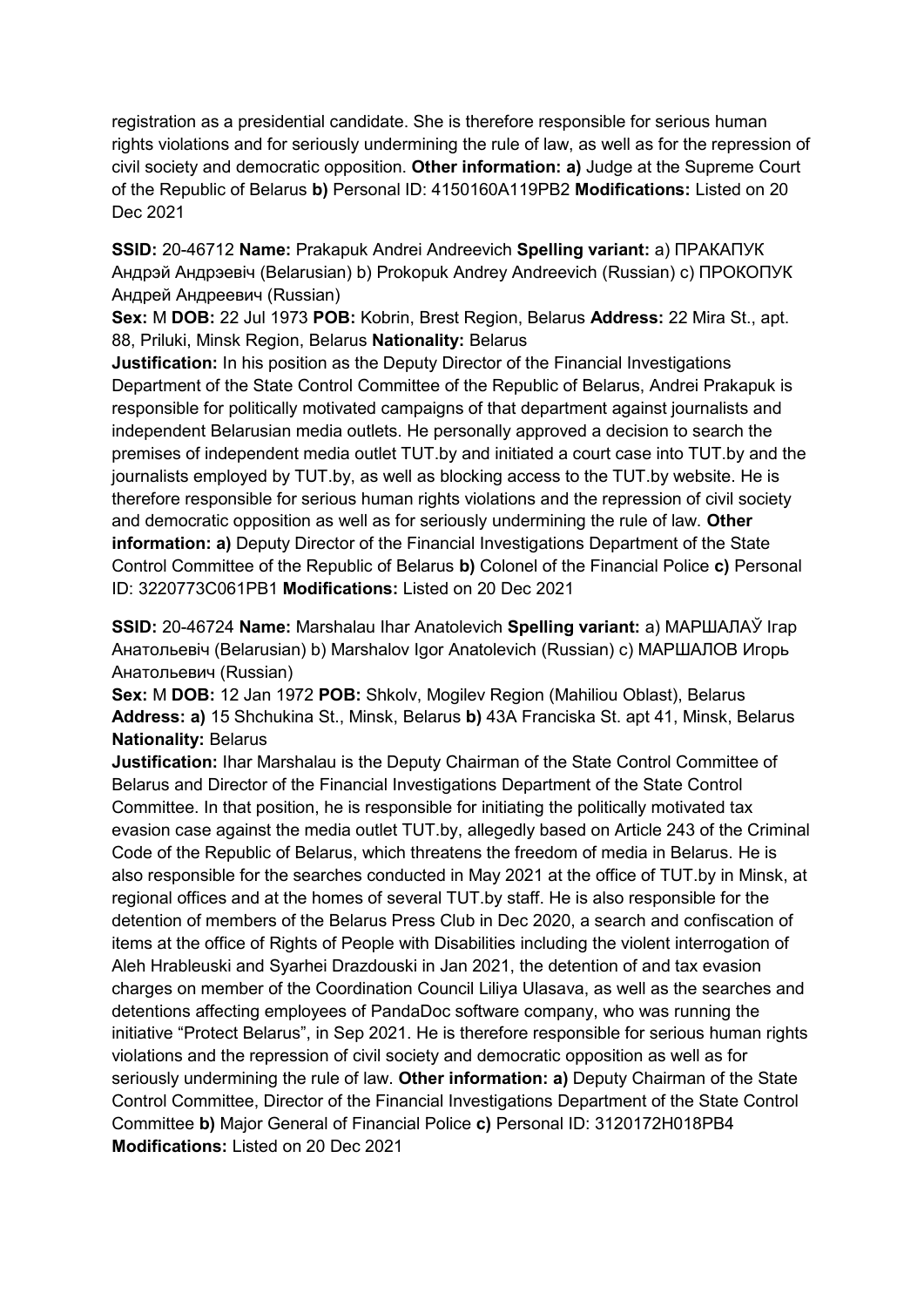**SSID:** 20-46737 **Name:** Sakalouskaya Hanna Mikhailauna **Spelling variant:** a)

САКАЛОЎСКАЯ Ганна Мiхайлаўна (Belarusian) b) Sokolovskaya Anna Mikhaylovna (Russian) c) СОКОЛОВСКАЯ Анна Михайловна (Russian)

**Sex:** W **DOB:** 18 Sep 1955 **Address:** 22 Surhanava St., apt. 1, Minsk, Belarus **Nationality: Belarus** 

**Justification:** In her position as judge at the Supreme Court of the Republic of Belarus, Hanna Sakalouskaya is responsible for the politically motivated decision to liquidate the Belarus PEN Center – a Belarusian civil society organisation. She is also responsible for a politically motivated decision leading up to the liquidation of the Belarus Helsinki Committee (BHC), as on 2 Sep 2021 she dismissed the complaint from BHC concerning the warning directed towards BHC by the Belarusian Ministry of Justice. She is therefore responsible for serious human rights violations and for seriously undermining the rule of law, as well as for the repression of civil society and democratic opposition. **Other information: a)** Judge of the Judicial Collegium for Civil Cases at the Supreme Court **b)** Personal ID: 4180955A015P80 **Modifications:** Listed on 20 Dec 2021

**SSID:** 20-46746 **Name:** Markau Marat Siarheevich **Spelling variant:** a) МАРКАЎ Марат Сяргеевiч (Belarusian) b) Markov Marat Sergeevich (Russian) c) МАРКОВ Марат Сергеевич (Russian)

**Sex:** M **DOB:** 1 May 1969 **POB:** Luninets, Belarus **Nationality:** Belarus

**Justification:** Marat Markau is the Chairman of the Management Board of State-controlled TV channel ONT and the host of the "Markov: Nothing Personal" programme. In this position he has been willingly providing the Belarusian public with false information about the outcome of elections, protests and the repression perpetrated by the State authorities, and the circumstances of the forced landing of passenger flight FR4978 in Minsk airport without proper justification on 23 May 2021. He is directly responsible for the way in which the ONT channel presents information about the situation in the country, thus lending support to the authorities, including Lukashenka. He is therefore supporting the Lukashenka regime. Markov conducted the first forced interview with Raman Pratasevich, after Pratasevich was detained and according to numerous reports tortured by the Belarusian authorities. Markov also threatened and intimidated ONT workers who were striking in the wake of fraudulent 2020 presidential elections and authorities' crackdown. He is therefore responsible for the repression of civil society and democratic opposition. **Other information:** Chairman of the Management Board of State-controlled TV channel ONT, host of the "Markov: Nothing Personal" programme **Modifications:** Listed on 20 Dec 2021

**SSID:** 20-46755 **Name:** Karsiuk Dzmitry Siarheevich **Spelling variant:** a) КАРСЮК Дзмiтрый Сяргеевiч (Belarusian) b) Karsiuk Dmitriy Sergeevich (Russian) c) КАРСЮК Дмитрий Сергеевич (Russian)

## **Sex:** M **DOB:** 7 Jul 1995 **Nationality:** Belarus

**Justification:** In his position as judge at the Central District of the City of Minsk Court, Dzmitriy Karsiuk is responsible for numerous politically motivated rulings against peaceful protesters, in particular the sentencing of Yahor Viarshynin, Pavel Lukoyanov, Artsiom Sakovich and Mikalai Shemetau, who are recognised as political prisoners by Belarusian Human rights organisation Viasna. He has sentenced people to penal colony, prison and house arrest for taking part in peaceful protests, posts on social media, use of the white-redwhite flag of Belarus and other exercises of civil freedoms. He is therefore responsible for serious human rights violations and for seriously undermining the rule of law, as well as for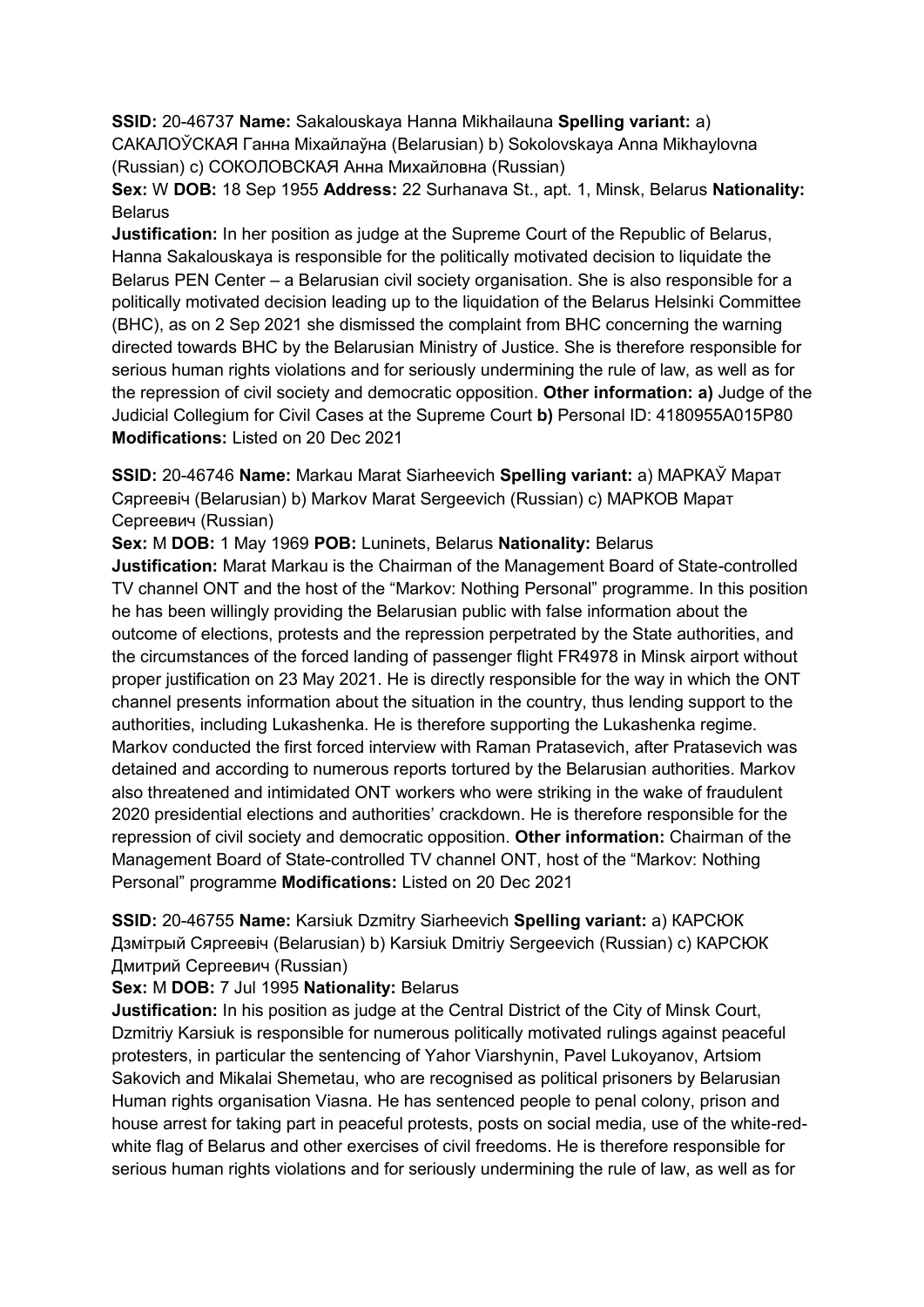the repression of civil society and democratic opposition. **Other information:** Judge at the Central District of the City of Minsk Court **Modifications:** Listed on 20 Dec 2021

### **Entities**

**SSID:** 20-49903 **Name:** Dana Astra **Spelling variant:** a) ЗТАА "Дана Астра" (Belarusian) b) ИООО "Дана Астра" (Russian)

**Address:** Peter Mstislavets St. 9, pom. 9-13, Minsk, 220076, Belarus **Justification:** Dana Astra, previously a subsidiary of Dana Holdings, is one of the main real estate developers and constructors in Belarus. The company received development rights for plots of land and is developing the multifunctional centre "Minsk World", which is advertised by the company as the biggest investment of its kind in Europe. Individuals reportedly representing Dana Astra maintain close relations with President Lukashenka. Liliya Lukashenka, daughter-in-law of the President, had a high-ranking position in the company. Dana Astra is therefore benefitting from and supporting the Lukashenka regime. **Other information: a)** Registration number: 191295361 **b)** Websites: https://bir.by/;

https://en.dana-holdings.com; https://dana-holdings.com/ **c)** E-mail address: PR@bir.by **d)**  Tel.: +375 (17) 269-32-60; +375 17 269-32-51 **Modifications:** Listed on 16 Mar 2022

**SSID:** 20-44298 **Name:** Beltechexport **Spelling variant:** Белтехэкспорт (Belarusian) **Address:** Nezavisimosti ave. 86-B, Minsk, Belarus

**Justification:** Beltechexport is a private entity which exports weapons and military equipment produced by Belarusian state-owned companies to countries in Africa, South America, Asia and the Middle East. Beltechexport is closely associated with the Ministry of Defence of Belarus. Beltechexport is therefore benefitting from its association with and supporting the Lukashenka regime, by bringing benefits to the presidential administration. **Other information: a)** Website: https://bte.by/ **b)** E-mail address: mail@bte.by **Modifications:** Listed on 22 Mar 2021, amended on 16 Mar 2022

**SSID:** 20-44306 **Name:** Dana Holdings **Spelling variant:** a) ТАА "Дана Холдынгз" (Belarusian) b) ООО "Дана Холдингз" (Russian)

**Address:** Peter Mstislavets St. 9, pom. 3 (office 4), Minsk, 220076, Belarus **Justification:** Dana Holdings is one of the main real estate developers and constructors in Belarus. The company and its subsidiaries received development rights for plots of land and developed several large residential complexes and business centres. Individuals reportedly representing Dana Holdings maintain close relations with President Lukashenka. Liliya Lukashenka, daughter-in-law of the President, had a high-ranking position in Dana Astra. Dana Holdings is still active economically in Belarus. Dana Holdings is therefore benefitting from and supporting the Lukashenka regime. **Other information: a)** Registration number: 690611860 **b)** Websites: https://bir.by/; https://en.dana-holdings.com; https://danaholdings.com/ **c)** E-mail address: info@bir.by **d)** Tel.: +375 (29) 636-23-91 **Modifications:**  Listed on 22 Mar 2021, amended on 16 Mar 2022

**SSID:** 20-44315 **Name:** GHU – Main Economic Department of the Presidential Administration **Spelling variant:** Главное хозяйственное управление (Belarusian) **Address:** Miasnikova str. 37, Minsk, Belarus

**Justification:** Main Economic Department (GHU) of the Presidential Administration is the largest operator on the non-residential real estate market in the Republic of Belarus and a supervisor of numerous companies. Victor Sheiman, who as the former head of the Belarus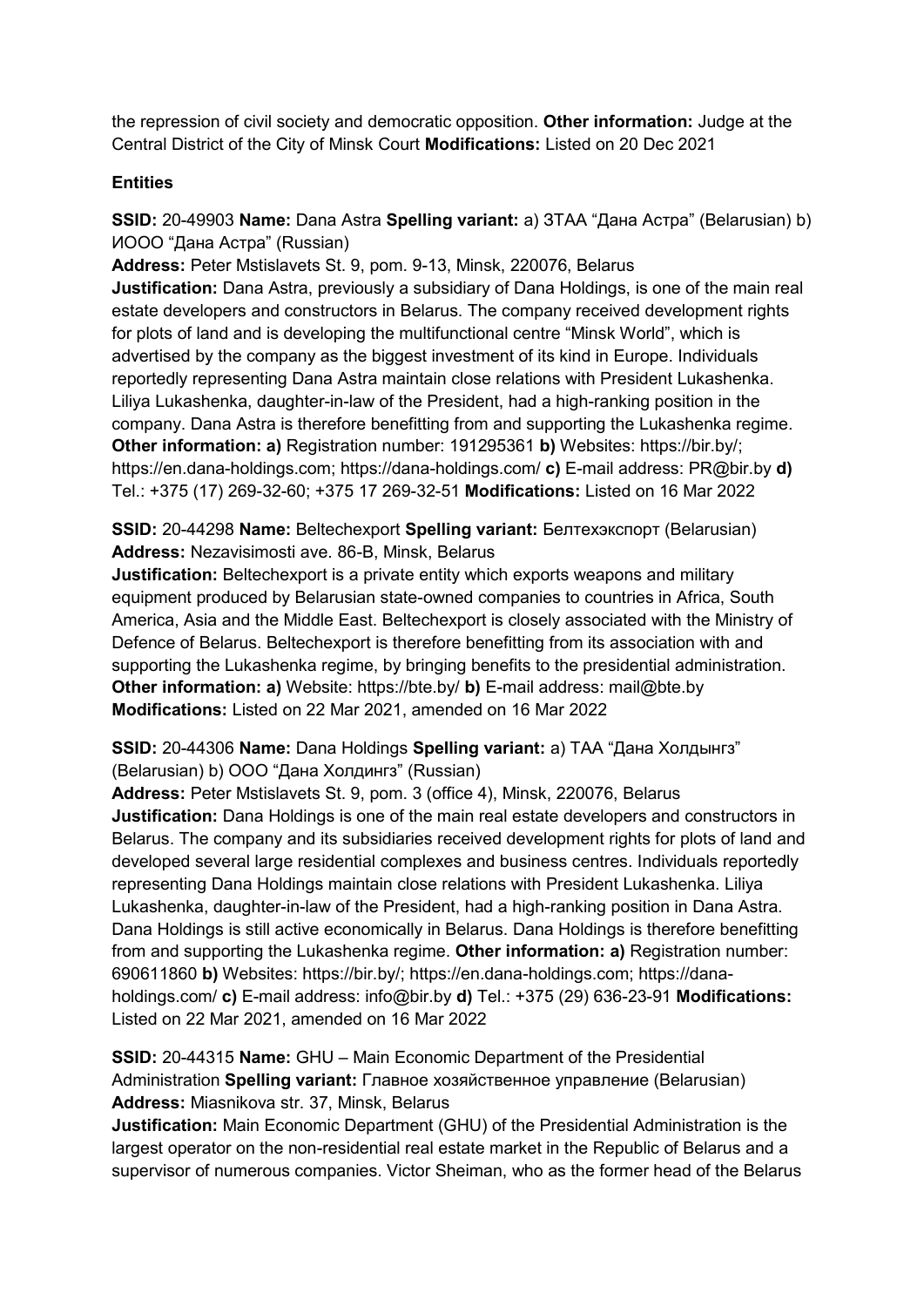President Property Management Directorate exercised direct control over GHU, was asked by President Aliaksandr Lukashenka to supervise the safety of the 2020 presidential elections. GHU is therefore benefitting from its association with and supporting the Lukashenka regime. **Relation:** Related to Sheiman Viktar Uladzimiravich (SSID 20-4596) **Other information: a)** Website: http://ghu.by **b)** E-mail address: ghu@ghu.by **Modifications:** Listed on 22 Mar 2021, amended on 16 Mar 2022

**SSID:** 20-44323 **Name:** Synesis LLC **Spelling variant:** ООО "Синезис" (Belarusian) **Address: a)** Platonova 20B, Minsk, 220005, Belarus **b)** Mantulinskaya 24, Moskau, 123100, Russian Federation

**Justification:** Synesis LLC provides the Belarusian authorities with a surveillance platform, which can search through and analyse video footage and employ facial recognition software, making the company responsible for the repression of civil society and democratic opposition by the state apparatus in Belarus. Synesis employees are forbidden from communicating in Belarusian, thereby supporting the Lukashenka regime's policy of discrimination on the basis of language. The Belarusian State Security Committee (KGB) and Ministry of Internal Affairs are listed as users of a system created by Synesis. The company is therefore benefitting from its association with and supporting the Lukashenka regime. Synesis former head, founder and former majority shareholder Alexander Shatrov publicly criticised those protesting against the Lukashenka regime and relativized the lack of democracy in Belarus. **Other information: a)** Registration number: 190950894 (Belarus); 7704734000/ 770301001 (Russia) **b)** Website: https://synesis.partners; https://synesisgroup.com/ **c)** E-mail address: yuriy.serbenkov@synesis.by **d)** Tel.: +375 (17) 240-36-50 **Modifications:** Listed on 22 Mar 2021, amended on 16 Mar 2022

**SSID:** 20-44332 **Name:** AGAT Electromechanical Plant OJSC **Spelling variant:** Агатэлектромеханический завод (Belarusian)

**Address:** Nezavisimosti ave. 115, Minsk, 220114, Belarus

**Justification:** AGAT electromechanical Plant OJSC is part of the Belarusian State Authority for Military Industry of the Republic of Belarus (a.k.a. SAMI or State Military Industrial Committee), which is responsible for implementing the military-technical policy of the State and a subordinate to the Council of Ministers and President of Belarus. AGAT electromechanical Plant OJSC is therefore benefitting from its association with and supporting the Lukashenka regime. The company manufactures "Rubezh" – a barrier system designed for riot control that has been deployed against peaceful demonstrations that took place in the wake of the presidential elections held on 9 Aug 2020, thus making the company responsible for the repression of civil society and democratic opposition. **Other information: a)** Website: https://agat-emz.by/ **b)** E-mail address: marketing@agat-emz.by **c)** Tel.: +375 (17) 272-01-32; +375 (17) 570-41-45 **Modifications:** Listed on 22 Mar 2021, amended on 16 Mar 2022

# **SSID:** 20-44340 **Name:** 140 Repair Plant **Spelling variant:** 140 ремонтный завод (Belarusian)

**Justification:** 140 Repair Plant is part of the Belarussian State Authority for Military Industry of the Republic of Belarus (a.k.a. SAMI or State Military Industrial Committee), which is responsible for implementing the military-technical policy of the State and a subordinate to the Council of Ministers and President of Belarus. 140 Repair Plant is therefore benefitting from its association with and supporting the Lukashenka regime. The company manufactures transport vehicles and armoured vehicles, which have been deployed against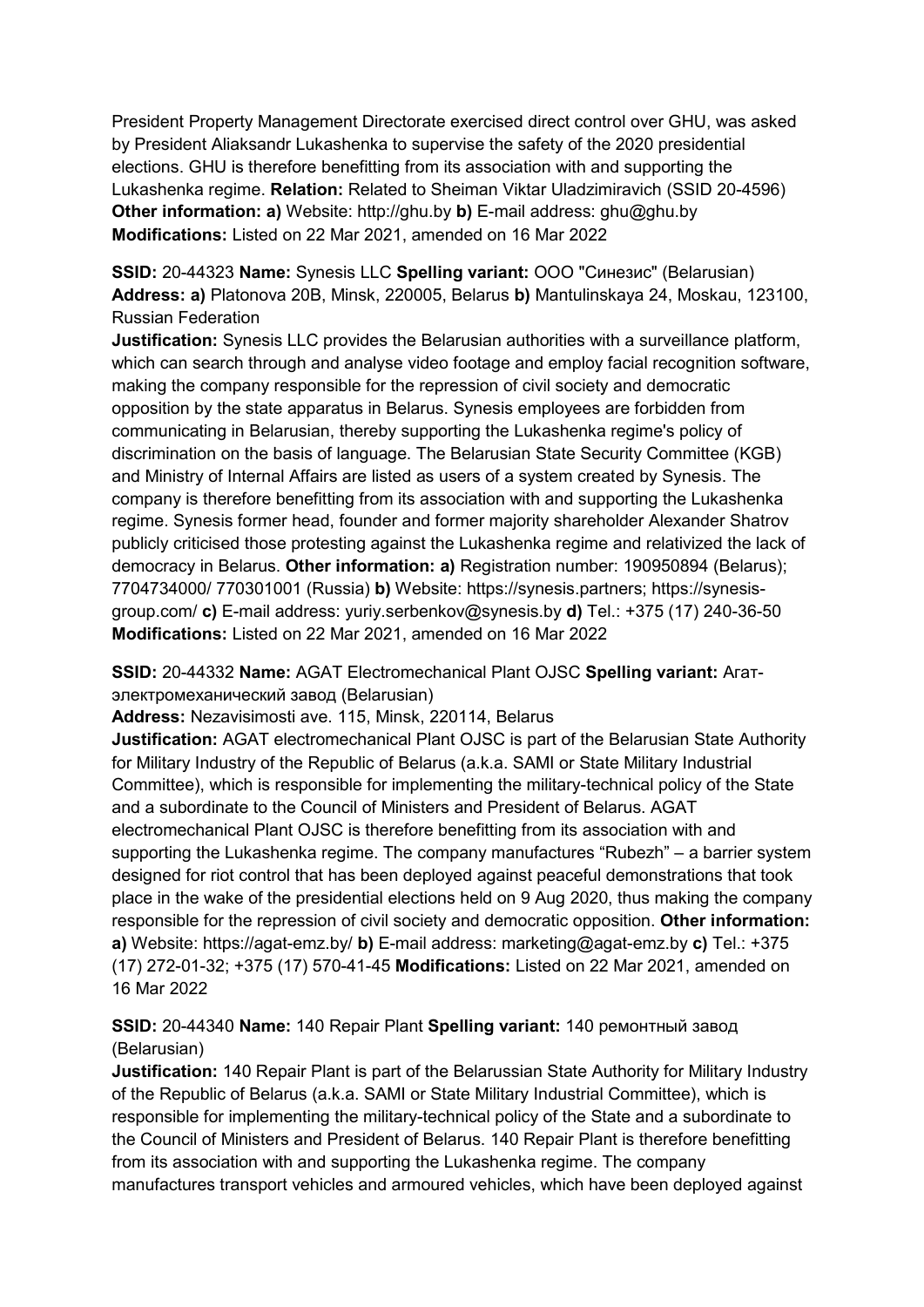peaceful demonstrations that took place in the wake of the presidential elections held on 9 Aug 2020, thus making the company responsible for the repression of civil society and democratic opposition. **Other information:** Website: 140zavod.org **Modifications:** Listed on 22 Mar 2021, amended on 16 Mar 2022

## **SSID:** 20-44348 **Name:** MZKT **Spelling variant:** МЗКТ - Минский завод колёсных тягачей (Belarusian)

### **Good quality a.k.a.:** VOLAT

**Justification:** MZKT (a.k.a. VOLAT) is part of the Belarusian State Authority for Military Industry of the Republic of Belarus (a.k.a. SAMI or State Military Industrial Committee), which is responsible for implementing the military-technical policy of the State and a subordinate to the Council of Ministers and the President of Belarus. MZKT (a.k.a. VOLAT) is therefore benefitting from its association with and supporting the Lukashenka regime. Employees of MZKT who protested during the visit of Aliaksandr Lukashenka to the factory and went on strike in the wake of the 2020 presidential elections in Belarus were fired, which makes the company responsible for violation of human rights. **Other information:** Website: www.mzkt.by **Modifications:** Listed on 22 Mar 2021, amended on 16 Mar 2022

**SSID:** 20-46057 **Name:** Sohra Group **Spelling variant:** a) Sohra LLC (Belarusian) b) ООО Сохра (Belarusian)

**Address:** Revolucyonnaya 17/19, office no.22, Minsk, 220030, Belarus **Justification:** Sohra company was owned by Aliaksandr Zaitsau, one of the most influential businessmen in Belarus, a person with close connections to the Belarusian political establishment and a close aide to Lukashenka's eldest son Viktor. Sohra promotes Belarusian industrial products in countries in Africa and the Middle East. It co-founded the defence company BSVT-New Technologies, engaged in weapons production and missile modernisation. Sohra, using its privileged position, serves as a proxy between the Belarusian political establishment and state-owned companies and foreign partners in Africa and the Middle East. It also engaged in gold mining in African countries on the basis of concessions obtained by the Lukashenka regime. Sohra Group is therefore benefitting from the Lukashenka regime. **Other information: a)** Registration number: 192363182 **b)**  Website: http://sohra.by/ **c)** E-mail address: info@sohra.by **Modifications:** Listed on 7 Jul 2021, amended on 16 Mar 2022

**SSID:** 20-46065 **Name:** Bremino Group LLC **Spelling variant:** ООО "Бремино групп" (Belarusian)

**Address: a)** Niamiha 40, Minsk, 220004, Belarus **b)** Zavodskaya 1k, Bolbasovo village, Orsha region (Orsha Oblast), Belarus

**Justification:** Bremino Group is the initiator and co-administrator of the Bremino-Orsha special economic zone project, created by a presidential decree signed by Aliaksandr Lukashenka. The company has received state support for developing the Bremino-Orsha zone, as well as a number of financial and tax advantages and other benefits. The owners of Bremino Group - Aliaksandr Zaitsau, Mikalai Varabei and Aliaksei Aleksin - belong to the inner circle of Lukashenka-related businessmen and maintain close relations with Lukashenka and his family. Bremino Group is therefore benefitting from the Lukashenka regime. Bremino Group is the owner of Transport and Logistics Center (TLC) on the Belarusian-Polish border - Bremino-Bruzgi, which was used by the Lukashenka regime as a shelter for migrants who have been transported to the Belarusian-Union border with the aim of illegally crossing it. Bremino-Bruzgi TLC was also a site of Lukashenka's propaganda visit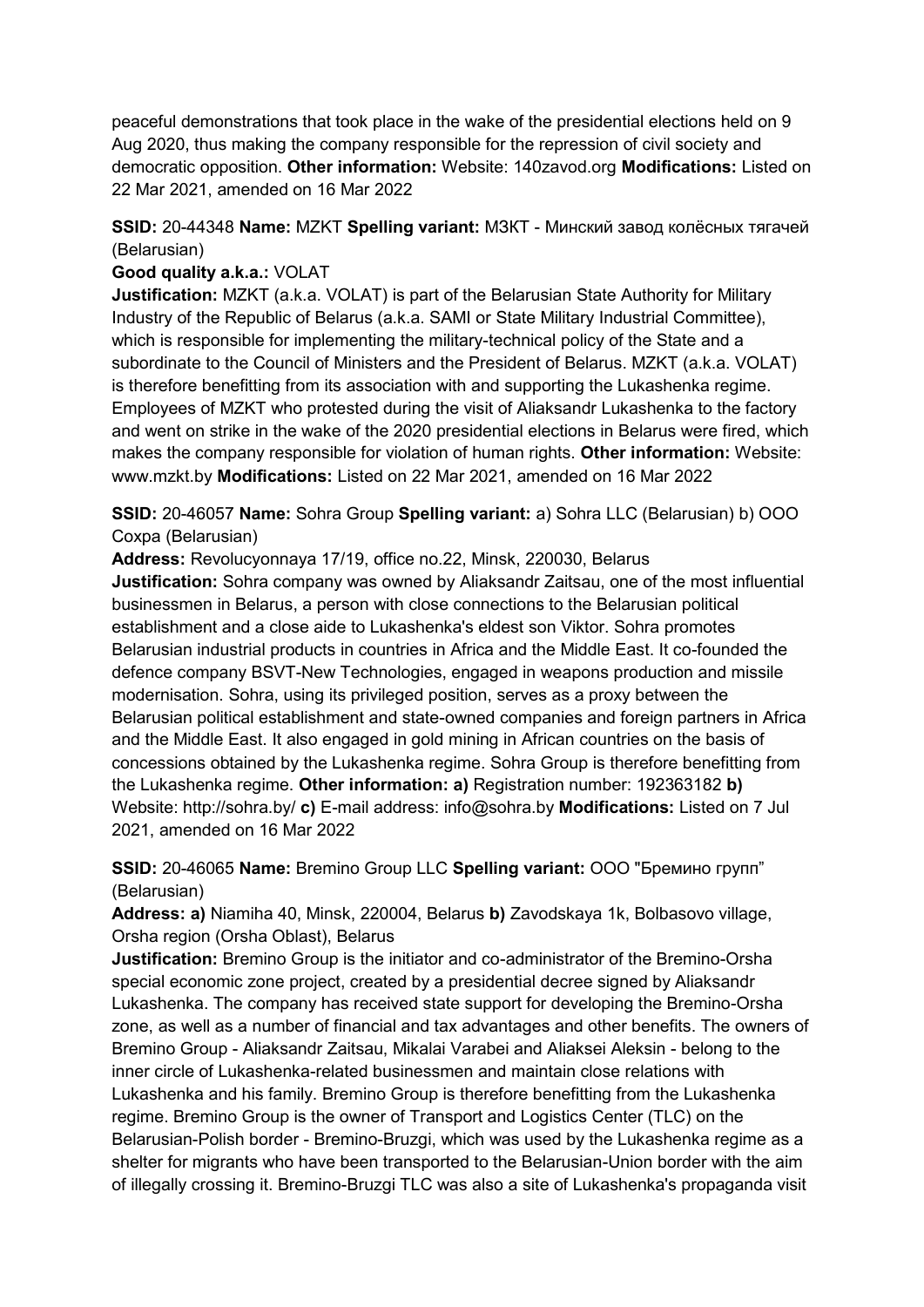to the migrants. Bremino Group is therefore contributing to the activities by the Lukashenka regime that facilitate the illegal crossing of the external borders of the Union. **Other information: a)** Registration number: 691598938 **b)** Website: http://www.bremino.by **c)** Email address: office@bremino.by; marketing@bremino.by **Modifications:** Listed on 7 Jul 2021, amended on 16 Mar 2022

**SSID:** 20-46075 **Name:** Globalcustom Management LLC **Spelling variant:** ООО "Глобалкастом-менеджмент" (Belarusian)

**Address:** Nemiga 40/301, Minsk, Belarus

**Justification:** Globalcustom Management is associated with the Belarus President Property Management Directorate, formerly headed by Victor Sheiman, who has been designated by the Union since 2004. The company is involved in the smuggling of goods to Russia, which would not be possible without the consent of the Lukashenka regime, which controls the border guards and customs. The privileged position in the flower export sector to Russia, from which the company benefits, is also conditioned on the support of the regime. Globalcustom Management was the first owner of the GardService, the only private company to whom Lukashenka granted the use of weapons. Globalcustom Management is therefore benefitting from the Lukashenka regime. **Other information: a)** Registration number: 193299162 **b)** Website: https://globalcustom.by/ **c)** E-mail address: info@globalcustom.by **Modifications:** Listed on 7 Jul 2021, amended on 16 Mar 2022

**SSID:** 20-46083 **Name:** Belarusski Avtomobilnyi Zavod (BelAZ) **Spelling variant:** a) OJSC "BELAZ" (Belarusian) b) Open Joint Stock Company "BELAZ" - Management Company of Holding "BELAZ-HOLDING" (English) c) ААТ "БЕЛАЗ" (Belarusian) d) ОАО "БЕЛАЗ" (Russian)

**Address:** 40 let Octyabrya St. 4, Zhodino, 222161, Minsk region (Minsk Oblast), Belarus **Justification:** OJSC BelAZ is one of the leading state-owned companies in Belarus and one of the largest manufacturers of large trucks and large dump trucks in the world. It is a source of significant revenue for the Lukashenka regime. Lukashenka stated that the government will always support the company, and described it as a "Belarusian brand" and "part of the national legacy". OJSC BelAZ has offered its premises and equipment to stage a political rally in support of the Lukashenka regime. Therefore OJSC BelAZ benefits from and supports the Lukashenka regime. The employees of OJSC BelAZ who took part in strikes and peaceful protests in the aftermath of the fraudulent Aug 2020 elections in Belarus were threatened with layoffs and intimidated by the company management. A group of employees was locked indoors by OJSC BelAZ to prevent them from joining the other protesters. The company management presented a strike to the media as a staff meeting. Therefore OJSC BelAZ is responsible for the repression of civil society and supports the Lukashenka regime. **Other information:** Website: https://belaz.by **Modifications:** Listed on 7 Jul 2021, amended on 16 Mar 2022

**SSID:** 20-46090 **Name:** Minskii Avtomobilnyi Zavod (MAZ) **Spelling variant:** a) OJSC "MAZ" (Belarusian) b) Open Joint Stock Company "Minsk Automobile Works" - Management Company of "BELAVTOMAZ" Holding (English) c) ААТ "Мiнскi аўтамабiльны завод" (Belarusian) d) ОАО "Минский автомобильный завод" (Russian)

**Address:** Socialisticheskaya 2, Minsk, 220021, Belarus

**Justification:** OJSC Minsk Automobile Plant (MAZ) is one of the biggest state-owned automotive manufacturers in Belarus. Lukashenka described it as "one of the most important industrial enterprises of the country". It is a source of revenue for the Lukashenka regime.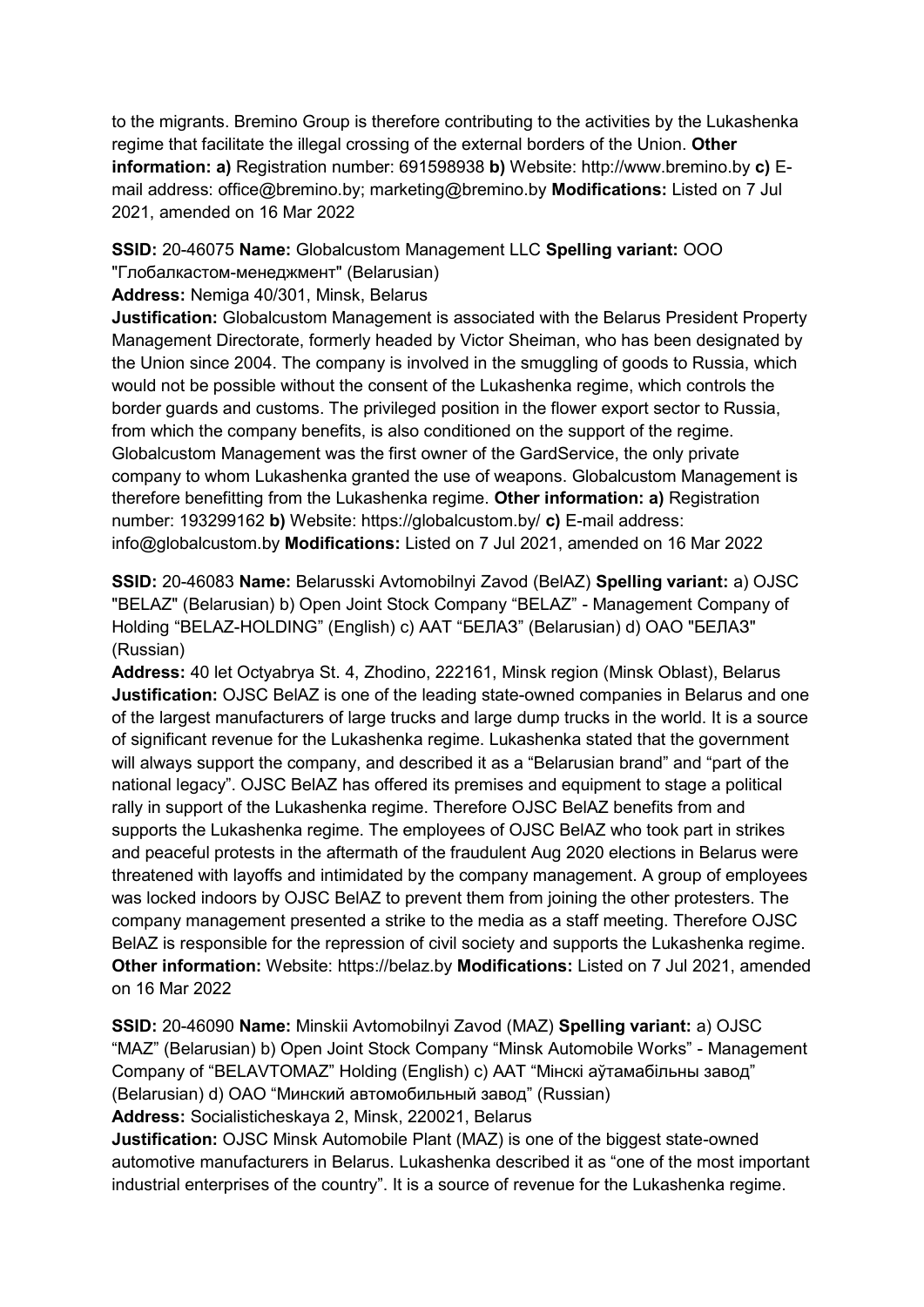OJSC MAZ has offered its premises and equipment to stage a political rally in support of the regime. Therefore, OJSC MAZ benefits from and supports the Lukashenka regime. Employees of OJSC MAZ who took part in strikes and peaceful protests in the aftermath of fraudulent Aug 2020 elections in Belarus were intimidated and later laid off by the company's management. A group of employees was locked indoors by OJSC MAZ to prevent them from joining the other protesters. Therefore, OJSC MAZ is responsible for the repression of civil society and supports the Lukashenka regime. **Other information: a)** Website: http://maz.by/ **b)** Date of registration: 16.7.1944 **c)** Tel.: +375 (17) 217-22-22; +8000 217-22- 22 **Modifications:** Listed on 7 Jul 2021, amended on 16 Mar 2022

**SSID:** 20-46097 **Name:** Logex **Spelling variant:** a) ТАА "Лагекс" (Belarusian) b) ООО "Логекс" (Russian)

**Address:** 24 Kommunisticheskaya Str., office 2, Minsk, Belarus

**Justification:** Logex is associated with Aliaksandr Shakutsin, a businessman close to the Lukashenka regime, who has been designated by the Union. The company is involved in the export of flowers to the Russian Federation at dumped prices, which would not be possible without the consent of the regime, which controls the border guards and customs. The privileged position in the flower export sector to Russia, from which the company benefits, is conditioned on the support of the regime. The main Belarusian suppliers of cut flowers are the companies that are closely connected with the leadership of the republic. Logex is therefore benefitting from the Lukashenka regime. **Other information: a)** Registration number: 192695465 **b)** Website: http://logex.by/ **c)** E-mail address: info@logex.by **Modifications:** Listed on 7 Jul 2021, amended on 16 Mar 2022

**SSID:** 20-46105 **Name:** JSC "NNK" (Novaia naftavaia kampania) **Spelling variant:** a) New Oil Company (English) b) ЗАТ "ННК" (Новая нафтавая кампанiя) (Belarusian) c) ЗАО "ННК" (Новая нефтяная компания) (Russian)

**Address:** Rakovska str. 14W room 7, 5th floor, Minsk, Belarus

**Justification:** Novaya Neftnaya Kompaniya (NNK), New Oil company, is an entity founded in Mar 2020. It is the only private company entitled to export oil products from Belarus - an indication of close links to the authorities and the highest level of state privileges. NNK is owned by Interservice, a company belonging to Mikalai Varabei who is one of the leading businessmen benefitting from and supporting the Lukashenka regime. NNK is also reported to be connected to Aliaksei Aleksin, another prominent Belarusian businessman who benefits from the Lukashenka regime. According to media reports, Aleskin was the founder of NNK alongside Varabei. NNK was also used by the Belarusian authorities to adapt the Belarusian economy to restrictive measures introduced by the Union. NNK is therefore benefitting from the Lukashenka regime. **Other information:** Registration number: 193402282 **Modifications:** Listed on 7 Jul 2021, amended on 16 Mar 2022

**SSID:** 20-46114 **Name:** Belaeronavigatsia State-owned enterprise **Spelling variant:** a) Белаэронавiгация Дзяржаўнае прадпрыемства (Belarusian) b) Белаэронавигация Государственное предприятие (Russian)

**Address:** 19 Korotkevich St., Minsk, 220039, Belarus

**Justification:** The state-owned enterprise Belaeronavigatsia is responsible for Belarusian air traffic control. It therefore bears responsibility for diverting passenger flight FR4978 to Minsk airport without proper justification on 23 May 2021. This politically motivated decision was taken with the aim of arresting and detaining opposition journalist Raman Pratasevich and Sofia Sapega and is a form of repression against civil society and democratic opposition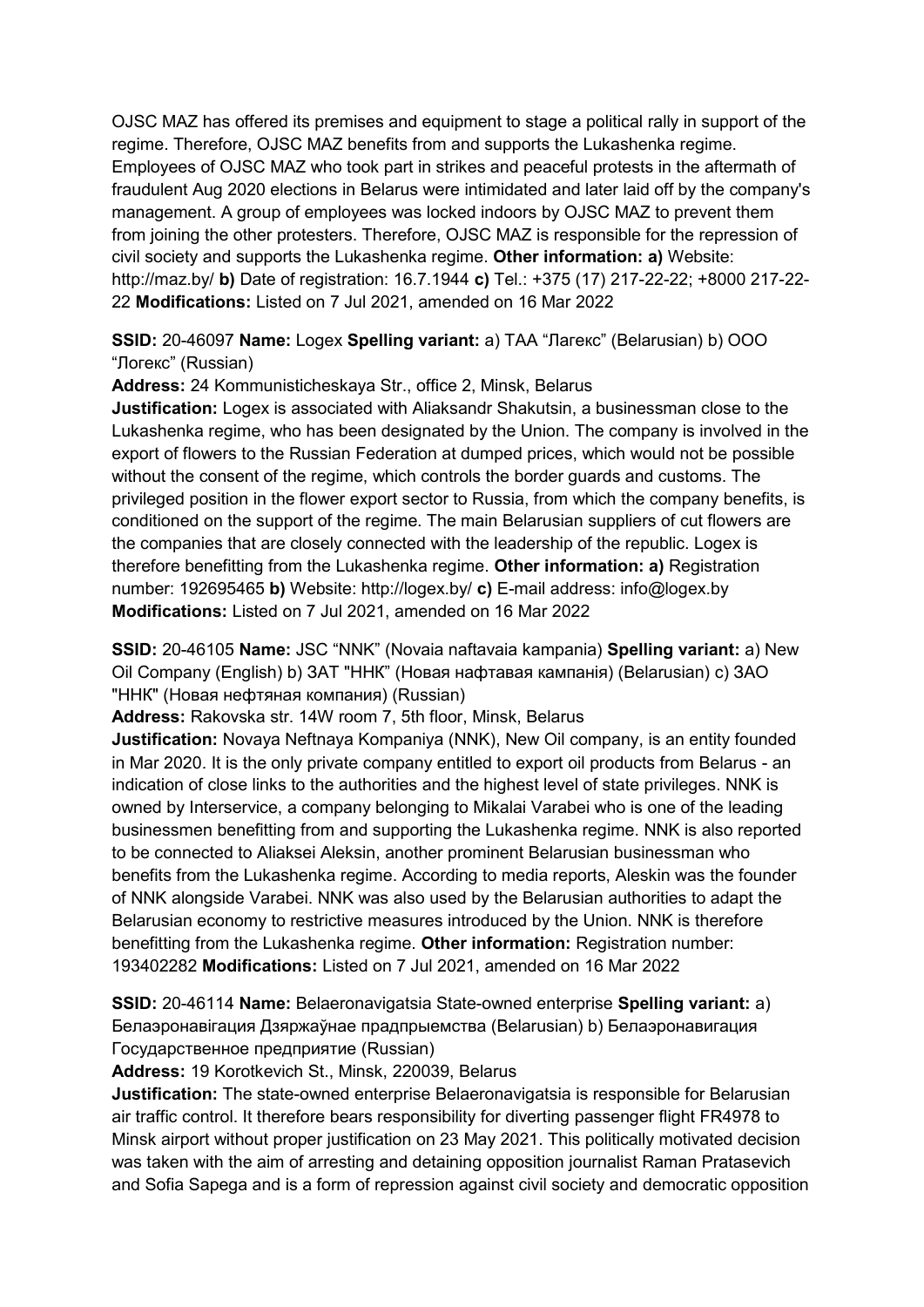in Belarus. The state-owned enterprise Belaeronavigatsia is therefore responsible for the repression of civil society and democratic opposition. **Other information: a)** Date of registration: 1996 **b)** Website: http://www.ban.by/ **c)** E-mail address: office@ban.by **d)** Tel.: +375 (17) 215-40-51 **e)** Fax: +375 (17) 213-41-63 **Modifications:** Listed on 11 Aug 2021, amended on 16 Mar 2022

**SSID:** 20-46596 **Name:** Open Joint Stock Company "Belavia Belarusian Airlines" **Spelling variant:** a) ААТ "Авiякампанiя Белавiя" (Belarusian) b) ОАО "Авиакомпания Белавиа" (Russian)

**Address:** 14A Nemiga St., Minsk, 220004, Belarus

**Justification:** OJSC Belavia Belarusian Airlines is the state-owned national flag carrier airline. Aliaksandr Lukashenka promised that his administration would provide all possible support to Belavia after the Union decided to introduce a prohibition on the overflight of Union airspace and on access to Union airports by all Belarusian air carriers. To that end, he agreed with the Russian President Vladimir Putin on planning the opening of new airline routes for Belavia. Belavia's management also told its employees not to protest against the election irregularities and mass detentions in Belarus, in view of the fact that Belavia is a state-owned enterprise. Belavia is therefore benefitting from and supporting the Lukashenka regime. Belavia has been involved in bringing migrants from the Middle East to Belarus. Migrants wishing to cross the Union's external border have been flying to Minsk on board flights operated by Belavia from a number of Middle Eastern countries, in particular Lebanon, UAE and Turkey. In order to facilitate this, Belavia opened new air routes and expanded the number of flights on existing routes. Local tour operators have acted as intermediaries in selling Belavia tickets to prospective migrants, thereby helping Belavia to keep a low profile. Belavia is therefore contributing to activities by the Lukashenka regime that facilitate the illegal crossing of the external borders of the Union. **Other information: a)**  Date of registration: 4.1.1996 **b)** Registration number: 600390798 **Modifications:** Listed on 20 Dec 2021, amended on 16 Mar 2022

**SSID:** 20-46762 **Name:** Republican unitary enterprise "TSENTRKURORT" **Spelling variant:**  a) Рэспублiканскае унiтарнае прадпрыемства "ЦЭНТРКУРОРТ" (Belarusian) b) Республиканское унитарное предприятие "ЦЕНТРКУРОРТ" (Russian) **Address:** 39 Myasnikova St., Minsk, 220030, Belarus

**Justification:** State-owned tourism company Tsentrkurort is part of the Belarus President Property Management Directorate. Tsentrkurort is reported to be one of the companies coordinating the flow of migrants that intend to cross the border between Belarus and the Union. Tsentrkurort helped at least 51 Iraqi citizens acquire visas for their visit to Belarus, and signed a contract for transportation services with Belarusian company Stroitur, which offers bus rentals with drivers. Buses booked by Tsentrkurort transported migrants, including children, from Minsk airport to hotels. Tsentrkurort is therefore contributing to activities by the Lukashenka regime that facilitate the illegal crossing of the external borders of the Union. **Other information: a)** Date of registration: 12.8.2003 **b)** Registration number: 100726604 **Modifications:** Listed on 20 Dec 2021, amended on 16 Mar 2022

**SSID:** 20-46769 **Name:** Oskartour LLC **Spelling variant:** ООО Оскартур (Belarusian) **Address:** 25 Karl Marx St., room 1n, Minsk, Belarus

**Justification:** Oskartour is a tour operator, which facilitated the obtainment of visas for migrants coming from Iraq and organised their subsequent travel to Belarus by flights from Bagdad to Minsk. Those Iraqi migrants were later transported to the Belarusian-Union border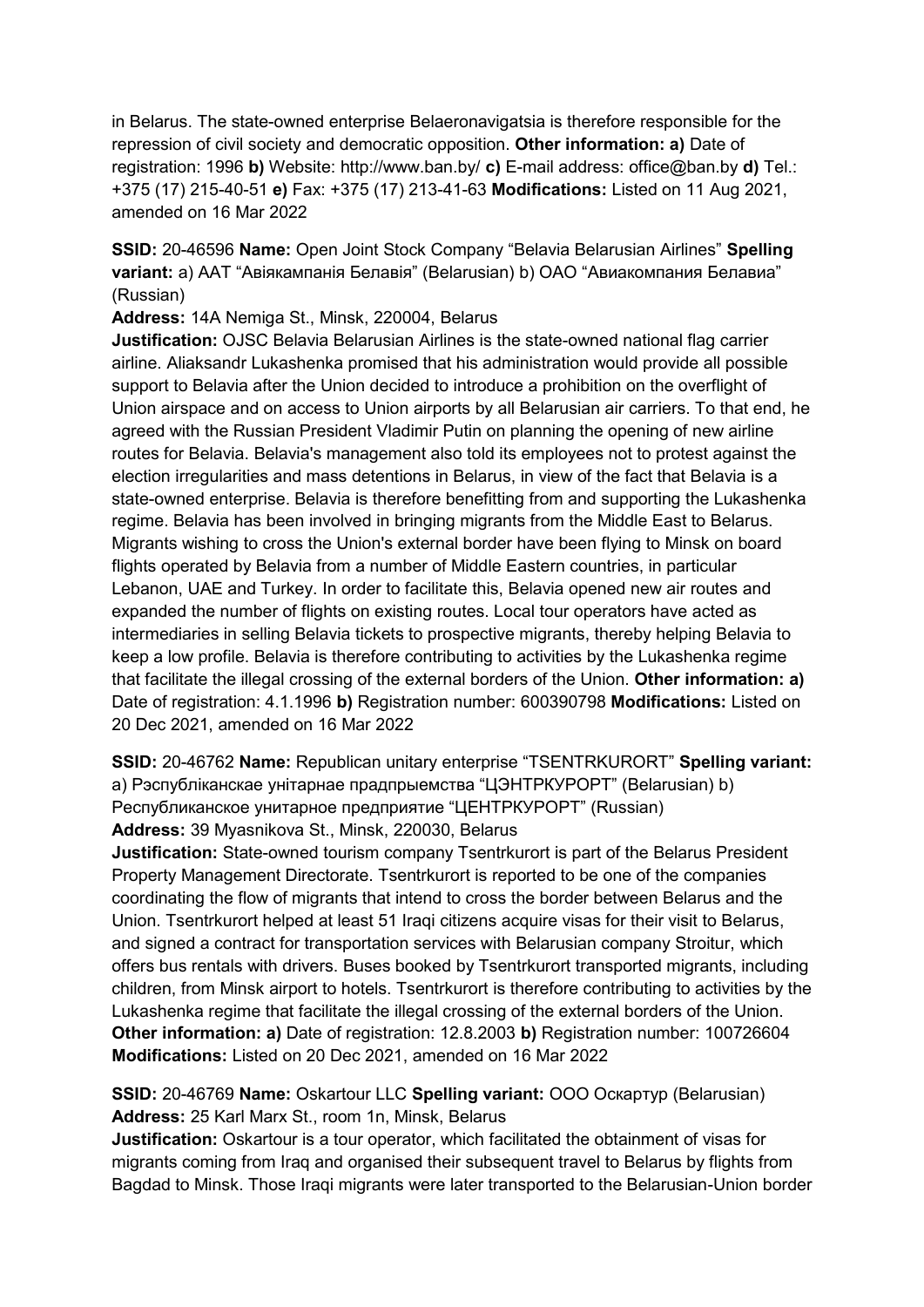with the aim of illegally crossing it. Thanks to Oskartour and its contacts with Iraqi airlines, Belarusian authorities and the state-owned Tsentrkurort company, regular flights from Baghdad to Minsk were launched by the Iraqi air carrier, in order to bring more persons to Belarus to illegally cross the external borders of the Union. Oskartour took part in this illegal border-crossing scheme carried out by Belarusian security services and state-owned companies. It is therefore contributing to activities by the Lukashenka regime that facilitate the illegal crossing of the external borders of the Union. **Other information: a)** Date of registration: 18.10.2016 **b)** Registration number: 192721937 **Modifications:** Listed on 20 Dec 2021, amended on 16 Mar 2022

**SSID:** 20-46787 **Name:** Open Joint Stock Company "Hotel Planeta" **Spelling variant:** a) ААТ "Гасцiнiца Планета" (Belarusian) b) OAO "Гостиница Планета" (Russian) **Address:** 31 Pobediteley Ave., Minsk, Belarus

**Justification:** OJSC Hotel Planeta is a subsidiary company of the Belarus President Property Management Directorate – a government agency that directly reports to the President. Hotel Planeta took part in the illegal border-crossing scheme carried out by Belarusian security services and state-owned companies. Migrants were accommodated in the hotel before being transported to the border between Belarus and the Union in order to illegally cross it. They paid USD 1 000 to a travel agent in Baghdad for the flight, a tourist visa and a stay in the hotel. Hotel Planeta is therefore contributing to activities by the Lukashenka regime that facilitate the illegal crossing of the external borders of the Union. **Other information: a)** Date of registration: 1.2.1994/6.3.2000 **b)** Registration number: 100135173 **c)** Website: https://hotelplaneta.by/ **d)** E-mail address: planeta@udp.gov.by **e)**  Tel.: +375 (17) 226-78-53 **f)** Fax: +375 (17) 226-78-55 **Modifications:** Listed on 20 Dec 2021, amended on 16 Mar 2022

**SSID:** 20-46798 **Name:** ASAM (Asobnaia sluzhba aktyunykh merapryemstvau) **Spelling variant:** a) Асобная служба актыўных мерапрыемстваў (АСАМ) (Belarusian) b) OSAM (Otdiel'naya sluzhba aktivnykh mieropriyatiy) (Russian) c) Отдельная служба активных мероприятий (ОСАМ) (Russian)

**Address:** State Border Committee of the Republic of Belarus, 24 Volodarsky St., Minsk, 220050, Belarus

**Justification:** ASAM (Separate Service for Active Measures) is a Belarusian special border guard unit controlled by Viktar Lukashenka and headed by Ihar Kruchkou. ASAM forces under special operation "Gate" organise illegal border crossings through Belarus to Union Member States and are directly involved in the physical transportation of migrants to the other side of the border. ASAM additionally charges the transported migrants for the border crossing. ASAM is therefore contributing to activities by the Lukashenka regime that facilitate the illegal crossing of the external borders of the Union. **Modifications:** Listed on 20 Dec 2021

### **SSID:** 20-46803 **Name:** Cham Wings Airlines

**Address:** P.O.Box 30588, Damascus, Syrian Arab Republic

**Justification:** Cham Wings Airlines is an operator of charter flights from Syria to Belarus. The company increased the number of flights from Damascus to Minsk since the summer of 2021 in order to transport migrants to Belarus who intended to illegally cross the external borders of the Union. In autumn 2021, Cham Wings also opened two new offices in Minsk in order to be able to organise the flights between Damascus and Minsk. Cham Wings Airlines therefore contributes to activities by the Lukashenka regime that facilitate the illegal crossing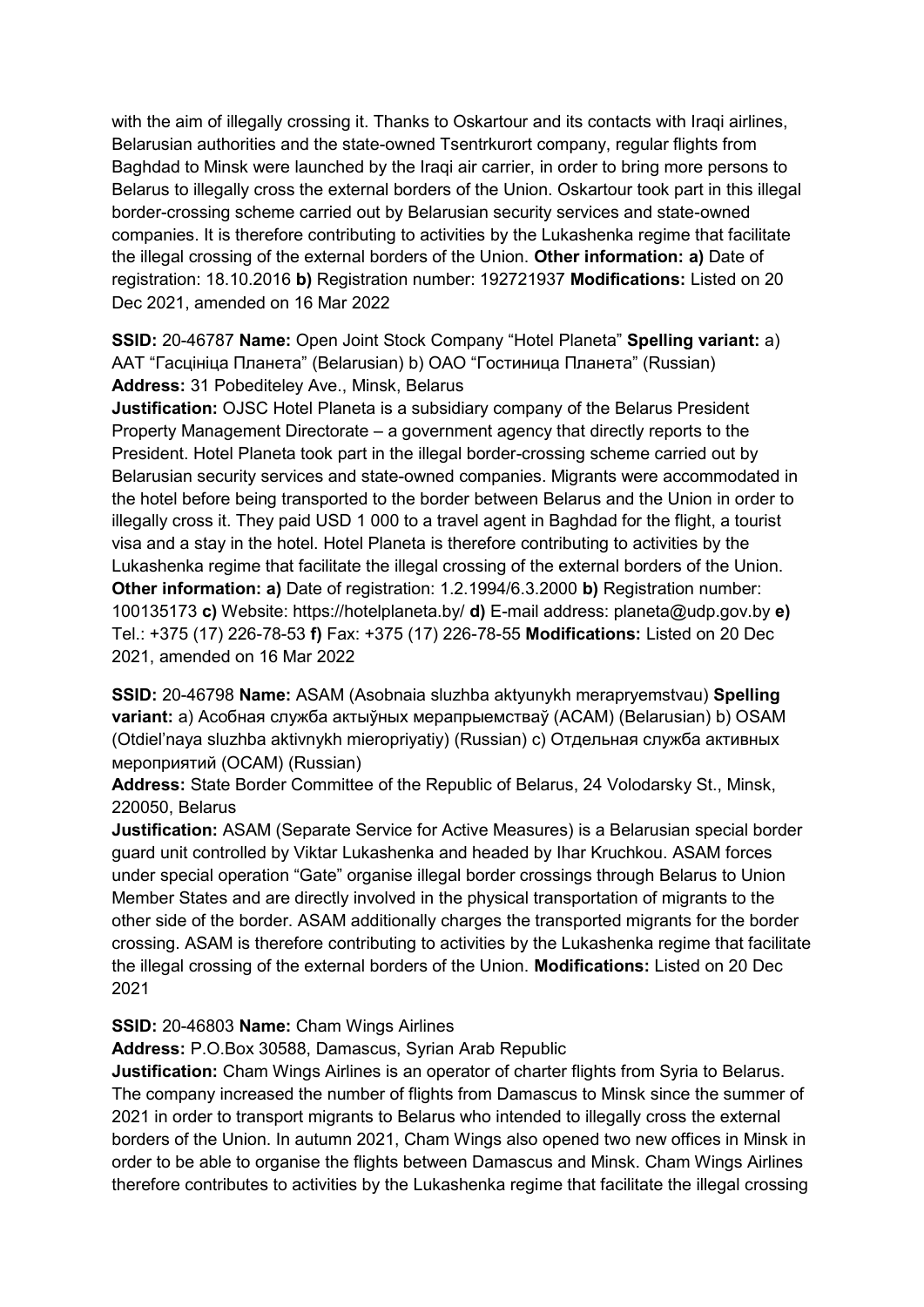of the external borders of the Union. **Other information:** Website: https://chamwings.com/ **Modifications:** Listed on 20 Dec 2021, amended on 16 Mar 2022

### **SSID:** 20-46809 **Name:** VIP Grub

**Address:** Büyükdere Cad., No:201, Istanbul, Turkey

**Justification:** VIP Grub is a passport and visa service based in Istanbul, Turkey, which organises trips to Belarus with the explicit intention of facilitating migration to the Union. VIP Grub actively advertises migration to the Union. VIP Grub therefore contributes to activities by the Lukashenka regime that facilitate the illegal crossing of the external borders of the Union. **Modifications:** Listed on 20 Dec 2021, amended on 16 Mar 2022

**SSID:** 20-46814 **Name:** Open Joint Stock Company "Grodno Azot" **Spelling variant:** a) ААТ "Гродна Азот" (Belarusian) b) ОАО "Гродно Азот" (Russian)

**Good quality a.k.a.:** "Khimvolokno Plant" JSC "Grodno Azot" (Фiлiял "Завод Хiмвалакно" ААТ "Гродна Азот", Филиал "Завод Химволокно" ОАО "Гродно Азот") **Address: a)** 100 Kosmonavtov Ave., Grodno, Belarus **b)** 4 Slavinskogo, St., Grodno, 230026, Belarus **Justification:** OJSC Grodno Azot is a large state-owned producer of nitrogen compounds, based in Grodno/Hrodna. Lukashenka described it as "a very important enterprise, a strategic one". Grodno Azot also owns Khimvolokno Plant, which is a large manufacturer of polyamide and polyester and composite materials. Grodno Azot and its Khimvolokno Plant are a source of substantial revenue for the Lukashenka regime. Grodno Azot is therefore supporting the Lukashenka regime. Lukashenka visited the company and met with its representatives, discussing the plant's modernisation and various forms of State support. Lukashenka also promised that a loan would be used for the construction of a new nitrogen plant in Grodno/Hrodna. Grodno Azot is therefore benefitting from the Lukashenka regime. The workers of Grodno Azot, including its employees at the Khimvolokno Plant, who participated in peaceful protests against the regime and went on strike, were dismissed, intimidated and threatened both by the Grodno Azot management and regime representatives. Grodno Azot is therefore responsible for the repression of civil society. **Other information: a)** Date of registration: 1965 **b)** Registration number: 500036524 **c)**  Website: https://azot.by/en/ **d)** A.k.a. Date of registration: 12.5.2000; Registration number: 590046884; Website: www.grodno-khim.by; E-mail address: office@grodno-khim.by; market@grodno-khim.by; ppm@grodno-khim.by; tnp@grodno-khim.by; Tel./Fax: +375 (152) 39-19-00; +375 (152) 39-19-44 **Modifications:** Listed on 20 Dec 2021, amended on 16 Mar 2022

**SSID:** 20-46825 **Name:** State Production Association "Belorusneft" **Spelling variant:** a) Дзяржаўнае вытворчае аб'яднанне "Беларуснафта" (Belarusian) b) Государственное производственное объединение "Белоруснефть" (Russian) **Address:** 9 Rogachevskaya St., Gomel, 246003, Belarus

**Justification:** Belorusneft is a state-owned company, operating in the petrochemical sector. The company's management dismissed workers who went on strike, took part in anti-regime protests or publicly supported those protests. Belorusneft is therefore responsible for the repression of civil society. **Other information: a)** Date of registration: 25.2.1966 **b)**  Registration number: 400051902 **Modifications:** Listed on 20 Dec 2021, amended on 16 Mar 2022

**SSID:** 20-46833 **Name:** Open Joint Stock Company "Belshina" **Spelling variant:** a) AAT "Белшина" (Belarusian) b) ОАО "Белшина" (Russian)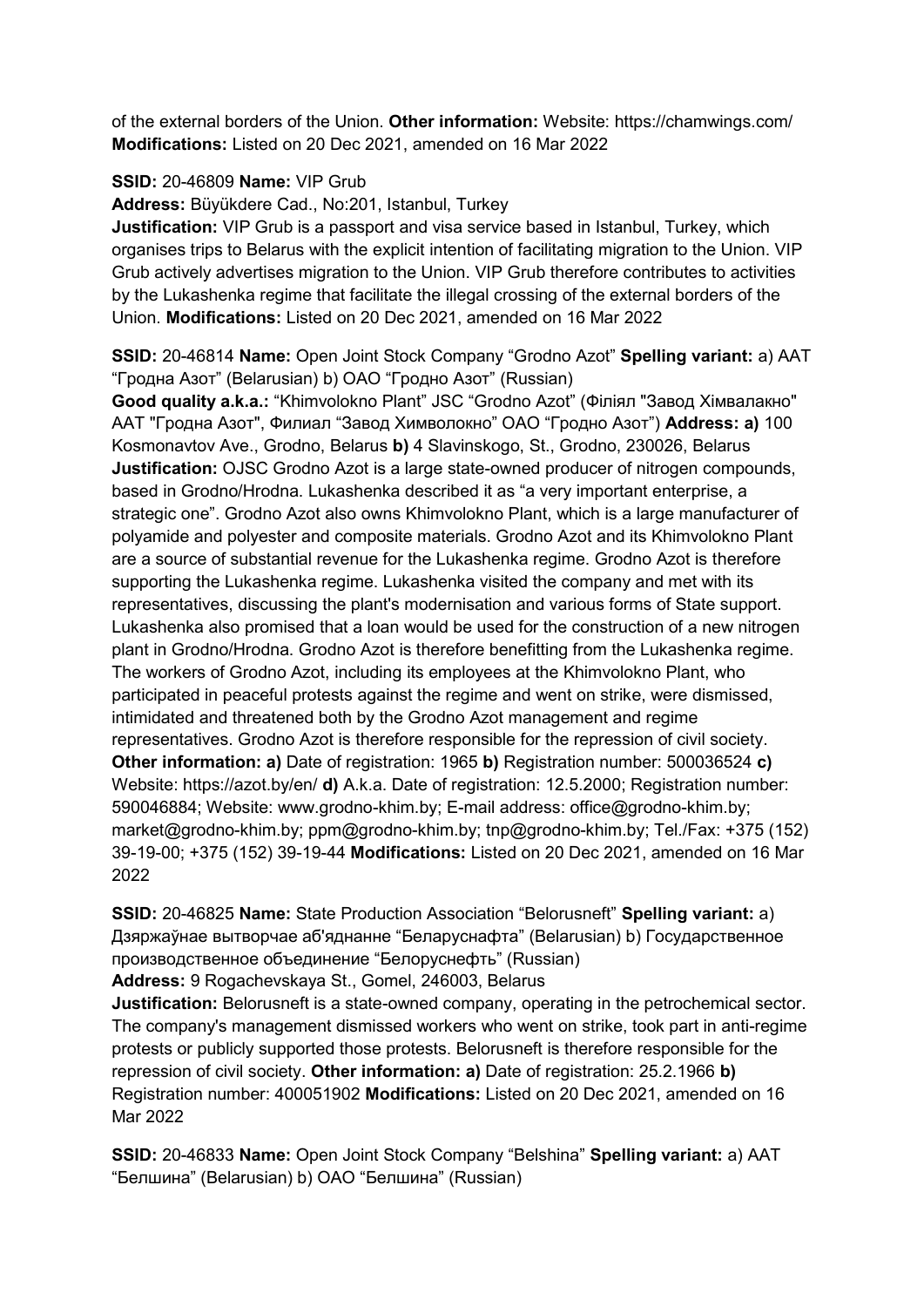### **Address:** 4 Minskoe Shosse St., Bobruisk, 213824, Belarus

**Justification:** OJSC Belshina is one of the leading state-owned companies in Belarus and a large manufacturer of vehicle tyres. As such, it is a substantial source of revenue for the Lukashenka regime. The Belarusian State is directly profiting from the earnings made by Belshina. Therefore, Belshina supports the Lukashenka regime. Employees of Belshina who protested and went on strike in the wake of the 2020 presidential elections in Belarus were dismissed. Belshina is therefore responsible for the repression of civil society. **Other information: a)** Date of registration: 10.1.1994 **b)** Registration number: 700016217 **c)**  Website: http://www.belshinajsc.by/ **Modifications:** Listed on 20 Dec 2021, amended on 16 Mar 2022

**SSID:** 20-46841 **Name:** Republican subsidiary unitary enterprise "Hotel Minsk" **Spelling variant:** a) Гатэль "Мiнск" (Belarusian) b) Республиканское дочернее унитарное предприятие "Отель "Минск" (Russian)

**Address:** 11 Nezavisimosti Ave., Minsk, Belarus

**Justification:** Hotel Minsk is a subsidiary company of the Belarus President Property Management Directorate – a government agency that directly reports to the President. Hotel Minsk took part in the illegal border-crossing scheme carried out by Belarusian security services and Stated-owned companies. Migrants were accommodated in the hotel before being transported to the border between Belarus and Union Member States in order to illegally cross it. Iraqi migrants had listed Hotel Minsk as a temporary residence in their Belarusian visa applications, which were lodged immediately before their arrival to Belarus. Hotel Minsk is therefore contributing to activities by the Lukashenka regime that facilitate the illegal crossing of the external borders of the Union. **Other information: a)** Date of registration: 26.12.2016/3.4.2017 **b)** Registration number: 192750964 **c)** Website: http://hotelminsk.by/ **d)** E-mail address: hotelminsk@udp.gov.by; marketing@hotelminsk.by **e)** Tel.: +375 (17) 209-90-61 **f)** Fax: +375 (17) 200-00-72 **Modifications:** Listed on 20 Dec 2021, amended on 16 Mar 2022

**Sanctions program:** Belarus: Verordnung vom 16. März 2022 über Massnahmen gegenüber Belarus (SR 946.231.116.9), Anhang 5, 13, 14 und 15 **Origin:** EU **Sanctions:** Art. 16 und 17 (Restriktionen auf dem Geld- und Kapitalmarkt), Anhang 14 **Sanctions program:** Bélarus: Ordonnance du 16 mars 2022 instituant des mesures à l'encontre du Bélarus (RS 946.231.116.9), annexes 5, 13, 14 et 15 **Origin:** EU **Sanctions:** art. 16 et 17 (Restrictions sur les marchés monétaire et financier), annexe 14 **Sanctions program:** Bielorussia: Ordinanza del 16 marzo 2022 che istituisce provvedimenti nei confronti della Bielorussia (RS 946.231.116.9), allegati 5, 13, 14 et 15 **Origin:** EU **Sanctions:** art. 16 e 17 (Restrizioni sui mercati finanziari), allegato 14

**Entities**

**SSID:** 20-51263 **Name:** Bank Dabrabyt **Modifications:** Listed on 16 Mar 2022

**SSID:** 20-51267 **Name:** Development Bank of the Republic of Belarus **Modifications:** Listed on 16 Mar 2022

**SSID:** 20-46124 **Name:** Belarusbank **Modifications:** Listed on 11 Aug 2021, amended on 20 Dec 2021